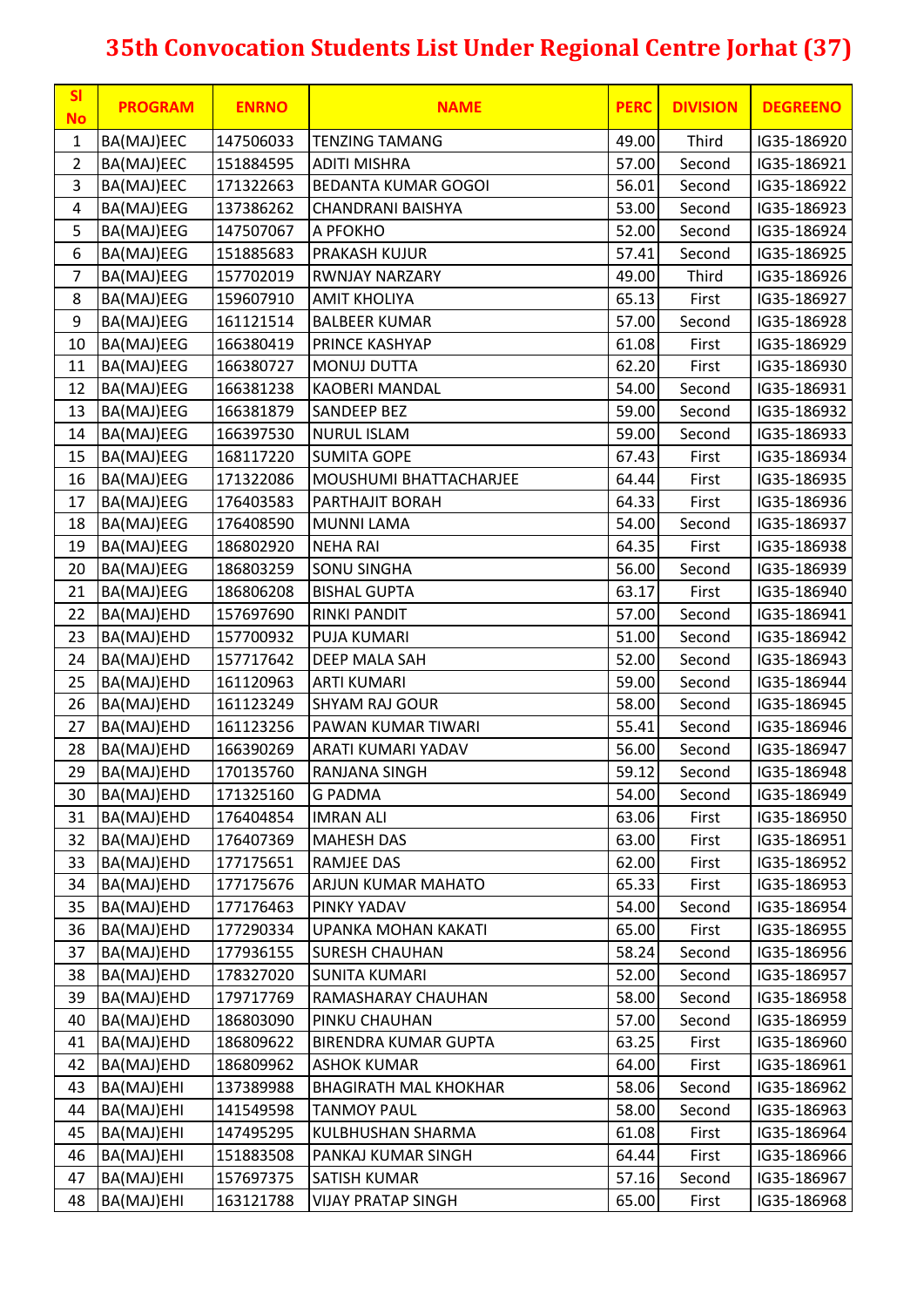| 49 | BA(MAJ)EHI | 166393669 | <b>BIJOY BHUYAN</b>         | 57.00 | Second | IG35-186969 |
|----|------------|-----------|-----------------------------|-------|--------|-------------|
| 50 | BA(MAJ)EHI | 166394417 | <b>LIZA SAIKIA</b>          | 60.00 | First  | IG35-186970 |
| 51 | BA(MAJ)EHI | 168656813 | <b>VIKASH BAGRA</b>         | 56.30 | Second | IG35-186971 |
| 52 | BA(MAJ)EHI | 170135523 | <b>JITENDRA TIWARI</b>      | 62.00 | First  | IG35-186972 |
| 53 | BA(MAJ)EHI | 170339009 | <b>SUNIL KUMAR SEN</b>      | 57.00 | Second | IG35-186973 |
| 54 | BA(MAJ)EHI | 177293852 | <b>MELCHIOR KRO</b>         | 64.00 | First  | IG35-186974 |
| 55 | BA(MAJ)EHI | 181382887 | <b>MAIKAL JUNKSON</b>       | 58.31 | Second | IG35-186975 |
| 56 | BA(MAJ)EPA | 137380230 | <b>RAHUL PUNDIR</b>         | 59.43 | Second | IG35-186976 |
| 57 | BA(MAJ)EPA | 151875604 | HUR HUR BOM BOM MISHRA      | 61.05 | First  | IG35-186977 |
| 58 | BA(MAJ)EPA | 161125203 | <b>KHANIN DAS</b>           | 54.25 | Second | IG35-186978 |
| 59 | BA(MAJ)EPA | 171320992 | <b>VISHAL SAIKIA</b>        | 55.00 | Second | IG35-186979 |
| 60 | BA(MAJ)EPA | 176402424 | PRASHANT BAJPAI             | 55.00 | Second | IG35-186980 |
| 61 | BA(MAJ)EPA | 176404331 | <b>SHOBHIT PUSHKAR</b>      | 63.03 | First  | IG35-186981 |
| 62 | BA(MAJ)EPA | 176678408 | <b>BASAVARAJ HUNASYAL</b>   | 59.00 | Second | IG35-186982 |
| 63 | BA(MAJ)EPA | 177939057 | <b>MOHAN KUMAR SAHNI</b>    | 57.49 | Second | IG35-186983 |
| 64 | BA(MAJ)EPA | 179716140 | <b>RAJEEV KUMAR</b>         | 57.00 | Second | IG35-186984 |
| 65 | BA(MAJ)EPS | 157713043 | PALLAB JYOTI DAS            | 57.00 | Second | IG35-186985 |
| 66 | BA(MAJ)EPS | 158103160 | <b>GIRDHARI LAL KHALIYA</b> | 61.00 | First  | IG35-186986 |
| 67 | BA(MAJ)EPS | 166382777 | SAFINA AZMI                 | 50.37 | Second | IG35-186987 |
| 68 | BA(MAJ)EPS | 176404768 | <b>ANGSHUMAN GOGOI</b>      | 64.00 | First  | IG35-186988 |
| 69 | BA(MAJ)EPS | 177176210 | <b>JITENDRA SINGH</b>       | 52.41 | Second | IG35-186989 |
| 70 | BA(MAJ)EPS | 178327188 | <b>RATAN SARKAR</b>         | 63.00 | First  | IG35-186990 |
| 71 | BA(MAJ)EPS | 186802192 | ALKA KUMARI CHAUHAN         | 60.20 | First  | IG35-186991 |
| 72 | BA(MAJ)EPS | 186803771 | <b>SATENDER</b>             | 61.00 | First  | IG35-186992 |
| 73 | BA(MAJ)EPS | 186809987 | <b>MAHESH KUMAR</b>         | 63.00 | First  | IG35-186993 |
| 74 | BA(MAJ)ESO | 143423746 | RAM CHANDRA YADAV           | 50.27 | Second | IG35-186994 |
| 75 | BA(MAJ)ESO | 147499095 | <b>ROMI KUMARI</b>          | 49.09 | Third  | IG35-186995 |
| 76 | BA(MAJ)ESO | 147807705 | RAVINDRA SINGH              | 59.00 | Second | IG35-186996 |
| 77 | BA(MAJ)ESO | 150205444 | <b>VIKRAM CHAND</b>         | 61.08 | First  | IG35-186997 |
| 78 | BA(MAJ)ESO | 157698449 | <b>JUN MONI BORAH</b>       | 54.00 | Second | IG35-186998 |
| 79 | BA(MAJ)ESO | 161120196 | <b>PARIJAT DAS</b>          | 56.46 | Second | IG35-186999 |
| 80 | BA(MAJ)ESO | 161120204 | <b>BOBY DAS</b>             | 58.00 | Second | IG35-187000 |
| 81 | BA(MAJ)ESO | 166376315 | <b>USHA KUMARI</b>          | 57.00 | Second | IG35-187001 |
| 82 | BA(MAJ)ESO | 166381592 | <b>SURAJ RAWAT</b>          | 61.00 | First  | IG35-187002 |
| 83 | BA(MAJ)ESO | 166382175 | <b>MUKESH PRASAD</b>        | 59.14 | Second | IG35-187003 |
| 84 | BA(MAJ)ESO | 166382358 | <b>INDU KUMARI JAISWAL</b>  | 61.11 | First  | IG35-187004 |
| 85 | BA(MAJ)ESO | 166383335 | <b>DEBARAJ BHOWMICK</b>     | 49.44 | Third  | IG35-187005 |
| 86 | BA(MAJ)ESO | 166383990 | <b>URMILA DEORI</b>         | 51.18 | Second | IG35-187006 |
| 87 | BA(MAJ)ESO | 166386552 | <b>ANJALI PATHAK</b>        | 50.38 | Second | IG35-187007 |
| 88 | BA(MAJ)ESO | 166387475 | <b>GOJEN NATH</b>           | 48.45 | Third  | IG35-187008 |
| 89 | BA(MAJ)ESO | 166391941 | <b>NAYAN MONI KONWAR</b>    | 50.18 | Second | IG35-187009 |
| 90 | BA(MAJ)ESO | 166392452 | PARINITA KONWAR             | 51.00 | Second | IG35-187010 |
| 91 | BA(MAJ)ESO | 166393343 | SIRAJ ALAM                  | 62.00 | First  | IG35-187011 |
| 92 | BA(MAJ)ESO | 166396134 | <b>SUSHILA DAIMARI</b>      | 54.00 | Second | IG35-187012 |
| 93 | BA(MAJ)ESO | 166400076 | JYOTI TOPNO                 | 52.00 | Second | IG35-187013 |
| 94 | BA(MAJ)ESO | 170338189 | <b>MUDIT SUNDRIYAL</b>      | 61.00 | First  | IG35-187014 |
| 95 | BA(MAJ)ESO | 171326123 | SANJU KUMARI                | 60.00 | First  | IG35-187015 |
| 96 | BA(MAJ)ESO | 171326986 | <b>RITA SUNARI</b>          | 60.43 | First  | IG35-187016 |
| 97 | BA(MAJ)ESO | 171329000 | <b>BIPIN GOGOI</b>          | 53.12 | Second | IG35-187017 |
| 98 | BA(MAJ)ESO | 176402377 | DIPANKAR KURMI              | 61.41 | First  | IG35-187018 |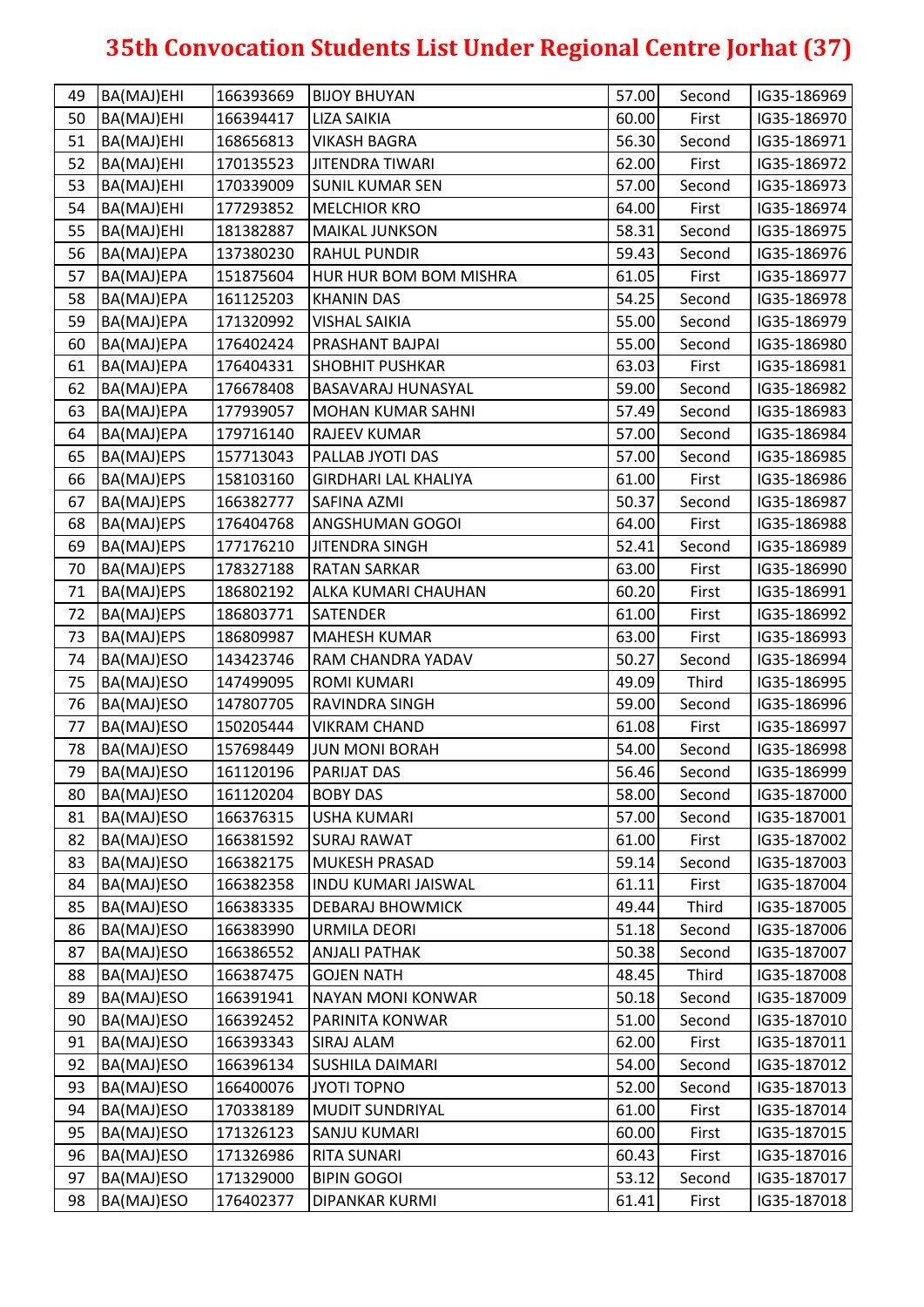| 99  | BA(MAJ)ESO       | 176402463 | <b>JAYANTA DEKA</b>       | 59.00 | Second | IG35-187019 |
|-----|------------------|-----------|---------------------------|-------|--------|-------------|
| 100 | BA(MAJ)ESO       | 176403060 | <b>RANI KUMARI</b>        | 57.00 | Second | IG35-187020 |
| 101 | BA(MAJ)ESO       | 176863881 | POONAM THAPA              | 54.10 | Second | IG35-187021 |
| 102 | BA(MAJ)ESO       | 177176574 | SANDEEP SINGH             | 60.00 | First  | IG35-187022 |
| 103 | BA(MAJ)ESO       | 177290359 | <b>DURGA KUMARI</b>       | 53.03 | Second | IG35-187023 |
|     | 104   BA(MAJ)ESO | 177416188 | KARISHMA KHAKHLARI        | 66.00 | First  | IG35-187024 |
| 105 | BA(MAJ)ESO       | 177419065 | <b>ANITA TIRKEY</b>       | 55.00 | Second | IG35-187025 |
|     | 106 BA(MAJ)ESO   | 178326960 | <b>EALONI CHAKMA</b>      | 57.15 | Second | IG35-187026 |
| 107 | BA(MAJ)ESO       | 181389897 | <b>DULAL PAWE</b>         | 56.13 | Second | IG35-187027 |
|     | 108 BA(MAJ)ESO   | 186803234 | RAMANUJ BARKATAKY         | 64.00 | First  | IG35-187028 |
| 109 | BA(MAJ)ESO       | 186805808 | <b>IMDADUR ROHMAN</b>     | 55.00 | Second | IG35-187029 |
| 110 | BA(MAJ)ESO       | 186806333 | SHAHJAHAN AHMED           | 62.17 | First  | IG35-187030 |
| 111 | BA(ORD)          | 137388621 | <b>ABDUL RAFEEK</b>       | 52.00 | Second | IG35-187031 |
| 112 | BA(ORD)          | 143422340 | SANDEEP M S               | 58.35 | Second | IG35-187032 |
|     | 113 BA(ORD)      | 147498355 | YACUB SORENG              | 53.00 | Second | IG35-187033 |
| 114 | BA(ORD)          | 147503970 | <b>DIPANKOR BORUAH</b>    | 54.35 | Second | IG35-187034 |
|     | 115 BA(ORD)      | 147507834 | <b>SANGEETA KUMARI</b>    | 52.43 | Second | IG35-187035 |
|     | 116 BA(ORD)      | 147507859 | <b>JETBON RAJKONWAR</b>   | 60.46 | First  | IG35-187036 |
| 117 | BA(ORD)          | 151876075 | <b>ANKIT BHADAURIA</b>    | 59.27 | Second | IG35-187037 |
|     | 118 BA(ORD)      | 151885620 | <b>MOHAR BAKHLA</b>       | 58.00 | Second | IG35-187038 |
|     | 119 BA(ORD)      | 157697003 | <b>GAJENDRA LAMA</b>      | 57.00 | Second | IG35-187039 |
|     | 120 BA(ORD)      | 157698273 | <b>ABHIJIT GOGOI</b>      | 56.31 | Second | IG35-187040 |
| 121 | BA(ORD)          | 157699007 | <b>ASHISH YADAV</b>       | 56.00 | Second | IG35-187041 |
|     | 122 BA(ORD)      | 157699021 | HIMANSHU CHAUHAN          | 58.00 | Second | IG35-187042 |
| 123 | BA(ORD)          | 157701443 | PARISHMITA MAHANTA        | 55.32 | Second | IG35-187043 |
| 124 | BA(ORD)          | 157717610 | MONIKANTA DOLEY           | 52.18 | Second | IG35-187044 |
| 125 | BA(ORD)          | 157718296 | SAPNA DEBNATH             | 59.38 | Second | IG35-187045 |
| 126 | BA(ORD)          | 157722146 | <b>TINKU SINGH</b>        | 55.00 | Second | IG35-187046 |
| 127 | BA(ORD)          | 157722580 | <b>SUMAN KAFLE</b>        | 55.00 | Second | IG35-187047 |
|     | 128 BA(ORD)      | 159725978 | HARI SINGH BHATI          | 59.00 | Second | IG35-187048 |
|     | 129 BA(ORD)      | 161121349 | <b>INDERJEET BHOWMICK</b> | 55.00 | Second | IG35-187049 |
|     | 130 BA(ORD)      | 161122451 | PANKAJ SINGH RAWAT        | 59.00 | Second | IG35-187050 |
|     | 131 BA(ORD)      | 161623809 | SAROJ KUMAR BEHERA        | 62.08 | First  | IG35-187051 |
| 132 | BA(ORD)          | 163048612 | <b>RAM NIWAS</b>          | 56.00 | Second | IG35-187052 |
| 133 | BA(ORD)          | 166375868 | MONORANJAN SAIKIA         | 58.00 | Second | IG35-187053 |
| 134 | BA(ORD)          | 166381134 | <b>KAJAL KUMARI</b>       | 53.00 | Second | IG35-187054 |
| 135 | BA(ORD)          | 166383460 | RAJ KUMAR MANDAVI         | 56.00 | Second | IG35-187055 |
|     | 136 BA(ORD)      | 166393461 | <b>JITU BORAH</b>         | 52.00 | Second | IG35-187056 |
| 137 | BA(ORD)          | 166395590 | ANJALI KUMARI             | 52.21 | Second | IG35-187057 |
| 138 | BA(ORD)          | 166396159 | JOHN PAUL BASUMATARY      | 51.00 | Second | IG35-187058 |
|     | 139 BA(ORD)      | 168028890 | <b>SUMIT KUMAR</b>        | 60.00 | First  | IG35-187059 |
| 140 | BA(ORD)          | 168377369 | <b>DHIRENDRA SINGH</b>    | 57.00 | Second | IG35-187060 |
| 141 | BA(ORD)          | 168896033 | JITENDER KUMAR            | 55.00 | Second | IG35-187061 |
| 142 | BA(ORD)          | 170135602 | RAMSEVAK SHARMA           | 68.00 | First  | IG35-187062 |
| 143 | BA(ORD)          | 170135641 | NARENDRA SINGH THAYAT     | 55.00 | Second | IG35-187063 |
| 144 | BA(ORD)          | 170135752 | <b>HILLSON NATH</b>       | 57.23 | Second | IG35-187064 |
| 145 | BA(ORD)          | 170136399 | <b>HARI SINGH</b>         | 64.36 | First  | IG35-187065 |
|     | 146 BA(ORD)      | 170162520 | AMIT                      | 70.08 | First  | IG35-187066 |
| 147 | BA(ORD)          | 170211164 | RAVI DABAS                | 61.00 | First  | IG35-187067 |
| 148 | BA(ORD)          | 170338282 | <b>NITIN KUMAR</b>        | 61.36 | First  | IG35-187068 |
|     |                  |           |                           |       |        |             |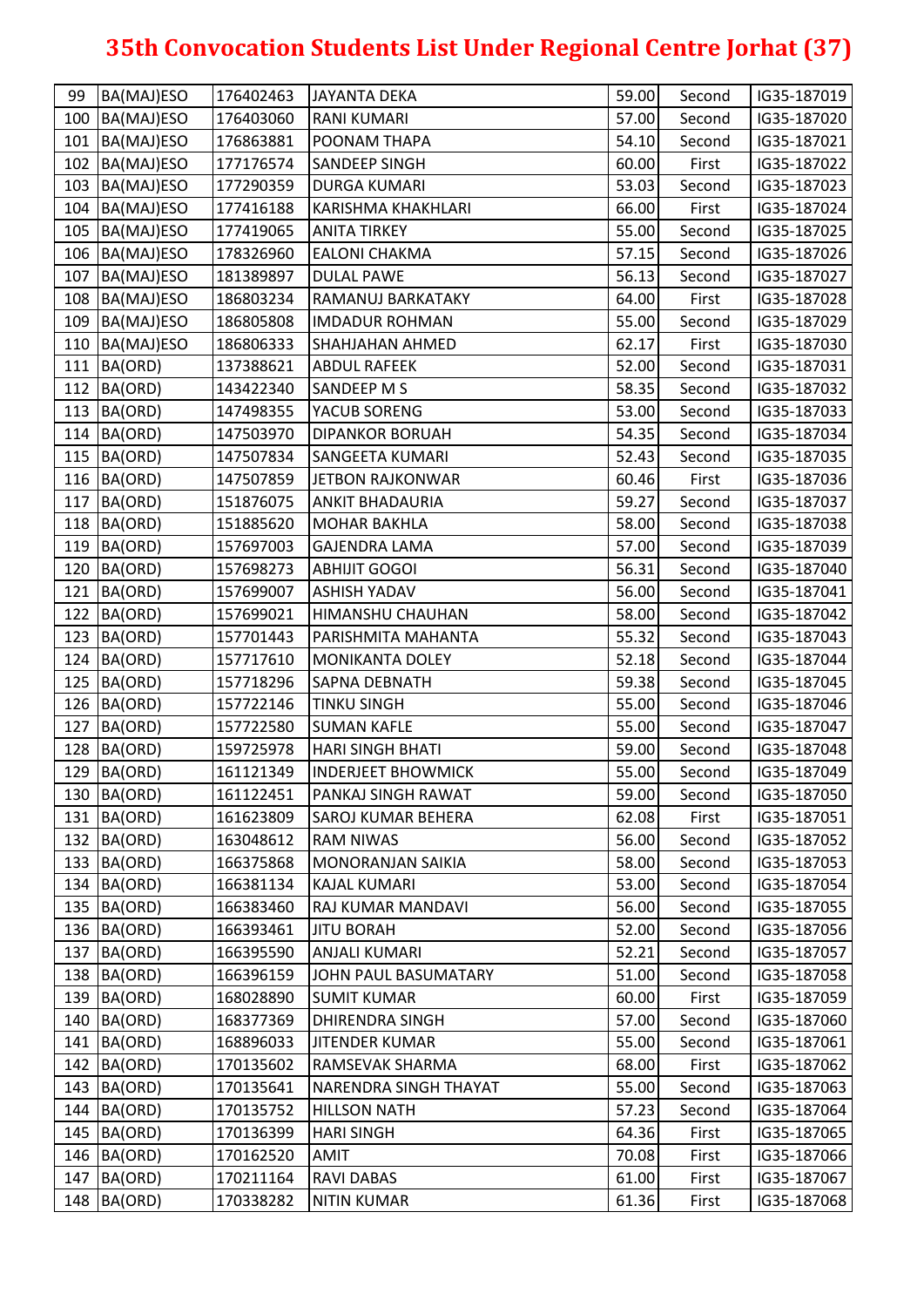|     | 149 BA(ORD) | 171320115 | <b>UTTAM SINGH</b>             | 65.00 | First  | IG35-187069 |
|-----|-------------|-----------|--------------------------------|-------|--------|-------------|
| 150 | BA(ORD)     | 171320122 | <b>TRAYAMBAK KUMAR DWIVEDI</b> | 61.00 | First  | IG35-187070 |
| 151 | BA(ORD)     | 171321851 | <b>AMITH ROSHAN TIRKEY</b>     | 59.00 | Second | IG35-187071 |
| 152 | BA(ORD)     | 171322348 | <b>HARBINDER SINGH</b>         | 59.20 | Second | IG35-187072 |
| 153 | BA(ORD)     | 171322410 | <b>JITENDRA KUMAR YADAV</b>    | 54.15 | Second | IG35-187073 |
|     | 154 BA(ORD) | 171324857 | <b>BAHARUL HUSSAIN</b>         | 52.00 | Second | IG35-187074 |
|     | 155 BA(ORD) | 176402259 | <b>DHEERENDRA KUMAR</b>        | 59.36 | Second | IG35-187075 |
|     | 156 BA(ORD) | 176404578 | <b>RAJA SINGH</b>              | 56.00 | Second | IG35-187076 |
| 157 | BA(ORD)     | 176404696 | <b>PRONITA BROWN</b>           | 58.25 | Second | IG35-187077 |
|     | 158 BA(ORD) | 176404940 | <b>AMANDEEP SINGH HANSPAL</b>  | 52.15 | Second | IG35-187078 |
|     | 159 BA(ORD) | 176405641 | <b>AMAN KUMAR</b>              | 63.49 | First  | IG35-187079 |
| 160 | BA(ORD)     | 176405817 | <b>ANUJ KUMAR SAVITA</b>       | 59.00 | Second | IG35-187080 |
| 161 | BA(ORD)     | 176408693 | <b>HARIOM</b>                  | 61.00 | First  | IG35-187081 |
| 162 | BA(ORD)     | 176408780 | <b>GYANDEEP DAS</b>            | 51.00 | Second | IG35-187082 |
|     | 163 BA(ORD) | 176408987 | NAMRATA KHANIKAR               | 60.00 | First  | IG35-187083 |
| 164 | BA(ORD)     | 176747390 | <b>VASHAN KUMARI</b>           | 69.00 | First  | IG35-187084 |
|     | 165 BA(ORD) | 177175873 | <b>ROSHAN KUMAR SONAR</b>      | 53.00 | Second | IG35-187085 |
|     | 166 BA(ORD) | 177176947 | <b>AKASH</b>                   | 60.00 | First  | IG35-187086 |
| 167 | BA(ORD)     | 177266371 | <b>BHAWANI KALITA</b>          | 64.35 | First  | IG35-187087 |
| 168 | BA(ORD)     | 177290610 | <b>PRADEEP KUMAR SUTHAR</b>    | 55.00 | Second | IG35-187088 |
| 169 | BA(ORD)     | 177290642 | <b>NAVEEN</b>                  | 57.00 | Second | IG35-187089 |
| 170 | BA(ORD)     | 177292607 | <b>SUMI GOGOI</b>              | 58.00 | Second | IG35-187090 |
| 171 | BA(ORD)     | 177936051 | <b>GURIYA RAI</b>              | 51.01 | Second | IG35-187091 |
| 172 | BA(ORD)     | 179716165 | <b>SUBHRAJIT PHUKAN</b>        | 56.23 | Second | IG35-187092 |
| 173 | BA(ORD)     | 179716394 | <b>KARAN SINGH</b>             | 60.21 | First  | IG35-187093 |
|     | 174 BA(ORD) | 179718058 | MUKESH KUMAR SAINI             | 60.28 | First  | IG35-187094 |
| 175 | BA(ORD)     | 181380693 | <b>RAJESH CHANDRA DEY</b>      | 58.37 | Second | IG35-187095 |
| 176 | BA(ORD)     | 181382260 | <b>MOU DUTTA</b>               | 60.16 | First  | IG35-187096 |
| 177 | BA(ORD)     | 181382737 | <b>SEBIRINA SURIN</b>          | 57.00 | Second | IG35-187097 |
|     | 178 BA(ORD) | 181383452 | <b>BINATI BARLA</b>            | 61.45 | First  | IG35-187098 |
|     | 179 BA(ORD) | 181383800 | <b>BRIJESH KUMAR CHAUHAN</b>   | 62.00 | First  | IG35-187099 |
|     | 180 BA(ORD) | 181384329 | <b>NOOR NAMA</b>               | 61.00 | First  | IG35-187100 |
| 181 | BA(ORD)     | 181385510 | <b>CHANDRA SHEKHAR</b>         | 65.27 | First  | IG35-187101 |
| 182 | BA(ORD)     | 181387696 | <b>ASIF IQBAL CHOUDHURY</b>    | 57.39 | Second | IG35-187102 |
| 183 | BA(ORD)     | 181388967 | <b>HELENA BARLA</b>            | 55.06 | Second | IG35-187103 |
|     | 184 BA(ORD) | 185391980 | <b>PRIYANKI SARMAH</b>         | 54.00 | Second | IG35-187104 |
|     | 185 BA(ORD) | 186800862 | <b>BABAN BASHAK</b>            | 57.00 | Second | IG35-187105 |
|     | 186 BA(ORD) | 186801151 | <b>AJEET SINGH</b>             | 66.41 | First  | IG35-187106 |
| 187 | BA(ORD)     | 186801406 | <b>SNEHA SARKAR</b>            | 56.00 | Second | IG35-187107 |
| 188 | BA(ORD)     | 186804759 | <b>JAHIJUL ALI</b>             | 59.46 | Second | IG35-187108 |
| 189 | BA(ORD)     | 186805127 | <b>PRIYANJALI BORGOHAIN</b>    | 69.12 | First  | IG35-187109 |
| 190 | BA(ORD)     | 186805743 | <b>GRISHMA KABRA</b>           | 56.28 | Second | IG35-187110 |
| 191 | BA(ORD)     | 186809378 | PANKAJ HALOI                   | 56.00 | Second | IG35-187111 |
| 192 | BA(ORD)     | 186809758 | <b>SHUBHAM KUMAR GUPTA</b>     | 64.00 | First  | IG35-187112 |
|     | 193 BA(ORD) | 186810136 | <b>SABITA KUMARI</b>           | 62.15 | First  | IG35-187113 |
|     | 194 BA(ORD) | 186810420 | <b>ACHINTA SURI</b>            | 57.00 | Second | IG35-187114 |
|     | 195 BA(ORD) | 186810641 | <b>MOHIT RAJ</b>               | 60.30 | First  | IG35-187115 |
|     | 196 BA(ORD) | 187196200 | <b>PRATAP SINGH</b>            | 67.00 | First  | IG35-187116 |
| 197 | BA(ORD)     | 187243815 | <b>NAINA KAMRA</b>             | 67.08 | First  | IG35-187117 |
|     | 198 BA(ORD) | 188615510 | <b>BIDYUT BORO</b>             | 58.00 | Second | IG35-187118 |
|     |             |           |                                |       |        |             |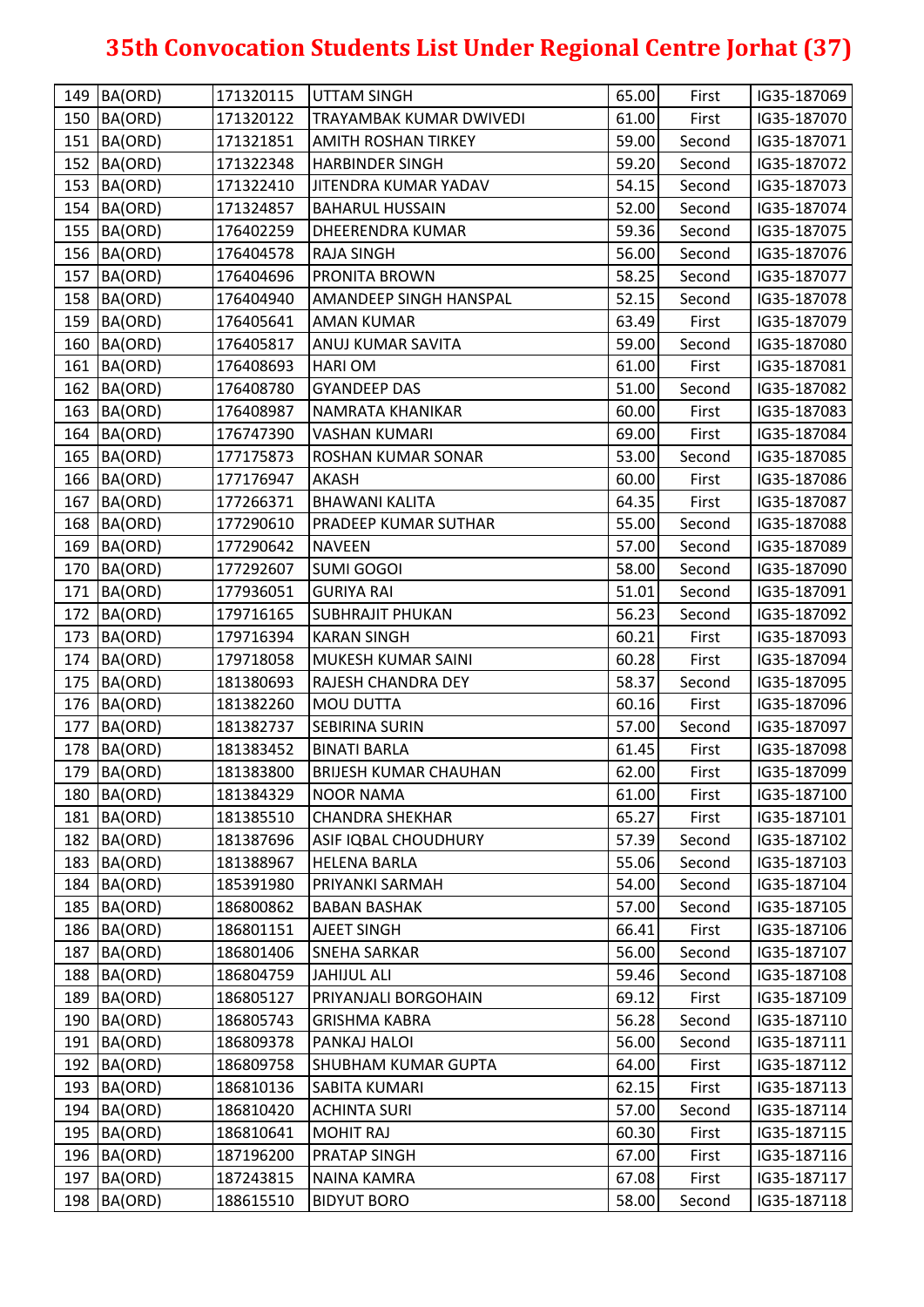|         | 199 BA(ORD) |           | W11584448 JJAY PRAKASH SHARMA | 61.00 | First  | IG35-187119 |
|---------|-------------|-----------|-------------------------------|-------|--------|-------------|
|         | 200 BA(ORD) | W11588951 | <b>VINAY KUMAR</b>            | 60.00 | First  | IG35-187120 |
|         | 201 BCOM    | 137390477 | SANJU MAHATO                  | 63.00 | First  | IG35-187121 |
|         | 202 BCOM    | 143424597 | RAVI KUMAR PRASAD             | 52.06 | Second | IG35-187122 |
|         | 203 BCOM    | 157697873 | <b>MALABIKA BORAH</b>         | 51.41 | Second | IG35-187123 |
|         | 204 BCOM    | 157712865 | <b>MARY SENAPATI</b>          | 55.00 | Second | IG35-187124 |
|         | 205 BCOM    | 157715728 | RANJAN DUTTA                  | 54.00 | Second | IG35-187125 |
|         | 206 BCOM    | 157719908 | AMRITANGSHU SHARMA KASHYAP    | 59.00 | Second | IG35-187126 |
|         | 207 BCOM    | 161120988 | <b>SATYA BORAH</b>            | 59.00 | Second | IG35-187127 |
|         | 208 BCOM    | 166376852 | <b>ANKUJYOTI BORA</b>         | 49.03 | Third  | IG35-187128 |
|         | 209 BCOM    | 166380132 | MARU SAGAR JASABHAI           | 54.07 | Second | IG35-187129 |
|         | 210 BCOM    | 166380551 | <b>GANDIB HAZARIKA</b>        | 56.00 | Second | IG35-187130 |
|         | 211 BCOM    | 166399828 | PRITHWI RAJ BANIK             | 53.00 | Second | IG35-187131 |
|         | 212 BCOM    | 166400227 | <b>KAMAL RAI</b>              | 56.00 | Second | IG35-187132 |
|         | 213 BCOM    | 168282476 | <b>ANUPAM DAS</b>             | 57.00 | Second | IG35-187133 |
|         | 214 BCOM    | 171320050 | <b>RAHUL DAS</b>              | 53.00 | Second | IG35-187134 |
|         | 215 BCOM    | 171325580 | <b>PRITOMJIT DUTTA</b>        | 57.12 | Second | IG35-187135 |
|         | 216 BCOM    | 176402280 | <b>ASHIQUE AHMED</b>          | 54.00 | Second | IG35-187136 |
| 217     | <b>BCOM</b> | 176405509 | PRIYOM SARMAH                 | 60.00 | First  | IG35-187137 |
|         | $218$ BCOM  | 176405680 | <b>BHRIGURAJ KALITA</b>       | 60.26 | First  | IG35-187138 |
|         | 219 BCOM    | 177177426 | <b>ANKIT LAHOTY</b>           | 58.00 | Second | IG35-187139 |
|         | 220 BCOM    | 177177505 | <b>JASBIR SINGH</b>           | 61.33 | First  | IG35-187140 |
|         | 221 BCOM    | 177177520 | <b>ANGSHUMAN SAIKIA</b>       | 59.00 | Second | IG35-187141 |
|         | 222 BCOM    | 177290294 | <b>MADHUJYA SARMAH</b>        | 53.00 | Second | IG35-187142 |
|         | 223 BCOM    | 177293891 | <b>ABHISHEK SINGH</b>         | 64.29 | First  | IG35-187143 |
|         | 224 BCOM    | 177418980 | <b>ARIF UDDIN BAKIA</b>       | 53.07 | Second | IG35-187144 |
|         | 225 BCOM    | 177935794 | MRIGANKA BHARALI              | 61.39 | First  | IG35-187145 |
|         | 226 BCOM    | 177938499 | <b>ANAND KUMAR SAHU</b>       | 59.00 | Second | IG35-187146 |
|         | 227 BCOM    | 179716473 | <b>ENAMUL HOQUE</b>           | 53.00 | Second | IG35-187147 |
|         | 228 BCOM    | 185362893 | <b>DEEPMOY DEY</b>            | 56.36 | Second | IG35-187148 |
|         | 229 BCOM    | 186801262 | <b>AJOY BISWAS</b>            | 60.00 | First  | IG35-187149 |
|         | 230 BCOM    | 186801911 | <b>ANGANA RAO</b>             | 61.05 | First  | IG35-187150 |
|         | 231 BCOM    | 186809210 | <b>NOORJAHAN BEGUM</b>        | 60.42 | First  | IG35-187151 |
| 232 BED |             | 171329777 | PURABI BORPATRAGOHAIN         | 67.67 | First  | IG35-187152 |
|         | 233 BED     | 171329800 | MRIDUL KUMAR PHUKAN           | 72.70 | First  | IG35-187153 |
|         | $234$ BLIS  | 166383106 | <b>ANADI BURA GOHAIN</b>      | 59.00 | Second | IG35-187154 |
|         | $235$ BLIS  | 166387436 | <b>MOMI SAIKIA</b>            | 58.22 | Second | IG35-187155 |
|         | 236 BLIS    | 166397254 | POLASH KAKOTY                 | 58.00 | Second | IG35-187156 |
|         | 237 BLIS    | 176408909 | <b>RUBI GOGOI</b>             | 55.44 | Second | IG35-187157 |
|         | 238 BLIS    | 177291422 | HIMADRI PACHANI               | 53.00 | Second | IG35-187158 |
|         | 239 BLIS    | 177292550 | <b>RIMZIM KONWAR</b>          | 57.44 | Second | IG35-187159 |
|         | $240$ BLIS  | 177935390 | PURNIMA SAIKIA                | 53.00 | Second | IG35-187160 |
|         | 241 BLIS    | 188450119 | <b>RUNJUN BORUAH</b>          | 57.00 | Second | IG35-187161 |
|         | 242 BLIS    | 188450126 | <b>RINKI MONI GOGOI</b>       | 58.00 | Second | IG35-187162 |
|         | 243 BLIS    | 188450402 | <b>ANANYA BORGOHAIN</b>       | 52.00 | Second | IG35-187163 |
|         | 244 BLIS    | 188450410 | PRIYANKA SAHU                 | 52.00 | Second | IG35-187164 |
|         | $245$ BLIS  | 188450441 | <b>JAMUNA SARMAH</b>          | 59.00 | Second | IG35-187165 |
|         | 246 BLIS    | 188454528 | <b>DIPALI MOHAN</b>           | 52.00 | Second | IG35-187166 |
| 247     | BLIS        | 191629640 | <b>ANU PEGU</b>               | 68.11 | First  | IG35-187167 |
|         | 248 BLIS    | 191636503 | <b>DWEEP SHEKHAR BARUAH</b>   | 61.00 | First  | IG35-187168 |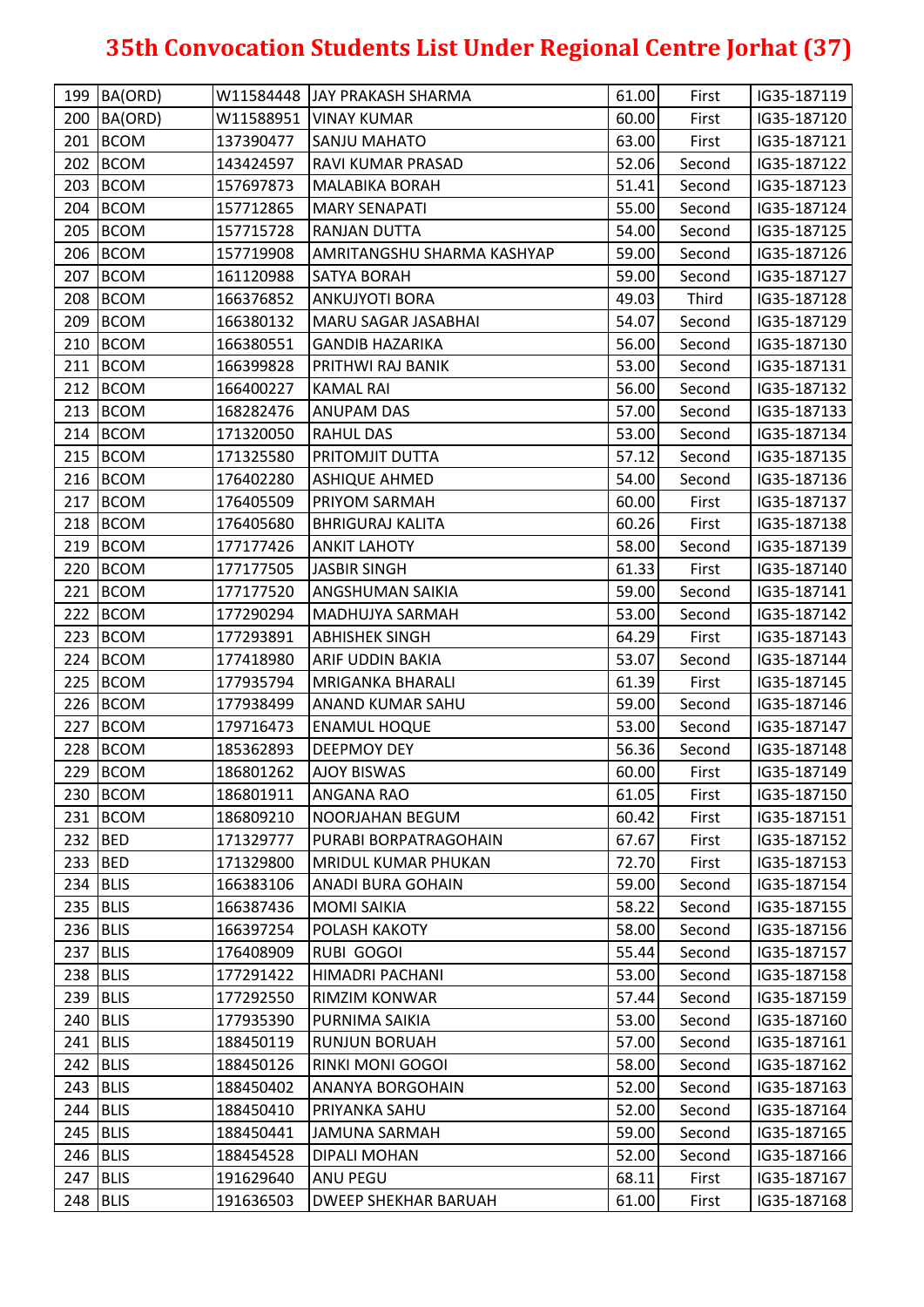| 249 BLIS |                   | 197246587 | <b>ANUP SHAH</b>              | 58.33 | Second | IG35-187169 |
|----------|-------------------|-----------|-------------------------------|-------|--------|-------------|
|          | 250 BLIS          | 197246673 | <b>SHARMISTHA KAUSHIK</b>     | 60.22 | First  | IG35-187170 |
| 251      | BLIS              | 197247027 | <b>SHARMISTHA GOGOI</b>       | 61.00 | First  | IG35-187171 |
| 252 BLIS |                   | 197249758 | PINKY KHANIKAR                | 62.00 | First  | IG35-187172 |
| 253 BLIS |                   | 197249805 | <b>MEENA CHETRI</b>           | 70.00 | First  | IG35-187173 |
| 254 BLIS |                   | 197255823 | <b>SANKAR DAS</b>             | 66.00 | First  | IG35-187174 |
| 255 BLIS |                   | 197255830 | RAJLAKSHI TAMULI              | 69.00 | First  | IG35-187175 |
| 256 BLIS |                   | 197255855 | NOBA JYOTI BORAH              | 60.00 | First  | IG35-187176 |
| 257 BLIS |                   | 197255870 | <b>DIPALI BORAH</b>           | 64.44 | First  | IG35-187177 |
| 258 BLIS |                   | 197255894 | <b>SARMISTHA BORAH</b>        | 58.44 | Second | IG35-187178 |
| 259 BLIS |                   | 197255927 | <b>MRINALI DEVI</b>           | 69.00 | First  | IG35-187179 |
| 260 BLIS |                   | 197255959 | <b>ABIRAM MUNDA</b>           | 57.33 | Second | IG35-187180 |
| 261 BLIS |                   | 197255966 | ANJUM ARA BEGUM               | 67.11 | First  | IG35-187181 |
| 262 BLIS |                   | 197255998 | <b>JAGRITI SAIKIA</b>         | 54.22 | Second | IG35-187182 |
| 263 BLIS |                   | 197256001 | NIRMITA BHUYAN                | 71.00 | First  | IG35-187183 |
| 264 BLIS |                   | 197256019 | <b>MONALISA CHETIA</b>        | 59.22 | Second | IG35-187184 |
| 265 BLIS |                   | 197256097 | <b>SAJAN KUMAR ROY</b>        | 55.22 | Second | IG35-187185 |
| 266 BLIS |                   | 197256120 | <b>KANKANA BORA</b>           | 67.44 | First  | IG35-187186 |
| 267      | <b>BLIS</b>       | 197266485 | <b>DIPANKAR KULI</b>          | 77.00 | First  | IG35-187187 |
| 268 BLIS |                   | 197266833 | LIZASHREE GOGOI               | 60.00 | First  | IG35-187188 |
| 269 BLIS |                   | 197267004 | <b>CHAYANIKA SAIKIA</b>       | 62.00 | First  | IG35-187189 |
| 270 BLIS |                   | 197268163 | LEELA KUMARI                  | 55.00 | Second | IG35-187190 |
| 271 BLIS |                   | 197268346 | <b>BUDDHISMITA DAS</b>        | 57.00 | Second | IG35-187191 |
| 272 BLIS |                   | 197268360 | <b>TASMIN ALAM</b>            | 57.00 | Second | IG35-187192 |
|          | $273$ BLIS        | 199415525 | <b>BHAIRABI BORGOHAIN</b>     | 68.00 | First  | IG35-187193 |
| 274 BLIS |                   | 199418126 | LAXMI                         | 65.22 | First  | IG35-187194 |
| 275 BLIS |                   | 199418133 | <b>RAVI RANJAN</b>            | 65.44 | First  | IG35-187195 |
| 276 BLIS |                   |           | 2000134636 RAVEESH DARSHAN    | 58.33 | Second | IG35-187196 |
|          | $277$ BLIS        |           | 2000517804 NITIN PRAKASH      | 65.00 | First  | IG35-187197 |
|          | 278 BLIS          |           | 2000518288 VIVEK KUMAR        | 62.00 | First  | IG35-187198 |
| 279 BLIS |                   |           | 2000629492 JYOTIMOYE DUTTA    | 58.46 | Second | IG35-187199 |
|          | 280 BLIS          |           | 2001683944 JOYDEEP NATH       | 61.00 | First  | IG35-187200 |
|          | 281 BLIS          |           | 2001875612 SANTUMONI RAJKHOWA | 61.33 | First  | IG35-187201 |
| 282 BLIS |                   |           | 2002335820 BIDYUT KONWAR      | 57.26 | Second | IG35-187202 |
| 283      | BSC(MAJ)BOT       | 168118522 | LEEZA GOGOI                   | 67.28 | First  | IG35-187209 |
|          | 284 BSC(MAJ)CHE   | 137391880 | <b>RUBY SWARGARI</b>          | 59.00 | Second | IG35-187210 |
|          | 285 BSC(MAJ)CHE   | 166387468 | <b>BAPI KALITA</b>            | 59.00 | Second | IG35-187211 |
|          | 286 BSC(MAJ)PHE   | 161118752 | <b>SANKAR MADHAB PATHORI</b>  | 54.00 | Second | IG35-187212 |
| 287      | BSC(MAJ)ZOL       | 137393512 | <b>ANKURAN BORGOHAIN</b>      | 56.00 | Second | IG35-187213 |
|          | 288 BSC(MAJ)ZOL   | 157721818 | MINJU HAZARIKA                | 56.00 | Second | IG35-187214 |
|          | 289 BSC(MAJ)ZOL   | 166388302 | <b>AKHTER HUSSAIN</b>         | 61.03 | First  | IG35-187215 |
|          | 290 BSC(MAJ)ZOL   | 166398200 | MADHU SHARMA                  | 60.00 | First  | IG35-187216 |
|          | 291   BSC(MAJ)ZOL | 166399351 | <b>KHOREN GOYARY</b>          | 60.00 | First  | IG35-187217 |
|          | 292 BSC(MAJ)ZOL   | 171321353 | TAPAN JYOTI DIHINGIA          | 55.35 | Second | IG35-187218 |
|          | 293 BSC(MAJ)ZOL   | 171326083 | RATUL CHANDRA BOROO           | 58.46 | Second | IG35-187219 |
|          | 294 BSC(MAJ)ZOL   | 171326116 | PRIYAM BHARALI                | 58.34 | Second | IG35-187220 |
|          | 295 BSC(MAJ)ZOL   | 176403078 | LAKSHYAJIT BHUYAN             | 65.00 | First  | IG35-187221 |
|          | 296 BSC(MAJ)ZOL   | 176406160 | <b>BIPUL ACHARJEE</b>         | 61.00 | First  | IG35-187222 |
| 297      | BSC(MAJ)ZOL       | 177295057 | RAJDEEP BORUAH                | 61.00 | First  | IG35-187223 |
| 298      | BSC(ORD)          | 151887433 | PREMLAL JAISWAL               | 58.46 | Second | IG35-187224 |
|          |                   |           |                               |       |        |             |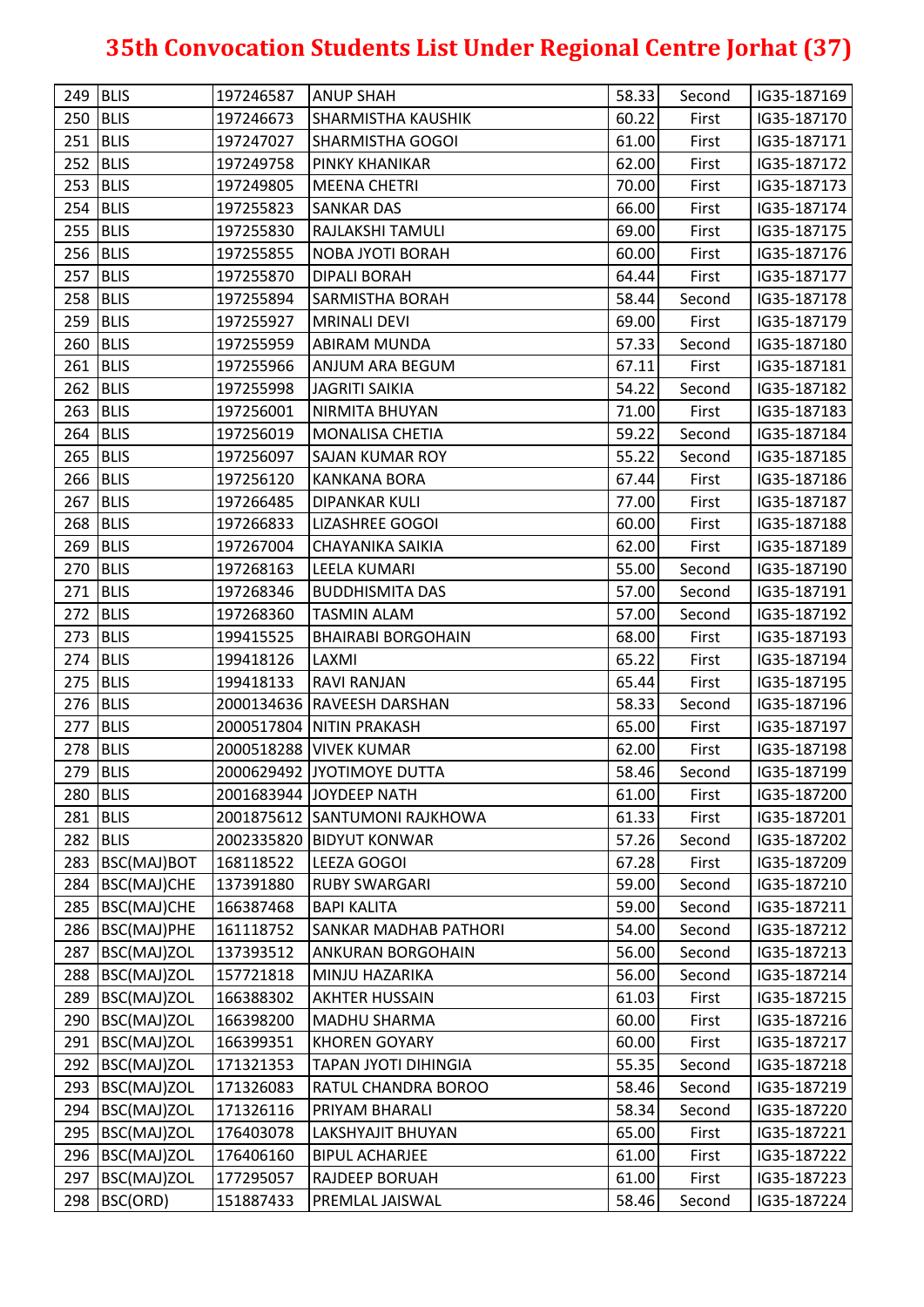|         | 299 BSC(ORD)    | 151887440           | UPEN HAZARIKA                  | 56.26 | Second | IG35-187225 |
|---------|-----------------|---------------------|--------------------------------|-------|--------|-------------|
|         | 300 BSC(ORD)    | 157696825           | PHAKHAN BASUMATARY             | 54.00 | Second | IG35-187226 |
|         | 301 BSC(ORD)    | 176403852           | DHRUBAJYOTI BORAH              | 54.00 | Second | IG35-187227 |
|         | 302 BSC(ORD)    | 176405397           | <b>HEM PEGU</b>                | 58.00 | Second | IG35-187228 |
|         | 303 BSCAS       |                     | W11563277   VINOD KUMAR PATHAK | 61.00 | First  | IG35-187229 |
|         | 304 BSCAS       | W11565713 SANDEEP S |                                | 59.00 | Second | IG35-187230 |
|         | 305 BSCAS       |                     | W11591824 KULBIR SINGH         | 67.00 | First  | IG35-187231 |
|         | 306 BSCAS       |                     | W11592883 JJITENDRA SINGH      | 64.00 | First  | IG35-187232 |
|         | 307 BSCAS       |                     | W11608024 PAVAN KUMAR TIWARI   | 65.00 | First  | IG35-187233 |
|         | 308 BSW         | 151882821           | <b>DIPANKAR PATHAK</b>         | 63.50 | First  | IG35-187234 |
| 309 BTS |                 | 157724236           | <b>SAMIR THAPA</b>             | 63.00 | First  | IG35-187235 |
| 310 BTS |                 | 166376569           | UPASHANA SAIKIA                | 57.00 | Second | IG35-187236 |
| 311 BTS |                 | W11565527           | MITHLESH KUMAR SAINI           | 64.00 | First  | IG35-187237 |
| 312 BTS |                 |                     | W11566086 PANKAJ KUMAR         | 60.00 | First  | IG35-187238 |
|         | 313 DAFE        | 2006553970 ABUL ALI |                                | 73.00 | First  | IG35-187548 |
|         | 314 DCE         | 191637204           | <b>TUSHMITA GOGOI</b>          | 56.47 | Second | IG35-187549 |
|         | 315 <b>DECE</b> | 197264980           | <b>LIPISMRITA NATH</b>         | 63.25 | First  | IG35-187550 |
|         | 316 DIM         | 157695024           | PRARTHANA MOHON                | 71.00 | First  | IG35-187551 |
|         | 317 DIM         | 157695031           | <b>PRAMOD KUMAR SINGH</b>      | 58.00 | Second | IG35-187552 |
|         | 318 DNHE        | 191634650           | <b>AMIT SINGH</b>              | 56.00 | Second | IG35-187553 |
|         | 319 DNHE        | 197267265           | <b>RAHUL CHAKRABORTY</b>       | 68.00 | First  | IG35-187554 |
|         | 320 DTS         | 177934635           | CHAYANIKA BASUMATARY           | 63.40 | First  | IG35-187555 |
|         | 321 DTS         | 188450750           | <b>UTPAL BORAH</b>             | 69.00 | First  | IG35-187556 |
|         | 322 MADE        | 188452216           | <b>BIPLOB OZAH</b>             | 85.07 | First  | IG35-187557 |
|         | 323 MADE        | 191633554           | <b>KRITI DEVI</b>              | 66.19 | First  | IG35-187558 |
|         | 324 MAH         | 147510610           | PARISMITA SARMAH               | 64.00 | First  | IG35-187559 |
|         | 325 MAH         | 157700600           | <b>BALKRISHAN KAUSHIK</b>      | 65.00 | First  | IG35-187560 |
|         | 326 MAH         | 157712113           | <b>NEHAL AHMED</b>             | 63.13 | First  | IG35-187561 |
|         | 327 MAH         | 157722185           | <b>GIRIRAJ NARAH</b>           | 60.00 | First  | IG35-187562 |
|         | 328 MAH         | 161120426           | <b>MANOJ PANDEY</b>            | 63.00 | First  | IG35-187563 |
|         | 329 MAH         | 161123596           | <b>SANDEEP XALXO</b>           | 56.00 | Second | IG35-187564 |
|         | 330 MAH         | 161124233           | <b>MAYURI SUBBA</b>            | 55.00 | Second | IG35-187565 |
|         | 331 MAH         | 166377442           | <b>BHARAT KUMAR PANDIT</b>     | 59.00 | Second | IG35-187566 |
|         | 332 MAH         | 166377467           | <b>KRIPAL SINGH MEENA</b>      | 58.00 | Second | IG35-187567 |
|         | 333 MAH         | 166378000           | <b>JAVED IQBAL</b>             | 61.38 | First  | IG35-187568 |
|         | 334 MAH         | 166387910           | NIRMALA KUMARI                 | 60.00 | First  | IG35-187569 |
|         | 335 MAH         | 166392406           | <b>RAM SHARAN SINGH</b>        | 63.25 | First  | IG35-187570 |
|         | 336 MAH         | 166398034           | AMARJEET                       | 64.00 | First  | IG35-187571 |
| 337     | <b>MAH</b>      | 168656537           | <b>DIGVIJAY SINGH RAO</b>      | 53.25 | Second | IG35-187572 |
|         | 338 MAH         | 176403308           | <b>JAI LAL SARAN</b>           | 61.25 | First  | IG35-187573 |
|         | 339 MAH         | 176406120           | NEERAJ KUMAR                   | 65.00 | First  | IG35-187574 |
|         | 340 MAH         | 177938317           | <b>SALMAN HUSSAIN</b>          | 57.00 | Second | IG35-187575 |
|         | 341 MAH         | 181383001           | <b>BIDYUT DAS</b>              | 58.13 | Second | IG35-187576 |
|         | 342 MAH         | 186804512           | <b>ARVIND KUMAR</b>            | 62.38 | First  | IG35-187577 |
|         | 343 MAH         | 186804544           | <b>BALVEER KUMAWAT</b>         | 62.13 | First  | IG35-187578 |
|         | 344 MAH         | 186811453           | <b>FATEMA BEGUM</b>            | 60.00 | First  | IG35-187579 |
|         | 345 MAH         | 186811485           | <b>UBEDULLAH KHAN</b>          | 58.00 | Second | IG35-187580 |
|         | 346 MAH         | 186811540           | PRIYATAM GOGOI                 | 60.00 | First  | IG35-187581 |
|         | 347 MAH         | 186811557           | <b>NILOM SAHU</b>              | 63.00 | First  | IG35-187582 |
|         | 348 MAH         | 186811564           | <b>KRISHNA GOGOI</b>           | 59.00 | Second | IG35-187583 |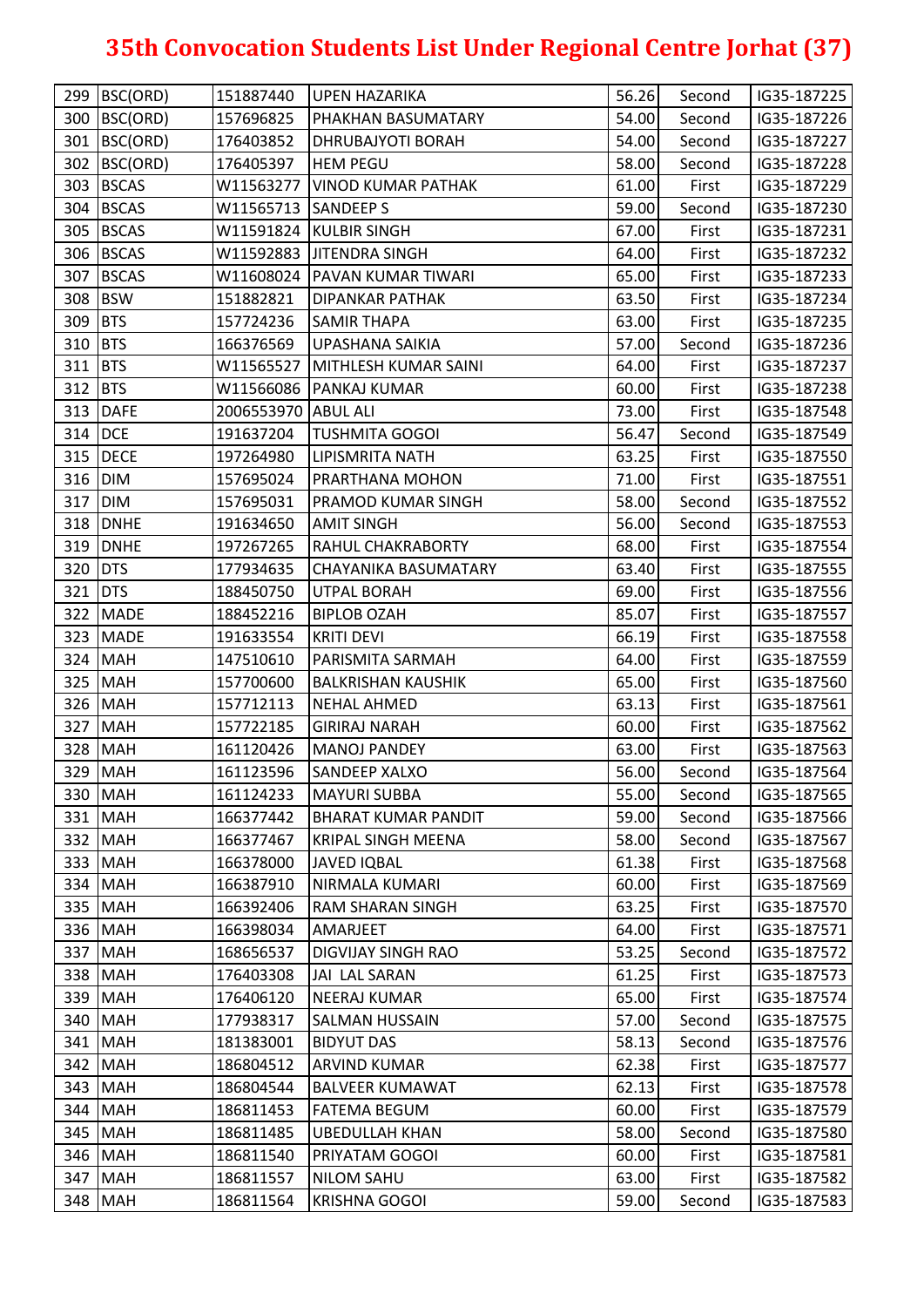|     | 349 MAH    | 186811636 | <b>APURBAJYOTI DUTTA</b>        | 59.00 | Second | IG35-187584 |
|-----|------------|-----------|---------------------------------|-------|--------|-------------|
|     | 350 MAH    | 186811675 | MEGHANA GOSWAMI                 | 57.00 | Second | IG35-187585 |
|     | 351 MAH    | 186811747 | MALA HAZARIKA                   | 56.38 | Second | IG35-187586 |
|     | 352 MAH    | 186811858 | PRIYANSA PAGAG                  | 61.38 | First  | IG35-187587 |
|     | 353 MAH    | 186811872 | RINKIMONE HAZARIKA              | 59.25 | Second | IG35-187588 |
|     | 354 MAH    | 186811905 | <b>SWAPNA DUTTA</b>             | 57.00 | Second | IG35-187589 |
|     | 355 MAH    | 186811990 | <b>KABITA BARHOI</b>            | 59.00 | Second | IG35-187590 |
|     | 356 MAH    | 186812029 | SANGEETA BORO                   | 60.00 | First  | IG35-187591 |
|     | 357 MAH    | 186812043 | ARIFA BEGUM                     | 56.00 | Second | IG35-187592 |
|     | 358 MAH    | 186812075 | <b>SANDHYA GOGOI</b>            | 58.00 | Second | IG35-187593 |
|     | 359 MAH    | 186812108 | <b>SABITRI RANA</b>             | 54.13 | Second | IG35-187594 |
|     | 360 MAH    | 186812130 | RAJENDRA PRASAD GUPTA           | 57.13 | Second | IG35-187595 |
|     | 361 MAH    | 186812161 | MINAKSHI SAIKIA                 | 58.00 | Second | IG35-187596 |
|     | 362 MAH    | 186812193 | <b>REKHA SWAMI</b>              | 58.00 | Second | IG35-187597 |
|     | 363 MAH    | 186812233 | PRIYANKA SENAPATI               | 54.00 | Second | IG35-187598 |
|     | 364 MAH    | 186812265 | <b>MANIKA DEVI</b>              | 56.00 | Second | IG35-187599 |
|     | 365 MAH    | 188448707 | <b>JAHNOBI BORAH</b>            | 66.25 | First  | IG35-187600 |
|     | 366 MAH    | 188449827 | <b>MONUARA BEGUM</b>            | 63.00 | First  | IG35-187601 |
| 367 | <b>MAH</b> | 188452739 | LIPIKA SAIKIA                   | 57.00 | Second | IG35-187602 |
|     | 368 MAH    | 188452800 | RITA SARMA                      | 51.00 | Second | IG35-187603 |
|     | 369 MAH    | 188454360 | PORISMITA DAS                   | 54.00 | Second | IG35-187604 |
|     | 370 MAH    | 191633783 | <b>MONU</b>                     | 64.00 | First  | IG35-187605 |
|     | 371 MAH    | 191636037 | <b>AJAY DUBEY</b>               | 66.00 | First  | IG35-187606 |
|     | 372 MAH    | 197244092 | PINAKI ROY                      | 56.38 | Second | IG35-187607 |
|     | 373 MAH    | 197250150 | <b>MONIKA DEVI</b>              | 59.00 | Second | IG35-187608 |
|     | 374 MAH    | 197260169 | RAHUL BISHNOI                   | 62.25 | First  | IG35-187609 |
|     | 375 MAH    | 197260366 | <b>HITESH NATH</b>              | 57.00 | Second | IG35-187610 |
|     | 376 MAH    | 197260491 | <b>HARI PRASAD SAIKIA</b>       | 65.00 | First  | IG35-187611 |
|     | 377 MAH    | 197260531 | MANALISHA HAZARIKA              | 64.25 | First  | IG35-187612 |
|     | 378 MAH    | 199414326 | PALLABIKA BORAH                 | 60.00 | First  | IG35-187613 |
|     | 379 MAH    | 199415540 | <b>SHAKIR AHMED BARBHUYAN</b>   | 54.25 | Second | IG35-187614 |
|     | 380 MAPY   | 166385339 | <b>MUKESH PEGU</b>              | 58.00 | Second | IG35-187615 |
|     | 381 MARD   | 137393401 | <b>BABUMONI SAIKIA</b>          | 60.95 | First  | IG35-187616 |
|     | 382 MARD   | 157713660 | <b>DEBASHREE SAIKIA</b>         | 59.42 | Second | IG35-187617 |
|     | 383 MARD   | 157714686 | RIJUANA BEGUM                   | 62.97 | First  | IG35-187618 |
|     | 384 MARD   | 157716823 | PRIYANKA BHARTIYA SINGH         | 58.65 | Second | IG35-187619 |
|     | 385   MARD | 161120092 | DEBAJANI HAZARIKA               | 59.76 | Second | IG35-187620 |
|     | 386 MARD   | 161122698 | <b>ASHA MONI BORAH</b>          | 58.34 | Second | IG35-187621 |
|     | 387 MARD   | 166378230 | PRIYANKA CHAKRABORTY            | 56.19 | Second | IG35-187622 |
|     | 388 MARD   | 166396048 | PINKY GOGOI                     | 58.87 | Second | IG35-187623 |
|     | 389 MARD   | 166396062 | <b>TULIKA GOHAIN</b>            | 64.82 | First  | IG35-187624 |
|     | 390   MARD | 166396410 | PLABITA BORDOLOI                | 58.87 | Second | IG35-187625 |
|     | 391 MARD   | 176404127 | NITISHA NEOG                    | 69.08 | First  | IG35-187626 |
|     | 392 MARD   | 177179713 | PARAG NEOG                      | 58.65 | Second | IG35-187627 |
|     | 393 MARD   | 177180069 | <b>BIBHUTI BHUSAN PATTANAIK</b> | 59.19 | Second | IG35-187628 |
|     | 394 MARD   | 179717150 | JOGAT JYOTI BHARALI             | 58.65 | Second | IG35-187629 |
|     | 395   MARD | 186801026 | PUTHEM BIDYACHANDRA             | 65.32 | First  | IG35-187630 |
|     | 396 MARD   | 188454653 | <b>AMARJEET SINGH</b>           | 61.59 | First  | IG35-187631 |
|     | 397 MARD   | 191630527 | <b>CHIRANJIB BORA</b>           | 66.55 | First  | IG35-187632 |
|     | 398 MBADFM | 166376995 | RAVI KIRAN SARVASIDDI           | 59.00 | Second | IG35-187633 |
|     |            |           |                                 |       |        |             |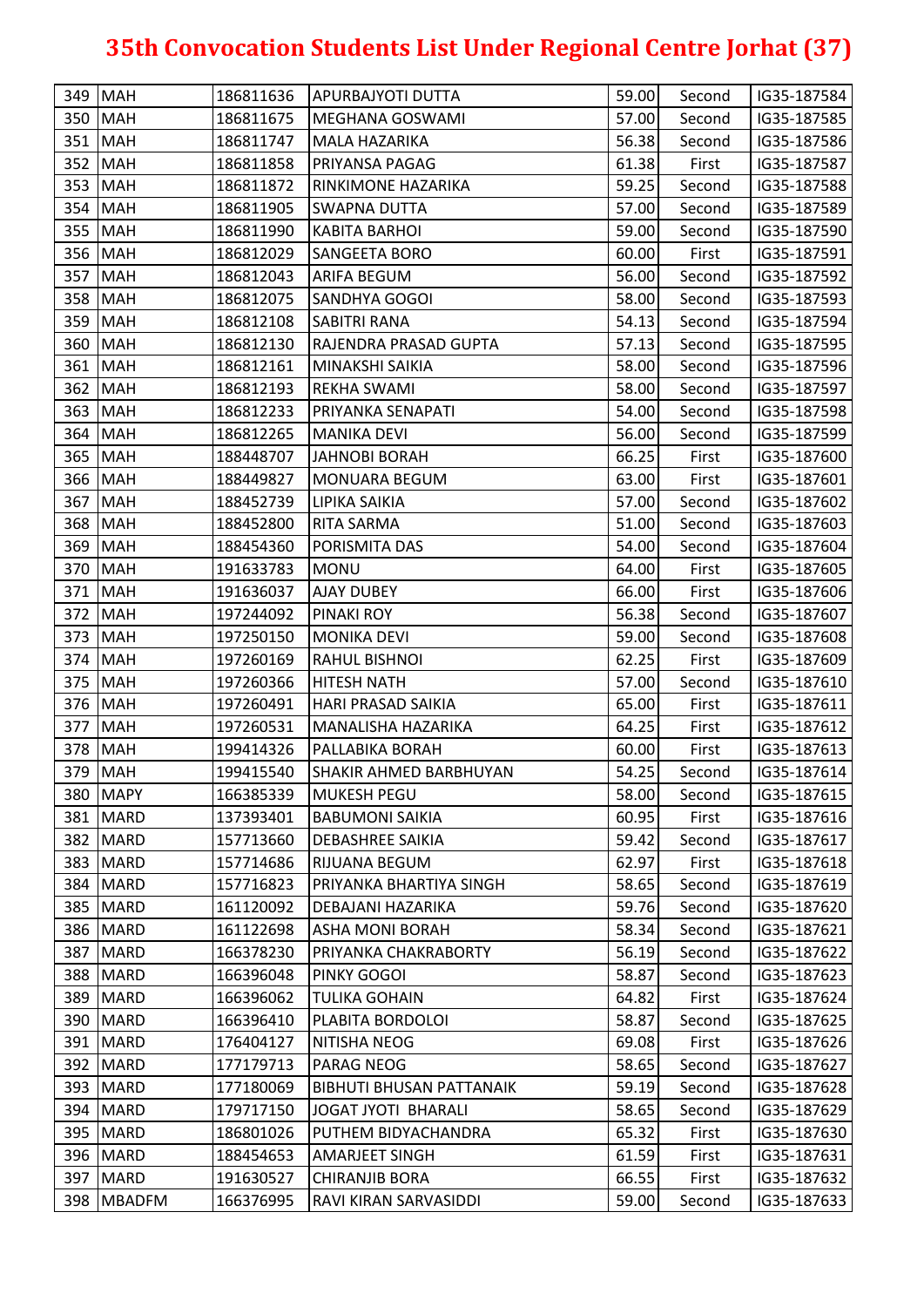|     | 399   MBADHRM | 137386500 | KAUSIK RANJAN BORA            | 66.00 | First                     | IG35-187634 |
|-----|---------------|-----------|-------------------------------|-------|---------------------------|-------------|
|     | 400   MBADHRM | 171326266 | <b>SUBRATA BHARATA</b>        | 63.00 | First                     | IG35-187635 |
|     | 401 MBADHRM   | 171327290 | <b>SURANJANA GOGOI</b>        | 67.48 | First                     | IG35-187636 |
| 402 | MBADHRM       | 183857141 | NAYAN JYOTI SHARMA            | 62.13 | First                     | IG35-187637 |
|     | 403 MBADHRM   | 192767079 | <b>UMESH KAUSHIK</b>          | 67.48 | First                     | IG35-187638 |
|     | 404   MBADMM  | 161122981 | <b>RAHUL DAS</b>              | 76.10 | First with<br>Distinction | IG35-187639 |
|     | 405 MBADMM    | 171326020 | PARTHA PRATIM BORAH           | 58.13 | Second                    | IG35-187640 |
|     | 406 MCA       | 170135784 | PAPPU KUMAR SHARMA            | 56.29 | Second                    | IG35-187641 |
| 407 | <b>MCOM</b>   | 147506595 | <b>BIDISHA BAISHYA</b>        | 58.17 | Second                    | IG35-187642 |
| 408 | <b>MCOM</b>   | 157701593 | <b>VIVEK HAZARIKA</b>         | 59.42 | Second                    | IG35-187643 |
|     | 409 MCOM      | 157713502 | <b>VAISHALI CHOUHAN</b>       | 64.00 | First                     | IG35-187644 |
|     | 410 MCOM      | 166377349 | <b>SOMBHU AICH</b>            | 57.00 | Second                    | IG35-187645 |
|     | 411 MCOM      | 166384075 | PRIYA ROY                     | 58.00 | Second                    | IG35-187646 |
|     | 412 MCOM      | 166387389 | <b>RAJESH PAUL</b>            | 68.00 | First                     | IG35-187647 |
|     | 413 MCOM      | 166388840 | <b>AMAL MAHANTA</b>           | 51.00 | Second                    | IG35-187648 |
|     | 414 MCOM      | 166392739 | <b>JAYANTHI THAPA</b>         | 59.00 | Second                    | IG35-187649 |
|     | 415 MCOM      | 166392785 | DIMPAL KUMARI                 | 56.00 | Second                    | IG35-187650 |
|     | 416 MCOM      | 166395282 | DEEP JYOTI BARMAN             | 58.00 | Second                    | IG35-187651 |
|     | 417 MCOM      | 166396317 | <b>IMRAN HUSSAIN MAZUMDAR</b> | 61.00 | First                     | IG35-187652 |
|     | 418 MCOM      | 166397928 | <b>GITASHRI KALITA</b>        | 58.25 | Second                    | IG35-187653 |
|     | 419 MCOM      | 171322996 | PALLABI SAIKIA                | 61.00 | First                     | IG35-187654 |
| 420 | <b>MCOM</b>   | 171327440 | <b>DIVYA PANDEY</b>           | 66.42 | First                     | IG35-187655 |
|     | 421 MCOM      | 171329587 | PRANJAL SAIKIA                | 56.00 | Second                    | IG35-187656 |
|     | 422 MCOM      | 176402718 | <b>SUMAN SAHA</b>             | 55.00 | Second                    | IG35-187657 |
|     | 423 MCOM      | 177176241 | POOJA KUMARI SAH              | 60.00 | First                     | IG35-187658 |
|     | 424 MCOM      | 177179040 | <b>KRISHNA DUTTA</b>          | 59.42 | Second                    | IG35-187659 |
|     | 425 MCOM      | 177179286 | <b>MONIKA SAIKIA</b>          | 64.00 | First                     | IG35-187660 |
|     | 426 MCOM      | 177179570 | LOYETA HAZARIKA               | 53.00 | Second                    | IG35-187661 |
| 427 | <b>MCOM</b>   | 177291099 | <b>SHRABANI PAUL</b>          | 61.08 | First                     | IG35-187662 |
|     | 428 MCOM      | 177291977 | POOJA CHAUHAN                 | 59.08 | Second                    | IG35-187663 |
|     | 429 MCOM      | 177292210 | <b>SUBHAM DAS</b>             | 66.00 | First                     | IG35-187664 |
|     | 430 MCOM      | 177292567 | <b>DHARMENDRA BUNBHIGIARY</b> | 51.00 | Second                    | IG35-187665 |
|     | 431 MCOM      | 177292678 | SAHABUDDIN AHMED              | 65.00 | First                     | IG35-187666 |
|     | 432 MCOM      | 177292771 | PRITAM ROY                    | 57.00 | Second                    | IG35-187667 |
|     | 433 MCOM      | 177292843 | <b>PRABALI DEKA</b>           | 62.33 | First                     | IG35-187668 |
|     | 434 MCOM      | 177293275 | <b>AQIB JABED CHOUDHURY</b>   | 60.00 | First                     | IG35-187669 |
|     | 435 MCOM      | 177293315 | <b>UJJAL DAS</b>              | 55.08 | Second                    | IG35-187670 |
|     | 436 MCOM      | 177293433 | <b>SHEILY DEB NATH</b>        | 63.25 | First                     | IG35-187671 |
|     | 437 MCOM      | 177293569 | <b>SUNU CHANDA</b>            | 56.25 | Second                    | IG35-187672 |
|     | 438 MCOM      | 177293630 | <b>BISWAJIT PAUL</b>          | 64.00 | First                     | IG35-187673 |
| 439 | <b>MCOM</b>   | 177416020 | PRIYANKA PODDAR               | 67.00 | First                     | IG35-187674 |
|     | 440 MCOM      | 177416630 | <b>JUTIKA DAS</b>             | 55.25 | Second                    | IG35-187675 |
|     | 441 MCOM      | 177417244 | SHEETAL SARDA                 | 56.00 | Second                    | IG35-187676 |
|     | 442 MCOM      | 177417402 | <b>JYOTI GUPTA</b>            | 59.42 | Second                    | IG35-187677 |
|     | 443 MCOM      | 177936599 | <b>JUNAID AHMED</b>           | 56.00 | Second                    | IG35-187678 |
| 444 | <b>MCOM</b>   | 177937171 | <b>GITA KUMARI CHAUHAN</b>    | 55.00 | Second                    | IG35-187679 |
| 445 | <b>MCOM</b>   | 179716054 | <b>DILWAR HUSSAIN</b>         | 58.33 | Second                    | IG35-187680 |
|     | 446 MCOM      | 179716695 | <b>ASHAD ULLAH</b>            | 55.33 | Second                    | IG35-187681 |
| 447 | <b>MCOM</b>   | 179716878 | <b>GAUTAM DAS</b>             | 59.00 | Second                    | IG35-187682 |
|     |               |           |                               |       |                           |             |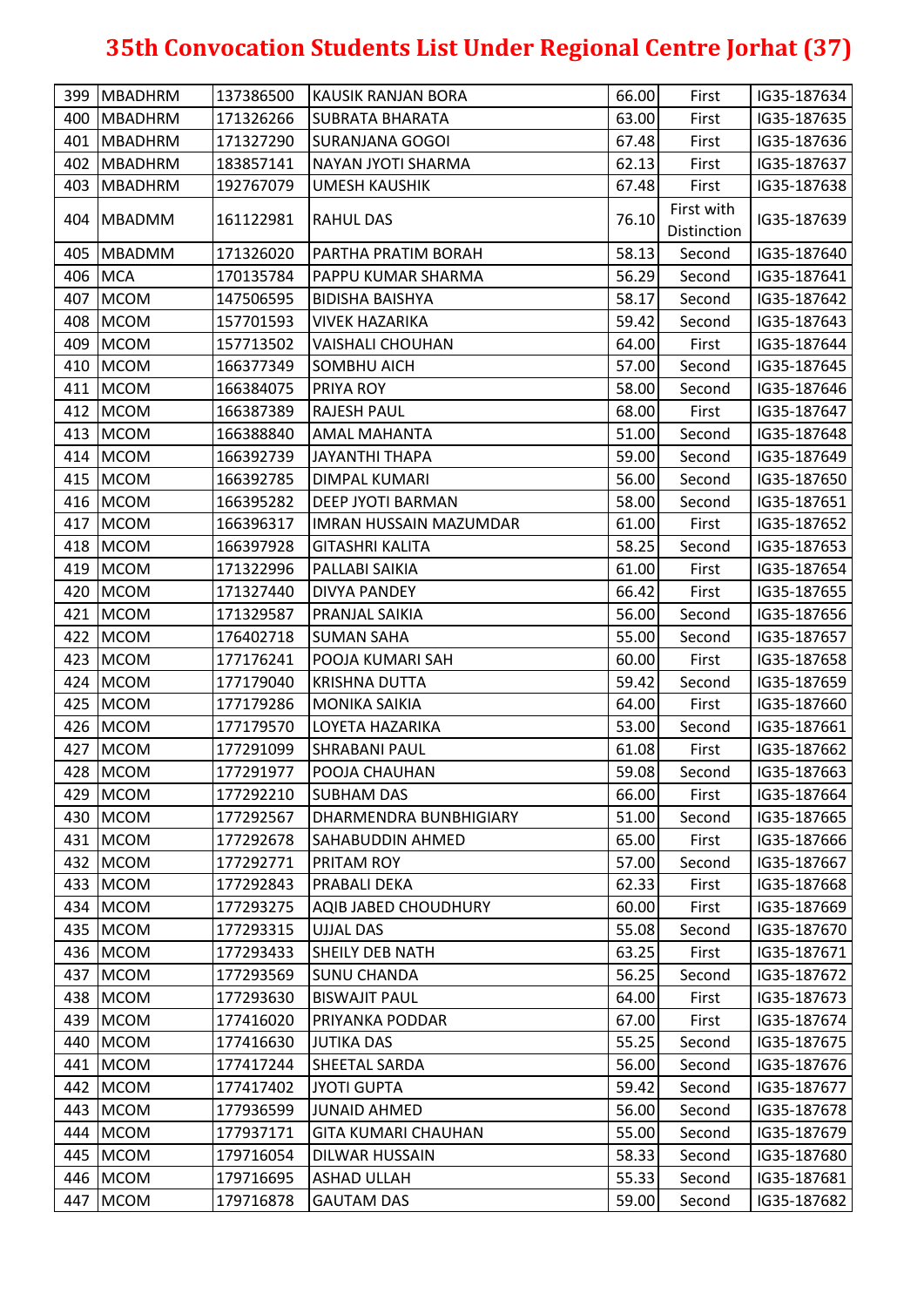| 449 MCOM<br>179717579<br>57.08<br><b>ALAK PAUL</b><br>Second<br>IG35-187684<br>56.33<br>450   MCOM<br>181382579<br><b>MRIGANKA BORAH</b><br>IG35-187685<br>Second<br>451 MCOM<br>181386419<br><b>ASHISH BANIK</b><br>64.00<br>First<br>IG35-187686<br>452 MCOM<br>59.08<br>181640284<br>URMILA KUMARI SINGH<br>Second<br>IG35-187687<br>453<br><b>MCOM</b><br>51.17<br>186801628<br><b>RAVI AGARWALLA</b><br>Second<br>IG35-187688<br>454 MCOM<br>186802042<br>54.00<br>IG35-187689<br><b>AMIT JAIN</b><br>Second<br>455 MCOM<br>62.00<br>186802081<br>RINKU KUMARI SINGH<br>First<br>IG35-187690<br>456 MCOM<br>56.00<br>Second<br>186804537<br>RANI UPADHYAY<br>IG35-187691<br>457 MCOM<br>56.00<br>186806673<br>PRAMOD CHANDRA CHUTIA<br>Second<br>IG35-187692<br>458 MCOM<br>56.08<br>186806760<br>NITESH KUMAR GUPTA<br>Second<br>IG35-187693<br>459 MCOM<br>62.17<br>186806895<br>IG35-187694<br><b>RIMPA DAS</b><br>First<br>460 MCOM<br>58.00<br>186807059<br>Second<br>IG35-187695<br><b>SANGITA SAHA CHOUDHARY</b><br>461 MCOM<br>186807152<br>62.33<br>IG35-187696<br>PRIYA AGARWALLA<br>First<br>462 MCOM<br>57.00<br>186807270<br><b>MANASH PROTIM HANDIQUE</b><br>Second<br>IG35-187697<br>463 MCOM<br>186807310<br>59.00<br>IG35-187698<br> ROSHAN LAL CHAUHAN<br>Second<br>464 MCOM<br>58.42<br>IG35-187699<br>186807374<br>KARNA PAYENG<br>Second<br>465 MCOM<br>186807421<br>60.17<br>First<br>IG35-187700<br><b>SABITA RAJBHAR</b><br>58.42<br>466 MCOM<br>186807453<br><b>RINKI SAIKIA</b><br>Second<br>IG35-187701<br>467 MCOM<br>186807540<br>PRIYANKA SAHANI<br>63.00<br>IG35-187702<br>First<br>468 MCOM<br>60.33<br>186807611<br>MINAKSHI HAZARIKA<br>First<br>IG35-187703<br>469 MCOM<br>61.00<br>186807643<br>IG35-187704<br><b>BISWAJIT BHAWAL</b><br>First<br>470 MCOM<br>186807675<br><b>GUNJAN AGARWAL</b><br>69.08<br>First<br>IG35-187705<br>471   MCOM<br>186807708<br>60.00<br>First<br>IG35-187706<br>JYOTI SHYAM SUKHA<br>472 MCOM<br>57.00<br>186807722<br><b>ANUSHREE SAIKIA</b><br>Second<br>IG35-187707<br>473 MCOM<br>186807747<br>60.00<br>IG35-187708<br><b>RUNJUN GAYAN</b><br>First<br><b>MCOM</b><br>474<br>186807761<br><b>BORNALI SAIKIA</b><br>61.00<br>First<br>IG35-187709<br>475 MCOM<br>186807793<br><b>DIPAK KUMAR LOHIA</b><br>64.00<br>First<br>IG35-187710<br>476 MCOM<br>56.42<br>186807801<br><b>GAUTAMI GOGOI</b><br>IG35-187711<br>Second<br>477 MCOM<br>186807819<br><b>RONAK JAIN</b><br>60.00<br>IG35-187712<br>First<br>478 MCOM<br>61.00<br>IG35-187713<br>186807880<br><b>MAMTA SINGH</b><br>First<br>186807912<br>59.33<br>479 MCOM<br><b>PREETI GUPTA</b><br>Second<br>IG35-187714<br>480 MCOM<br>186807920<br>59.00<br>IG35-187715<br>KRISHNA KUMAR SAH<br>Second<br>481 MCOM<br>59.33<br>186807983<br><b>SAURAV PAUL</b><br>IG35-187716<br>Second<br>482 MCOM<br>186808004<br><b>BIDISHA DUWARAH</b><br>61.08<br>First<br>IG35-187717<br>57.00<br>483 MCOM<br>186808154<br>IG35-187718<br>KARISHMA MAHESHWARI<br>Second<br><b>MCOM</b><br>484<br>186808161<br>57.00<br>IG35-187719<br><b>NASRINA BEGUM</b><br>Second<br>485 MCOM<br>58.00<br>186808193<br>DINESH KUMAR YADAV<br>Second<br>IG35-187720 |
|-------------------------------------------------------------------------------------------------------------------------------------------------------------------------------------------------------------------------------------------------------------------------------------------------------------------------------------------------------------------------------------------------------------------------------------------------------------------------------------------------------------------------------------------------------------------------------------------------------------------------------------------------------------------------------------------------------------------------------------------------------------------------------------------------------------------------------------------------------------------------------------------------------------------------------------------------------------------------------------------------------------------------------------------------------------------------------------------------------------------------------------------------------------------------------------------------------------------------------------------------------------------------------------------------------------------------------------------------------------------------------------------------------------------------------------------------------------------------------------------------------------------------------------------------------------------------------------------------------------------------------------------------------------------------------------------------------------------------------------------------------------------------------------------------------------------------------------------------------------------------------------------------------------------------------------------------------------------------------------------------------------------------------------------------------------------------------------------------------------------------------------------------------------------------------------------------------------------------------------------------------------------------------------------------------------------------------------------------------------------------------------------------------------------------------------------------------------------------------------------------------------------------------------------------------------------------------------------------------------------------------------------------------------------------------------------------------------------------------------------------------------------------------------------------------------------------------------------------------------------------------------------------------------------------------------------------------------------------------------------------------------------------------------------------------------------------------------------------------------------------------------------------------------------------------|
|                                                                                                                                                                                                                                                                                                                                                                                                                                                                                                                                                                                                                                                                                                                                                                                                                                                                                                                                                                                                                                                                                                                                                                                                                                                                                                                                                                                                                                                                                                                                                                                                                                                                                                                                                                                                                                                                                                                                                                                                                                                                                                                                                                                                                                                                                                                                                                                                                                                                                                                                                                                                                                                                                                                                                                                                                                                                                                                                                                                                                                                                                                                                                                               |
|                                                                                                                                                                                                                                                                                                                                                                                                                                                                                                                                                                                                                                                                                                                                                                                                                                                                                                                                                                                                                                                                                                                                                                                                                                                                                                                                                                                                                                                                                                                                                                                                                                                                                                                                                                                                                                                                                                                                                                                                                                                                                                                                                                                                                                                                                                                                                                                                                                                                                                                                                                                                                                                                                                                                                                                                                                                                                                                                                                                                                                                                                                                                                                               |
|                                                                                                                                                                                                                                                                                                                                                                                                                                                                                                                                                                                                                                                                                                                                                                                                                                                                                                                                                                                                                                                                                                                                                                                                                                                                                                                                                                                                                                                                                                                                                                                                                                                                                                                                                                                                                                                                                                                                                                                                                                                                                                                                                                                                                                                                                                                                                                                                                                                                                                                                                                                                                                                                                                                                                                                                                                                                                                                                                                                                                                                                                                                                                                               |
|                                                                                                                                                                                                                                                                                                                                                                                                                                                                                                                                                                                                                                                                                                                                                                                                                                                                                                                                                                                                                                                                                                                                                                                                                                                                                                                                                                                                                                                                                                                                                                                                                                                                                                                                                                                                                                                                                                                                                                                                                                                                                                                                                                                                                                                                                                                                                                                                                                                                                                                                                                                                                                                                                                                                                                                                                                                                                                                                                                                                                                                                                                                                                                               |
|                                                                                                                                                                                                                                                                                                                                                                                                                                                                                                                                                                                                                                                                                                                                                                                                                                                                                                                                                                                                                                                                                                                                                                                                                                                                                                                                                                                                                                                                                                                                                                                                                                                                                                                                                                                                                                                                                                                                                                                                                                                                                                                                                                                                                                                                                                                                                                                                                                                                                                                                                                                                                                                                                                                                                                                                                                                                                                                                                                                                                                                                                                                                                                               |
|                                                                                                                                                                                                                                                                                                                                                                                                                                                                                                                                                                                                                                                                                                                                                                                                                                                                                                                                                                                                                                                                                                                                                                                                                                                                                                                                                                                                                                                                                                                                                                                                                                                                                                                                                                                                                                                                                                                                                                                                                                                                                                                                                                                                                                                                                                                                                                                                                                                                                                                                                                                                                                                                                                                                                                                                                                                                                                                                                                                                                                                                                                                                                                               |
|                                                                                                                                                                                                                                                                                                                                                                                                                                                                                                                                                                                                                                                                                                                                                                                                                                                                                                                                                                                                                                                                                                                                                                                                                                                                                                                                                                                                                                                                                                                                                                                                                                                                                                                                                                                                                                                                                                                                                                                                                                                                                                                                                                                                                                                                                                                                                                                                                                                                                                                                                                                                                                                                                                                                                                                                                                                                                                                                                                                                                                                                                                                                                                               |
|                                                                                                                                                                                                                                                                                                                                                                                                                                                                                                                                                                                                                                                                                                                                                                                                                                                                                                                                                                                                                                                                                                                                                                                                                                                                                                                                                                                                                                                                                                                                                                                                                                                                                                                                                                                                                                                                                                                                                                                                                                                                                                                                                                                                                                                                                                                                                                                                                                                                                                                                                                                                                                                                                                                                                                                                                                                                                                                                                                                                                                                                                                                                                                               |
|                                                                                                                                                                                                                                                                                                                                                                                                                                                                                                                                                                                                                                                                                                                                                                                                                                                                                                                                                                                                                                                                                                                                                                                                                                                                                                                                                                                                                                                                                                                                                                                                                                                                                                                                                                                                                                                                                                                                                                                                                                                                                                                                                                                                                                                                                                                                                                                                                                                                                                                                                                                                                                                                                                                                                                                                                                                                                                                                                                                                                                                                                                                                                                               |
|                                                                                                                                                                                                                                                                                                                                                                                                                                                                                                                                                                                                                                                                                                                                                                                                                                                                                                                                                                                                                                                                                                                                                                                                                                                                                                                                                                                                                                                                                                                                                                                                                                                                                                                                                                                                                                                                                                                                                                                                                                                                                                                                                                                                                                                                                                                                                                                                                                                                                                                                                                                                                                                                                                                                                                                                                                                                                                                                                                                                                                                                                                                                                                               |
|                                                                                                                                                                                                                                                                                                                                                                                                                                                                                                                                                                                                                                                                                                                                                                                                                                                                                                                                                                                                                                                                                                                                                                                                                                                                                                                                                                                                                                                                                                                                                                                                                                                                                                                                                                                                                                                                                                                                                                                                                                                                                                                                                                                                                                                                                                                                                                                                                                                                                                                                                                                                                                                                                                                                                                                                                                                                                                                                                                                                                                                                                                                                                                               |
|                                                                                                                                                                                                                                                                                                                                                                                                                                                                                                                                                                                                                                                                                                                                                                                                                                                                                                                                                                                                                                                                                                                                                                                                                                                                                                                                                                                                                                                                                                                                                                                                                                                                                                                                                                                                                                                                                                                                                                                                                                                                                                                                                                                                                                                                                                                                                                                                                                                                                                                                                                                                                                                                                                                                                                                                                                                                                                                                                                                                                                                                                                                                                                               |
|                                                                                                                                                                                                                                                                                                                                                                                                                                                                                                                                                                                                                                                                                                                                                                                                                                                                                                                                                                                                                                                                                                                                                                                                                                                                                                                                                                                                                                                                                                                                                                                                                                                                                                                                                                                                                                                                                                                                                                                                                                                                                                                                                                                                                                                                                                                                                                                                                                                                                                                                                                                                                                                                                                                                                                                                                                                                                                                                                                                                                                                                                                                                                                               |
|                                                                                                                                                                                                                                                                                                                                                                                                                                                                                                                                                                                                                                                                                                                                                                                                                                                                                                                                                                                                                                                                                                                                                                                                                                                                                                                                                                                                                                                                                                                                                                                                                                                                                                                                                                                                                                                                                                                                                                                                                                                                                                                                                                                                                                                                                                                                                                                                                                                                                                                                                                                                                                                                                                                                                                                                                                                                                                                                                                                                                                                                                                                                                                               |
|                                                                                                                                                                                                                                                                                                                                                                                                                                                                                                                                                                                                                                                                                                                                                                                                                                                                                                                                                                                                                                                                                                                                                                                                                                                                                                                                                                                                                                                                                                                                                                                                                                                                                                                                                                                                                                                                                                                                                                                                                                                                                                                                                                                                                                                                                                                                                                                                                                                                                                                                                                                                                                                                                                                                                                                                                                                                                                                                                                                                                                                                                                                                                                               |
|                                                                                                                                                                                                                                                                                                                                                                                                                                                                                                                                                                                                                                                                                                                                                                                                                                                                                                                                                                                                                                                                                                                                                                                                                                                                                                                                                                                                                                                                                                                                                                                                                                                                                                                                                                                                                                                                                                                                                                                                                                                                                                                                                                                                                                                                                                                                                                                                                                                                                                                                                                                                                                                                                                                                                                                                                                                                                                                                                                                                                                                                                                                                                                               |
|                                                                                                                                                                                                                                                                                                                                                                                                                                                                                                                                                                                                                                                                                                                                                                                                                                                                                                                                                                                                                                                                                                                                                                                                                                                                                                                                                                                                                                                                                                                                                                                                                                                                                                                                                                                                                                                                                                                                                                                                                                                                                                                                                                                                                                                                                                                                                                                                                                                                                                                                                                                                                                                                                                                                                                                                                                                                                                                                                                                                                                                                                                                                                                               |
|                                                                                                                                                                                                                                                                                                                                                                                                                                                                                                                                                                                                                                                                                                                                                                                                                                                                                                                                                                                                                                                                                                                                                                                                                                                                                                                                                                                                                                                                                                                                                                                                                                                                                                                                                                                                                                                                                                                                                                                                                                                                                                                                                                                                                                                                                                                                                                                                                                                                                                                                                                                                                                                                                                                                                                                                                                                                                                                                                                                                                                                                                                                                                                               |
|                                                                                                                                                                                                                                                                                                                                                                                                                                                                                                                                                                                                                                                                                                                                                                                                                                                                                                                                                                                                                                                                                                                                                                                                                                                                                                                                                                                                                                                                                                                                                                                                                                                                                                                                                                                                                                                                                                                                                                                                                                                                                                                                                                                                                                                                                                                                                                                                                                                                                                                                                                                                                                                                                                                                                                                                                                                                                                                                                                                                                                                                                                                                                                               |
|                                                                                                                                                                                                                                                                                                                                                                                                                                                                                                                                                                                                                                                                                                                                                                                                                                                                                                                                                                                                                                                                                                                                                                                                                                                                                                                                                                                                                                                                                                                                                                                                                                                                                                                                                                                                                                                                                                                                                                                                                                                                                                                                                                                                                                                                                                                                                                                                                                                                                                                                                                                                                                                                                                                                                                                                                                                                                                                                                                                                                                                                                                                                                                               |
|                                                                                                                                                                                                                                                                                                                                                                                                                                                                                                                                                                                                                                                                                                                                                                                                                                                                                                                                                                                                                                                                                                                                                                                                                                                                                                                                                                                                                                                                                                                                                                                                                                                                                                                                                                                                                                                                                                                                                                                                                                                                                                                                                                                                                                                                                                                                                                                                                                                                                                                                                                                                                                                                                                                                                                                                                                                                                                                                                                                                                                                                                                                                                                               |
|                                                                                                                                                                                                                                                                                                                                                                                                                                                                                                                                                                                                                                                                                                                                                                                                                                                                                                                                                                                                                                                                                                                                                                                                                                                                                                                                                                                                                                                                                                                                                                                                                                                                                                                                                                                                                                                                                                                                                                                                                                                                                                                                                                                                                                                                                                                                                                                                                                                                                                                                                                                                                                                                                                                                                                                                                                                                                                                                                                                                                                                                                                                                                                               |
|                                                                                                                                                                                                                                                                                                                                                                                                                                                                                                                                                                                                                                                                                                                                                                                                                                                                                                                                                                                                                                                                                                                                                                                                                                                                                                                                                                                                                                                                                                                                                                                                                                                                                                                                                                                                                                                                                                                                                                                                                                                                                                                                                                                                                                                                                                                                                                                                                                                                                                                                                                                                                                                                                                                                                                                                                                                                                                                                                                                                                                                                                                                                                                               |
|                                                                                                                                                                                                                                                                                                                                                                                                                                                                                                                                                                                                                                                                                                                                                                                                                                                                                                                                                                                                                                                                                                                                                                                                                                                                                                                                                                                                                                                                                                                                                                                                                                                                                                                                                                                                                                                                                                                                                                                                                                                                                                                                                                                                                                                                                                                                                                                                                                                                                                                                                                                                                                                                                                                                                                                                                                                                                                                                                                                                                                                                                                                                                                               |
|                                                                                                                                                                                                                                                                                                                                                                                                                                                                                                                                                                                                                                                                                                                                                                                                                                                                                                                                                                                                                                                                                                                                                                                                                                                                                                                                                                                                                                                                                                                                                                                                                                                                                                                                                                                                                                                                                                                                                                                                                                                                                                                                                                                                                                                                                                                                                                                                                                                                                                                                                                                                                                                                                                                                                                                                                                                                                                                                                                                                                                                                                                                                                                               |
|                                                                                                                                                                                                                                                                                                                                                                                                                                                                                                                                                                                                                                                                                                                                                                                                                                                                                                                                                                                                                                                                                                                                                                                                                                                                                                                                                                                                                                                                                                                                                                                                                                                                                                                                                                                                                                                                                                                                                                                                                                                                                                                                                                                                                                                                                                                                                                                                                                                                                                                                                                                                                                                                                                                                                                                                                                                                                                                                                                                                                                                                                                                                                                               |
|                                                                                                                                                                                                                                                                                                                                                                                                                                                                                                                                                                                                                                                                                                                                                                                                                                                                                                                                                                                                                                                                                                                                                                                                                                                                                                                                                                                                                                                                                                                                                                                                                                                                                                                                                                                                                                                                                                                                                                                                                                                                                                                                                                                                                                                                                                                                                                                                                                                                                                                                                                                                                                                                                                                                                                                                                                                                                                                                                                                                                                                                                                                                                                               |
|                                                                                                                                                                                                                                                                                                                                                                                                                                                                                                                                                                                                                                                                                                                                                                                                                                                                                                                                                                                                                                                                                                                                                                                                                                                                                                                                                                                                                                                                                                                                                                                                                                                                                                                                                                                                                                                                                                                                                                                                                                                                                                                                                                                                                                                                                                                                                                                                                                                                                                                                                                                                                                                                                                                                                                                                                                                                                                                                                                                                                                                                                                                                                                               |
|                                                                                                                                                                                                                                                                                                                                                                                                                                                                                                                                                                                                                                                                                                                                                                                                                                                                                                                                                                                                                                                                                                                                                                                                                                                                                                                                                                                                                                                                                                                                                                                                                                                                                                                                                                                                                                                                                                                                                                                                                                                                                                                                                                                                                                                                                                                                                                                                                                                                                                                                                                                                                                                                                                                                                                                                                                                                                                                                                                                                                                                                                                                                                                               |
|                                                                                                                                                                                                                                                                                                                                                                                                                                                                                                                                                                                                                                                                                                                                                                                                                                                                                                                                                                                                                                                                                                                                                                                                                                                                                                                                                                                                                                                                                                                                                                                                                                                                                                                                                                                                                                                                                                                                                                                                                                                                                                                                                                                                                                                                                                                                                                                                                                                                                                                                                                                                                                                                                                                                                                                                                                                                                                                                                                                                                                                                                                                                                                               |
|                                                                                                                                                                                                                                                                                                                                                                                                                                                                                                                                                                                                                                                                                                                                                                                                                                                                                                                                                                                                                                                                                                                                                                                                                                                                                                                                                                                                                                                                                                                                                                                                                                                                                                                                                                                                                                                                                                                                                                                                                                                                                                                                                                                                                                                                                                                                                                                                                                                                                                                                                                                                                                                                                                                                                                                                                                                                                                                                                                                                                                                                                                                                                                               |
|                                                                                                                                                                                                                                                                                                                                                                                                                                                                                                                                                                                                                                                                                                                                                                                                                                                                                                                                                                                                                                                                                                                                                                                                                                                                                                                                                                                                                                                                                                                                                                                                                                                                                                                                                                                                                                                                                                                                                                                                                                                                                                                                                                                                                                                                                                                                                                                                                                                                                                                                                                                                                                                                                                                                                                                                                                                                                                                                                                                                                                                                                                                                                                               |
|                                                                                                                                                                                                                                                                                                                                                                                                                                                                                                                                                                                                                                                                                                                                                                                                                                                                                                                                                                                                                                                                                                                                                                                                                                                                                                                                                                                                                                                                                                                                                                                                                                                                                                                                                                                                                                                                                                                                                                                                                                                                                                                                                                                                                                                                                                                                                                                                                                                                                                                                                                                                                                                                                                                                                                                                                                                                                                                                                                                                                                                                                                                                                                               |
|                                                                                                                                                                                                                                                                                                                                                                                                                                                                                                                                                                                                                                                                                                                                                                                                                                                                                                                                                                                                                                                                                                                                                                                                                                                                                                                                                                                                                                                                                                                                                                                                                                                                                                                                                                                                                                                                                                                                                                                                                                                                                                                                                                                                                                                                                                                                                                                                                                                                                                                                                                                                                                                                                                                                                                                                                                                                                                                                                                                                                                                                                                                                                                               |
|                                                                                                                                                                                                                                                                                                                                                                                                                                                                                                                                                                                                                                                                                                                                                                                                                                                                                                                                                                                                                                                                                                                                                                                                                                                                                                                                                                                                                                                                                                                                                                                                                                                                                                                                                                                                                                                                                                                                                                                                                                                                                                                                                                                                                                                                                                                                                                                                                                                                                                                                                                                                                                                                                                                                                                                                                                                                                                                                                                                                                                                                                                                                                                               |
|                                                                                                                                                                                                                                                                                                                                                                                                                                                                                                                                                                                                                                                                                                                                                                                                                                                                                                                                                                                                                                                                                                                                                                                                                                                                                                                                                                                                                                                                                                                                                                                                                                                                                                                                                                                                                                                                                                                                                                                                                                                                                                                                                                                                                                                                                                                                                                                                                                                                                                                                                                                                                                                                                                                                                                                                                                                                                                                                                                                                                                                                                                                                                                               |
|                                                                                                                                                                                                                                                                                                                                                                                                                                                                                                                                                                                                                                                                                                                                                                                                                                                                                                                                                                                                                                                                                                                                                                                                                                                                                                                                                                                                                                                                                                                                                                                                                                                                                                                                                                                                                                                                                                                                                                                                                                                                                                                                                                                                                                                                                                                                                                                                                                                                                                                                                                                                                                                                                                                                                                                                                                                                                                                                                                                                                                                                                                                                                                               |
| 486 MCOM<br>186808566<br>PARTHA PROTIM BORDOLOI<br>57.00<br>IG35-187721<br>Second                                                                                                                                                                                                                                                                                                                                                                                                                                                                                                                                                                                                                                                                                                                                                                                                                                                                                                                                                                                                                                                                                                                                                                                                                                                                                                                                                                                                                                                                                                                                                                                                                                                                                                                                                                                                                                                                                                                                                                                                                                                                                                                                                                                                                                                                                                                                                                                                                                                                                                                                                                                                                                                                                                                                                                                                                                                                                                                                                                                                                                                                                             |
| 487<br><b>MCOM</b><br>186808606<br>55.00<br>IG35-187722<br><b>NIKITA DUTTA</b><br>Second                                                                                                                                                                                                                                                                                                                                                                                                                                                                                                                                                                                                                                                                                                                                                                                                                                                                                                                                                                                                                                                                                                                                                                                                                                                                                                                                                                                                                                                                                                                                                                                                                                                                                                                                                                                                                                                                                                                                                                                                                                                                                                                                                                                                                                                                                                                                                                                                                                                                                                                                                                                                                                                                                                                                                                                                                                                                                                                                                                                                                                                                                      |
| 488 MCOM<br>186808677<br><b>NISHIKA BORAH</b><br>52.00<br>IG35-187723<br>Second                                                                                                                                                                                                                                                                                                                                                                                                                                                                                                                                                                                                                                                                                                                                                                                                                                                                                                                                                                                                                                                                                                                                                                                                                                                                                                                                                                                                                                                                                                                                                                                                                                                                                                                                                                                                                                                                                                                                                                                                                                                                                                                                                                                                                                                                                                                                                                                                                                                                                                                                                                                                                                                                                                                                                                                                                                                                                                                                                                                                                                                                                               |
| 489 MCOM<br>186808842<br><b>LIZA BORA</b><br>66.00<br>First<br>IG35-187724                                                                                                                                                                                                                                                                                                                                                                                                                                                                                                                                                                                                                                                                                                                                                                                                                                                                                                                                                                                                                                                                                                                                                                                                                                                                                                                                                                                                                                                                                                                                                                                                                                                                                                                                                                                                                                                                                                                                                                                                                                                                                                                                                                                                                                                                                                                                                                                                                                                                                                                                                                                                                                                                                                                                                                                                                                                                                                                                                                                                                                                                                                    |
|                                                                                                                                                                                                                                                                                                                                                                                                                                                                                                                                                                                                                                                                                                                                                                                                                                                                                                                                                                                                                                                                                                                                                                                                                                                                                                                                                                                                                                                                                                                                                                                                                                                                                                                                                                                                                                                                                                                                                                                                                                                                                                                                                                                                                                                                                                                                                                                                                                                                                                                                                                                                                                                                                                                                                                                                                                                                                                                                                                                                                                                                                                                                                                               |
| 60.00<br>490 MCOM<br>186809124<br><b>LATA SINGH</b><br>IG35-187725<br>First                                                                                                                                                                                                                                                                                                                                                                                                                                                                                                                                                                                                                                                                                                                                                                                                                                                                                                                                                                                                                                                                                                                                                                                                                                                                                                                                                                                                                                                                                                                                                                                                                                                                                                                                                                                                                                                                                                                                                                                                                                                                                                                                                                                                                                                                                                                                                                                                                                                                                                                                                                                                                                                                                                                                                                                                                                                                                                                                                                                                                                                                                                   |
| <b>MCOM</b><br>186809267<br>59.00<br>IG35-187726<br>491<br>JYOTIKA HAZARIKA<br>Second                                                                                                                                                                                                                                                                                                                                                                                                                                                                                                                                                                                                                                                                                                                                                                                                                                                                                                                                                                                                                                                                                                                                                                                                                                                                                                                                                                                                                                                                                                                                                                                                                                                                                                                                                                                                                                                                                                                                                                                                                                                                                                                                                                                                                                                                                                                                                                                                                                                                                                                                                                                                                                                                                                                                                                                                                                                                                                                                                                                                                                                                                         |
| 492 MCOM<br>186814459<br><b>MUNMEE DUTTA</b><br>65.25<br>IG35-187727<br>First                                                                                                                                                                                                                                                                                                                                                                                                                                                                                                                                                                                                                                                                                                                                                                                                                                                                                                                                                                                                                                                                                                                                                                                                                                                                                                                                                                                                                                                                                                                                                                                                                                                                                                                                                                                                                                                                                                                                                                                                                                                                                                                                                                                                                                                                                                                                                                                                                                                                                                                                                                                                                                                                                                                                                                                                                                                                                                                                                                                                                                                                                                 |
| 493 MCOM<br>186814545<br>65.00<br>IG35-187728<br><b>SUBHAM SHARMA</b><br>First                                                                                                                                                                                                                                                                                                                                                                                                                                                                                                                                                                                                                                                                                                                                                                                                                                                                                                                                                                                                                                                                                                                                                                                                                                                                                                                                                                                                                                                                                                                                                                                                                                                                                                                                                                                                                                                                                                                                                                                                                                                                                                                                                                                                                                                                                                                                                                                                                                                                                                                                                                                                                                                                                                                                                                                                                                                                                                                                                                                                                                                                                                |
| 494 MCOM<br>186814560<br><b>JIRBON ENGTIPI</b><br>56.00<br>Second<br>IG35-187729                                                                                                                                                                                                                                                                                                                                                                                                                                                                                                                                                                                                                                                                                                                                                                                                                                                                                                                                                                                                                                                                                                                                                                                                                                                                                                                                                                                                                                                                                                                                                                                                                                                                                                                                                                                                                                                                                                                                                                                                                                                                                                                                                                                                                                                                                                                                                                                                                                                                                                                                                                                                                                                                                                                                                                                                                                                                                                                                                                                                                                                                                              |
| 495 MCOM<br>186814577<br>PUJA AGARWAL<br>52.08<br>IG35-187730<br>Second                                                                                                                                                                                                                                                                                                                                                                                                                                                                                                                                                                                                                                                                                                                                                                                                                                                                                                                                                                                                                                                                                                                                                                                                                                                                                                                                                                                                                                                                                                                                                                                                                                                                                                                                                                                                                                                                                                                                                                                                                                                                                                                                                                                                                                                                                                                                                                                                                                                                                                                                                                                                                                                                                                                                                                                                                                                                                                                                                                                                                                                                                                       |
| 496 MCOM<br>186814624<br>KHUSBU AGARWALLA<br>59.17<br>IG35-187731<br>Second                                                                                                                                                                                                                                                                                                                                                                                                                                                                                                                                                                                                                                                                                                                                                                                                                                                                                                                                                                                                                                                                                                                                                                                                                                                                                                                                                                                                                                                                                                                                                                                                                                                                                                                                                                                                                                                                                                                                                                                                                                                                                                                                                                                                                                                                                                                                                                                                                                                                                                                                                                                                                                                                                                                                                                                                                                                                                                                                                                                                                                                                                                   |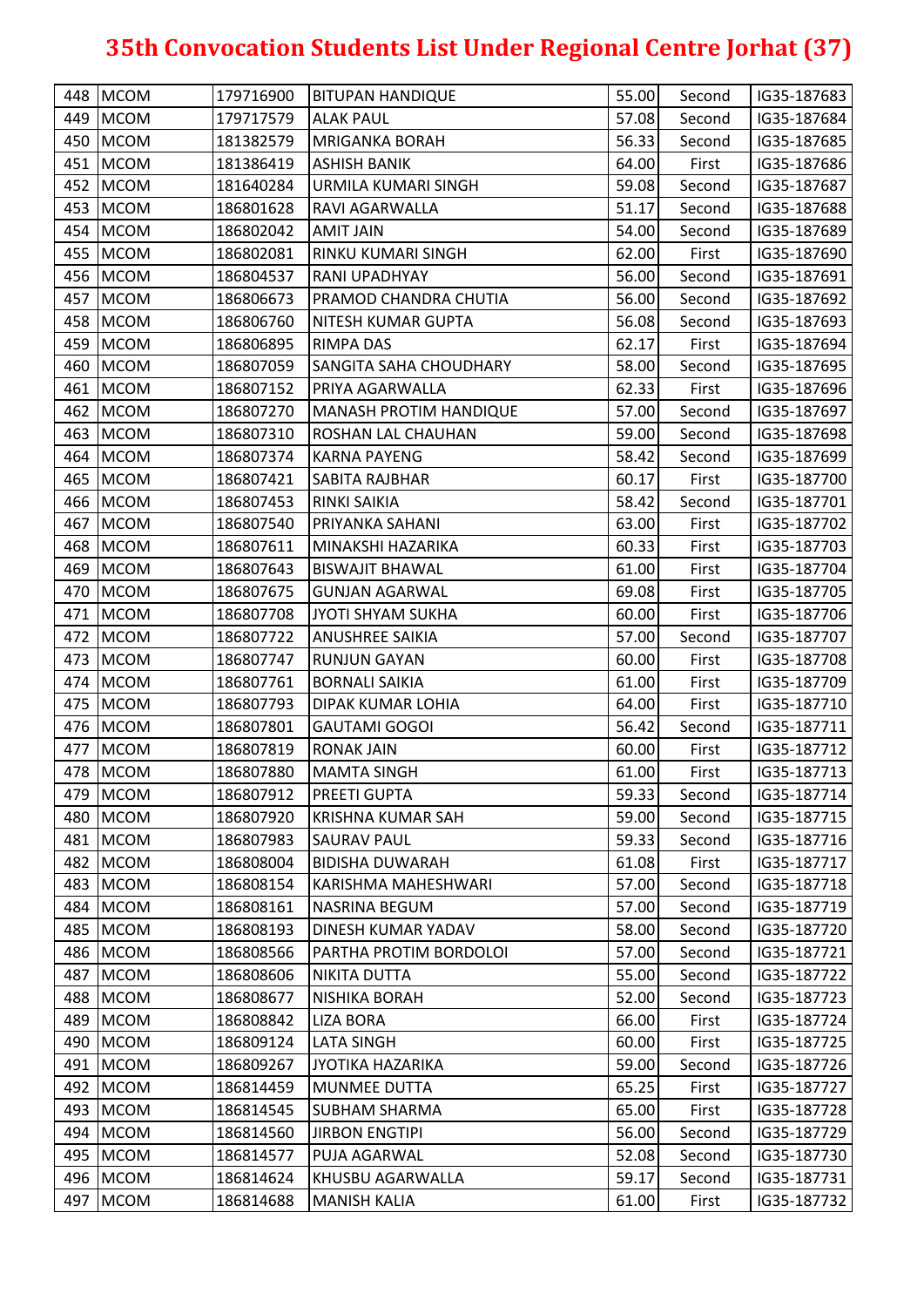| 498 MCOM   | 186814900 | <b>IZAZUL ISLAM</b>        | 55.25 | Second | IG35-187733 |
|------------|-----------|----------------------------|-------|--------|-------------|
| 499 MCOM   | 186814918 | <b>NAVANITA LODH</b>       | 64.17 | First  | IG35-187734 |
| 500 MCOM   | 186814932 | <b>SUBHAM ACHARJEE</b>     | 62.42 | First  | IG35-187735 |
| 501 MCOM   | 186814989 | <b>HEMONTA KR SAHU</b>     | 58.00 | Second | IG35-187736 |
| 502 MCOM   | 186815017 | DHILAN AGARWAL             | 59.00 | Second | IG35-187737 |
| 503 MCOM   | 186815167 | <b>RUPAM SAHA</b>          | 54.25 | Second | IG35-187738 |
| 504 MCOM   | 191629672 | <b>GAURI SANKAR KAKATI</b> | 61.08 | First  | IG35-187739 |
| 505 MCOM   | 191630108 | NABAJYOTI CHAKRAVORTY      | 57.17 | Second | IG35-187740 |
| 506 MCOM   | 191631038 | <b>SAIDUL ALOM LASKAR</b>  | 56.08 | Second | IG35-187741 |
| 507 MCOM   | 191632459 | <b>RAJESH CHAKRABORTY</b>  | 56.08 | Second | IG35-187742 |
| 508 MCOM   | 191633167 | <b>ARUNIMA SAIKIA</b>      | 61.00 | First  | IG35-187743 |
| 509 MCOM   | 191633482 | <b>CHANDANI KUMARI</b>     | 63.25 | First  | IG35-187744 |
| 510   MCOM | 191633776 | UTPAL MODAK                | 62.42 | First  | IG35-187745 |
| 511 MCOM   | 191633823 | <b>SABIR AHMED</b>         | 58.33 | Second | IG35-187746 |
| 512 MCOM   | 197246150 | <b>MAUSUMI PAUL</b>        | 62.42 | First  | IG35-187747 |
| 513 MCOM   | 197246261 | <b>KRISHNA SUTRADHAR</b>   | 65.00 | First  | IG35-187748 |
| 514 MCOM   | 197249440 | PUJA BHARDWAZ              | 61.00 | First  | IG35-187749 |
| 515 MCOM   | 197251328 | <b>BAISHALI DASSANI</b>    | 70.42 | First  | IG35-187750 |
| 516 MCOM   | 197251367 | <b>RAJU SAH</b>            | 69.25 | First  | IG35-187751 |
| 517 MCOM   | 197251478 | <b>POMPI PAUL</b>          | 67.00 | First  | IG35-187752 |
| 518 MCOM   | 197251629 | POMPI DEVI                 | 61.00 | First  | IG35-187753 |
| 519 MCOM   | 197251682 | <b>MONJIT BHARALI</b>      | 61.00 | First  | IG35-187754 |
| 520 MCOM   | 197251793 | <b>RUPJYOTI BHUYAN</b>     | 67.00 | First  | IG35-187755 |
| 521 MCOM   | 197251880 | <b>ARUP PAUL</b>           | 65.08 | First  | IG35-187756 |
| 522 MCOM   | 197251897 | <b>SWARUP PAUL</b>         | 64.00 | First  | IG35-187757 |
| 523 MCOM   | 197251905 | <b>BIPUL BASUMATARY</b>    | 63.00 | First  | IG35-187758 |
| 524 MCOM   | 197251937 | <b>BIRBAL GURUNG</b>       | 70.00 | First  | IG35-187759 |
| 525 MCOM   | 197251944 | <b>BANTI DAS</b>           | 60.00 | First  | IG35-187760 |
| 526 MCOM   | 197251951 | <b>KAMAL DEKA</b>          | 68.17 | First  | IG35-187761 |
| 527 MCOM   | 197251969 | <b>SUMAN KUMARI VERMA</b>  | 66.00 | First  | IG35-187762 |
| 528 MCOM   | 197256248 | <b>INDRANI BHOWMICK</b>    | 64.00 | First  | IG35-187763 |
| 529 MCOM   | 197256452 | <b>BRAJABASHI ROY</b>      | 63.00 | First  | IG35-187764 |
| 530 MCOM   | 197256500 | <b>SUSHMITA BHUYAN</b>     | 70.25 | First  | IG35-187765 |
| 531 MCOM   | 197256570 | NEELIMA TERONPI            | 56.00 | Second | IG35-187766 |
| 532 MCOM   | 197256681 | PROSANJEET KAR             | 73.25 | First  | IG35-187767 |
| 533 MCOM   | 197263860 | <b>AKASH SAHA</b>          | 61.00 | First  | IG35-187768 |
| 534 MCOM   | 199414397 | <b>CHAMPAK BORAH</b>       | 61.33 | First  | IG35-187769 |
| 535 MCOM   | 199414412 | <b>HEMANTA SARDA</b>       | 66.42 | First  | IG35-187770 |
| 536 MCOM   | 199414437 | JAYSHREE DAGA              | 72.00 | First  | IG35-187771 |
| 537 MCOM   | 199414444 | <b>NISHA ATAL</b>          | 64.17 | First  | IG35-187772 |
| 538 MCOM   | 199418015 | <b>RAHUL PAWE</b>          | 63.33 | First  | IG35-187773 |
| 539 MEC    | 157722597 | <b>CHIRANJEEB HAZARIKA</b> | 54.18 | Second | IG35-187774 |
| 540 MEC    | 163121946 | PARVEEN KUMAR              | 55.27 | Second | IG35-187775 |
| 541   MEC  | 166384573 | <b>GARGI DAS</b>           | 67.00 | First  | IG35-187776 |
| 542 MEC    | 166386054 | <b>BIKASH KONWAR</b>       | 59.45 | Second | IG35-187777 |
| 543 MEC    | 177179910 | PALLABI BHAGOWATI          | 66.00 | First  | IG35-187778 |
| 544 MEC    | 177179935 | <b>SUSMITA DAS</b>         | 65.14 | First  | IG35-187779 |
| 545 MEC    | 177179950 | <b>LILIMA TOPNO</b>        | 63.45 | First  | IG35-187780 |
| 546 MEC    | 177934990 | <b>AMARJEET THAKUR</b>     | 70.00 | First  | IG35-187781 |
| 547 MEC    | 177936725 | MRIDUSMITA BORUAH          | 58.00 | Second | IG35-187782 |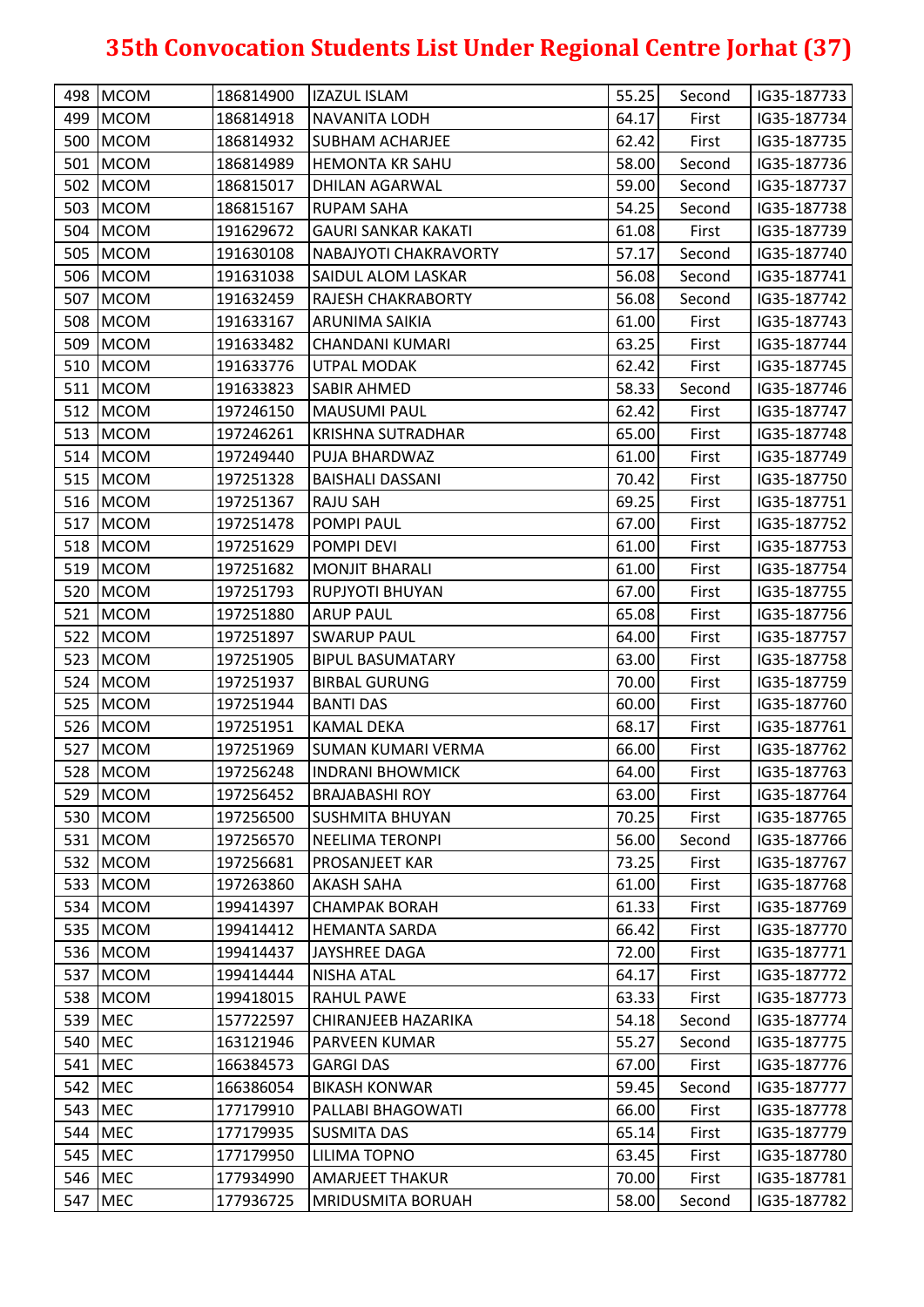| 548 MEC   | 179716441 | <b>MOUMITA PAUL</b>           | 59.00 | Second | IG35-187783 |
|-----------|-----------|-------------------------------|-------|--------|-------------|
| 549 MEC   | 181383294 | <b>HAPPY KARMAKAR</b>         | 63.00 | First  | IG35-187784 |
| 550 MEC   | 181389754 | <b>HIMANSHU DIXIT</b>         | 61.00 | First  | IG35-187785 |
| 551 MEC   | 181390583 | <b>NARJIN SULTANA</b>         | 65.27 | First  | IG35-187786 |
| 552 MEC   | 186819014 | <b>BHAGYASRI DUTTA</b>        | 65.36 | First  | IG35-187787 |
| 553 MEC   | 188448800 | <b>MD. IFTARUL AHMED</b>      | 75.00 | First  | IG35-187788 |
| 554 MEC   | 188452635 | PARASHMITA MUNI               | 71.27 | First  | IG35-187789 |
| 555 MEC   | 188452896 | <b>RUPA BORGOHAIN</b>         | 67.18 | First  | IG35-187790 |
| 556 MEC   | 197247270 | <b>NILUFAR HUSSAIN</b>        | 64.09 | First  | IG35-187791 |
| 557 MEC   | 197249163 | YEAMINUR RAHMAN               | 75.00 | First  | IG35-187792 |
| 558 MEC   | 197261461 | <b>JAMAL ISLAM</b>            | 75.45 | First  | IG35-187793 |
| 559 MEC   | 197261479 | <b>BASU BISWAS</b>            | 64.27 | First  | IG35-187794 |
| 560 MEC   | 197261519 | <b>JONALI MANDAL</b>          | 73.00 | First  | IG35-187795 |
| 561 MEC   | 197261533 | <b>DIKSHA SARKAR</b>          | 73.45 | First  | IG35-187796 |
| 562 MEC   | 197261572 | <b>BHUPENDRA SAIKIA</b>       | 66.36 | First  | IG35-187797 |
| 563 MEG   | 147506721 | MANASH KUMAR BORAH            | 53.13 | Second | IG35-187798 |
| 564 MEG   | 151887171 | <b>MANISH KUMAR</b>           | 52.00 | Second | IG35-187799 |
| 565 MEG   | 157697913 | <b>NARENDER SHARMA</b>        | 54.00 | Second | IG35-187800 |
| 566 MEG   | 157699472 | <b>DAVINDER SINGH</b>         | 57.00 | Second | IG35-187801 |
| 567 MEG   | 157700971 | AMARJYOTI BORPUJARI           | 63.25 | First  | IG35-187802 |
| 568 MEG   | 157714930 | <b>MANISHA DUTTA</b>          | 56.00 | Second | IG35-187803 |
| 569 MEG   | 159515439 | RAMESH PRAJAPAT               | 50.38 | Second | IG35-187804 |
| 570 MEG   | 161124907 | PARISHMITA MAHANTA            | 55.00 | Second | IG35-187805 |
| 571 MEG   | 161125400 | <b>MOMI BORAH</b>             | 63.13 | First  | IG35-187806 |
| 572 MEG   | 163121527 | <b>RAHUL KUMAR</b>            | 56.00 | Second | IG35-187807 |
| 573 MEG   | 166381625 | <b>BASUDEV UPADHYAYA</b>      | 62.38 | First  | IG35-187808 |
| 574 MEG   | 166381657 | <b>PABAN SONAR</b>            | 60.00 | First  | IG35-187809 |
| 575 MEG   | 166383177 | <b>SANJIDA KHATUN</b>         | 59.00 | Second | IG35-187810 |
| 576 MEG   | 166384462 | <b>SHRUTI DHARA BHAGOWATI</b> | 53.00 | Second | IG35-187811 |
| 577 MEG   | 166385582 | <b>BHADRA KANTA DAS</b>       | 55.13 | Second | IG35-187812 |
| 578 MEG   | 166387246 | <b>RIMJHIM BORA</b>           | 57.00 | Second | IG35-187813 |
| 579 MEG   | 166388270 | NIBIR GOGOI                   | 55.00 | Second | IG35-187814 |
| 580 MEG   | 166394234 | <b>DEB DULAL DAS</b>          | 55.25 | Second | IG35-187815 |
| 581 MEG   | 166395330 | <b>RUPALI DEB ROY</b>         | 51.00 | Second | IG35-187816 |
| 582 MEG   | 166396284 | <b>ABDUL MALIK LASKAR</b>     | 58.38 | Second | IG35-187817 |
| 583 MEG   | 166397738 | <b>NITUL DEKA</b>             | 57.38 | Second | IG35-187818 |
| 584 MEG   | 166398010 | <b>ANU NIRALA</b>             | 52.00 | Second | IG35-187819 |
| 585 MEG   | 166398990 | <b>POOJA BORAH</b>            | 55.00 | Second | IG35-187820 |
| 586 MEG   | 168118619 | <b>DEBBANI DEY</b>            | 63.00 | First  | IG35-187821 |
| 587 MEG   | 171321890 | <b>MRIDUSMITA KAKATI</b>      | 55.00 | Second | IG35-187822 |
| 588 MEG   | 171328560 | NAJIR SULTAN AHMED            | 59.25 | Second | IG35-187823 |
| 589 MEG   | 176403773 | <b>PRAVEEN KUMAR</b>          | 51.00 | Second | IG35-187824 |
| 590 MEG   | 176408346 | <b>EPHRIINI SIBO</b>          | 57.00 | Second | IG35-187825 |
| 591 MEG   | 176408392 | <b>MOUSUMI THAKURIA</b>       | 60.00 | First  | IG35-187826 |
| 592 MEG   | 177177164 | <b>SUMAN KUMARI</b>           | 53.25 | Second | IG35-187827 |
| 593   MEG | 177177702 | <b>SOMINDAR BEY</b>           | 61.00 | First  | IG35-187828 |
| 594 MEG   | 177177852 | <b>NIKITA BORTHAKUR</b>       | 53.00 | Second | IG35-187829 |
| 595 MEG   | 177177860 | <b>NEHA BORTHKUR</b>          | 54.00 | Second | IG35-187830 |
| 596 MEG   |           |                               |       |        | IG35-187831 |
|           | 177178016 | <b>SUPREETI GOSWAMI</b>       | 60.00 | First  |             |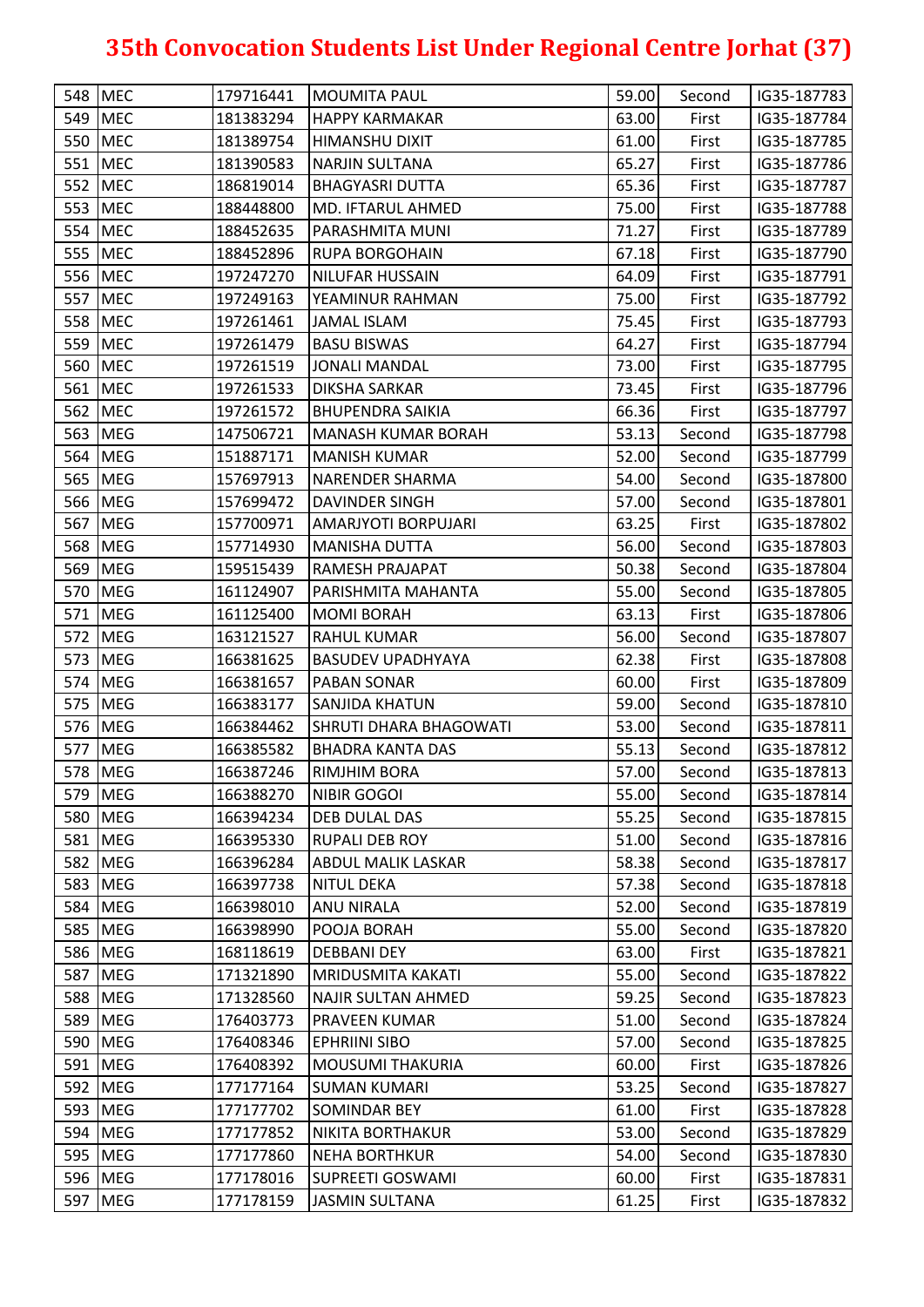|     | 598 MEG    | 177178180 | <b>ANGANA BHATTA</b>          | 55.00 | Second | IG35-187833 |
|-----|------------|-----------|-------------------------------|-------|--------|-------------|
|     | 599 MEG    | 177178600 | <b>CHAMPAK BORA</b>           | 54.00 | Second | IG35-187834 |
|     | 600 MEG    | 177291952 | <b>PURNIMA GOUR</b>           | 61.00 | First  | IG35-187835 |
|     | 601 MEG    | 177937243 | <b>EMMA LOUISE FARNHAM</b>    | 58.13 | Second | IG35-187836 |
|     | 602 MEG    | 177937347 | <b>SURAJ BISWAKARMA</b>       | 56.13 | Second | IG35-187837 |
|     | 603 MEG    | 179717927 | <b>SUNITA CHAUHAN</b>         | 55.13 | Second | IG35-187838 |
|     | 604 MEG    | 179718398 | PERMUSH SURIN                 | 56.38 | Second | IG35-187839 |
|     | 605 MEG    | 181381394 | <b>VAILANCIA FERNANDEZ</b>    | 58.00 | Second | IG35-187840 |
|     | 606 MEG    | 181381480 | <b>PUNU BORAH</b>             | 56.00 | Second | IG35-187841 |
|     | 607 MEG    | 181382246 | <b>SMITA SABRIN GOLDSMITH</b> | 55.25 | Second | IG35-187842 |
|     | 608 MEG    | 181382790 | RASMI REKHA BHARALI           | 62.00 | First  | IG35-187843 |
|     | 609 MEG    | 181386512 | POOZA RIJAL                   | 67.00 | First  | IG35-187844 |
|     | 610 MEG    | 181388641 | <b>BIDYA DEVI</b>             | 55.13 | Second | IG35-187845 |
|     | 611 MEG    | 181389231 | <b>BHAGYALASHI SAIKIA</b>     | 59.00 | Second | IG35-187846 |
|     | 612 MEG    | 186801825 | SIULEE MAZUMDAR               | 55.25 | Second | IG35-187847 |
|     | 613 MEG    | 186804078 | KARISHMA GOGOI                | 59.00 | Second | IG35-187848 |
|     | 614 MEG    | 186812280 | <b>SISIR KUMAR GOGOI</b>      | 60.00 | First  | IG35-187849 |
|     | 615 MEG    | 186812423 | <b>HEMI DAS</b>               | 66.00 | First  | IG35-187850 |
|     | 616 MEG    | 186812502 | <b>MUNMI CHUTIA</b>           | 61.00 | First  | IG35-187851 |
|     | 617 MEG    | 186812534 | NITUMONI MEDHI                | 59.00 | Second | IG35-187852 |
|     | 618 MEG    | 186812613 | MEHSINA SABNAM                | 63.00 | First  | IG35-187853 |
|     | 619 MEG    | 186812620 | <b>SHAMIM RASHIDA AKHTER</b>  | 58.00 | Second | IG35-187854 |
|     | 620 MEG    | 186812700 | <b>RIKITA KUNDU</b>           | 65.25 | First  | IG35-187855 |
|     | 621 MEG    | 186812899 | JYOTISHMOYEE PHUKAN           | 61.00 | First  | IG35-187856 |
|     | 622 MEG    | 186812921 | TOSZIDA NASRIN HAZARIKA       | 58.00 | Second | IG35-187857 |
|     | 623 MEG    | 186812946 | PRATIKSHA SHARMA              | 60.38 | First  | IG35-187858 |
|     | 624 MEG    | 186813013 | ANJUMA KOWSAR                 | 57.38 | Second | IG35-187859 |
|     | 625 MEG    | 186813100 | <b>MADHUSMITA BORAH</b>       | 55.25 | Second | IG35-187860 |
|     | 626 MEG    | 186813203 | <b>MUKTIBUR RAHMAN</b>        | 57.25 | Second | IG35-187861 |
| 627 | <b>MEG</b> | 186813210 | <b>RAKIB AHMED</b>            | 58.00 | Second | IG35-187862 |
|     | 628 MEG    | 186813250 | <b>TUSAR JYOTI PHUKAN</b>     | 57.13 | Second | IG35-187863 |
|     | 629 MEG    | 186813274 | <b>BIJOY BISWAS</b>           | 57.13 | Second | IG35-187864 |
|     | 630 MEG    | 186813353 | <b>DIGANTA KARJI</b>          | 61.00 | First  | IG35-187865 |
|     | 631   MEG  | 186813385 | <b>HASINA BEGUM</b>           | 55.25 | Second | IG35-187866 |
|     | 632 MEG    | 186813489 | RUMMANA YASMIN                | 61.00 | First  | IG35-187867 |
|     | 633 MEG    | 186813529 | <b>DARATHI LASKAR</b>         | 61.00 | First  | IG35-187868 |
|     | 634 MEG    | 186813575 | <b>KUBESHA GANLARY</b>        | 53.38 | Second | IG35-187869 |
|     | 635 MEG    | 186813582 | <b>NIKU MONI SAIKIA</b>       | 62.13 | First  | IG35-187870 |
|     | 636 MEG    | 186813608 | RAVINDER SINGH                | 51.13 | Second | IG35-187871 |
|     | 637 MEG    | 186813630 | <b>HARSHIYA BEGUM</b>         | 58.00 | Second | IG35-187872 |
|     | 638 MEG    | 186813726 | <b>GITA AKHYA BORA</b>        | 62.00 | First  | IG35-187873 |
|     | 639 MEG    | 186813765 | PINKY MONI GAYAN              | 59.00 | Second | IG35-187874 |
|     | 640 MEG    | 186813876 | <b>JUHI DUTTA</b>             | 55.00 | Second | IG35-187875 |
|     | 641 MEG    | 186813955 | <b>JOBED ALI</b>              | 64.00 | First  | IG35-187876 |
|     | 642 MEG    | 186814015 | <b>TULAN DAS</b>              | 58.38 | Second | IG35-187877 |
|     | 643 MEG    | 186814047 | <b>PAYEL BANIK</b>            | 59.00 | Second | IG35-187878 |
|     | 644 MEG    | 186814093 | PUNAM CHAUHAN                 | 57.00 | Second | IG35-187879 |
|     | 645 MEG    | 186814101 | <b>ARCHANA DUBEY</b>          | 61.00 | First  | IG35-187880 |
|     | 646 MEG    | 186814180 | <b>JUNALI SAIKIA</b>          | 60.00 | First  | IG35-187881 |
| 647 | <b>MEG</b> | 186814244 | <b>JOY BASUMATARY</b>         | 55.00 | Second | IG35-187882 |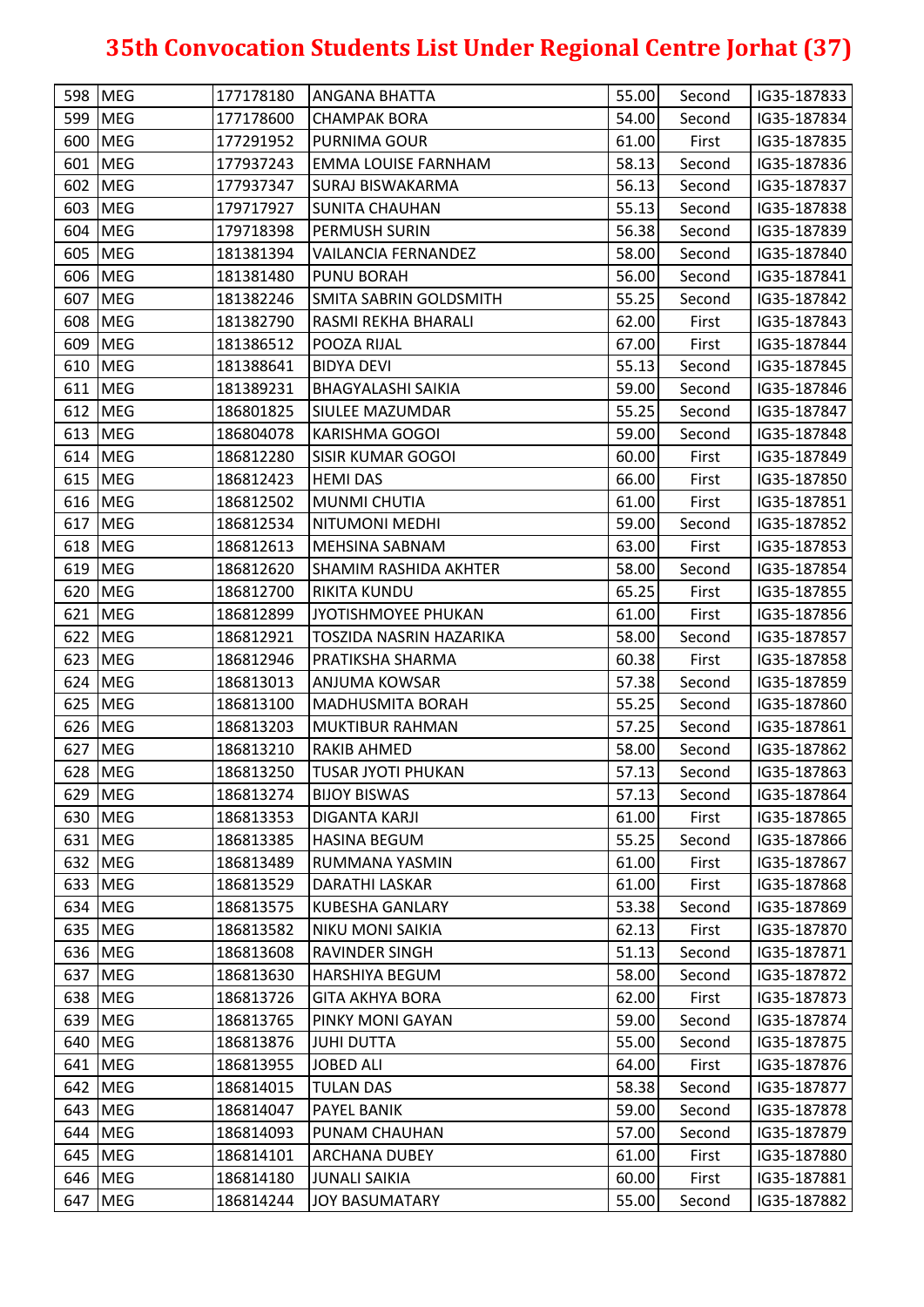|     | 648 MEG    | 186814276 | <b>SHAISTA SULTANA</b>         | 62.00 | First  | IG35-187883 |
|-----|------------|-----------|--------------------------------|-------|--------|-------------|
|     | 649 MEG    | 186814348 | <b>SMRITI KASHYAP SAIKIA</b>   | 57.38 | Second | IG35-187884 |
|     | 650 MEG    | 186814355 | <b>SWATI DAS</b>               | 55.00 | Second | IG35-187885 |
|     | 651 MEG    | 188448778 | <b>PRABAHAN SAIKIA</b>         | 59.13 | Second | IG35-187886 |
|     | 652 MEG    | 188449794 | <b>SURINDER SINGH</b>          | 58.25 | Second | IG35-187887 |
|     | 653 MEG    | 188449866 | <b>BHUSHAN CHANDRA BARO</b>    | 56.00 | Second | IG35-187888 |
|     | 654 MEG    | 188450695 | <b>GAYOTRI BARUAH HAZARIKA</b> | 56.00 | Second | IG35-187889 |
|     | 655 MEG    | 188604603 | <b>RESMA BEGUM</b>             | 54.00 | Second | IG35-187890 |
|     | 656 MEG    | 190065168 | <b>GAUTAM HAZARIKA</b>         | 62.00 | First  | IG35-187891 |
|     | 657 MEG    | 191629848 | <b>NEHA BUDHALAKOTI</b>        | 61.25 | First  | IG35-187892 |
|     | 658 MEG    | 191631156 | SANAM KUMARI SINGH             | 63.13 | First  | IG35-187893 |
|     | 659 MEG    | 191632695 | MOMI RANI DAS                  | 58.13 | Second | IG35-187894 |
|     | 660 MEG    | 191632885 | <b>SUNNY MINJ</b>              | 60.00 | First  | IG35-187895 |
|     | 661 MEG    | 191633253 | <b>DEBASHREE CHUTIA</b>        | 64.00 | First  | IG35-187896 |
|     | 662 MEG    | 191633737 | <b>SHEELA SHARMA</b>           | 58.25 | Second | IG35-187897 |
|     | 663 MEG    | 191634366 | <b>BARASHA LASKAR</b>          | 59.00 | Second | IG35-187898 |
|     | 664 MEG    | 191634373 | <b>GULBUDDIN BOKHTIAR</b>      | 60.00 | First  | IG35-187899 |
|     | 665 MEG    | 191634563 | <b>TANUSHREE ACHARJEE</b>      | 58.00 | Second | IG35-187900 |
|     | 666 MEG    | 191635264 | <b>NARESH KUMAR</b>            | 60.00 | First  | IG35-187901 |
|     | 667 MEG    | 191637583 | <b>BHAGYASRI BORA</b>          | 59.00 | Second | IG35-187902 |
|     | 668 MEG    | 197246340 | SARITA BHUYAN                  | 56.00 | Second | IG35-187903 |
|     | 669 MEG    | 197247540 | <b>PRIYA CHOWDHURY</b>         | 57.00 | Second | IG35-187904 |
|     | 670 MEG    | 197247690 | <b>BITHIKA DAS</b>             | 57.13 | Second | IG35-187905 |
|     | 671 MEG    | 197247786 | RIMPI SAIKIA                   | 57.00 | Second | IG35-187906 |
|     | 672 MEG    | 197248828 | <b>ARUNJIT CHAKMA</b>          | 59.38 | Second | IG35-187907 |
|     | 673 MEG    | 197248985 | <b>NEHA SAIKIA</b>             | 65.13 | First  | IG35-187908 |
|     | 674 MEG    | 197250666 | <b>BASUKA BANIK</b>            | 63.25 | First  | IG35-187909 |
|     | 675 MEG    | 197250824 | <b>ABHIJIT DAS</b>             | 54.25 | Second | IG35-187910 |
|     | 676 MEG    | 197250863 | <b>DAISY GOGOI</b>             | 54.00 | Second | IG35-187911 |
| 677 | <b>MEG</b> | 197250942 | <b>MUSFIA SULTANA</b>          | 55.38 | Second | IG35-187912 |
|     | 678 MEG    | 197251106 | <b>ROHANA BEGUM</b>            | 62.00 | First  | IG35-187913 |
|     | 679 MEG    | 197251177 | FARHANA IMRANA AHMED           | 63.00 | First  | IG35-187914 |
|     | 680 MEG    | 197254212 | PALLABI GUPTA                  | 63.13 | First  | IG35-187915 |
|     | 681 MEG    | 197258882 | <b>MRINAL CHETIA</b>           | 66.00 | First  | IG35-187916 |
|     | 682 MEG    | 197259322 | <b>DEBAKI DEVI</b>             | 55.25 | Second | IG35-187917 |
|     | 683 MEG    | 197259354 | <b>ASHA RAI</b>                | 56.00 | Second | IG35-187918 |
|     | 684 MEG    | 197259361 | <b>CHRISTINA MOHILARY</b>      | 53.25 | Second | IG35-187919 |
|     | 685 MEG    | 197259386 | <b>SUMAN SUTRADHAR</b>         | 61.13 | First  | IG35-187920 |
|     | 686 MEG    | 197259393 | <b>SONA BASUMATARY</b>         | 56.00 | Second | IG35-187921 |
|     | 687 MEG    | 197259497 | LH MARIA GORETTI               | 72.00 | First  | IG35-187922 |
|     | 688 MEG    | 197268392 | NAZRANA BEGUM                  | 65.00 | First  | IG35-187923 |
|     | 689 MHD    | 143420353 | <b>PINKI GUPTA</b>             | 52.00 | Second | IG35-187924 |
|     | 690 MHD    | 143420869 | PUNAM KUMARI SINGH             | 56.45 | Second | IG35-187925 |
|     | 691 MHD    | 143428509 | KUMAR TRIDEVENDRA SINGH TRIVEN | 70.00 | First  | IG35-187926 |
|     | 692 MHD    | 151875951 | <b>DIN MAYA CHANTAL</b>        | 62.09 | First  | IG35-187927 |
|     | 693 MHD    | 151888300 | DIBYA JYOTI HAZARIKA           | 56.00 | Second | IG35-187928 |
|     | 694 MHD    | 157700996 | <b>KAROBI GOGOI</b>            | 58.18 | Second | IG35-187929 |
|     | 695 MHD    | 157703580 | <b>LAXMI DAS</b>               | 50.00 | Second | IG35-187930 |
|     | 696 MHD    | 157704076 | PRAMILA GOYARI                 | 56.27 | Second | IG35-187931 |
| 697 | <b>MHD</b> | 157711888 | <b>BRINDA DEVI</b>             | 52.00 | Second | IG35-187932 |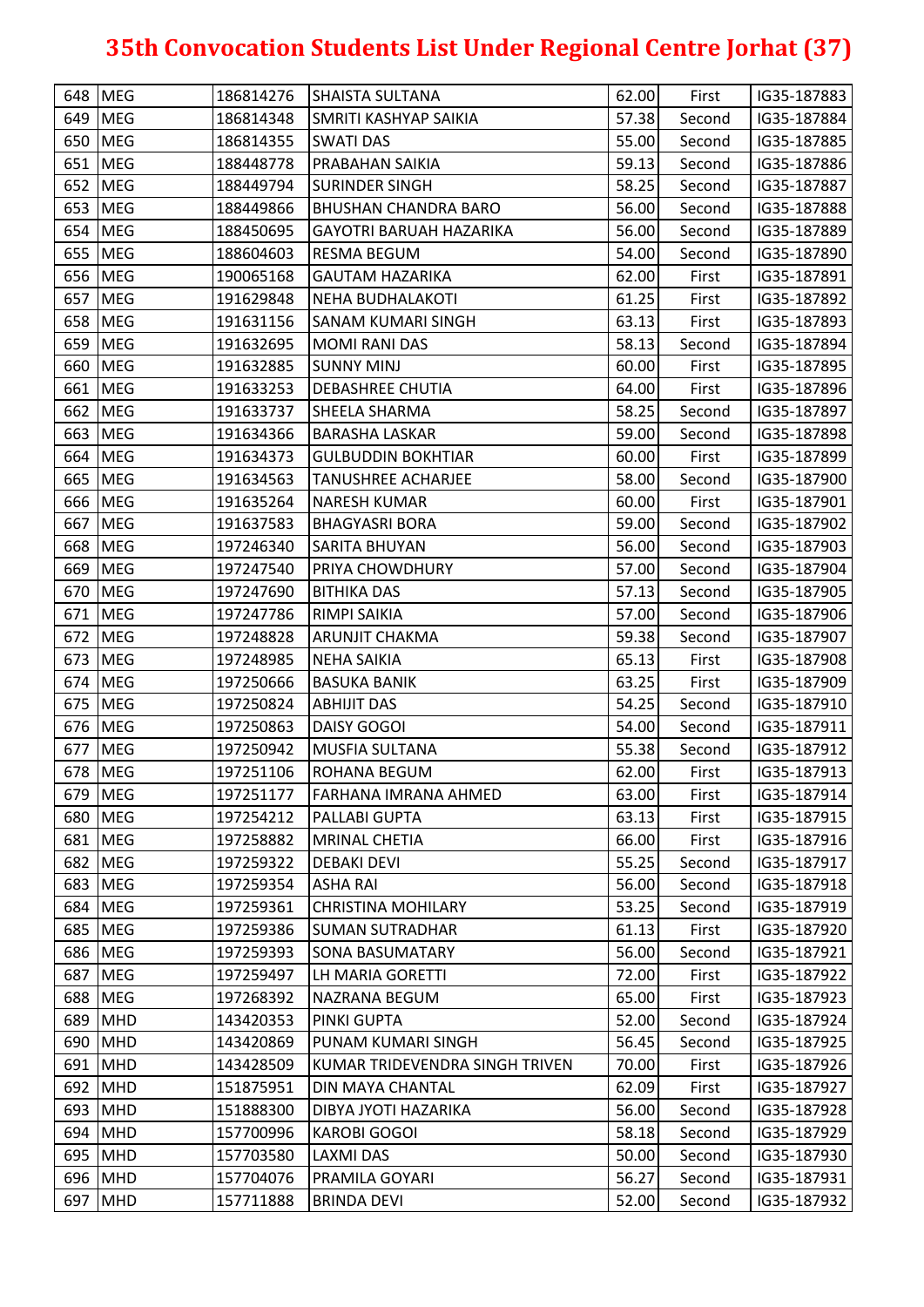|     | 698 MHD    | 157717549 | PRATIVA BORDOLOI              | 61.00 | First  | IG35-187933 |
|-----|------------|-----------|-------------------------------|-------|--------|-------------|
|     | 699 MHD    | 161120727 | <b>RAKHI RAI</b>              | 57.00 | Second | IG35-187934 |
|     | 700 MHD    | 161120759 | <b>BOBY KRI CHHETRI</b>       | 56.36 | Second | IG35-187935 |
|     | 701 MHD    | 161120766 | <b>DEEPA DAS</b>              | 57.09 | Second | IG35-187936 |
| 702 | <b>MHD</b> | 161121388 | <b>IRFAN KURAISI</b>          | 57.36 | Second | IG35-187937 |
| 703 | MHD        | 166377893 | <b>BINITA JAISHY</b>          | 54.00 | Second | IG35-187938 |
|     | 704 MHD    | 166380204 | <b>HELEN PURTY</b>            | 56.45 | Second | IG35-187939 |
|     | 705 MHD    | 166383826 | PUJA CHOWHAN                  | 61.45 | First  | IG35-187940 |
|     | 706 MHD    | 166384717 | <b>RUPSANA PARBIN</b>         | 60.45 | First  | IG35-187941 |
| 707 | <b>MHD</b> | 166385052 | <b>MONIKA SENSUWA</b>         | 51.45 | Second | IG35-187942 |
|     | 708 MHD    | 166390617 | SANGEETA HAZARIKA             | 58.36 | Second | IG35-187943 |
| 709 | MHD        | 166392650 | <b>SUJATA KUMARI</b>          | 57.00 | Second | IG35-187944 |
| 710 | <b>MHD</b> | 166392674 | <b>BHARATI RAI</b>            | 58.00 | Second | IG35-187945 |
|     | 711 MHD    | 166393160 | <b>PAYAL DAS</b>              | 52.00 | Second | IG35-187946 |
|     | 712 MHD    | 166393232 | <b>DIPALI KALITA</b>          | 58.00 | Second | IG35-187947 |
|     | 713 MHD    | 166393913 | <b>RITA SINGH</b>             | 54.36 | Second | IG35-187948 |
|     | 714 MHD    | 166393945 | POOJA SUNUWAR                 | 56.09 | Second | IG35-187949 |
|     | 715 MHD    | 166394005 | <b>CHANDA CHAUHAN</b>         | 60.00 | First  | IG35-187950 |
|     | 716 MHD    | 166394961 | <b>UDISHNA KALITA</b>         | 60.27 | First  | IG35-187951 |
| 717 | <b>MHD</b> | 166398439 | <b>GOPAL MISHRA</b>           | 51.00 | Second | IG35-187952 |
|     | 718 MHD    | 168118404 | <b>CHUNU KUMARI</b>           | 61.00 | First  | IG35-187953 |
|     | 719 MHD    | 170136113 | <b>MOYURI GOSWAMI</b>         | 58.36 | Second | IG35-187954 |
|     | 720 MHD    | 171320455 | <b>HARINDER SINGH</b>         | 66.09 | First  | IG35-187955 |
| 721 | <b>MHD</b> | 171325010 | <b>NIDHI KANOO</b>            | 65.36 | First  | IG35-187956 |
| 722 | MHD        | 171325240 | RIMA KUMARI BHAGAT            | 69.00 | First  | IG35-187957 |
|     | 723 MHD    | 171326836 | PINGKI SAIKIA MEDHI           | 58.00 | Second | IG35-187958 |
|     | 724 MHD    | 171328926 | <b>GUDDI KUMARI GUPTA</b>     | 57.45 | Second | IG35-187959 |
|     | 725 MHD    | 171328940 | PUSPA SHARMA                  | 61.00 | First  | IG35-187960 |
|     | 726 MHD    | 176409220 | <b>INDU MOTI SAIKIA</b>       | 57.36 | Second | IG35-187961 |
| 727 | MHD        | 177176320 | <b>SONIA KUMARI PRAJAPATI</b> | 53.00 | Second | IG35-187962 |
|     | 728 MHD    | 177180051 | <b>MANISHA KUMARI</b>         | 56.00 | Second | IG35-187963 |
|     | 729 MHD    | 177180400 | <b>SHIV PRASAD POUDEL</b>     | 68.45 | First  | IG35-187964 |
|     | 730 MHD    | 177180574 | <b>SHEELA SAHU</b>            | 63.09 | First  | IG35-187965 |
| 731 | MHD        | 177290176 | <b>NIYANKA DEVI</b>           | 63.00 | First  | IG35-187966 |
|     | 732 MHD    | 177290864 | <b>RONGMILI RONGPHARPI</b>    | 58.36 | Second | IG35-187967 |
| 733 | <b>MHD</b> | 177291010 | MANJU KUMARI MISHRA           | 62.36 | First  | IG35-187968 |
| 734 | <b>MHD</b> | 177294016 | POONAM BALA DEVI              | 58.00 | Second | IG35-187969 |
|     | 735 MHD    | 177294141 | <b>MAMPI DEKA</b>             | 51.27 | Second | IG35-187970 |
|     | 736 MHD    | 177415763 | <b>MOHAN LAL BHAGAT</b>       | 57.00 | Second | IG35-187971 |
| 737 | MHD        | 177415770 | <b>SAMIMUN NESSA</b>          | 56.00 | Second | IG35-187972 |
|     | 738 MHD    | 177415881 | <b>RASHMI DAS</b>             | 52.27 | Second | IG35-187973 |
|     | 739 MHD    | 177415921 | <b>PUJA SHARMA</b>            | 55.00 | Second | IG35-187974 |
| 740 | MHD        | 177937157 | PRIYANKA DEV                  | 58.27 | Second | IG35-187975 |
| 741 | MHD        | 177937315 | <b>SANGITA PAUL</b>           | 60.09 | First  | IG35-187976 |
|     | 742 MHD    | 177938159 | KALAWATI KUMARI BHAGAT        | 61.00 | First  | IG35-187977 |
|     | 743 MHD    | 179716735 | <b>BABLU NATH</b>             | 63.45 | First  | IG35-187978 |
|     | 744 MHD    | 179718563 | RINKU HAZARIKA                | 60.00 | First  | IG35-187979 |
|     | 745 MHD    | 179747106 | <b>PRABHAKAR PANDEY</b>       | 70.00 | First  | IG35-187980 |
| 746 | MHD        | 181381244 | <b>GAYOTRI KALITA</b>         | 59.00 | Second | IG35-187981 |
| 747 | <b>MHD</b> | 181381269 | PUNAM CHAUHAN                 | 62.00 | First  | IG35-187982 |
|     |            |           |                               |       |        |             |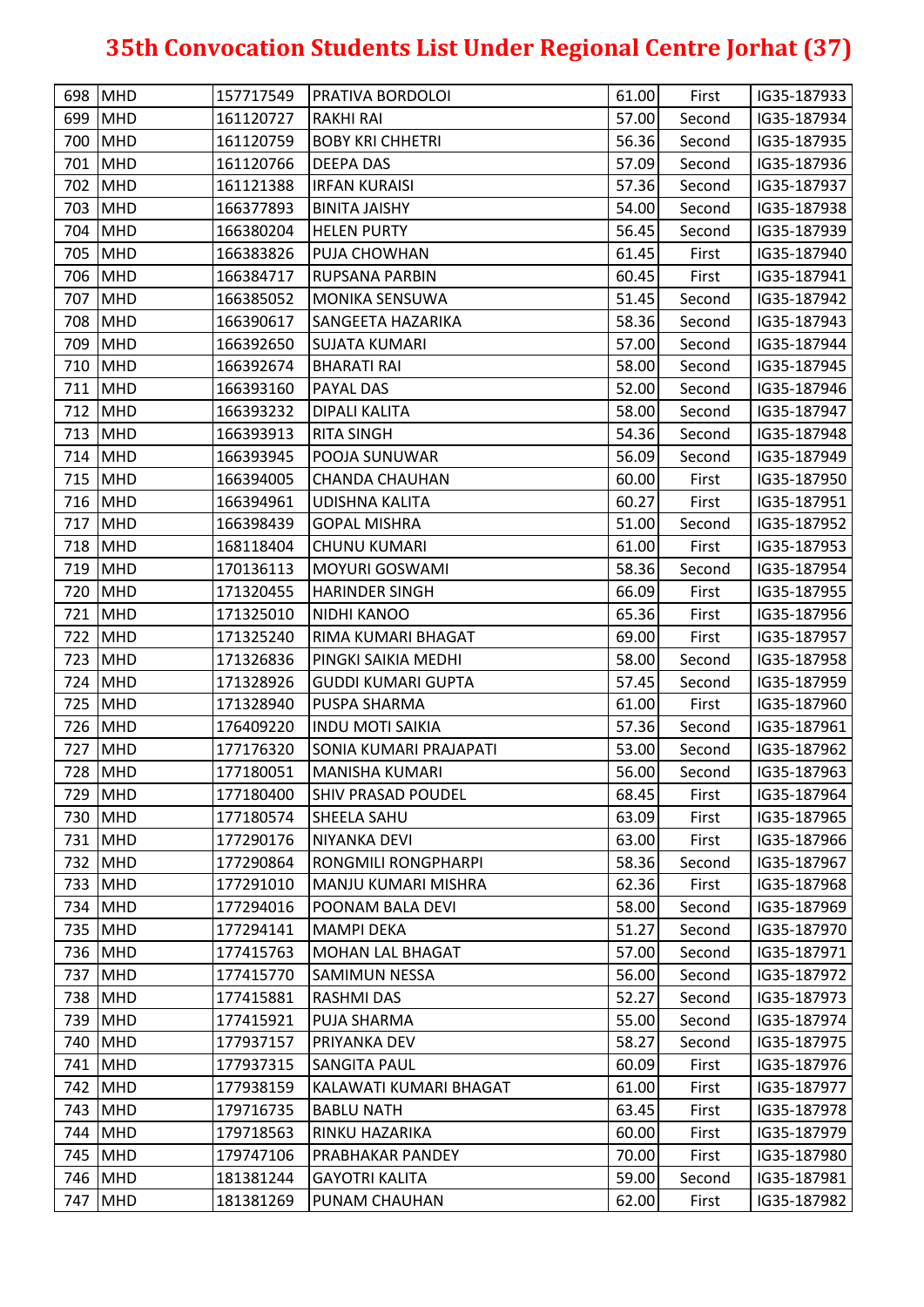|     | 748 MHD    | 181383603 | <b>SUMITRA SHARMA</b>      | 53.09 | Second | IG35-187983 |
|-----|------------|-----------|----------------------------|-------|--------|-------------|
|     | 749 MHD    | 181383929 | MADHURIMA SARMAH           | 59.27 | Second | IG35-187984 |
|     | 750 MHD    | 181386039 | <b>ARCHANA GUPTA</b>       | 63.18 | First  | IG35-187985 |
|     | 751 MHD    | 181386995 | <b>SRIPORNA CHETIA</b>     | 57.27 | Second | IG35-187986 |
| 752 | MHD        | 181387055 | <b>NAINEE MANJURI BORA</b> | 57.00 | Second | IG35-187987 |
| 753 | MHD        | 186808850 | RABINDRA NATH GUPTA        | 53.18 | Second | IG35-187988 |
|     | 754 MHD    | 186809511 | SHIBANI DEVI               | 62.00 | First  | IG35-187989 |
|     | 755 MHD    | 186817146 | PRONAMIKA DAS              | 59.00 | Second | IG35-187990 |
|     | 756 MHD    | 186817153 | <b>BABITA CHOUHAN</b>      | 57.09 | Second | IG35-187991 |
| 757 | <b>MHD</b> | 186817218 | NINASHREE BORA             | 65.45 | First  | IG35-187992 |
|     | 758 MHD    | 186817225 | <b>PUJA SHARMA</b>         | 59.00 | Second | IG35-187993 |
| 759 | MHD        | 186817232 | <b>OMPRAKASH CHAUHAN</b>   | 63.00 | First  | IG35-187994 |
| 760 | MHD        | 186817257 | <b>BIDISHA PHUKAN</b>      | 63.36 | First  | IG35-187995 |
|     | 761 MHD    | 186817343 | <b>KAKOLI BORUAH</b>       | 61.00 | First  | IG35-187996 |
|     | 762 MHD    | 186817422 | JAY PRAKASH CHAUHAN        | 66.00 | First  | IG35-187997 |
|     | 763 MHD    | 186817447 | SAMIKSHYA HAZARIKA         | 61.00 | First  | IG35-187998 |
|     | 764 MHD    | 186817597 | <b>JAMILA KHATUN</b>       | 60.36 | First  | IG35-187999 |
| 765 | <b>MHD</b> | 186817620 | RAHUL CHAUHAN              | 62.00 | First  | IG35-188000 |
|     | 766 MHD    | 186817644 | <b>DIPTI DEVI</b>          | 60.00 | First  | IG35-188001 |
| 767 | MHD        | 186817669 | <b>NEHA KUMARI SAH</b>     | 60.00 | First  | IG35-188002 |
|     | 768 MHD    | 186817730 | <b>SHIBANI BORA</b>        | 61.00 | First  | IG35-188003 |
|     | 769 MHD    | 186817755 | JYOTI KUMARI GUPTA         | 65.00 | First  | IG35-188004 |
|     | 770 MHD    | 186817787 | PARTHANA BORDOLOI          | 59.00 | Second | IG35-188005 |
| 771 | <b>MHD</b> | 186817802 | <b>ANISHA DEVI</b>         | 62.45 | First  | IG35-188006 |
|     | 772 MHD    | 186817834 | <b>PINKI SINGH</b>         | 65.00 | First  | IG35-188007 |
|     | 773 MHD    | 186817906 | <b>RUCHI GUPTA</b>         | 66.27 | First  | IG35-188008 |
| 774 | <b>MHD</b> | 186817920 | <b>SUNITA KUMARI</b>       | 60.00 | First  | IG35-188009 |
|     | 775 MHD    | 186817938 | KRISHNALI HAZARIKA         | 57.00 | Second | IG35-188010 |
|     | 776 MHD    | 186817952 | <b>JAYA BARMAN</b>         | 60.18 | First  | IG35-188011 |
| 777 | MHD        | 186818005 | <b>MAMTA SAHU</b>          | 63.00 | First  | IG35-188012 |
|     | 778 MHD    | 186818051 | <b>ROSHNI BHAGAT</b>       | 64.18 | First  | IG35-188013 |
|     | 779 MHD    | 186818069 | <b>NEHA KUMARI</b>         | 60.00 | First  | IG35-188014 |
| 780 | <b>MHD</b> | 186818076 | <b>BABY KUMARI</b>         | 55.45 | Second | IG35-188015 |
| 781 | MHD        | 186818083 | <b>BISHAMBAR CHAUHAN</b>   | 64.00 | First  | IG35-188016 |
| 782 | <b>MHD</b> | 186818109 | PUJA KUMARI GUPTA          | 64.18 | First  | IG35-188017 |
| 783 | MHD        | 186818130 | <b>SIMA ACHARYA</b>        | 56.00 | Second | IG35-188018 |
| 784 | MHD        | 186818400 | <b>JAYA KUMARI GUPTA</b>   | 55.45 | Second | IG35-188019 |
| 785 | MHD        | 186818424 | RENU KRI PRAJAPATI         | 62.00 | First  | IG35-188020 |
|     | 786 MHD    | 186818470 | <b>SHREERAM CHAUHAN</b>    | 61.45 | First  | IG35-188021 |
| 787 | MHD        | 186818488 | <b>ANJALI RABIDAS</b>      | 58.00 | Second | IG35-188022 |
| 788 | <b>MHD</b> | 188448524 | <b>NEHA PARVEEN</b>        | 58.00 | Second | IG35-188023 |
| 789 | <b>MHD</b> | 188448674 | <b>GITA KUMARI SINGH</b>   | 60.00 | First  | IG35-188024 |
| 790 | MHD        | 188448818 | <b>NEHA SAH</b>            | 62.00 | First  | IG35-188025 |
| 791 | MHD        | 188450821 | SANDHYA SAH                | 63.00 | First  | IG35-188026 |
| 792 | <b>MHD</b> | 188451816 | ANITA KUMARI SHARMA        | 62.18 | First  | IG35-188027 |
|     | 793 MHD    | 188454503 | <b>SANTOSH VERMA</b>       | 58.36 | Second | IG35-188028 |
|     | 794 MHD    | 191629554 | PAYAL MISHRA               | 63.00 | First  | IG35-188029 |
|     | 795 MHD    | 191629626 | ARATI KUMARI GUPTA         | 60.27 | First  | IG35-188030 |
| 796 | MHD        | 191630082 | POONAM SAH                 | 62.09 | First  | IG35-188031 |
| 797 | <b>MHD</b> | 191630161 | NABANITA MAHANTA           | 68.00 | First  | IG35-188032 |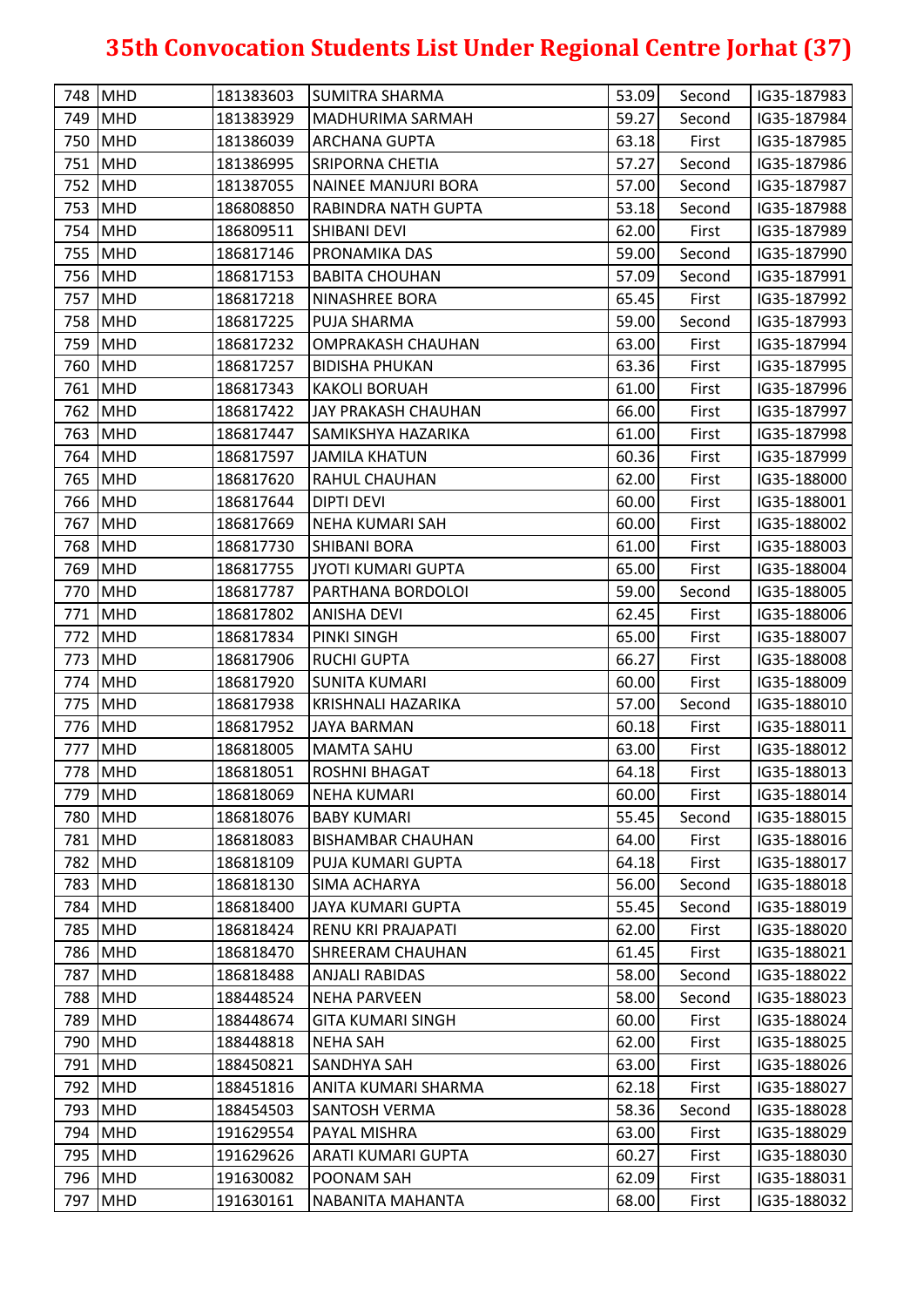|     | 798 MHD    | 191630795 | MUKESH SINGH                 | 67.00 | First  | IG35-188033                |
|-----|------------|-----------|------------------------------|-------|--------|----------------------------|
|     | 799 MHD    | 191630992 | MAMTA KUMARI RAI             | 61.00 | First  | IG35-188034                |
|     | 800 MHD    | 191631163 | <b>RINA SHAH</b>             | 60.09 | First  | IG35-188035                |
|     | 801 MHD    | 191631360 | <b>KHUSBOO SAH</b>           | 59.36 | Second | IG35-188036                |
| 802 | <b>MHD</b> | 191632434 | <b>PAWAN KUMAR SHARMA</b>    | 62.00 | First  | IG35-188037                |
|     | 803 MHD    | 191632577 | RUPA SARMAH                  | 62.09 | First  | IG35-188038                |
|     | 804 MHD    | 191635787 | <b>SUBHASH SAHANI</b>        | 64.09 | First  | IG35-188039                |
|     | 805 MHD    | 191636313 | <b>JYOTI BORA</b>            | 70.36 | First  | IG35-188040                |
|     | 806 MHD    | 191636954 | <b>NITU KUMARI</b>           | 69.00 | First  | IG35-188041                |
|     | 807 MHD    | 191637694 | HEMLATA                      | 65.00 | First  | IG35-188042                |
|     | 808 MHD    | 191637727 | <b>KAMAL</b>                 | 67.18 | First  | IG35-188043                |
|     | 809 MHD    | 197244924 | <b>SAJIDA KHATUN</b>         | 69.45 | First  | IG35-188044                |
|     | 810 MHD    | 197249091 | PRIYANKA KUMARI YADAV        | 68.00 | First  | IG35-188045                |
|     | 811 MHD    | 197249425 | <b>ROOPAM CHAUHAN</b>        | 65.45 | First  | IG35-188046                |
|     | 812 MHD    | 197249464 | <b>SUMAN</b>                 | 66.27 | First  | IG35-188047                |
|     | 813 MHD    | 197249686 | <b>JITENDRA CHAUHAN</b>      | 71.45 | First  | IG35-188048                |
|     | 814 MHD    | 197250018 | <b>RINKI LASKAR</b>          | 64.09 | First  | IG35-188049                |
|     | 815 MHD    | 197250190 | NIHA JAHARI                  | 62.00 | First  | IG35-188050                |
|     | 816 MHD    | 197252082 | <b>GUDDIYA KUMARI SAHU</b>   | 64.36 | First  | IG35-188051                |
|     | 817 MHD    | 197252090 | <b>SHIV KUMARI</b>           | 64.00 | First  | IG35-188052                |
|     | 818 MHD    | 197252115 | <b>GUNJA KUMARI SINGH</b>    | 69.09 | First  | IG35-188053                |
|     | 819 MHD    | 197252186 | PUJA KUMARI CHOUDHARY        | 63.27 | First  | IG35-188054                |
|     | 820 MHD    | 197252193 | <b>JYOTISMITA KAKATI</b>     | 65.36 | First  | IG35-188055                |
|     | 821 MHD    | 197252201 | RINKI KUMARI CHOUDHARY       | 68.00 | First  | IG35-188056                |
|     | 822 MHD    | 197252233 | <b>SIMA CHAUDHARY</b>        | 65.00 | First  | IG35-188057                |
|     | 823 MHD    | 197252416 | PUJA KUMARI MAHTO            | 68.00 | First  | IG35-188058                |
|     | 824 MHD    | 197252462 | <b>PUJA VERMA</b>            | 67.00 | First  | IG35-188059                |
|     | 825 MHD    | 197252470 | DINESH KUMAR CHAUHAN         | 73.00 | First  | IG35-188060                |
|     | 826 MHD    | 197252573 | <b>SANGITA KUMARI</b>        | 66.09 | First  | IG35-188061                |
| 827 | <b>MHD</b> | 197252580 | LALMUNI BHAGAT               | 68.00 | First  | IG35-188062                |
|     | 828 MHD    | 197256889 | <b>PRATIBHA CHAUHAN</b>      | 63.00 | First  | IG35-188063                |
|     | 829 MHD    | 197256929 | <b>BIJAY KUMAR RAJBHAR</b>   | 69.36 | First  | IG35-188064                |
|     | 830 MHD    | 197256936 | RAJ KUMARI CHAUHAN           | 66.00 | First  | IG35-188065                |
|     | 831 MHD    | 197256950 | <b>BABITA KUMARI CHAUHAN</b> | 66.36 |        | IG35-188066                |
|     | 832 MHD    | 197257050 |                              |       | First  |                            |
|     | 833 MHD    | 197257099 | UPASANA BHUYAN               | 70.00 | First  | IG35-188067<br>IG35-188068 |
|     |            |           | SUNIL CHAUHAN                | 70.00 | First  |                            |
|     | 834 MHD    | 197257178 | <b>PUSHPANJALI KUMARI</b>    | 65.45 | First  | IG35-188069                |
|     | 835 MHD    | 197261841 | <b>BHAGYASHREE DAS</b>       | 72.36 | First  | IG35-188070                |
|     | 836 MHD    | 197261898 | ANJU KUMARI CHAUHAN          | 69.36 | First  | IG35-188071                |
|     | 837 MHD    | 197261938 | SONAMATI KUMARI              | 65.27 | First  | IG35-188072                |
|     | 838 MHD    | 197262020 | <b>DIPIKA BORAH</b>          | 59.45 | Second | IG35-188073                |
|     | 839 MHD    | 197262037 | PRIYANKA KUMARI              | 67.00 | First  | IG35-188074                |
|     | 840 MHD    | 197262044 | <b>MAINA KUMARI</b>          | 66.18 | First  | IG35-188075                |
|     | 841 MHD    | 197262090 | <b>NEJMUN KHATUN</b>         | 67.00 | First  | IG35-188076                |
|     | 842 MHD    | 197262123 | <b>KUSUM SINGH</b>           | 67.00 | First  | IG35-188077                |
|     | 843 MHD    | 197262130 | <b>RAKHI BORUAH</b>          | 70.00 | First  | IG35-188078                |
|     | 844 MHD    | 197262162 | PUNAM CHAUHAN                | 67.45 | First  | IG35-188079                |
|     | 845 MHD    | 197262170 | SUSHILA KUMARI               | 68.00 | First  | IG35-188080                |
|     | 846 MHD    | 197262194 | <b>GIRIJA CHAUHAN</b>        | 66.18 | First  | IG35-188081                |
| 847 | <b>MHD</b> | 197262306 | <b>RANJEET CHAUHAN</b>       | 66.09 | First  | IG35-188082                |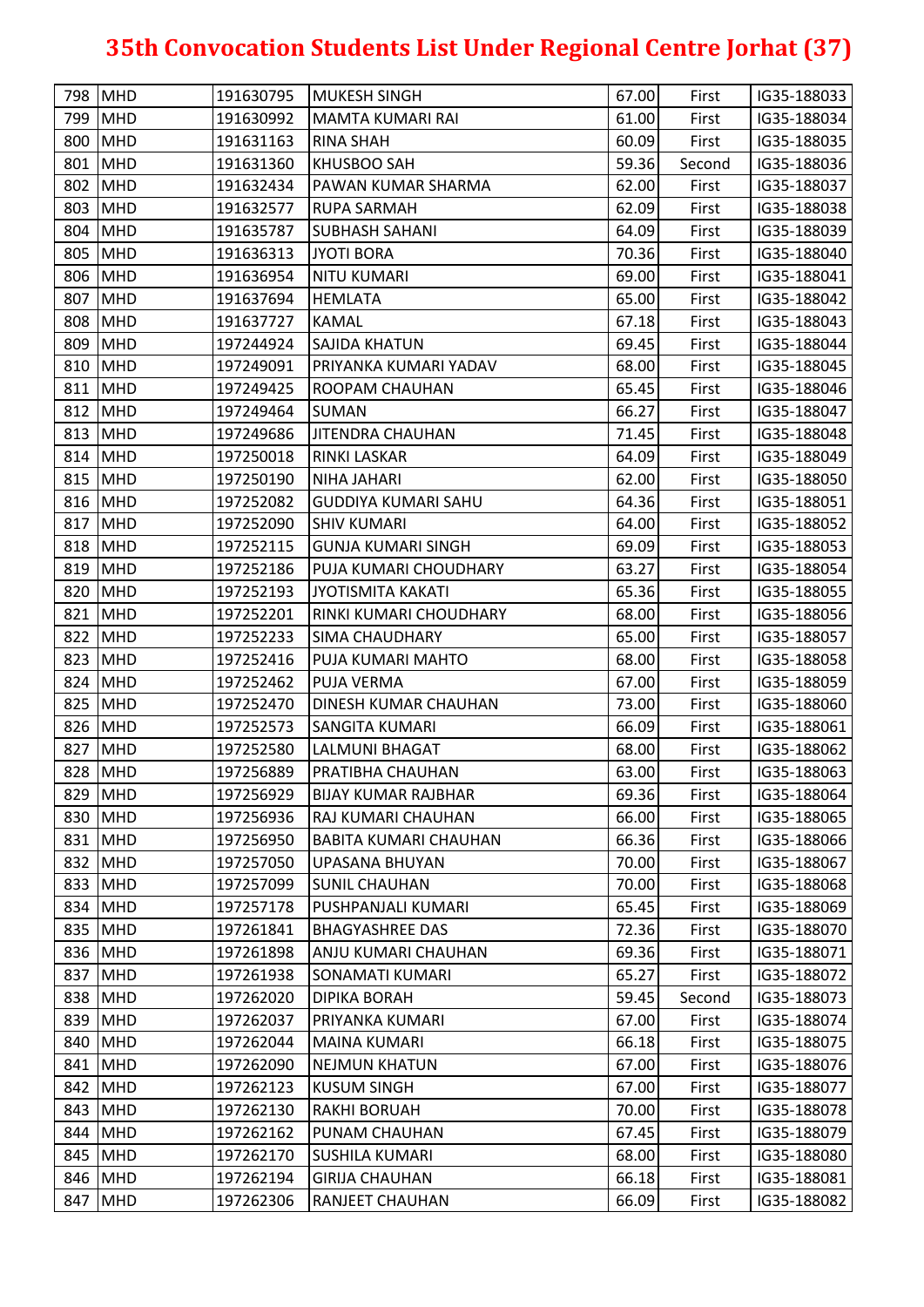|     | 848 MHD    | 197262345 | <b>SHATRUGHAN BHAGAT</b>      | 67.09 | First  | IG35-188083 |
|-----|------------|-----------|-------------------------------|-------|--------|-------------|
|     | 849 MHD    | 197268060 | <b>RAJEEV KUMAR</b>           | 72.00 | First  | IG35-188084 |
|     | 850 MHD    | 197268210 | <b>POONAM SHARMA</b>          | 66.00 | First  | IG35-188085 |
|     | 851 MHD    | 199414222 | PURNIMA DUTTA                 | 69.36 | First  | IG35-188086 |
|     | 852 MHD    | 199414279 | SANTANA MUDOI                 | 65.00 | First  | IG35-188087 |
|     | 853 MHD    | 199414286 | MONALISHA CHETIA              | 68.45 | First  | IG35-188088 |
|     | 854 MHD    | 199414706 | NIKITA KUMARI CHOUDHURY       | 65.00 | First  | IG35-188089 |
|     | 855 MHD    | 199414752 | <b>IMA NASRIN</b>             | 62.00 | First  | IG35-188090 |
|     | 856 MHD    | 199414999 | <b>SHESHASHRI CHAUHAN</b>     | 61.45 | First  | IG35-188091 |
|     | 857 MHD    | 199415010 | <b>ASHA PRITAM BORA</b>       | 61.00 | First  | IG35-188092 |
|     | 858 MHD    | 199415152 | <b>RASHMI SAHA</b>            | 66.45 | First  | IG35-188093 |
|     | 859 MHD    | 199415310 | <b>SARMISHTHA GOSWAMI</b>     | 67.00 | First  | IG35-188094 |
|     | 860 MHD    | 199415571 | <b>JINNAT PARBIN</b>          | 56.00 | Second | IG35-188095 |
|     | 861 MLIS   | 166386212 | <b>UTPAL BORTHAKUR</b>        | 61.11 | First  | IG35-188096 |
|     | 862 MLIS   | 171321385 | <b>KALPANA GOGOI</b>          | 59.00 | Second | IG35-188097 |
|     | 863 MLIS   | 176407068 | <b>RANJIT BASUMATARY</b>      | 57.11 | Second | IG35-188098 |
|     | 864 MLIS   | 177177845 | <b>BITUPAN DAS</b>            | 52.44 | Second | IG35-188099 |
|     | 865 MLIS   | 177935841 | PAPORI GAUTAM                 | 53.11 | Second | IG35-188100 |
|     | 866 MLIS   | 179746800 | UPASANA PHUKAN                | 52.00 | Second | IG35-188101 |
|     | 867 MLIS   | 181383524 | JUNALI BARUAH                 | 56.00 | Second | IG35-188102 |
|     | 868 MLIS   | 181388523 | <b>PUJA BORUAH</b>            | 57.00 | Second | IG35-188103 |
|     | 869 MLIS   | 181388555 | PURABI BORGOHAIN              | 54.22 | Second | IG35-188104 |
|     | 870 MLIS   | 181390393 | <b>KARKO DOLEY</b>            | 52.00 | Second | IG35-188105 |
|     | 871 MLIS   | 181390401 | <b>CHANDRIKA PAIT</b>         | 57.22 | Second | IG35-188106 |
|     | 872 MLIS   | 186802368 | <b>MOMI SONOWAL</b>           | 56.00 | Second | IG35-188107 |
|     | 873 MLIS   | 188452556 | <b>MENOKA MILI</b>            | 55.11 | Second | IG35-188108 |
|     | 874 MLIS   | 188452667 | <b>BHOBAN PEGU</b>            | 56.00 | Second | IG35-188109 |
|     | 875 MLIS   | 188452699 | <b>JOYDEV DOLEY</b>           | 52.33 | Second | IG35-188110 |
|     | 876 MLIS   | 191638055 | <b>OIJANI KUMBANG</b>         | 56.33 | Second | IG35-188111 |
|     | 877 MLIS   | 197246713 | <b>PRADEEP PATANGIA</b>       | 63.00 | First  | IG35-188112 |
|     | 878 MLIS   | 197247138 | <b>PARISMITA SAIKIA</b>       | 60.11 | First  | IG35-188113 |
|     | 879 MLIS   | 197265680 | <b>NIRU DUTTA</b>             | 59.11 | Second | IG35-188114 |
|     | 880 MLIS   | 197265752 | <b>REKHA MONI HAZARIKA</b>    | 60.33 | First  | IG35-188115 |
|     | 881 MLIS   | 197266478 | PITAMBAR KALITA               | 64.00 | First  | IG35-188116 |
|     | 882 MLIS   | 197266786 | <b>SEEMA BARUAH</b>           | 62.00 | First  | IG35-188117 |
|     | 883 MLIS   | 197268195 | POMPI GOGOI                   | 61.11 | First  | IG35-188118 |
|     | 884 MLIS   | 199415200 | <b>MANJU PATIR</b>            | 60.00 | First  | IG35-188119 |
|     | 885 MLIS   |           | 2000328668 NILAKSHI DUTTA     | 59.24 | Second | IG35-188120 |
|     | 886 MLIS   |           | 2000506800 MENAKA TAID        | 57.10 | Second | IG35-188121 |
|     | 887 MLIS   |           | 2000508253 SUBHAKHANA GOGOI   | 64.00 | First  | IG35-188122 |
|     | 888 MLIS   |           | 2001076811 MONALISHA PADUN    | 61.00 | First  | IG35-188123 |
|     | 889 MLIS   |           | 2002308505   MEGHALI RAJKHOWA | 63.01 | First  | IG35-188124 |
|     | 890 MLIS   |           | 2002332559 BABY BORUAH        | 64.00 | First  | IG35-188125 |
|     | 891 MPA    | 157697493 | <b>SANTOSH KUMAR</b>          | 56.25 | Second | IG35-188126 |
|     | 892 MPA    | 161126584 | <b>VIRENDRA KUMAR</b>         | 62.38 | First  | IG35-188127 |
| 893 | <b>MPA</b> | 166377428 | <b>DEEPAK KUMAR</b>           | 56.00 | Second | IG35-188128 |
|     | 894 MPA    | 166399004 | PAPU BARUAH                   | 57.00 | Second | IG35-188129 |
|     | 895 MPA    | 168117133 | <b>MANISH SHARMA</b>          | 58.25 | Second | IG35-188130 |
|     | 896 MPA    | 170338236 | <b>SUNIL KUMAR RAI</b>        | 58.00 | Second | IG35-188131 |
|     | 897 MPA    | 170338512 | <b>VIPIN YUVARAJ</b>          | 59.00 | Second | IG35-188132 |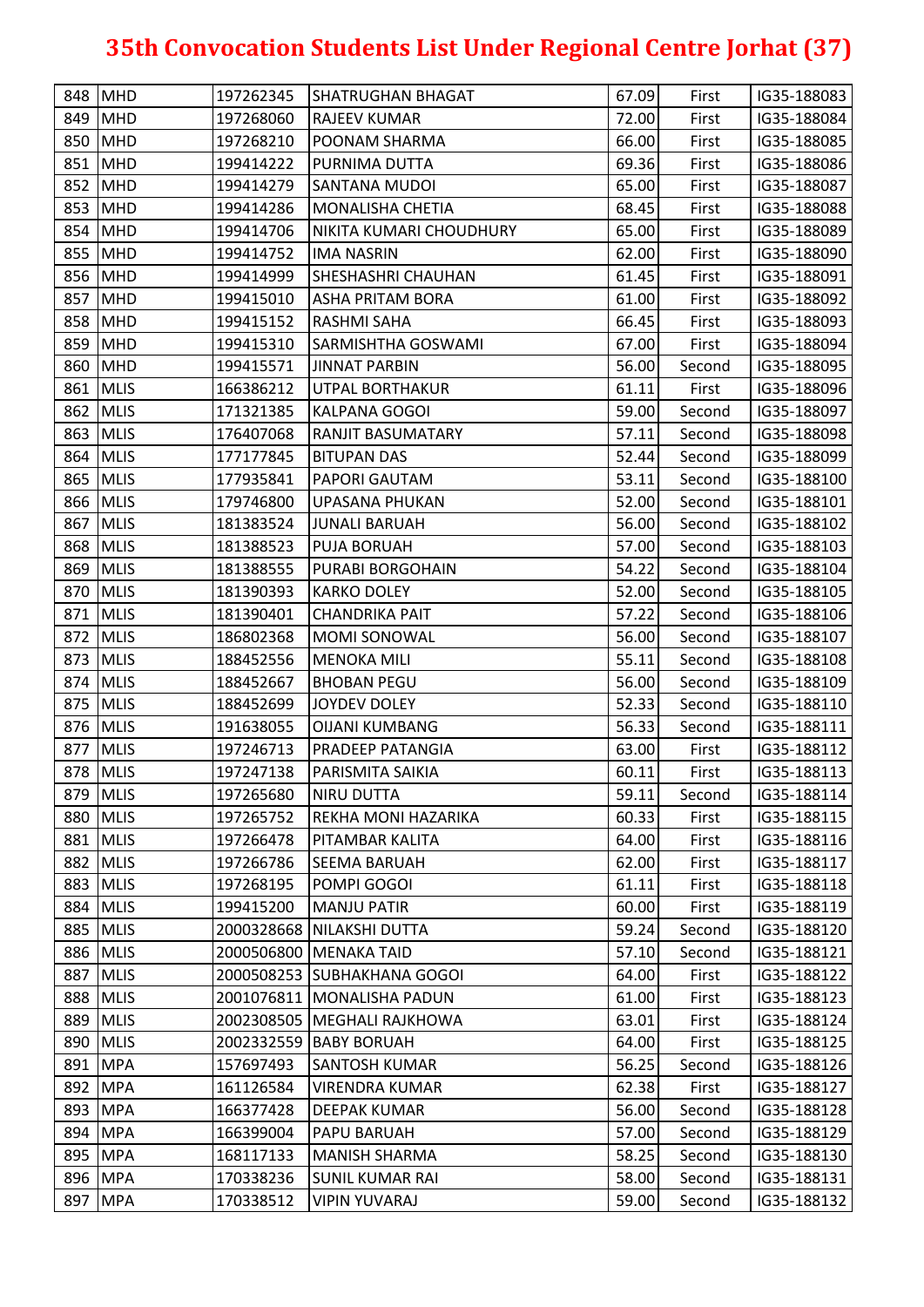|     | 898 MPA    | 171320881 | <b>ONAM KUMAR SINGH</b>      | 65.25 | First  | IG35-188133 |
|-----|------------|-----------|------------------------------|-------|--------|-------------|
|     | 899 MPA    | 171322165 | MANGAL CHAND SHARMA          | 57.00 | Second | IG35-188134 |
|     | 900 MPA    | 177291938 | <b>JIAUR RAHMAN</b>          | 60.38 | First  | IG35-188135 |
|     | 901 MPA    | 177935558 | PRABHAT CHANDRA SHEKHAR      | 59.00 | Second | IG35-188136 |
|     | 902 MPA    | 177938782 | <b>JAYA POWDEL</b>           | 66.00 | First  | IG35-188137 |
|     | 903 MPA    | 180033670 | LEBANAN BASUMATARY           | 64.38 | First  | IG35-188138 |
|     | 904 MPA    | 181381172 | ROSHAN KUMAR                 | 63.00 | First  | IG35-188139 |
|     | 905 MPA    | 181382214 | <b>MANASH HAZARI</b>         | 60.00 | First  | IG35-188140 |
|     | 906 MPA    | 181383413 | <b>GAUTAM LAHON</b>          | 56.00 | Second | IG35-188141 |
|     | 907 MPA    | 181383889 | <b>BHOLU RAM SAINI</b>       | 58.13 | Second | IG35-188142 |
|     | 908 MPA    | 181383943 | <b>AMBUJ KUMAR</b>           | 68.00 | First  | IG35-188143 |
|     | 909 MPA    | 181384003 | <b>PRERNA</b>                | 59.38 | Second | IG35-188144 |
|     | 910 MPA    | 181385692 | <b>PRIYANKY BHUYAN</b>       | 66.00 | First  | IG35-188145 |
|     | 911 MPA    | 181386140 | <b>PRAVEEN KUMAR</b>         | 61.00 | First  | IG35-188146 |
|     | 912 MPA    | 186801294 | <b>ANURAG AGNIHOTRI</b>      | 64.25 | First  | IG35-188147 |
|     | 913 MPA    | 186818685 | <b>SHUBHOJIT CHAKRABORTY</b> | 62.38 | First  | IG35-188148 |
|     | 914 MPA    | 186818757 | PRIYA NIVA MINJ              | 60.00 | First  | IG35-188149 |
|     | 915 MPA    | 188449716 | <b>NAOREM ANIL SINGH</b>     | 59.00 | Second | IG35-188150 |
|     | 916 MPA    | 188450663 | <b>MRIGEN SARMA</b>          | 62.25 | First  | IG35-188151 |
|     | 917 MPA    | 188454037 | <b>AMIT KUMAR SINGH</b>      | 62.25 | First  | IG35-188152 |
|     | 918 MPA    | 188454614 | <b>SANJEEV KUMAR</b>         | 60.13 | First  | IG35-188153 |
|     | 919 MPA    | 191636961 | CHOPDA JAYSUKHBHAI RAMJIBHAI | 66.00 | First  | IG35-188154 |
|     | 920 MPA    | 197267161 | <b>TAPAN TALUKDAR</b>        | 61.13 | First  | IG35-188155 |
|     | 921 MPA    | 197268464 | ENJOY IVAN PHILLIPS          | 68.38 | First  | IG35-188156 |
|     | 922 MPS    | 157701482 | <b>BAPU CHUTIA</b>           | 57.38 | Second | IG35-188157 |
|     | 923 MPS    | 157718794 | KUMARI PUNAM                 | 62.00 | First  | IG35-188158 |
|     | 924 MPS    | 161122849 | <b>VIKRANT KUMAR</b>         | 58.00 | Second | IG35-188159 |
|     | 925 MPS    | 161126309 | <b>JASMINE AKHTAR</b>        | 58.25 | Second | IG35-188160 |
|     | 926 MPS    | 166377696 | SWAPNA HANDIQUE              | 62.00 | First  | IG35-188161 |
|     | 927 MPS    | 166384835 | <b>RAMESH CHAUHAN</b>        | 64.00 | First  | IG35-188162 |
|     | 928 MPS    | 166386878 | <b>DIGANTA SAIKIA</b>        | 58.00 | Second | IG35-188163 |
|     | 929 MPS    | 166391142 | <b>SUMAN PRADHAN</b>         | 65.38 | First  | IG35-188164 |
|     | 930 MPS    | 166393382 | <b>RINKY ROY</b>             | 57.00 | Second | IG35-188165 |
|     | 931   MPS  | 166394313 | SABENIYA BASUMATARY          | 55.00 | Second | IG35-188166 |
|     | 932 MPS    | 168118593 | POLLOBI DAS                  | 58.00 | Second | IG35-188167 |
|     | 933 MPS    | 168656995 | <b>KAUSHIK CHAKRABORTY</b>   | 57.00 | Second | IG35-188168 |
|     | 934 MPS    | 171321661 | <b>PRAWAN KUMAR</b>          | 65.00 | First  | IG35-188169 |
|     | 935 MPS    | 176344630 | LAXMAN SINGH                 | 61.00 | First  | IG35-188170 |
|     | 936 MPS    | 176407652 | <b>NEHA GUPTA</b>            | 57.00 | Second | IG35-188171 |
|     | 937 MPS    | 176407684 | <b>MADHUSHREE SARKAR</b>     | 61.00 | First  | IG35-188172 |
|     | 938 MPS    | 176407828 | <b>KUKIL SARMA</b>           | 60.00 | First  | IG35-188173 |
|     | 939 MPS    | 177417996 | <b>LOKHAN MAZI</b>           | 61.00 | First  | IG35-188174 |
|     | 940 MPS    | 177418221 | SANGITA LAMA                 | 58.13 | Second | IG35-188175 |
|     | 941   MPS  | 177418292 | <b>BHUPEN PHUKAN</b>         | 62.00 | First  | IG35-188176 |
|     | 942 MPS    | 177934310 | <b>JIMPI NEOG</b>            | 57.38 | Second | IG35-188177 |
| 943 | <b>MPS</b> | 177934491 | ANNASUYA MOZUMDER            | 60.00 | First  | IG35-188178 |
|     | 944 MPS    | 177934549 | <b>MARAMI DEVI</b>           | 52.00 | Second | IG35-188179 |
|     | 945 MPS    | 177936083 | <b>ANJALI SINGH</b>          | 68.00 | First  | IG35-188180 |
|     | 946 MPS    | 177937379 | <b>RITAMONI BORAH</b>        | 56.00 | Second | IG35-188181 |
| 947 | <b>MPS</b> | 177937773 | <b>MAYUR AHMED</b>           | 61.00 | First  | IG35-188182 |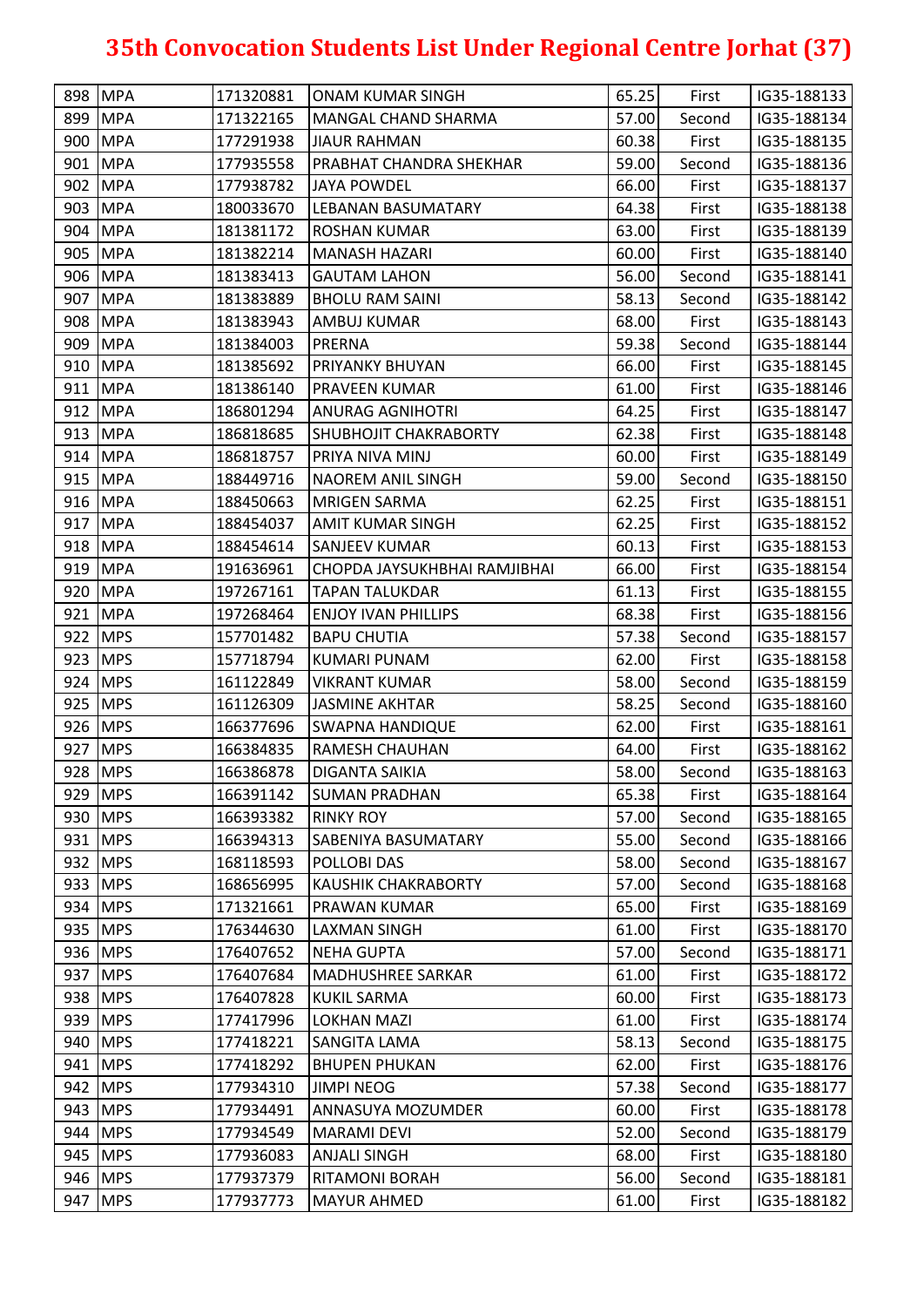| 949 MPS<br>58.00<br>179715962<br>IG35-188184<br>MANTI SAHU<br>Second<br>950 MPS<br>56.00<br>179716008<br><b>MOUSUMI BORAH</b><br>IG35-188185<br>Second<br>951 MPS<br>179716323<br><b>AZGAR ALI</b><br>62.00<br>First<br>IG35-188186<br>58.25<br>952 MPS<br>179717720<br><b>PURBALI BHORALI</b><br>Second<br>IG35-188187<br><b>MPS</b><br>61.00<br>179718681<br><b>PRANJAL MUDOI</b><br>First<br>IG35-188188<br>954 MPS<br>57.00<br>179718699<br>Second<br>IG35-188189<br><b>SOCILA MORAN</b><br>955 MPS<br>181381158<br><b>BEAUTY GOGOI</b><br>64.00<br>First<br>IG35-188190<br>956 MPS<br>181382633<br><b>UPASHONA BHUYAN</b><br>60.00<br>First<br>IG35-188191<br>957 MPS<br>62.00<br>181383517<br>First<br>IG35-188192<br>ELWIN ZOHMINGLIEN THANGJOM<br>958 MPS<br>57.38<br>181384264<br><b>NEHA OJHA</b><br>Second<br>IG35-188193<br>959 MPS<br>61.00<br>181386021<br>JAGADISH KAGYUNG<br>IG35-188194<br>First<br>960 MPS<br>181386694<br><b>TAPAN CH DAS</b><br>64.00<br>First<br>IG35-188195<br>961 MPS<br>181390741<br>IG35-188196<br><b>OMPRKASH RULANIA</b><br>64.00<br>First<br>962 MPS<br>57.13<br>186815246<br><b>HARKARAN SINGH</b><br>Second<br>IG35-188197<br>963 MPS<br>186815278<br>LALYKUTTY MATHEW<br>67.00<br>IG35-188198<br>First<br>964 MPS<br>186815285<br>OM PRAKASH CHETRY<br>60.13<br>IG35-188199<br>First<br>965 MPS<br>186815318<br><b>G RITA GANGMEI</b><br>61.38<br>IG35-188200<br>First<br>966 MPS<br>61.38<br>186815332<br><b>VIJAY KUMAR SINGH</b><br>First<br>IG35-188201<br>967 MPS<br>58.00<br>186815443<br><b>ABHIJIT BARUAH</b><br>Second<br>IG35-188202<br>968 MPS<br>58.00<br>186815450<br>SHABA FARHANA HAZARIKA<br>IG35-188203<br>Second<br>969 MPS<br>70.00<br>186815530<br>IG35-188204<br>JYOTI MONI BORAH<br>First<br>970 MPS<br><b>BIKAS BORAH</b><br>186815626<br>65.00<br>First<br>IG35-188205<br>971   MPS<br>59.38<br>186815665<br>PURNIMA BEGUM<br>IG35-188206<br>Second<br>972 MPS<br>58.00<br>IG35-188207<br>186815697<br><b>GITANJALI CHANGMAI</b><br>Second<br>973 MPS<br>65.00<br>186815823<br>IG35-188208<br><b>HELINA AHMED</b><br>First<br>974 MPS<br>186815934<br><b>DIPSIKHA DUTTA</b><br>61.00<br>First<br>IG35-188209<br>975 MPS<br>186815941<br>PRIYANKA SINGHA<br>63.13<br>First<br>IG35-188210<br>976 MPS<br>63.00<br>186815959<br><b>SIMI DAS</b><br>First<br>IG35-188211<br>977 MPS<br>186815980<br><b>SUMI GOGOI</b><br>59.00<br>IG35-188212<br>Second<br>978 MPS<br>65.00<br>186816001<br>IG35-188213<br><b>TRISHNA TAMULI</b><br>First<br>979 MPS<br>58.13<br>186816040<br>IG35-188214<br><b>PAHARI TAMULI</b><br>Second<br>980 MPS<br>64.00<br>IG35-188215<br>186816065<br><b>SUSHMA KUMARI</b><br>First<br>981   MPS<br>63.00<br>186816137<br><b>JUNMONI BORAH</b><br>IG35-188216<br>First<br>982 MPS<br>186816183<br><b>RIMU KALITA</b><br>66.00<br>IG35-188217<br>First<br>983 MPS<br>66.25<br>186816230<br><b>DEBASHISH SARKAR</b><br>IG35-188218<br>First<br>984 MPS<br>54.38<br>186816302<br>TRIJOY RANJAN KALITA<br>IG35-188219<br>Second<br>985 MPS<br>69.13<br>186816327<br><b>TRIBENI LASKAR</b><br>IG35-188220<br>First<br>986 MPS<br>186816420<br><b>MONISHA DUTTA</b><br>60.00<br>IG35-188221<br>First<br>987 MPS<br>186816531<br>63.00<br>IG35-188222<br>PRITIREKHA BORA<br>First<br>988 MPS<br>186816603<br>58.25<br>Second<br>IG35-188223<br>HASNA HANA BURA GOHAIN<br>989 MPS<br>58.13<br>186816681<br><b>SUSHMITA KOCH</b><br>Second<br>IG35-188224<br>990 MPS<br>70.00<br>186816714<br><b>HRISHIK PHUKAN</b><br>IG35-188225<br>First<br>991   MPS<br>186816825<br>57.00<br>IG35-188226<br><b>BINANG TERANG</b><br>Second<br>992 MPS<br>186816840<br>68.13<br>IG35-188227<br>PUSHPENDRA KUMAR HARODE<br>First<br>993 MPS<br>186816943<br><b>AMRIT PEGU</b><br>62.38<br>First<br>IG35-188228<br>994   MPS<br>186816968<br><b>HAIDI BEYPI</b><br>69.00<br>First<br>IG35-188229<br>995 MPS<br>65.00<br>186817003<br><b>JUHI GUPTA</b><br>IG35-188230<br>First<br>996 MPS<br>186817042<br>54.25<br>IG35-188231<br><b>AYUB KHAN</b><br>Second<br><b>MPS</b><br>188448556<br>65.00<br>IG35-188232<br><b>KRISHNA MONI</b><br>First |     | 948 MPS | 178326193 | <b>RODALI DUTTA</b> | 60.38 | First | IG35-188183 |
|----------------------------------------------------------------------------------------------------------------------------------------------------------------------------------------------------------------------------------------------------------------------------------------------------------------------------------------------------------------------------------------------------------------------------------------------------------------------------------------------------------------------------------------------------------------------------------------------------------------------------------------------------------------------------------------------------------------------------------------------------------------------------------------------------------------------------------------------------------------------------------------------------------------------------------------------------------------------------------------------------------------------------------------------------------------------------------------------------------------------------------------------------------------------------------------------------------------------------------------------------------------------------------------------------------------------------------------------------------------------------------------------------------------------------------------------------------------------------------------------------------------------------------------------------------------------------------------------------------------------------------------------------------------------------------------------------------------------------------------------------------------------------------------------------------------------------------------------------------------------------------------------------------------------------------------------------------------------------------------------------------------------------------------------------------------------------------------------------------------------------------------------------------------------------------------------------------------------------------------------------------------------------------------------------------------------------------------------------------------------------------------------------------------------------------------------------------------------------------------------------------------------------------------------------------------------------------------------------------------------------------------------------------------------------------------------------------------------------------------------------------------------------------------------------------------------------------------------------------------------------------------------------------------------------------------------------------------------------------------------------------------------------------------------------------------------------------------------------------------------------------------------------------------------------------------------------------------------------------------------------------------------------------------------------------------------------------------------------------------------------------------------------------------------------------------------------------------------------------------------------------------------------------------------------------------------------------------------------------------------------------------------------------------------------------------------------------------------------------------------------------------------------------------------------------------------------------------------------------------------------------------------------------------------------------------------------------------------------------------------------------------------------------------------------------------------------------------------------------------------|-----|---------|-----------|---------------------|-------|-------|-------------|
|                                                                                                                                                                                                                                                                                                                                                                                                                                                                                                                                                                                                                                                                                                                                                                                                                                                                                                                                                                                                                                                                                                                                                                                                                                                                                                                                                                                                                                                                                                                                                                                                                                                                                                                                                                                                                                                                                                                                                                                                                                                                                                                                                                                                                                                                                                                                                                                                                                                                                                                                                                                                                                                                                                                                                                                                                                                                                                                                                                                                                                                                                                                                                                                                                                                                                                                                                                                                                                                                                                                                                                                                                                                                                                                                                                                                                                                                                                                                                                                                                                                                                                                      |     |         |           |                     |       |       |             |
|                                                                                                                                                                                                                                                                                                                                                                                                                                                                                                                                                                                                                                                                                                                                                                                                                                                                                                                                                                                                                                                                                                                                                                                                                                                                                                                                                                                                                                                                                                                                                                                                                                                                                                                                                                                                                                                                                                                                                                                                                                                                                                                                                                                                                                                                                                                                                                                                                                                                                                                                                                                                                                                                                                                                                                                                                                                                                                                                                                                                                                                                                                                                                                                                                                                                                                                                                                                                                                                                                                                                                                                                                                                                                                                                                                                                                                                                                                                                                                                                                                                                                                                      |     |         |           |                     |       |       |             |
|                                                                                                                                                                                                                                                                                                                                                                                                                                                                                                                                                                                                                                                                                                                                                                                                                                                                                                                                                                                                                                                                                                                                                                                                                                                                                                                                                                                                                                                                                                                                                                                                                                                                                                                                                                                                                                                                                                                                                                                                                                                                                                                                                                                                                                                                                                                                                                                                                                                                                                                                                                                                                                                                                                                                                                                                                                                                                                                                                                                                                                                                                                                                                                                                                                                                                                                                                                                                                                                                                                                                                                                                                                                                                                                                                                                                                                                                                                                                                                                                                                                                                                                      |     |         |           |                     |       |       |             |
|                                                                                                                                                                                                                                                                                                                                                                                                                                                                                                                                                                                                                                                                                                                                                                                                                                                                                                                                                                                                                                                                                                                                                                                                                                                                                                                                                                                                                                                                                                                                                                                                                                                                                                                                                                                                                                                                                                                                                                                                                                                                                                                                                                                                                                                                                                                                                                                                                                                                                                                                                                                                                                                                                                                                                                                                                                                                                                                                                                                                                                                                                                                                                                                                                                                                                                                                                                                                                                                                                                                                                                                                                                                                                                                                                                                                                                                                                                                                                                                                                                                                                                                      |     |         |           |                     |       |       |             |
|                                                                                                                                                                                                                                                                                                                                                                                                                                                                                                                                                                                                                                                                                                                                                                                                                                                                                                                                                                                                                                                                                                                                                                                                                                                                                                                                                                                                                                                                                                                                                                                                                                                                                                                                                                                                                                                                                                                                                                                                                                                                                                                                                                                                                                                                                                                                                                                                                                                                                                                                                                                                                                                                                                                                                                                                                                                                                                                                                                                                                                                                                                                                                                                                                                                                                                                                                                                                                                                                                                                                                                                                                                                                                                                                                                                                                                                                                                                                                                                                                                                                                                                      | 953 |         |           |                     |       |       |             |
|                                                                                                                                                                                                                                                                                                                                                                                                                                                                                                                                                                                                                                                                                                                                                                                                                                                                                                                                                                                                                                                                                                                                                                                                                                                                                                                                                                                                                                                                                                                                                                                                                                                                                                                                                                                                                                                                                                                                                                                                                                                                                                                                                                                                                                                                                                                                                                                                                                                                                                                                                                                                                                                                                                                                                                                                                                                                                                                                                                                                                                                                                                                                                                                                                                                                                                                                                                                                                                                                                                                                                                                                                                                                                                                                                                                                                                                                                                                                                                                                                                                                                                                      |     |         |           |                     |       |       |             |
|                                                                                                                                                                                                                                                                                                                                                                                                                                                                                                                                                                                                                                                                                                                                                                                                                                                                                                                                                                                                                                                                                                                                                                                                                                                                                                                                                                                                                                                                                                                                                                                                                                                                                                                                                                                                                                                                                                                                                                                                                                                                                                                                                                                                                                                                                                                                                                                                                                                                                                                                                                                                                                                                                                                                                                                                                                                                                                                                                                                                                                                                                                                                                                                                                                                                                                                                                                                                                                                                                                                                                                                                                                                                                                                                                                                                                                                                                                                                                                                                                                                                                                                      |     |         |           |                     |       |       |             |
|                                                                                                                                                                                                                                                                                                                                                                                                                                                                                                                                                                                                                                                                                                                                                                                                                                                                                                                                                                                                                                                                                                                                                                                                                                                                                                                                                                                                                                                                                                                                                                                                                                                                                                                                                                                                                                                                                                                                                                                                                                                                                                                                                                                                                                                                                                                                                                                                                                                                                                                                                                                                                                                                                                                                                                                                                                                                                                                                                                                                                                                                                                                                                                                                                                                                                                                                                                                                                                                                                                                                                                                                                                                                                                                                                                                                                                                                                                                                                                                                                                                                                                                      |     |         |           |                     |       |       |             |
|                                                                                                                                                                                                                                                                                                                                                                                                                                                                                                                                                                                                                                                                                                                                                                                                                                                                                                                                                                                                                                                                                                                                                                                                                                                                                                                                                                                                                                                                                                                                                                                                                                                                                                                                                                                                                                                                                                                                                                                                                                                                                                                                                                                                                                                                                                                                                                                                                                                                                                                                                                                                                                                                                                                                                                                                                                                                                                                                                                                                                                                                                                                                                                                                                                                                                                                                                                                                                                                                                                                                                                                                                                                                                                                                                                                                                                                                                                                                                                                                                                                                                                                      |     |         |           |                     |       |       |             |
|                                                                                                                                                                                                                                                                                                                                                                                                                                                                                                                                                                                                                                                                                                                                                                                                                                                                                                                                                                                                                                                                                                                                                                                                                                                                                                                                                                                                                                                                                                                                                                                                                                                                                                                                                                                                                                                                                                                                                                                                                                                                                                                                                                                                                                                                                                                                                                                                                                                                                                                                                                                                                                                                                                                                                                                                                                                                                                                                                                                                                                                                                                                                                                                                                                                                                                                                                                                                                                                                                                                                                                                                                                                                                                                                                                                                                                                                                                                                                                                                                                                                                                                      |     |         |           |                     |       |       |             |
|                                                                                                                                                                                                                                                                                                                                                                                                                                                                                                                                                                                                                                                                                                                                                                                                                                                                                                                                                                                                                                                                                                                                                                                                                                                                                                                                                                                                                                                                                                                                                                                                                                                                                                                                                                                                                                                                                                                                                                                                                                                                                                                                                                                                                                                                                                                                                                                                                                                                                                                                                                                                                                                                                                                                                                                                                                                                                                                                                                                                                                                                                                                                                                                                                                                                                                                                                                                                                                                                                                                                                                                                                                                                                                                                                                                                                                                                                                                                                                                                                                                                                                                      |     |         |           |                     |       |       |             |
|                                                                                                                                                                                                                                                                                                                                                                                                                                                                                                                                                                                                                                                                                                                                                                                                                                                                                                                                                                                                                                                                                                                                                                                                                                                                                                                                                                                                                                                                                                                                                                                                                                                                                                                                                                                                                                                                                                                                                                                                                                                                                                                                                                                                                                                                                                                                                                                                                                                                                                                                                                                                                                                                                                                                                                                                                                                                                                                                                                                                                                                                                                                                                                                                                                                                                                                                                                                                                                                                                                                                                                                                                                                                                                                                                                                                                                                                                                                                                                                                                                                                                                                      |     |         |           |                     |       |       |             |
|                                                                                                                                                                                                                                                                                                                                                                                                                                                                                                                                                                                                                                                                                                                                                                                                                                                                                                                                                                                                                                                                                                                                                                                                                                                                                                                                                                                                                                                                                                                                                                                                                                                                                                                                                                                                                                                                                                                                                                                                                                                                                                                                                                                                                                                                                                                                                                                                                                                                                                                                                                                                                                                                                                                                                                                                                                                                                                                                                                                                                                                                                                                                                                                                                                                                                                                                                                                                                                                                                                                                                                                                                                                                                                                                                                                                                                                                                                                                                                                                                                                                                                                      |     |         |           |                     |       |       |             |
|                                                                                                                                                                                                                                                                                                                                                                                                                                                                                                                                                                                                                                                                                                                                                                                                                                                                                                                                                                                                                                                                                                                                                                                                                                                                                                                                                                                                                                                                                                                                                                                                                                                                                                                                                                                                                                                                                                                                                                                                                                                                                                                                                                                                                                                                                                                                                                                                                                                                                                                                                                                                                                                                                                                                                                                                                                                                                                                                                                                                                                                                                                                                                                                                                                                                                                                                                                                                                                                                                                                                                                                                                                                                                                                                                                                                                                                                                                                                                                                                                                                                                                                      |     |         |           |                     |       |       |             |
|                                                                                                                                                                                                                                                                                                                                                                                                                                                                                                                                                                                                                                                                                                                                                                                                                                                                                                                                                                                                                                                                                                                                                                                                                                                                                                                                                                                                                                                                                                                                                                                                                                                                                                                                                                                                                                                                                                                                                                                                                                                                                                                                                                                                                                                                                                                                                                                                                                                                                                                                                                                                                                                                                                                                                                                                                                                                                                                                                                                                                                                                                                                                                                                                                                                                                                                                                                                                                                                                                                                                                                                                                                                                                                                                                                                                                                                                                                                                                                                                                                                                                                                      |     |         |           |                     |       |       |             |
|                                                                                                                                                                                                                                                                                                                                                                                                                                                                                                                                                                                                                                                                                                                                                                                                                                                                                                                                                                                                                                                                                                                                                                                                                                                                                                                                                                                                                                                                                                                                                                                                                                                                                                                                                                                                                                                                                                                                                                                                                                                                                                                                                                                                                                                                                                                                                                                                                                                                                                                                                                                                                                                                                                                                                                                                                                                                                                                                                                                                                                                                                                                                                                                                                                                                                                                                                                                                                                                                                                                                                                                                                                                                                                                                                                                                                                                                                                                                                                                                                                                                                                                      |     |         |           |                     |       |       |             |
|                                                                                                                                                                                                                                                                                                                                                                                                                                                                                                                                                                                                                                                                                                                                                                                                                                                                                                                                                                                                                                                                                                                                                                                                                                                                                                                                                                                                                                                                                                                                                                                                                                                                                                                                                                                                                                                                                                                                                                                                                                                                                                                                                                                                                                                                                                                                                                                                                                                                                                                                                                                                                                                                                                                                                                                                                                                                                                                                                                                                                                                                                                                                                                                                                                                                                                                                                                                                                                                                                                                                                                                                                                                                                                                                                                                                                                                                                                                                                                                                                                                                                                                      |     |         |           |                     |       |       |             |
|                                                                                                                                                                                                                                                                                                                                                                                                                                                                                                                                                                                                                                                                                                                                                                                                                                                                                                                                                                                                                                                                                                                                                                                                                                                                                                                                                                                                                                                                                                                                                                                                                                                                                                                                                                                                                                                                                                                                                                                                                                                                                                                                                                                                                                                                                                                                                                                                                                                                                                                                                                                                                                                                                                                                                                                                                                                                                                                                                                                                                                                                                                                                                                                                                                                                                                                                                                                                                                                                                                                                                                                                                                                                                                                                                                                                                                                                                                                                                                                                                                                                                                                      |     |         |           |                     |       |       |             |
|                                                                                                                                                                                                                                                                                                                                                                                                                                                                                                                                                                                                                                                                                                                                                                                                                                                                                                                                                                                                                                                                                                                                                                                                                                                                                                                                                                                                                                                                                                                                                                                                                                                                                                                                                                                                                                                                                                                                                                                                                                                                                                                                                                                                                                                                                                                                                                                                                                                                                                                                                                                                                                                                                                                                                                                                                                                                                                                                                                                                                                                                                                                                                                                                                                                                                                                                                                                                                                                                                                                                                                                                                                                                                                                                                                                                                                                                                                                                                                                                                                                                                                                      |     |         |           |                     |       |       |             |
|                                                                                                                                                                                                                                                                                                                                                                                                                                                                                                                                                                                                                                                                                                                                                                                                                                                                                                                                                                                                                                                                                                                                                                                                                                                                                                                                                                                                                                                                                                                                                                                                                                                                                                                                                                                                                                                                                                                                                                                                                                                                                                                                                                                                                                                                                                                                                                                                                                                                                                                                                                                                                                                                                                                                                                                                                                                                                                                                                                                                                                                                                                                                                                                                                                                                                                                                                                                                                                                                                                                                                                                                                                                                                                                                                                                                                                                                                                                                                                                                                                                                                                                      |     |         |           |                     |       |       |             |
|                                                                                                                                                                                                                                                                                                                                                                                                                                                                                                                                                                                                                                                                                                                                                                                                                                                                                                                                                                                                                                                                                                                                                                                                                                                                                                                                                                                                                                                                                                                                                                                                                                                                                                                                                                                                                                                                                                                                                                                                                                                                                                                                                                                                                                                                                                                                                                                                                                                                                                                                                                                                                                                                                                                                                                                                                                                                                                                                                                                                                                                                                                                                                                                                                                                                                                                                                                                                                                                                                                                                                                                                                                                                                                                                                                                                                                                                                                                                                                                                                                                                                                                      |     |         |           |                     |       |       |             |
|                                                                                                                                                                                                                                                                                                                                                                                                                                                                                                                                                                                                                                                                                                                                                                                                                                                                                                                                                                                                                                                                                                                                                                                                                                                                                                                                                                                                                                                                                                                                                                                                                                                                                                                                                                                                                                                                                                                                                                                                                                                                                                                                                                                                                                                                                                                                                                                                                                                                                                                                                                                                                                                                                                                                                                                                                                                                                                                                                                                                                                                                                                                                                                                                                                                                                                                                                                                                                                                                                                                                                                                                                                                                                                                                                                                                                                                                                                                                                                                                                                                                                                                      |     |         |           |                     |       |       |             |
|                                                                                                                                                                                                                                                                                                                                                                                                                                                                                                                                                                                                                                                                                                                                                                                                                                                                                                                                                                                                                                                                                                                                                                                                                                                                                                                                                                                                                                                                                                                                                                                                                                                                                                                                                                                                                                                                                                                                                                                                                                                                                                                                                                                                                                                                                                                                                                                                                                                                                                                                                                                                                                                                                                                                                                                                                                                                                                                                                                                                                                                                                                                                                                                                                                                                                                                                                                                                                                                                                                                                                                                                                                                                                                                                                                                                                                                                                                                                                                                                                                                                                                                      |     |         |           |                     |       |       |             |
|                                                                                                                                                                                                                                                                                                                                                                                                                                                                                                                                                                                                                                                                                                                                                                                                                                                                                                                                                                                                                                                                                                                                                                                                                                                                                                                                                                                                                                                                                                                                                                                                                                                                                                                                                                                                                                                                                                                                                                                                                                                                                                                                                                                                                                                                                                                                                                                                                                                                                                                                                                                                                                                                                                                                                                                                                                                                                                                                                                                                                                                                                                                                                                                                                                                                                                                                                                                                                                                                                                                                                                                                                                                                                                                                                                                                                                                                                                                                                                                                                                                                                                                      |     |         |           |                     |       |       |             |
|                                                                                                                                                                                                                                                                                                                                                                                                                                                                                                                                                                                                                                                                                                                                                                                                                                                                                                                                                                                                                                                                                                                                                                                                                                                                                                                                                                                                                                                                                                                                                                                                                                                                                                                                                                                                                                                                                                                                                                                                                                                                                                                                                                                                                                                                                                                                                                                                                                                                                                                                                                                                                                                                                                                                                                                                                                                                                                                                                                                                                                                                                                                                                                                                                                                                                                                                                                                                                                                                                                                                                                                                                                                                                                                                                                                                                                                                                                                                                                                                                                                                                                                      |     |         |           |                     |       |       |             |
|                                                                                                                                                                                                                                                                                                                                                                                                                                                                                                                                                                                                                                                                                                                                                                                                                                                                                                                                                                                                                                                                                                                                                                                                                                                                                                                                                                                                                                                                                                                                                                                                                                                                                                                                                                                                                                                                                                                                                                                                                                                                                                                                                                                                                                                                                                                                                                                                                                                                                                                                                                                                                                                                                                                                                                                                                                                                                                                                                                                                                                                                                                                                                                                                                                                                                                                                                                                                                                                                                                                                                                                                                                                                                                                                                                                                                                                                                                                                                                                                                                                                                                                      |     |         |           |                     |       |       |             |
|                                                                                                                                                                                                                                                                                                                                                                                                                                                                                                                                                                                                                                                                                                                                                                                                                                                                                                                                                                                                                                                                                                                                                                                                                                                                                                                                                                                                                                                                                                                                                                                                                                                                                                                                                                                                                                                                                                                                                                                                                                                                                                                                                                                                                                                                                                                                                                                                                                                                                                                                                                                                                                                                                                                                                                                                                                                                                                                                                                                                                                                                                                                                                                                                                                                                                                                                                                                                                                                                                                                                                                                                                                                                                                                                                                                                                                                                                                                                                                                                                                                                                                                      |     |         |           |                     |       |       |             |
|                                                                                                                                                                                                                                                                                                                                                                                                                                                                                                                                                                                                                                                                                                                                                                                                                                                                                                                                                                                                                                                                                                                                                                                                                                                                                                                                                                                                                                                                                                                                                                                                                                                                                                                                                                                                                                                                                                                                                                                                                                                                                                                                                                                                                                                                                                                                                                                                                                                                                                                                                                                                                                                                                                                                                                                                                                                                                                                                                                                                                                                                                                                                                                                                                                                                                                                                                                                                                                                                                                                                                                                                                                                                                                                                                                                                                                                                                                                                                                                                                                                                                                                      |     |         |           |                     |       |       |             |
|                                                                                                                                                                                                                                                                                                                                                                                                                                                                                                                                                                                                                                                                                                                                                                                                                                                                                                                                                                                                                                                                                                                                                                                                                                                                                                                                                                                                                                                                                                                                                                                                                                                                                                                                                                                                                                                                                                                                                                                                                                                                                                                                                                                                                                                                                                                                                                                                                                                                                                                                                                                                                                                                                                                                                                                                                                                                                                                                                                                                                                                                                                                                                                                                                                                                                                                                                                                                                                                                                                                                                                                                                                                                                                                                                                                                                                                                                                                                                                                                                                                                                                                      |     |         |           |                     |       |       |             |
|                                                                                                                                                                                                                                                                                                                                                                                                                                                                                                                                                                                                                                                                                                                                                                                                                                                                                                                                                                                                                                                                                                                                                                                                                                                                                                                                                                                                                                                                                                                                                                                                                                                                                                                                                                                                                                                                                                                                                                                                                                                                                                                                                                                                                                                                                                                                                                                                                                                                                                                                                                                                                                                                                                                                                                                                                                                                                                                                                                                                                                                                                                                                                                                                                                                                                                                                                                                                                                                                                                                                                                                                                                                                                                                                                                                                                                                                                                                                                                                                                                                                                                                      |     |         |           |                     |       |       |             |
|                                                                                                                                                                                                                                                                                                                                                                                                                                                                                                                                                                                                                                                                                                                                                                                                                                                                                                                                                                                                                                                                                                                                                                                                                                                                                                                                                                                                                                                                                                                                                                                                                                                                                                                                                                                                                                                                                                                                                                                                                                                                                                                                                                                                                                                                                                                                                                                                                                                                                                                                                                                                                                                                                                                                                                                                                                                                                                                                                                                                                                                                                                                                                                                                                                                                                                                                                                                                                                                                                                                                                                                                                                                                                                                                                                                                                                                                                                                                                                                                                                                                                                                      |     |         |           |                     |       |       |             |
|                                                                                                                                                                                                                                                                                                                                                                                                                                                                                                                                                                                                                                                                                                                                                                                                                                                                                                                                                                                                                                                                                                                                                                                                                                                                                                                                                                                                                                                                                                                                                                                                                                                                                                                                                                                                                                                                                                                                                                                                                                                                                                                                                                                                                                                                                                                                                                                                                                                                                                                                                                                                                                                                                                                                                                                                                                                                                                                                                                                                                                                                                                                                                                                                                                                                                                                                                                                                                                                                                                                                                                                                                                                                                                                                                                                                                                                                                                                                                                                                                                                                                                                      |     |         |           |                     |       |       |             |
|                                                                                                                                                                                                                                                                                                                                                                                                                                                                                                                                                                                                                                                                                                                                                                                                                                                                                                                                                                                                                                                                                                                                                                                                                                                                                                                                                                                                                                                                                                                                                                                                                                                                                                                                                                                                                                                                                                                                                                                                                                                                                                                                                                                                                                                                                                                                                                                                                                                                                                                                                                                                                                                                                                                                                                                                                                                                                                                                                                                                                                                                                                                                                                                                                                                                                                                                                                                                                                                                                                                                                                                                                                                                                                                                                                                                                                                                                                                                                                                                                                                                                                                      |     |         |           |                     |       |       |             |
|                                                                                                                                                                                                                                                                                                                                                                                                                                                                                                                                                                                                                                                                                                                                                                                                                                                                                                                                                                                                                                                                                                                                                                                                                                                                                                                                                                                                                                                                                                                                                                                                                                                                                                                                                                                                                                                                                                                                                                                                                                                                                                                                                                                                                                                                                                                                                                                                                                                                                                                                                                                                                                                                                                                                                                                                                                                                                                                                                                                                                                                                                                                                                                                                                                                                                                                                                                                                                                                                                                                                                                                                                                                                                                                                                                                                                                                                                                                                                                                                                                                                                                                      |     |         |           |                     |       |       |             |
|                                                                                                                                                                                                                                                                                                                                                                                                                                                                                                                                                                                                                                                                                                                                                                                                                                                                                                                                                                                                                                                                                                                                                                                                                                                                                                                                                                                                                                                                                                                                                                                                                                                                                                                                                                                                                                                                                                                                                                                                                                                                                                                                                                                                                                                                                                                                                                                                                                                                                                                                                                                                                                                                                                                                                                                                                                                                                                                                                                                                                                                                                                                                                                                                                                                                                                                                                                                                                                                                                                                                                                                                                                                                                                                                                                                                                                                                                                                                                                                                                                                                                                                      |     |         |           |                     |       |       |             |
|                                                                                                                                                                                                                                                                                                                                                                                                                                                                                                                                                                                                                                                                                                                                                                                                                                                                                                                                                                                                                                                                                                                                                                                                                                                                                                                                                                                                                                                                                                                                                                                                                                                                                                                                                                                                                                                                                                                                                                                                                                                                                                                                                                                                                                                                                                                                                                                                                                                                                                                                                                                                                                                                                                                                                                                                                                                                                                                                                                                                                                                                                                                                                                                                                                                                                                                                                                                                                                                                                                                                                                                                                                                                                                                                                                                                                                                                                                                                                                                                                                                                                                                      |     |         |           |                     |       |       |             |
|                                                                                                                                                                                                                                                                                                                                                                                                                                                                                                                                                                                                                                                                                                                                                                                                                                                                                                                                                                                                                                                                                                                                                                                                                                                                                                                                                                                                                                                                                                                                                                                                                                                                                                                                                                                                                                                                                                                                                                                                                                                                                                                                                                                                                                                                                                                                                                                                                                                                                                                                                                                                                                                                                                                                                                                                                                                                                                                                                                                                                                                                                                                                                                                                                                                                                                                                                                                                                                                                                                                                                                                                                                                                                                                                                                                                                                                                                                                                                                                                                                                                                                                      |     |         |           |                     |       |       |             |
|                                                                                                                                                                                                                                                                                                                                                                                                                                                                                                                                                                                                                                                                                                                                                                                                                                                                                                                                                                                                                                                                                                                                                                                                                                                                                                                                                                                                                                                                                                                                                                                                                                                                                                                                                                                                                                                                                                                                                                                                                                                                                                                                                                                                                                                                                                                                                                                                                                                                                                                                                                                                                                                                                                                                                                                                                                                                                                                                                                                                                                                                                                                                                                                                                                                                                                                                                                                                                                                                                                                                                                                                                                                                                                                                                                                                                                                                                                                                                                                                                                                                                                                      |     |         |           |                     |       |       |             |
|                                                                                                                                                                                                                                                                                                                                                                                                                                                                                                                                                                                                                                                                                                                                                                                                                                                                                                                                                                                                                                                                                                                                                                                                                                                                                                                                                                                                                                                                                                                                                                                                                                                                                                                                                                                                                                                                                                                                                                                                                                                                                                                                                                                                                                                                                                                                                                                                                                                                                                                                                                                                                                                                                                                                                                                                                                                                                                                                                                                                                                                                                                                                                                                                                                                                                                                                                                                                                                                                                                                                                                                                                                                                                                                                                                                                                                                                                                                                                                                                                                                                                                                      |     |         |           |                     |       |       |             |
|                                                                                                                                                                                                                                                                                                                                                                                                                                                                                                                                                                                                                                                                                                                                                                                                                                                                                                                                                                                                                                                                                                                                                                                                                                                                                                                                                                                                                                                                                                                                                                                                                                                                                                                                                                                                                                                                                                                                                                                                                                                                                                                                                                                                                                                                                                                                                                                                                                                                                                                                                                                                                                                                                                                                                                                                                                                                                                                                                                                                                                                                                                                                                                                                                                                                                                                                                                                                                                                                                                                                                                                                                                                                                                                                                                                                                                                                                                                                                                                                                                                                                                                      |     |         |           |                     |       |       |             |
|                                                                                                                                                                                                                                                                                                                                                                                                                                                                                                                                                                                                                                                                                                                                                                                                                                                                                                                                                                                                                                                                                                                                                                                                                                                                                                                                                                                                                                                                                                                                                                                                                                                                                                                                                                                                                                                                                                                                                                                                                                                                                                                                                                                                                                                                                                                                                                                                                                                                                                                                                                                                                                                                                                                                                                                                                                                                                                                                                                                                                                                                                                                                                                                                                                                                                                                                                                                                                                                                                                                                                                                                                                                                                                                                                                                                                                                                                                                                                                                                                                                                                                                      |     |         |           |                     |       |       |             |
|                                                                                                                                                                                                                                                                                                                                                                                                                                                                                                                                                                                                                                                                                                                                                                                                                                                                                                                                                                                                                                                                                                                                                                                                                                                                                                                                                                                                                                                                                                                                                                                                                                                                                                                                                                                                                                                                                                                                                                                                                                                                                                                                                                                                                                                                                                                                                                                                                                                                                                                                                                                                                                                                                                                                                                                                                                                                                                                                                                                                                                                                                                                                                                                                                                                                                                                                                                                                                                                                                                                                                                                                                                                                                                                                                                                                                                                                                                                                                                                                                                                                                                                      |     |         |           |                     |       |       |             |
|                                                                                                                                                                                                                                                                                                                                                                                                                                                                                                                                                                                                                                                                                                                                                                                                                                                                                                                                                                                                                                                                                                                                                                                                                                                                                                                                                                                                                                                                                                                                                                                                                                                                                                                                                                                                                                                                                                                                                                                                                                                                                                                                                                                                                                                                                                                                                                                                                                                                                                                                                                                                                                                                                                                                                                                                                                                                                                                                                                                                                                                                                                                                                                                                                                                                                                                                                                                                                                                                                                                                                                                                                                                                                                                                                                                                                                                                                                                                                                                                                                                                                                                      |     |         |           |                     |       |       |             |
|                                                                                                                                                                                                                                                                                                                                                                                                                                                                                                                                                                                                                                                                                                                                                                                                                                                                                                                                                                                                                                                                                                                                                                                                                                                                                                                                                                                                                                                                                                                                                                                                                                                                                                                                                                                                                                                                                                                                                                                                                                                                                                                                                                                                                                                                                                                                                                                                                                                                                                                                                                                                                                                                                                                                                                                                                                                                                                                                                                                                                                                                                                                                                                                                                                                                                                                                                                                                                                                                                                                                                                                                                                                                                                                                                                                                                                                                                                                                                                                                                                                                                                                      |     |         |           |                     |       |       |             |
|                                                                                                                                                                                                                                                                                                                                                                                                                                                                                                                                                                                                                                                                                                                                                                                                                                                                                                                                                                                                                                                                                                                                                                                                                                                                                                                                                                                                                                                                                                                                                                                                                                                                                                                                                                                                                                                                                                                                                                                                                                                                                                                                                                                                                                                                                                                                                                                                                                                                                                                                                                                                                                                                                                                                                                                                                                                                                                                                                                                                                                                                                                                                                                                                                                                                                                                                                                                                                                                                                                                                                                                                                                                                                                                                                                                                                                                                                                                                                                                                                                                                                                                      |     |         |           |                     |       |       |             |
|                                                                                                                                                                                                                                                                                                                                                                                                                                                                                                                                                                                                                                                                                                                                                                                                                                                                                                                                                                                                                                                                                                                                                                                                                                                                                                                                                                                                                                                                                                                                                                                                                                                                                                                                                                                                                                                                                                                                                                                                                                                                                                                                                                                                                                                                                                                                                                                                                                                                                                                                                                                                                                                                                                                                                                                                                                                                                                                                                                                                                                                                                                                                                                                                                                                                                                                                                                                                                                                                                                                                                                                                                                                                                                                                                                                                                                                                                                                                                                                                                                                                                                                      |     |         |           |                     |       |       |             |
|                                                                                                                                                                                                                                                                                                                                                                                                                                                                                                                                                                                                                                                                                                                                                                                                                                                                                                                                                                                                                                                                                                                                                                                                                                                                                                                                                                                                                                                                                                                                                                                                                                                                                                                                                                                                                                                                                                                                                                                                                                                                                                                                                                                                                                                                                                                                                                                                                                                                                                                                                                                                                                                                                                                                                                                                                                                                                                                                                                                                                                                                                                                                                                                                                                                                                                                                                                                                                                                                                                                                                                                                                                                                                                                                                                                                                                                                                                                                                                                                                                                                                                                      |     |         |           |                     |       |       |             |
|                                                                                                                                                                                                                                                                                                                                                                                                                                                                                                                                                                                                                                                                                                                                                                                                                                                                                                                                                                                                                                                                                                                                                                                                                                                                                                                                                                                                                                                                                                                                                                                                                                                                                                                                                                                                                                                                                                                                                                                                                                                                                                                                                                                                                                                                                                                                                                                                                                                                                                                                                                                                                                                                                                                                                                                                                                                                                                                                                                                                                                                                                                                                                                                                                                                                                                                                                                                                                                                                                                                                                                                                                                                                                                                                                                                                                                                                                                                                                                                                                                                                                                                      |     |         |           |                     |       |       |             |
|                                                                                                                                                                                                                                                                                                                                                                                                                                                                                                                                                                                                                                                                                                                                                                                                                                                                                                                                                                                                                                                                                                                                                                                                                                                                                                                                                                                                                                                                                                                                                                                                                                                                                                                                                                                                                                                                                                                                                                                                                                                                                                                                                                                                                                                                                                                                                                                                                                                                                                                                                                                                                                                                                                                                                                                                                                                                                                                                                                                                                                                                                                                                                                                                                                                                                                                                                                                                                                                                                                                                                                                                                                                                                                                                                                                                                                                                                                                                                                                                                                                                                                                      | 997 |         |           |                     |       |       |             |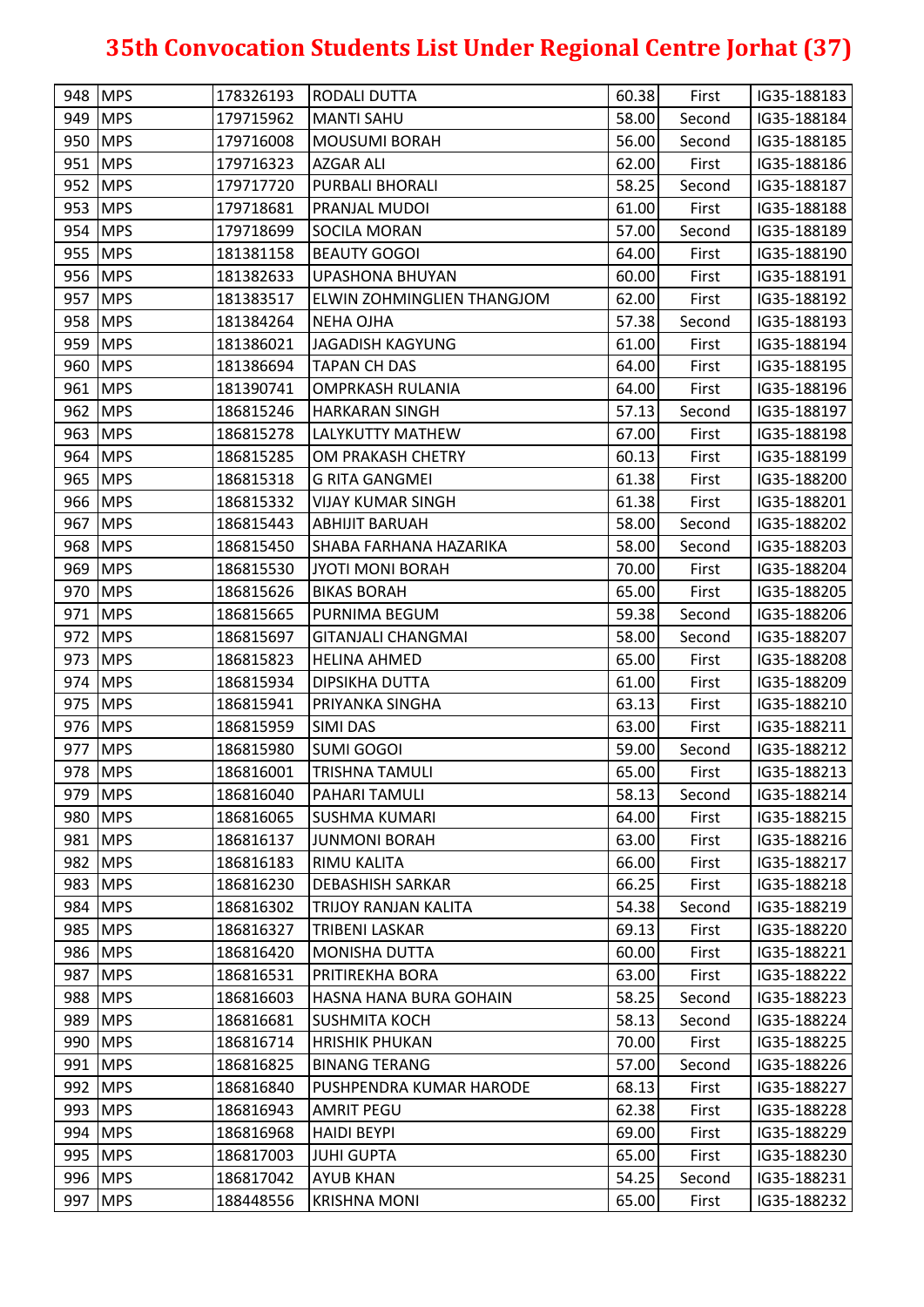|          | 998 MPS  | 188448871 | <b>MAKSUD AHMED</b>        | 64.38 | First  | IG35-188233 |
|----------|----------|-----------|----------------------------|-------|--------|-------------|
|          | 999 MPS  | 188453651 | <b>MONALISHA BARUAH</b>    | 58.25 | Second | IG35-188234 |
| 1000 MPS |          | 188453952 | <b>VIJAY KUMAR GUPTA</b>   | 63.00 | First  | IG35-188235 |
| 1001 MPS |          | 191631686 | MUKESH KUMAR CHAUHAN       | 63.38 | First  | IG35-188236 |
| 1002 MPS |          | 191632940 | ABHAY KUMAR YADAV          | 64.00 | First  | IG35-188237 |
| 1003 MPS |          | 191634169 | <b>SHIKHA RAJKHOWA</b>     | 70.00 | First  | IG35-188238 |
| 1004 MPS |          | 191637806 | MD ARMAN AKHTAR AHMED      | 68.00 | First  | IG35-188239 |
| 1005 MPS |          | 197253013 | <b>MOONMOON DEBNATH</b>    | 71.00 | First  | IG35-188240 |
| 1006 MPS |          | 197253117 | <b>FAKHRUL ISLAM</b>       | 66.00 | First  | IG35-188241 |
|          | 1007 MSO | 151877740 | NETRA ANSARI               | 70.00 | First  | IG35-188242 |
|          | 1008 MSO | 157701626 | <b>MARY ASHMA HORO</b>     | 56.00 | Second | IG35-188243 |
|          | 1009 MSO | 161124606 | <b>RAJESH KUMAR</b>        | 59.00 | Second | IG35-188244 |
|          | 1010 MSO | 166378641 | ALICE JOICE KERKETTA       | 58.38 | Second | IG35-188245 |
|          | 1011 MSO | 166380662 | <b>PARI BORTHAKUR</b>      | 58.00 | Second | IG35-188246 |
|          | 1012 MSO | 166380798 | <b>BALIN CH DAS</b>        | 59.38 | Second | IG35-188247 |
|          | 1013 MSO | 166385851 | <b>ASHA SAINI</b>          | 62.00 | First  | IG35-188248 |
|          | 1014 MSO | 166395379 | <b>JITU DUTTA</b>          | 58.00 | Second | IG35-188249 |
| 1015 MSO |          | 166395386 | <b>DIMPU BORAH</b>         | 57.00 | Second | IG35-188250 |
| 1016 MSO |          | 170135594 | <b>DONA TANTI</b>          | 59.00 | Second | IG35-188251 |
|          | 1017 MSO | 170135666 | NORMADA CHETIA             | 68.25 | First  | IG35-188252 |
|          | 1018 MSO | 176402993 | <b>SUMIT</b>               | 64.00 | First  | IG35-188253 |
|          | 1019 MSO | 176405254 | PARTHA JYOTI SARMA         | 58.00 | Second | IG35-188254 |
|          | 1020 MSO | 176408820 | <b>RAMAKANT SWAIN</b>      | 66.00 | First  | IG35-188255 |
| 1021 MSO |          | 177178861 | <b>KABYASRI BHARALI</b>    | 61.00 | First  | IG35-188256 |
|          | 1022 MSO | 177178886 | <b>KARISHMA CHETRY</b>     | 55.13 | Second | IG35-188257 |
|          | 1023 MSO | 177178901 | <b>RINA BEGUM</b>          | 52.13 | Second | IG35-188258 |
|          | 1024 MSO | 177178926 | <b>STUTY KAUNDINYA</b>     | 51.00 | Second | IG35-188259 |
|          | 1025 MSO | 177290255 | <b>KABYASHREE SAIKIA</b>   | 61.00 | First  | IG35-188260 |
| 1026 MSO |          | 177290760 | <b>NAYAN MONI SAIKIA</b>   | 60.00 | First  | IG35-188261 |
|          | 1027 MSO | 177291880 | SEHNAJ BEGAM               | 57.13 | Second | IG35-188262 |
| 1028 MSO |          | 177292012 | <b>RAJIB BORAH</b>         | 56.00 | Second | IG35-188263 |
|          | 1029 MSO | 177294356 | <b>BHAGYAJIT ARANDHARA</b> | 57.00 | Second | IG35-188264 |
| 1030 MSO |          | 177295064 | <b>JIMI HAZARIKA</b>       | 59.00 | Second | IG35-188265 |
|          | 1031 MSO | 177414414 | NILAKHI BORAH              | 61.13 | First  | IG35-188266 |
|          | 1032 MSO | 177414421 | <b>BIRINA SARMA</b>        | 62.00 | First  | IG35-188267 |
|          | 1033 MSO | 177414460 | CARPUMPOOLY PHOOKAN        | 65.00 | First  | IG35-188268 |
| 1034 MSO |          | 177414478 | RUMI REKHA DAS             | 61.00 | First  | IG35-188269 |
| 1035 MSO |          | 177414540 | <b>SARADA GHOSE</b>        | 60.00 | First  | IG35-188270 |
|          | 1036 MSO | 177414564 | <b>AMIYA BORUAH</b>        | 65.00 | First  | IG35-188271 |
|          | 1037 MSO | 177414650 | <b>ANJUMONI NATH</b>       | 58.13 | Second | IG35-188272 |
|          | 1038 MSO | 177414730 | <b>TRIDISHA BHATTA</b>     | 61.00 | First  | IG35-188273 |
|          | 1039 MSO | 177416400 | MINU KUMARI RAI            | 58.25 | Second | IG35-188274 |
| 1040 MSO |          | 179715869 | <b>HOMA DEVI</b>           | 55.00 | Second | IG35-188275 |
|          | 1041 MSO | 179717389 | <b>NUPUR DAS</b>           | 67.38 | First  | IG35-188276 |
| 1042 MSO |          | 179717870 | PRATIVA DEKA               | 56.00 | Second | IG35-188277 |
|          | 1043 MSO | 179746942 | MRIGAKSHI SARMAH           | 61.00 | First  | IG35-188278 |
|          | 1044 MSO | 181382103 | <b>RIYANKI BORA</b>        | 62.00 | First  | IG35-188279 |
| 1045 MSO |          | 181382128 | <b>BOBITA TANTI</b>        | 55.25 | Second | IG35-188280 |
| 1046 MSO |          | 181382490 | MERISHNA KRISHNATREYA      | 60.13 | First  | IG35-188281 |
| 1047 MSO |          | 181382665 | <b>JAI RAM</b>             | 56.13 | Second | IG35-188282 |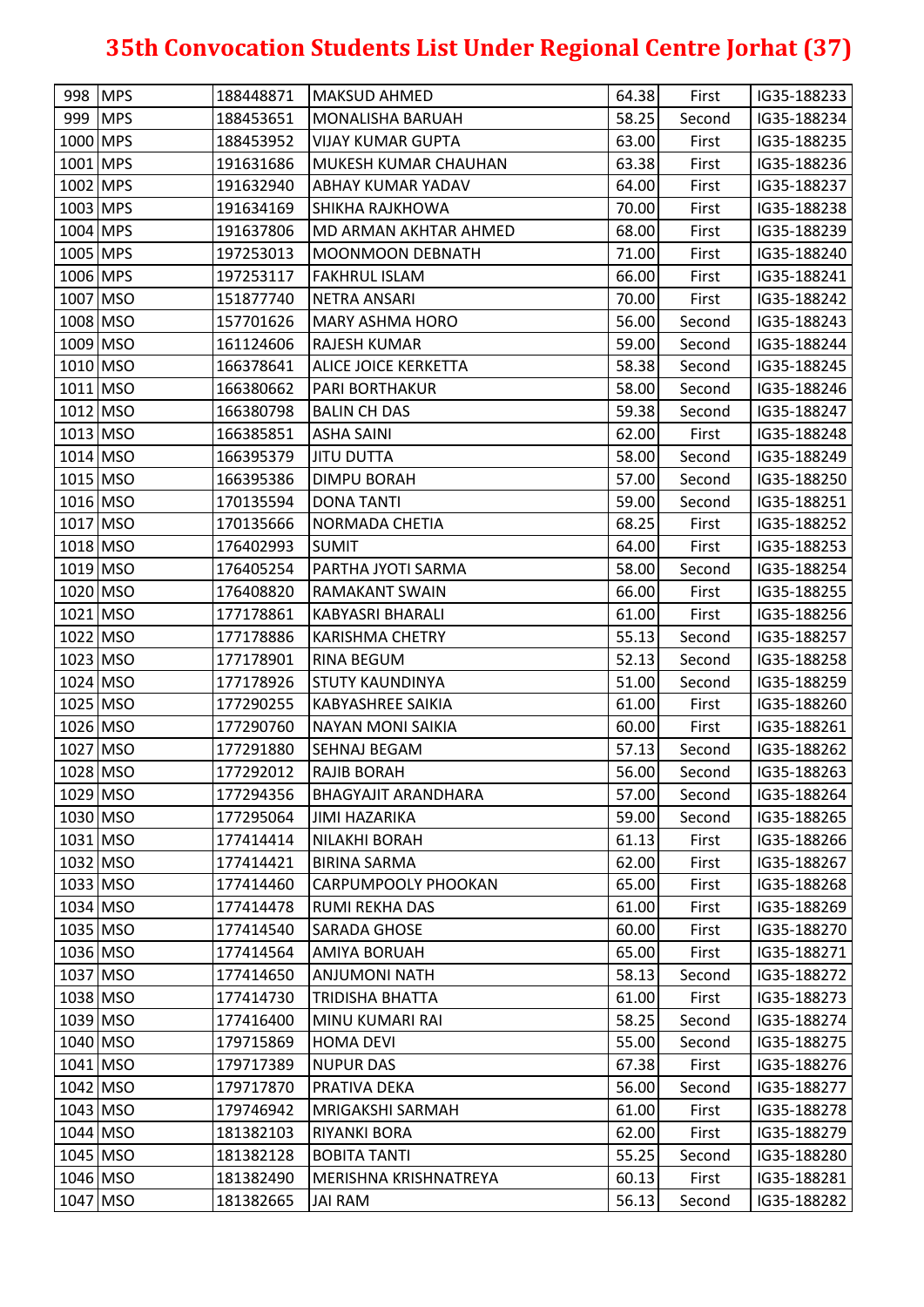| 1049 MSO<br>65.00<br>181383904<br><b>KANKANA DEB</b><br>First<br>IG35-188284<br>1050 MSO<br>63.00<br>186808265<br>IG35-188285<br><b>RUMI BANIA</b><br>First<br>1051 MSO<br>186808272<br><b>D THERESA</b><br>62.13<br>IG35-188286<br>First<br>1052 MSO<br>60.00<br>186808280<br>SANJITA BASUMATARI<br>First<br>IG35-188287<br>1053 MSO<br>186809536<br>57.00<br><b>PRONAMI BORA</b><br>Second<br>IG35-188288<br>1054 MSO<br>186819426<br>62.00<br><b>PRITY TIRKEY</b><br>First<br>IG35-188289<br>1055 MSO<br>61.00<br>186819440<br>IG35-188290<br><b>SANJAY DABRAL</b><br>First<br>1056 MSO<br>186819465<br><b>MUNMI BANIA</b><br>61.38<br>First<br>IG35-188291<br>66.00<br>1057 MSO<br>186819472<br>PRIYANKA GOSWAMI<br>First<br>IG35-188292<br>1058 MSO<br>61.00<br>IG35-188293<br>186819537<br>ABHINANDA MANNA<br>First<br>1059 MSO<br>63.00<br>186819576<br>IG35-188294<br><b>BINITA PAUL</b><br>First<br>1060 MSO<br>186819687<br>54.25<br>IG35-188295<br>PALLABI BEZBARUAH<br>Second<br>1061 MSO<br>186819806<br>56.00<br>IG35-188296<br><b>DEEP JYOTI KAKOTY</b><br>Second<br>1062 MSO<br>64.00<br>186819995<br>NILUFAR SHAMA AHMED<br>First<br>IG35-188297<br>1063 MSO<br>186820001<br>60.38<br>First<br>IG35-188298<br>LUKYA JYOTI DEB NATH<br>1064 MSO<br>59.00<br>186820080<br>IG35-188299<br><b>PUBALI THENGAL</b><br>Second<br>1065 MSO<br>186820097<br>57.00<br><b>DINESH DAS</b><br>Second<br>IG35-188300<br>59.38<br>1066 MSO<br>186820216<br><b>SIMI DEVI</b><br>Second<br>IG35-188301<br>1067 MSO<br>56.13<br>186820302<br><b>SURABHI GOGOI</b><br>IG35-188302<br>Second<br>1068 MSO<br>186820398<br><b>BHUPALI SAIKIA</b><br>67.00<br>IG35-188303<br>First<br>1069 MSO<br>186820445<br>RINKI SAIKIA<br>64.38<br>IG35-188304<br>First<br>1070 MSO<br>188448628<br><b>ANINDITA KONCH</b><br>60.13<br>IG35-188305<br>First<br>1071 MSO<br>188448832<br>ADIBA ARJARA KHANAM<br>66.13<br>First<br>IG35-188306<br>1072 MSO<br>70.00<br>188449834<br>SILPI SIKHA MAHANTA<br>First<br>IG35-188307<br>1073 MSO<br>61.38<br>188450624<br><b>GAITHUALIU ANNA</b><br>First<br>IG35-188308<br>1074 MSO<br>57.25<br>188450710<br><b>MARY SANGA</b><br>IG35-188309<br>Second<br>1075 MSO<br>188450781<br><b>PRAPTI SYMON</b><br>62.38<br>First<br>IG35-188310 |
|------------------------------------------------------------------------------------------------------------------------------------------------------------------------------------------------------------------------------------------------------------------------------------------------------------------------------------------------------------------------------------------------------------------------------------------------------------------------------------------------------------------------------------------------------------------------------------------------------------------------------------------------------------------------------------------------------------------------------------------------------------------------------------------------------------------------------------------------------------------------------------------------------------------------------------------------------------------------------------------------------------------------------------------------------------------------------------------------------------------------------------------------------------------------------------------------------------------------------------------------------------------------------------------------------------------------------------------------------------------------------------------------------------------------------------------------------------------------------------------------------------------------------------------------------------------------------------------------------------------------------------------------------------------------------------------------------------------------------------------------------------------------------------------------------------------------------------------------------------------------------------------------------------------------------------------------------------------------------------------------------------------------------------------------------------------------------------------------------------------------------------------------------------------------------------------------------------------------------------------------------------------|
|                                                                                                                                                                                                                                                                                                                                                                                                                                                                                                                                                                                                                                                                                                                                                                                                                                                                                                                                                                                                                                                                                                                                                                                                                                                                                                                                                                                                                                                                                                                                                                                                                                                                                                                                                                                                                                                                                                                                                                                                                                                                                                                                                                                                                                                                  |
|                                                                                                                                                                                                                                                                                                                                                                                                                                                                                                                                                                                                                                                                                                                                                                                                                                                                                                                                                                                                                                                                                                                                                                                                                                                                                                                                                                                                                                                                                                                                                                                                                                                                                                                                                                                                                                                                                                                                                                                                                                                                                                                                                                                                                                                                  |
|                                                                                                                                                                                                                                                                                                                                                                                                                                                                                                                                                                                                                                                                                                                                                                                                                                                                                                                                                                                                                                                                                                                                                                                                                                                                                                                                                                                                                                                                                                                                                                                                                                                                                                                                                                                                                                                                                                                                                                                                                                                                                                                                                                                                                                                                  |
|                                                                                                                                                                                                                                                                                                                                                                                                                                                                                                                                                                                                                                                                                                                                                                                                                                                                                                                                                                                                                                                                                                                                                                                                                                                                                                                                                                                                                                                                                                                                                                                                                                                                                                                                                                                                                                                                                                                                                                                                                                                                                                                                                                                                                                                                  |
|                                                                                                                                                                                                                                                                                                                                                                                                                                                                                                                                                                                                                                                                                                                                                                                                                                                                                                                                                                                                                                                                                                                                                                                                                                                                                                                                                                                                                                                                                                                                                                                                                                                                                                                                                                                                                                                                                                                                                                                                                                                                                                                                                                                                                                                                  |
|                                                                                                                                                                                                                                                                                                                                                                                                                                                                                                                                                                                                                                                                                                                                                                                                                                                                                                                                                                                                                                                                                                                                                                                                                                                                                                                                                                                                                                                                                                                                                                                                                                                                                                                                                                                                                                                                                                                                                                                                                                                                                                                                                                                                                                                                  |
|                                                                                                                                                                                                                                                                                                                                                                                                                                                                                                                                                                                                                                                                                                                                                                                                                                                                                                                                                                                                                                                                                                                                                                                                                                                                                                                                                                                                                                                                                                                                                                                                                                                                                                                                                                                                                                                                                                                                                                                                                                                                                                                                                                                                                                                                  |
|                                                                                                                                                                                                                                                                                                                                                                                                                                                                                                                                                                                                                                                                                                                                                                                                                                                                                                                                                                                                                                                                                                                                                                                                                                                                                                                                                                                                                                                                                                                                                                                                                                                                                                                                                                                                                                                                                                                                                                                                                                                                                                                                                                                                                                                                  |
|                                                                                                                                                                                                                                                                                                                                                                                                                                                                                                                                                                                                                                                                                                                                                                                                                                                                                                                                                                                                                                                                                                                                                                                                                                                                                                                                                                                                                                                                                                                                                                                                                                                                                                                                                                                                                                                                                                                                                                                                                                                                                                                                                                                                                                                                  |
|                                                                                                                                                                                                                                                                                                                                                                                                                                                                                                                                                                                                                                                                                                                                                                                                                                                                                                                                                                                                                                                                                                                                                                                                                                                                                                                                                                                                                                                                                                                                                                                                                                                                                                                                                                                                                                                                                                                                                                                                                                                                                                                                                                                                                                                                  |
|                                                                                                                                                                                                                                                                                                                                                                                                                                                                                                                                                                                                                                                                                                                                                                                                                                                                                                                                                                                                                                                                                                                                                                                                                                                                                                                                                                                                                                                                                                                                                                                                                                                                                                                                                                                                                                                                                                                                                                                                                                                                                                                                                                                                                                                                  |
|                                                                                                                                                                                                                                                                                                                                                                                                                                                                                                                                                                                                                                                                                                                                                                                                                                                                                                                                                                                                                                                                                                                                                                                                                                                                                                                                                                                                                                                                                                                                                                                                                                                                                                                                                                                                                                                                                                                                                                                                                                                                                                                                                                                                                                                                  |
|                                                                                                                                                                                                                                                                                                                                                                                                                                                                                                                                                                                                                                                                                                                                                                                                                                                                                                                                                                                                                                                                                                                                                                                                                                                                                                                                                                                                                                                                                                                                                                                                                                                                                                                                                                                                                                                                                                                                                                                                                                                                                                                                                                                                                                                                  |
|                                                                                                                                                                                                                                                                                                                                                                                                                                                                                                                                                                                                                                                                                                                                                                                                                                                                                                                                                                                                                                                                                                                                                                                                                                                                                                                                                                                                                                                                                                                                                                                                                                                                                                                                                                                                                                                                                                                                                                                                                                                                                                                                                                                                                                                                  |
|                                                                                                                                                                                                                                                                                                                                                                                                                                                                                                                                                                                                                                                                                                                                                                                                                                                                                                                                                                                                                                                                                                                                                                                                                                                                                                                                                                                                                                                                                                                                                                                                                                                                                                                                                                                                                                                                                                                                                                                                                                                                                                                                                                                                                                                                  |
|                                                                                                                                                                                                                                                                                                                                                                                                                                                                                                                                                                                                                                                                                                                                                                                                                                                                                                                                                                                                                                                                                                                                                                                                                                                                                                                                                                                                                                                                                                                                                                                                                                                                                                                                                                                                                                                                                                                                                                                                                                                                                                                                                                                                                                                                  |
|                                                                                                                                                                                                                                                                                                                                                                                                                                                                                                                                                                                                                                                                                                                                                                                                                                                                                                                                                                                                                                                                                                                                                                                                                                                                                                                                                                                                                                                                                                                                                                                                                                                                                                                                                                                                                                                                                                                                                                                                                                                                                                                                                                                                                                                                  |
|                                                                                                                                                                                                                                                                                                                                                                                                                                                                                                                                                                                                                                                                                                                                                                                                                                                                                                                                                                                                                                                                                                                                                                                                                                                                                                                                                                                                                                                                                                                                                                                                                                                                                                                                                                                                                                                                                                                                                                                                                                                                                                                                                                                                                                                                  |
|                                                                                                                                                                                                                                                                                                                                                                                                                                                                                                                                                                                                                                                                                                                                                                                                                                                                                                                                                                                                                                                                                                                                                                                                                                                                                                                                                                                                                                                                                                                                                                                                                                                                                                                                                                                                                                                                                                                                                                                                                                                                                                                                                                                                                                                                  |
|                                                                                                                                                                                                                                                                                                                                                                                                                                                                                                                                                                                                                                                                                                                                                                                                                                                                                                                                                                                                                                                                                                                                                                                                                                                                                                                                                                                                                                                                                                                                                                                                                                                                                                                                                                                                                                                                                                                                                                                                                                                                                                                                                                                                                                                                  |
|                                                                                                                                                                                                                                                                                                                                                                                                                                                                                                                                                                                                                                                                                                                                                                                                                                                                                                                                                                                                                                                                                                                                                                                                                                                                                                                                                                                                                                                                                                                                                                                                                                                                                                                                                                                                                                                                                                                                                                                                                                                                                                                                                                                                                                                                  |
|                                                                                                                                                                                                                                                                                                                                                                                                                                                                                                                                                                                                                                                                                                                                                                                                                                                                                                                                                                                                                                                                                                                                                                                                                                                                                                                                                                                                                                                                                                                                                                                                                                                                                                                                                                                                                                                                                                                                                                                                                                                                                                                                                                                                                                                                  |
|                                                                                                                                                                                                                                                                                                                                                                                                                                                                                                                                                                                                                                                                                                                                                                                                                                                                                                                                                                                                                                                                                                                                                                                                                                                                                                                                                                                                                                                                                                                                                                                                                                                                                                                                                                                                                                                                                                                                                                                                                                                                                                                                                                                                                                                                  |
|                                                                                                                                                                                                                                                                                                                                                                                                                                                                                                                                                                                                                                                                                                                                                                                                                                                                                                                                                                                                                                                                                                                                                                                                                                                                                                                                                                                                                                                                                                                                                                                                                                                                                                                                                                                                                                                                                                                                                                                                                                                                                                                                                                                                                                                                  |
|                                                                                                                                                                                                                                                                                                                                                                                                                                                                                                                                                                                                                                                                                                                                                                                                                                                                                                                                                                                                                                                                                                                                                                                                                                                                                                                                                                                                                                                                                                                                                                                                                                                                                                                                                                                                                                                                                                                                                                                                                                                                                                                                                                                                                                                                  |
|                                                                                                                                                                                                                                                                                                                                                                                                                                                                                                                                                                                                                                                                                                                                                                                                                                                                                                                                                                                                                                                                                                                                                                                                                                                                                                                                                                                                                                                                                                                                                                                                                                                                                                                                                                                                                                                                                                                                                                                                                                                                                                                                                                                                                                                                  |
|                                                                                                                                                                                                                                                                                                                                                                                                                                                                                                                                                                                                                                                                                                                                                                                                                                                                                                                                                                                                                                                                                                                                                                                                                                                                                                                                                                                                                                                                                                                                                                                                                                                                                                                                                                                                                                                                                                                                                                                                                                                                                                                                                                                                                                                                  |
| 1076 MSO<br>63.00<br>188450932<br>IG35-188311<br><b>MUNMI BORA</b><br>First                                                                                                                                                                                                                                                                                                                                                                                                                                                                                                                                                                                                                                                                                                                                                                                                                                                                                                                                                                                                                                                                                                                                                                                                                                                                                                                                                                                                                                                                                                                                                                                                                                                                                                                                                                                                                                                                                                                                                                                                                                                                                                                                                                                      |
| 1077 MSO<br>58.25<br>188453479<br>IG35-188312<br>HIMADRI SAIKIA<br>Second                                                                                                                                                                                                                                                                                                                                                                                                                                                                                                                                                                                                                                                                                                                                                                                                                                                                                                                                                                                                                                                                                                                                                                                                                                                                                                                                                                                                                                                                                                                                                                                                                                                                                                                                                                                                                                                                                                                                                                                                                                                                                                                                                                                        |
| 1078 MSO<br>63.00<br>IG35-188313<br>188453493<br>NILAKSHI SAIKIA<br>First                                                                                                                                                                                                                                                                                                                                                                                                                                                                                                                                                                                                                                                                                                                                                                                                                                                                                                                                                                                                                                                                                                                                                                                                                                                                                                                                                                                                                                                                                                                                                                                                                                                                                                                                                                                                                                                                                                                                                                                                                                                                                                                                                                                        |
| 1079 MSO<br>188453526<br><b>MUNMI BORAH</b><br>64.38<br>IG35-188314<br>First                                                                                                                                                                                                                                                                                                                                                                                                                                                                                                                                                                                                                                                                                                                                                                                                                                                                                                                                                                                                                                                                                                                                                                                                                                                                                                                                                                                                                                                                                                                                                                                                                                                                                                                                                                                                                                                                                                                                                                                                                                                                                                                                                                                     |
| 1080 MSO<br>188453977<br><b>JATIN DAS</b><br>57.00<br>IG35-188315<br>Second                                                                                                                                                                                                                                                                                                                                                                                                                                                                                                                                                                                                                                                                                                                                                                                                                                                                                                                                                                                                                                                                                                                                                                                                                                                                                                                                                                                                                                                                                                                                                                                                                                                                                                                                                                                                                                                                                                                                                                                                                                                                                                                                                                                      |
| 1081 MSO<br>57.00<br>191629751<br><b>MEERA KUMARI</b><br>IG35-188316<br>Second                                                                                                                                                                                                                                                                                                                                                                                                                                                                                                                                                                                                                                                                                                                                                                                                                                                                                                                                                                                                                                                                                                                                                                                                                                                                                                                                                                                                                                                                                                                                                                                                                                                                                                                                                                                                                                                                                                                                                                                                                                                                                                                                                                                   |
| 1082 MSO<br>191629887<br><b>BIJAY KUMAR CHAUHAN</b><br>63.00<br>First<br>IG35-188317                                                                                                                                                                                                                                                                                                                                                                                                                                                                                                                                                                                                                                                                                                                                                                                                                                                                                                                                                                                                                                                                                                                                                                                                                                                                                                                                                                                                                                                                                                                                                                                                                                                                                                                                                                                                                                                                                                                                                                                                                                                                                                                                                                             |
| 1083 MSO<br>66.00<br>191630978<br><b>DURGA MONI DEVI</b><br>IG35-188318<br>First                                                                                                                                                                                                                                                                                                                                                                                                                                                                                                                                                                                                                                                                                                                                                                                                                                                                                                                                                                                                                                                                                                                                                                                                                                                                                                                                                                                                                                                                                                                                                                                                                                                                                                                                                                                                                                                                                                                                                                                                                                                                                                                                                                                 |
| 1084 MSO<br>191631228<br>64.00<br>IG35-188319<br><b>CHAYANIKA SAIKIA</b><br>First                                                                                                                                                                                                                                                                                                                                                                                                                                                                                                                                                                                                                                                                                                                                                                                                                                                                                                                                                                                                                                                                                                                                                                                                                                                                                                                                                                                                                                                                                                                                                                                                                                                                                                                                                                                                                                                                                                                                                                                                                                                                                                                                                                                |
| 1085 MSO<br>191632086<br>66.00<br>IG35-188320<br><b>BULBULI HAZARIKA</b><br>First                                                                                                                                                                                                                                                                                                                                                                                                                                                                                                                                                                                                                                                                                                                                                                                                                                                                                                                                                                                                                                                                                                                                                                                                                                                                                                                                                                                                                                                                                                                                                                                                                                                                                                                                                                                                                                                                                                                                                                                                                                                                                                                                                                                |
| 1086 MSO<br>67.38<br>191632799<br><b>SUJIT CHANDRA MANDAL</b><br>IG35-188321<br>First                                                                                                                                                                                                                                                                                                                                                                                                                                                                                                                                                                                                                                                                                                                                                                                                                                                                                                                                                                                                                                                                                                                                                                                                                                                                                                                                                                                                                                                                                                                                                                                                                                                                                                                                                                                                                                                                                                                                                                                                                                                                                                                                                                            |
| 1087 MSO<br>191632807<br>66.00<br><b>MUKUNDA KALITA</b><br>First<br>IG35-188322                                                                                                                                                                                                                                                                                                                                                                                                                                                                                                                                                                                                                                                                                                                                                                                                                                                                                                                                                                                                                                                                                                                                                                                                                                                                                                                                                                                                                                                                                                                                                                                                                                                                                                                                                                                                                                                                                                                                                                                                                                                                                                                                                                                  |
| 1088 MSO<br>63.38<br>191634556<br><b>ANANYA BORTHAKUR</b><br>IG35-188323<br>First                                                                                                                                                                                                                                                                                                                                                                                                                                                                                                                                                                                                                                                                                                                                                                                                                                                                                                                                                                                                                                                                                                                                                                                                                                                                                                                                                                                                                                                                                                                                                                                                                                                                                                                                                                                                                                                                                                                                                                                                                                                                                                                                                                                |
| 1089 MSO<br>191634792<br><b>SANJAY CHETRI</b><br>63.00<br>IG35-188324<br>First                                                                                                                                                                                                                                                                                                                                                                                                                                                                                                                                                                                                                                                                                                                                                                                                                                                                                                                                                                                                                                                                                                                                                                                                                                                                                                                                                                                                                                                                                                                                                                                                                                                                                                                                                                                                                                                                                                                                                                                                                                                                                                                                                                                   |
| 1090 MSO<br>63.00<br>191635620<br><b>KALPANA GOHAIN</b><br>IG35-188325<br>First                                                                                                                                                                                                                                                                                                                                                                                                                                                                                                                                                                                                                                                                                                                                                                                                                                                                                                                                                                                                                                                                                                                                                                                                                                                                                                                                                                                                                                                                                                                                                                                                                                                                                                                                                                                                                                                                                                                                                                                                                                                                                                                                                                                  |
| 1091 MSO<br>191635880<br>PINKI KUMARI CHOUDHURY<br>63.13<br>IG35-188326<br>First                                                                                                                                                                                                                                                                                                                                                                                                                                                                                                                                                                                                                                                                                                                                                                                                                                                                                                                                                                                                                                                                                                                                                                                                                                                                                                                                                                                                                                                                                                                                                                                                                                                                                                                                                                                                                                                                                                                                                                                                                                                                                                                                                                                 |
| 1092 MSO<br>191637211<br>PRIYA KAUR SEHMI<br>74.00<br>IG35-188327<br>First                                                                                                                                                                                                                                                                                                                                                                                                                                                                                                                                                                                                                                                                                                                                                                                                                                                                                                                                                                                                                                                                                                                                                                                                                                                                                                                                                                                                                                                                                                                                                                                                                                                                                                                                                                                                                                                                                                                                                                                                                                                                                                                                                                                       |
| 1093 MSO<br>65.00<br>191637354<br>IG35-188328<br><b>CHANDAN GOHAIN</b><br>First                                                                                                                                                                                                                                                                                                                                                                                                                                                                                                                                                                                                                                                                                                                                                                                                                                                                                                                                                                                                                                                                                                                                                                                                                                                                                                                                                                                                                                                                                                                                                                                                                                                                                                                                                                                                                                                                                                                                                                                                                                                                                                                                                                                  |
| 1094 MSO<br>197244497<br>CHINNAMMA A A<br>64.00<br>IG35-188329<br>First                                                                                                                                                                                                                                                                                                                                                                                                                                                                                                                                                                                                                                                                                                                                                                                                                                                                                                                                                                                                                                                                                                                                                                                                                                                                                                                                                                                                                                                                                                                                                                                                                                                                                                                                                                                                                                                                                                                                                                                                                                                                                                                                                                                          |
| 1095 MSO<br>53.25<br>197253647<br>PRINCE DAS<br>IG35-188330<br>Second                                                                                                                                                                                                                                                                                                                                                                                                                                                                                                                                                                                                                                                                                                                                                                                                                                                                                                                                                                                                                                                                                                                                                                                                                                                                                                                                                                                                                                                                                                                                                                                                                                                                                                                                                                                                                                                                                                                                                                                                                                                                                                                                                                                            |
| 1096 MSO<br>197253679<br>IG35-188331<br>JYOTISH BORDOLOI<br>62.00<br>First                                                                                                                                                                                                                                                                                                                                                                                                                                                                                                                                                                                                                                                                                                                                                                                                                                                                                                                                                                                                                                                                                                                                                                                                                                                                                                                                                                                                                                                                                                                                                                                                                                                                                                                                                                                                                                                                                                                                                                                                                                                                                                                                                                                       |
| 1097 MSO<br>197253740<br>63.00<br>IG35-188332<br><b>GAYATRI BORO</b><br>First                                                                                                                                                                                                                                                                                                                                                                                                                                                                                                                                                                                                                                                                                                                                                                                                                                                                                                                                                                                                                                                                                                                                                                                                                                                                                                                                                                                                                                                                                                                                                                                                                                                                                                                                                                                                                                                                                                                                                                                                                                                                                                                                                                                    |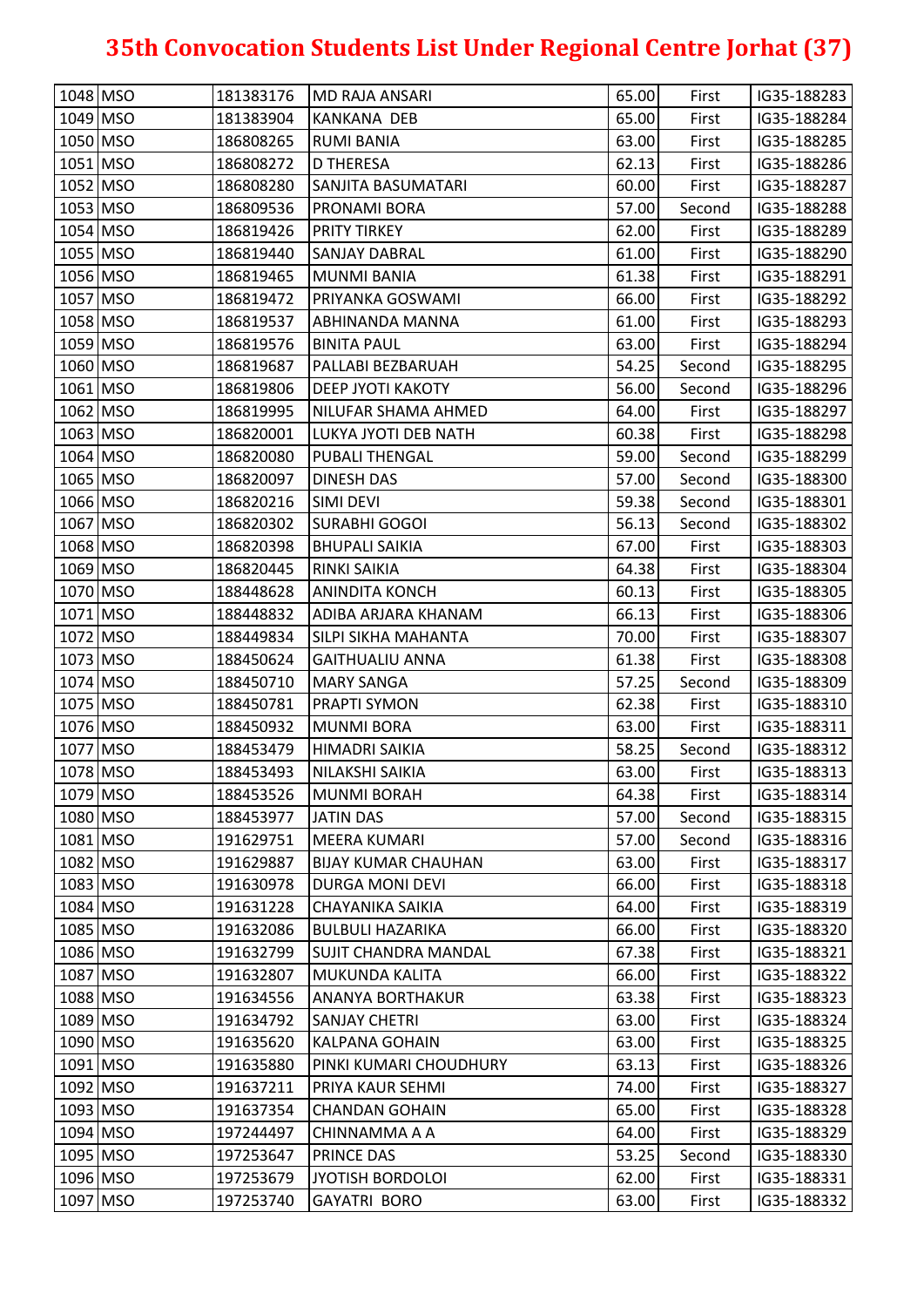| 1098 MSO   | 197253758 | ANINDITA CHOWDHURY          | 58.00 | Second                    | IG35-188333 |
|------------|-----------|-----------------------------|-------|---------------------------|-------------|
| 1099 MSO   | 197253765 | <b>SAPNA DEVI</b>           | 63.38 | First                     | IG35-188334 |
| 1100 MSO   | 197253772 | <b>GITI SAIKIA</b>          | 66.00 | First                     | IG35-188335 |
| 1101 MSO   | 197253805 | ANKURIMA SAIKIA             | 62.00 | First                     | IG35-188336 |
| 1102 MSO   | 197253890 | NAYANIKA PURKAYASTHA        | 68.13 | First                     | IG35-188337 |
| 1103 MSO   | 197257336 | NITUL GOGOI                 | 63.00 | First                     | IG35-188338 |
| 1104 MSO   | 197257343 | <b>KANGKANA CHAUDHURY</b>   | 62.00 | First                     | IG35-188339 |
| 1105 MSO   | 197257375 | <b>HARUN RASHID</b>         | 66.38 | First                     | IG35-188340 |
| 1106 MSO   | 197260556 | <b>PAMPI NATH</b>           | 70.00 | First                     | IG35-188341 |
| 1107 MSO   | 197260588 | NIKITA TRIPATHI             | 63.13 | First                     | IG35-188342 |
| 1108 MSO   | 197260699 | ANESHWA KAR                 | 64.13 | First                     | IG35-188343 |
| 1109 MSO   | 197260982 | UTPAL GOGOI                 | 65.38 | First                     | IG35-188344 |
| 1110 MSO   | 197260990 | PARISHMITA GOGOI            | 63.00 | First                     | IG35-188345 |
| 1111 MSO   | 197268630 | <b>DIPA KUMARI</b>          | 61.25 | First                     | IG35-188346 |
| 1112 MSW   | 157703709 | <b>TAHMIDA AHMED</b>        | 53.38 | Second                    | IG35-188347 |
| $1113$ MSW | 157714955 | <b>TANJIMA AHMED</b>        | 56.00 | Second                    | IG35-188348 |
| 1114 MSW   | 157718042 | <b>SABREEN SHEIKH</b>       | 62.00 | First                     | IG35-188349 |
| 1115 MSW   | 161122666 | <b>GITANJALI PANGIN GAM</b> | 64.46 | First                     | IG35-188350 |
| 1116 MSW   | 166377388 | RITUPARNA HAZARIKA          | 55.38 | Second                    | IG35-188351 |
| 1117 MSW   | 166383066 | <b>POLY DUTTA</b>           | 59.15 | Second                    | IG35-188352 |
| 1118 MSW   | 166386330 | PUSPANJALI BORTHAKUR        | 55.00 | Second                    | IG35-188353 |
| 1119 MSW   | 166395433 | <b>INDRAMAYA LAMA</b>       | 53.00 | Second                    | IG35-188354 |
| 1120 MSW   | 171320510 | AYYAGARI RAJARAJESWAR       | 65.00 | First                     | IG35-188355 |
| 1121 MSW   | 171322362 | <b>KULDEEP SINGH RAWAT</b>  | 59.46 | Second                    | IG35-188356 |
| 1122 MSW   | 171328388 | <b>FARNAAZ YASMIN</b>       | 59.00 | Second                    | IG35-188357 |
| 1123 MSW   | 176407803 | <b>TINAJYOTI NEOG</b>       | 59.00 | Second                    | IG35-188358 |
| 1124 MSW   | 176407899 | ROSEY KHATTIYA DEORI        | 60.00 | First                     | IG35-188359 |
| 1125 MSW   | 177175913 | MISS JOYSHREE HAZARIKA      | 59.00 | Second                    | IG35-188360 |
| 1126 MSW   | 177180170 | <b>SILPI SIKHA BORUAH</b>   | 58.00 | Second                    | IG35-188361 |
| $1127$ MSW | 177180187 | <b>MRIDUSMITA BORAH</b>     | 59.00 | Second                    | IG35-188362 |
| 1128 MSW   | 177180194 | NITU MONI CHIPAHI           | 58.00 | Second                    | IG35-188363 |
| 1129 MSW   | 177291873 | <b>JURI SAIKIA</b>          | 67.23 | First                     | IG35-188364 |
| 1130 MSW   | 177417394 | <b>SIDHARTHA SARMA</b>      | 60.00 | First                     | IG35-188365 |
| 1131 MSW   | 186805560 | <b>RANADIP NANDI</b>        | 65.23 | First                     | IG35-188366 |
| 1132 MSW   | 188449336 | <b>KANKANA NATH</b>         | 63.15 | First                     | IG35-188367 |
| 1133 MSW   | 188451031 | AAGOMONI HAZARIKA           | 58.23 | Second                    | IG35-188368 |
| 1134 MSW   | 188451862 | <b>SILPA SHARMA</b>         | 57.00 | Second                    | IG35-188369 |
| 1135 MSW   | 188452262 | <b>SUBHASH CHANDRA DAS</b>  | 59.46 | Second                    | IG35-188370 |
| 1136 MSW   | 188452327 | <b>JINTU MONI DUTTA</b>     | 66.15 | First                     | IG35-188371 |
| 1137 MTM   | 161122895 | <b>VISKALI G ZHIMOMI</b>    | 70.00 | First                     | IG35-188372 |
| 1138 MTTM  | 181388150 | PAPORI HAZARIKA             | 59.40 | Second                    | IG35-188373 |
| 1139 PGDCJ | 181388261 | PRANAKHITA PHUKAN           | 59.00 | Second                    | IG35-188378 |
| 1140 PGDDE | 191633554 | <b>KRITI DEVI</b>           | 58.87 | Second                    | IG35-188379 |
| 1141 PGDDM | 197265469 | ANIRBAN SAIKIA              | 63.00 | First                     | IG35-188380 |
| 1142 PGDDM | 197267541 | <b>SUNIL PRASAD</b>         | 76.00 | First with<br>Distinction | IG35-188381 |
| 1143 PGDFM | 166376995 | RAVI KIRAN SARVASIDDI       | 60.46 | First                     | IG35-188382 |
|            |           |                             |       |                           |             |
| 1144 PGDHE | 166392058 | <b>DIGANTA KUMAR DAS</b>    | 74.00 | First                     | IG35-188383 |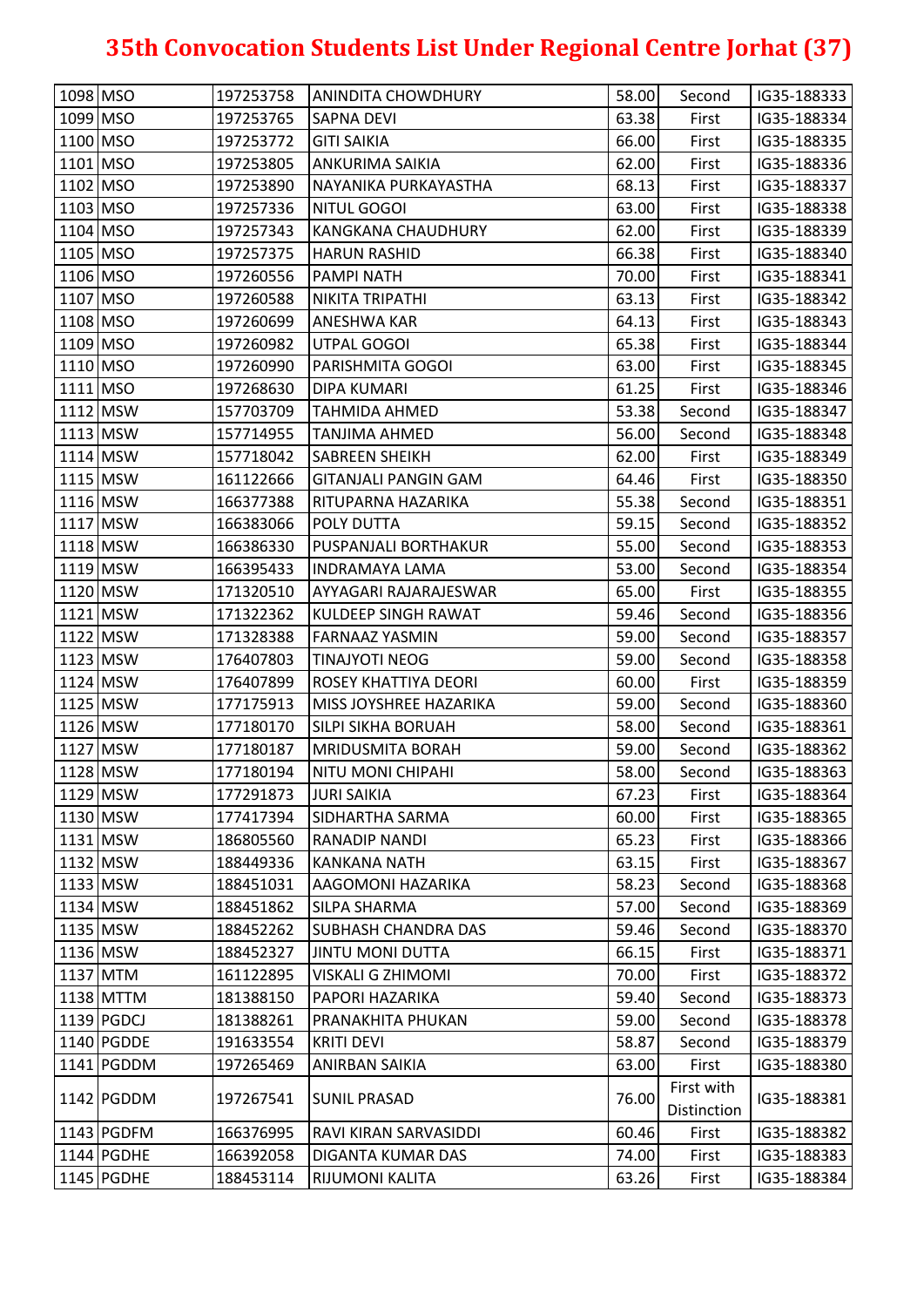| 1146 PGDHE<br>Distinction<br>64.82<br>1147 PGDHRM<br>188604595<br>IG35-188386<br><b>AMRITA BORKOTOKY</b><br>First<br>1148 PGDIBO<br>First<br>161118981<br><b>BONISHMA NATH</b><br>65.17<br>IG35-188387<br>1149 PGDIBO<br>54.33<br>166384075<br>PRIYA ROY<br>Second<br>IG35-188388<br>1150 PGDIBO<br>55.50<br>166386688<br><b>RESHETA SAHU</b><br>Second<br>IG35-188389<br>1151 PGDIBO<br>66.83<br>166387389<br><b>RAJESH PAUL</b><br>First<br>IG35-188390<br>1152 PGDIBO<br>56.17<br>166387697<br><b>GITASRI KASHYAP</b><br>Second<br>IG35-188391<br>1153 PGDIBO<br>166389225<br><b>ANANTA SARKAR</b><br>50.67<br>IG35-188392<br>Second<br>1154 PGDIBO<br>52.83<br>166392785<br><b>DIMPAL KUMARI</b><br>IG35-188393<br>Second<br>1155 PGDIBO<br>53.83<br>166397279<br><b>SATISH SINGH</b><br>Second<br>IG35-188394<br>54.50<br>1156 PGDIBO<br>166397928<br>Second<br>IG35-188395<br><b>GITASHRI KALITA</b><br>1157 PGDIBO<br>166398002<br>51.17<br>IG35-188396<br>CHAYANIKA SARMA<br>Second<br>1158 PGDIBO<br>170136106<br>54.33<br>IG35-188397<br><b>TEGMONI PRADHAN</b><br>Second<br>1159 PGDIBO<br>59.83<br>171322996<br>PALLABI SAIKIA<br>IG35-188398<br>Second<br>1160 PGDIBO<br>55.83<br>176407559<br>MEENA KUMARI CHAUHAN<br>Second<br>IG35-188399<br>1161 PGDIBO<br>177179040<br>60.33<br>IG35-188400<br><b>KRISHNA DUTTA</b><br>First<br>1162 PGDIBO<br>177292470<br>PARTHA PRATIM NEOG<br>49.33<br>Pass<br>IG35-188401<br>52.33<br>1163 PGDIBO<br>177292567<br>DHARMENDRA BUNBHIGIARY<br>Second<br>IG35-188402<br>54.17<br>1164 PGDIBO<br>177293315<br><b>UJJAL DAS</b><br>IG35-188403<br>Second<br>1165 PGDIBO<br>177293609<br><b>BITU SINGH</b><br>54.00<br>Second<br>IG35-188404<br>1166 PGDIBO<br>60.00<br>177416661<br><b>ALOK ROY</b><br>First<br>IG35-188405<br>1167 PGDIBO<br>177417649<br><b>NABAJIT SARMAH</b><br>64.00<br>First<br>IG35-188406<br>57.33<br>1168 PGDIBO<br>177936599<br>Second<br>IG35-188407<br>JUNAID AHMED<br>1169 PGDIBO<br>54.67<br>177937171<br><b>GITA KUMARI CHAUHAN</b><br>Second<br>IG35-188408<br>1170 PGDIBO<br>57.17<br>179716054<br>IG35-188409<br><b>DILWAR HUSSAIN</b><br>Second<br>1171 PGDIBO<br>53.00<br>179716695<br><b>ASHAD ULLAH</b><br>IG35-188410<br>Second<br>1172 PGDIBO<br>55.33<br>179716900<br><b>BITUPAN HANDIQUE</b><br>Second<br>IG35-188411<br>53.67<br>1173 PGDIBO<br>181382579<br><b>MRIGANKA BORAH</b><br>IG35-188412<br>Second<br>1174 PGDIBO<br>181386125<br><b>DIPJYOTI BORDOLOI</b><br>54.67<br>IG35-188413<br>Second<br>1175 PGDIBO<br>53.67<br>IG35-188414<br>186806673<br>PRAMOD CHANDRA CHUTIA<br>Second<br>1176 PGDIBO<br>186807002<br><b>DIBYENDU BIKASH PAUL</b><br>49.67<br>IG35-188415<br>Pass<br>1177 PGDIBO<br>186807073<br>55.50<br><b>MOHAN KAHAR</b><br>Second<br>IG35-188416<br>1178 PGDIBO<br>59.00<br>186807080<br>PRAKASH KUMAR GUPTA<br>IG35-188417<br>Second<br>1179 PGDIBO<br>186807374<br><b>KARNA PAYENG</b><br>56.17<br>Second<br>IG35-188418<br>1180 PGDIBO<br>57.50<br>186807446<br>IG35-188419<br><b>MAYURI HAZARIKA</b><br>Second<br>1181 PGDIBO<br>186807485<br>53.17<br>IG35-188420<br><b>BABITA KUMARI</b><br>Second<br>1182 PGDIBO<br>55.00<br>186807722<br>Second<br>IG35-188421<br><b>ANUSHREE SAIKIA</b><br>55.83<br>1183 PGDIBO<br>186807754<br>IG35-188422<br><b>BASOBI BORA</b><br>Second<br>1184 PGDIBO<br>186807833<br>57.33<br>IG35-188423<br>NISIBA BEGUM<br>Second<br>1185 PGDIBO<br>186808004<br>61.17<br><b>BIDISHA DUWARAH</b><br>First<br>IG35-188424<br>1186 PGDIBO<br>186808161<br><b>NASRINA BEGUM</b><br>56.50<br>Second<br>IG35-188425<br>55.67<br>1187 PGDIBO<br>186808566<br>PARTHA PROTIM BORDOLOI<br>IG35-188426<br>Second<br>1188 PGDIBO<br>186808677<br>IG35-188427<br>NISHIKA BORAH<br>54.17<br>Second<br>1189 PGDIBO<br>186808881<br>PINKY SHARMA<br>52.33<br>Second<br>IG35-188428<br>1190 PGDIBO<br>186808992<br>MD SAMSER ALAM<br>59.33<br>IG35-188429<br>Second<br>1191 PGDIBO<br>186814473<br>RAJA DAS<br>56.50<br>Second<br>IG35-188430<br>1192 PGDIBO<br>186814545<br>62.83<br>First<br>IG35-188431<br><b>SUBHAM SHARMA</b><br>1193 PGDIBO<br>186814560<br><b>JIRBON ENGTIPI</b><br>54.17<br>IG35-188432<br>Second<br>1194 PGDIBO<br>186814577<br>PUJA AGARWAL<br>50.67<br>IG35-188433<br>Second |  |           |                     | 75.00 | First with |             |  |
|--------------------------------------------------------------------------------------------------------------------------------------------------------------------------------------------------------------------------------------------------------------------------------------------------------------------------------------------------------------------------------------------------------------------------------------------------------------------------------------------------------------------------------------------------------------------------------------------------------------------------------------------------------------------------------------------------------------------------------------------------------------------------------------------------------------------------------------------------------------------------------------------------------------------------------------------------------------------------------------------------------------------------------------------------------------------------------------------------------------------------------------------------------------------------------------------------------------------------------------------------------------------------------------------------------------------------------------------------------------------------------------------------------------------------------------------------------------------------------------------------------------------------------------------------------------------------------------------------------------------------------------------------------------------------------------------------------------------------------------------------------------------------------------------------------------------------------------------------------------------------------------------------------------------------------------------------------------------------------------------------------------------------------------------------------------------------------------------------------------------------------------------------------------------------------------------------------------------------------------------------------------------------------------------------------------------------------------------------------------------------------------------------------------------------------------------------------------------------------------------------------------------------------------------------------------------------------------------------------------------------------------------------------------------------------------------------------------------------------------------------------------------------------------------------------------------------------------------------------------------------------------------------------------------------------------------------------------------------------------------------------------------------------------------------------------------------------------------------------------------------------------------------------------------------------------------------------------------------------------------------------------------------------------------------------------------------------------------------------------------------------------------------------------------------------------------------------------------------------------------------------------------------------------------------------------------------------------------------------------------------------------------------------------------------------------------------------------------------------------------------------------------------------------------------------------------------------------------------------------------------------------------------------------------------------------------------------------------------------------------------------------------------------------------------------------------------------------------------------------------------------------------------------------------------------------------------------------------------------------------------|--|-----------|---------------------|-------|------------|-------------|--|
|                                                                                                                                                                                                                                                                                                                                                                                                                                                                                                                                                                                                                                                                                                                                                                                                                                                                                                                                                                                                                                                                                                                                                                                                                                                                                                                                                                                                                                                                                                                                                                                                                                                                                                                                                                                                                                                                                                                                                                                                                                                                                                                                                                                                                                                                                                                                                                                                                                                                                                                                                                                                                                                                                                                                                                                                                                                                                                                                                                                                                                                                                                                                                                                                                                                                                                                                                                                                                                                                                                                                                                                                                                                                                                                                                                                                                                                                                                                                                                                                                                                                                                                                                                                                                                                  |  | 188453146 | <b>RANTU GOHAIN</b> |       |            | IG35-188385 |  |
|                                                                                                                                                                                                                                                                                                                                                                                                                                                                                                                                                                                                                                                                                                                                                                                                                                                                                                                                                                                                                                                                                                                                                                                                                                                                                                                                                                                                                                                                                                                                                                                                                                                                                                                                                                                                                                                                                                                                                                                                                                                                                                                                                                                                                                                                                                                                                                                                                                                                                                                                                                                                                                                                                                                                                                                                                                                                                                                                                                                                                                                                                                                                                                                                                                                                                                                                                                                                                                                                                                                                                                                                                                                                                                                                                                                                                                                                                                                                                                                                                                                                                                                                                                                                                                                  |  |           |                     |       |            |             |  |
|                                                                                                                                                                                                                                                                                                                                                                                                                                                                                                                                                                                                                                                                                                                                                                                                                                                                                                                                                                                                                                                                                                                                                                                                                                                                                                                                                                                                                                                                                                                                                                                                                                                                                                                                                                                                                                                                                                                                                                                                                                                                                                                                                                                                                                                                                                                                                                                                                                                                                                                                                                                                                                                                                                                                                                                                                                                                                                                                                                                                                                                                                                                                                                                                                                                                                                                                                                                                                                                                                                                                                                                                                                                                                                                                                                                                                                                                                                                                                                                                                                                                                                                                                                                                                                                  |  |           |                     |       |            |             |  |
|                                                                                                                                                                                                                                                                                                                                                                                                                                                                                                                                                                                                                                                                                                                                                                                                                                                                                                                                                                                                                                                                                                                                                                                                                                                                                                                                                                                                                                                                                                                                                                                                                                                                                                                                                                                                                                                                                                                                                                                                                                                                                                                                                                                                                                                                                                                                                                                                                                                                                                                                                                                                                                                                                                                                                                                                                                                                                                                                                                                                                                                                                                                                                                                                                                                                                                                                                                                                                                                                                                                                                                                                                                                                                                                                                                                                                                                                                                                                                                                                                                                                                                                                                                                                                                                  |  |           |                     |       |            |             |  |
|                                                                                                                                                                                                                                                                                                                                                                                                                                                                                                                                                                                                                                                                                                                                                                                                                                                                                                                                                                                                                                                                                                                                                                                                                                                                                                                                                                                                                                                                                                                                                                                                                                                                                                                                                                                                                                                                                                                                                                                                                                                                                                                                                                                                                                                                                                                                                                                                                                                                                                                                                                                                                                                                                                                                                                                                                                                                                                                                                                                                                                                                                                                                                                                                                                                                                                                                                                                                                                                                                                                                                                                                                                                                                                                                                                                                                                                                                                                                                                                                                                                                                                                                                                                                                                                  |  |           |                     |       |            |             |  |
|                                                                                                                                                                                                                                                                                                                                                                                                                                                                                                                                                                                                                                                                                                                                                                                                                                                                                                                                                                                                                                                                                                                                                                                                                                                                                                                                                                                                                                                                                                                                                                                                                                                                                                                                                                                                                                                                                                                                                                                                                                                                                                                                                                                                                                                                                                                                                                                                                                                                                                                                                                                                                                                                                                                                                                                                                                                                                                                                                                                                                                                                                                                                                                                                                                                                                                                                                                                                                                                                                                                                                                                                                                                                                                                                                                                                                                                                                                                                                                                                                                                                                                                                                                                                                                                  |  |           |                     |       |            |             |  |
|                                                                                                                                                                                                                                                                                                                                                                                                                                                                                                                                                                                                                                                                                                                                                                                                                                                                                                                                                                                                                                                                                                                                                                                                                                                                                                                                                                                                                                                                                                                                                                                                                                                                                                                                                                                                                                                                                                                                                                                                                                                                                                                                                                                                                                                                                                                                                                                                                                                                                                                                                                                                                                                                                                                                                                                                                                                                                                                                                                                                                                                                                                                                                                                                                                                                                                                                                                                                                                                                                                                                                                                                                                                                                                                                                                                                                                                                                                                                                                                                                                                                                                                                                                                                                                                  |  |           |                     |       |            |             |  |
|                                                                                                                                                                                                                                                                                                                                                                                                                                                                                                                                                                                                                                                                                                                                                                                                                                                                                                                                                                                                                                                                                                                                                                                                                                                                                                                                                                                                                                                                                                                                                                                                                                                                                                                                                                                                                                                                                                                                                                                                                                                                                                                                                                                                                                                                                                                                                                                                                                                                                                                                                                                                                                                                                                                                                                                                                                                                                                                                                                                                                                                                                                                                                                                                                                                                                                                                                                                                                                                                                                                                                                                                                                                                                                                                                                                                                                                                                                                                                                                                                                                                                                                                                                                                                                                  |  |           |                     |       |            |             |  |
|                                                                                                                                                                                                                                                                                                                                                                                                                                                                                                                                                                                                                                                                                                                                                                                                                                                                                                                                                                                                                                                                                                                                                                                                                                                                                                                                                                                                                                                                                                                                                                                                                                                                                                                                                                                                                                                                                                                                                                                                                                                                                                                                                                                                                                                                                                                                                                                                                                                                                                                                                                                                                                                                                                                                                                                                                                                                                                                                                                                                                                                                                                                                                                                                                                                                                                                                                                                                                                                                                                                                                                                                                                                                                                                                                                                                                                                                                                                                                                                                                                                                                                                                                                                                                                                  |  |           |                     |       |            |             |  |
|                                                                                                                                                                                                                                                                                                                                                                                                                                                                                                                                                                                                                                                                                                                                                                                                                                                                                                                                                                                                                                                                                                                                                                                                                                                                                                                                                                                                                                                                                                                                                                                                                                                                                                                                                                                                                                                                                                                                                                                                                                                                                                                                                                                                                                                                                                                                                                                                                                                                                                                                                                                                                                                                                                                                                                                                                                                                                                                                                                                                                                                                                                                                                                                                                                                                                                                                                                                                                                                                                                                                                                                                                                                                                                                                                                                                                                                                                                                                                                                                                                                                                                                                                                                                                                                  |  |           |                     |       |            |             |  |
|                                                                                                                                                                                                                                                                                                                                                                                                                                                                                                                                                                                                                                                                                                                                                                                                                                                                                                                                                                                                                                                                                                                                                                                                                                                                                                                                                                                                                                                                                                                                                                                                                                                                                                                                                                                                                                                                                                                                                                                                                                                                                                                                                                                                                                                                                                                                                                                                                                                                                                                                                                                                                                                                                                                                                                                                                                                                                                                                                                                                                                                                                                                                                                                                                                                                                                                                                                                                                                                                                                                                                                                                                                                                                                                                                                                                                                                                                                                                                                                                                                                                                                                                                                                                                                                  |  |           |                     |       |            |             |  |
|                                                                                                                                                                                                                                                                                                                                                                                                                                                                                                                                                                                                                                                                                                                                                                                                                                                                                                                                                                                                                                                                                                                                                                                                                                                                                                                                                                                                                                                                                                                                                                                                                                                                                                                                                                                                                                                                                                                                                                                                                                                                                                                                                                                                                                                                                                                                                                                                                                                                                                                                                                                                                                                                                                                                                                                                                                                                                                                                                                                                                                                                                                                                                                                                                                                                                                                                                                                                                                                                                                                                                                                                                                                                                                                                                                                                                                                                                                                                                                                                                                                                                                                                                                                                                                                  |  |           |                     |       |            |             |  |
|                                                                                                                                                                                                                                                                                                                                                                                                                                                                                                                                                                                                                                                                                                                                                                                                                                                                                                                                                                                                                                                                                                                                                                                                                                                                                                                                                                                                                                                                                                                                                                                                                                                                                                                                                                                                                                                                                                                                                                                                                                                                                                                                                                                                                                                                                                                                                                                                                                                                                                                                                                                                                                                                                                                                                                                                                                                                                                                                                                                                                                                                                                                                                                                                                                                                                                                                                                                                                                                                                                                                                                                                                                                                                                                                                                                                                                                                                                                                                                                                                                                                                                                                                                                                                                                  |  |           |                     |       |            |             |  |
|                                                                                                                                                                                                                                                                                                                                                                                                                                                                                                                                                                                                                                                                                                                                                                                                                                                                                                                                                                                                                                                                                                                                                                                                                                                                                                                                                                                                                                                                                                                                                                                                                                                                                                                                                                                                                                                                                                                                                                                                                                                                                                                                                                                                                                                                                                                                                                                                                                                                                                                                                                                                                                                                                                                                                                                                                                                                                                                                                                                                                                                                                                                                                                                                                                                                                                                                                                                                                                                                                                                                                                                                                                                                                                                                                                                                                                                                                                                                                                                                                                                                                                                                                                                                                                                  |  |           |                     |       |            |             |  |
|                                                                                                                                                                                                                                                                                                                                                                                                                                                                                                                                                                                                                                                                                                                                                                                                                                                                                                                                                                                                                                                                                                                                                                                                                                                                                                                                                                                                                                                                                                                                                                                                                                                                                                                                                                                                                                                                                                                                                                                                                                                                                                                                                                                                                                                                                                                                                                                                                                                                                                                                                                                                                                                                                                                                                                                                                                                                                                                                                                                                                                                                                                                                                                                                                                                                                                                                                                                                                                                                                                                                                                                                                                                                                                                                                                                                                                                                                                                                                                                                                                                                                                                                                                                                                                                  |  |           |                     |       |            |             |  |
|                                                                                                                                                                                                                                                                                                                                                                                                                                                                                                                                                                                                                                                                                                                                                                                                                                                                                                                                                                                                                                                                                                                                                                                                                                                                                                                                                                                                                                                                                                                                                                                                                                                                                                                                                                                                                                                                                                                                                                                                                                                                                                                                                                                                                                                                                                                                                                                                                                                                                                                                                                                                                                                                                                                                                                                                                                                                                                                                                                                                                                                                                                                                                                                                                                                                                                                                                                                                                                                                                                                                                                                                                                                                                                                                                                                                                                                                                                                                                                                                                                                                                                                                                                                                                                                  |  |           |                     |       |            |             |  |
|                                                                                                                                                                                                                                                                                                                                                                                                                                                                                                                                                                                                                                                                                                                                                                                                                                                                                                                                                                                                                                                                                                                                                                                                                                                                                                                                                                                                                                                                                                                                                                                                                                                                                                                                                                                                                                                                                                                                                                                                                                                                                                                                                                                                                                                                                                                                                                                                                                                                                                                                                                                                                                                                                                                                                                                                                                                                                                                                                                                                                                                                                                                                                                                                                                                                                                                                                                                                                                                                                                                                                                                                                                                                                                                                                                                                                                                                                                                                                                                                                                                                                                                                                                                                                                                  |  |           |                     |       |            |             |  |
|                                                                                                                                                                                                                                                                                                                                                                                                                                                                                                                                                                                                                                                                                                                                                                                                                                                                                                                                                                                                                                                                                                                                                                                                                                                                                                                                                                                                                                                                                                                                                                                                                                                                                                                                                                                                                                                                                                                                                                                                                                                                                                                                                                                                                                                                                                                                                                                                                                                                                                                                                                                                                                                                                                                                                                                                                                                                                                                                                                                                                                                                                                                                                                                                                                                                                                                                                                                                                                                                                                                                                                                                                                                                                                                                                                                                                                                                                                                                                                                                                                                                                                                                                                                                                                                  |  |           |                     |       |            |             |  |
|                                                                                                                                                                                                                                                                                                                                                                                                                                                                                                                                                                                                                                                                                                                                                                                                                                                                                                                                                                                                                                                                                                                                                                                                                                                                                                                                                                                                                                                                                                                                                                                                                                                                                                                                                                                                                                                                                                                                                                                                                                                                                                                                                                                                                                                                                                                                                                                                                                                                                                                                                                                                                                                                                                                                                                                                                                                                                                                                                                                                                                                                                                                                                                                                                                                                                                                                                                                                                                                                                                                                                                                                                                                                                                                                                                                                                                                                                                                                                                                                                                                                                                                                                                                                                                                  |  |           |                     |       |            |             |  |
|                                                                                                                                                                                                                                                                                                                                                                                                                                                                                                                                                                                                                                                                                                                                                                                                                                                                                                                                                                                                                                                                                                                                                                                                                                                                                                                                                                                                                                                                                                                                                                                                                                                                                                                                                                                                                                                                                                                                                                                                                                                                                                                                                                                                                                                                                                                                                                                                                                                                                                                                                                                                                                                                                                                                                                                                                                                                                                                                                                                                                                                                                                                                                                                                                                                                                                                                                                                                                                                                                                                                                                                                                                                                                                                                                                                                                                                                                                                                                                                                                                                                                                                                                                                                                                                  |  |           |                     |       |            |             |  |
|                                                                                                                                                                                                                                                                                                                                                                                                                                                                                                                                                                                                                                                                                                                                                                                                                                                                                                                                                                                                                                                                                                                                                                                                                                                                                                                                                                                                                                                                                                                                                                                                                                                                                                                                                                                                                                                                                                                                                                                                                                                                                                                                                                                                                                                                                                                                                                                                                                                                                                                                                                                                                                                                                                                                                                                                                                                                                                                                                                                                                                                                                                                                                                                                                                                                                                                                                                                                                                                                                                                                                                                                                                                                                                                                                                                                                                                                                                                                                                                                                                                                                                                                                                                                                                                  |  |           |                     |       |            |             |  |
|                                                                                                                                                                                                                                                                                                                                                                                                                                                                                                                                                                                                                                                                                                                                                                                                                                                                                                                                                                                                                                                                                                                                                                                                                                                                                                                                                                                                                                                                                                                                                                                                                                                                                                                                                                                                                                                                                                                                                                                                                                                                                                                                                                                                                                                                                                                                                                                                                                                                                                                                                                                                                                                                                                                                                                                                                                                                                                                                                                                                                                                                                                                                                                                                                                                                                                                                                                                                                                                                                                                                                                                                                                                                                                                                                                                                                                                                                                                                                                                                                                                                                                                                                                                                                                                  |  |           |                     |       |            |             |  |
|                                                                                                                                                                                                                                                                                                                                                                                                                                                                                                                                                                                                                                                                                                                                                                                                                                                                                                                                                                                                                                                                                                                                                                                                                                                                                                                                                                                                                                                                                                                                                                                                                                                                                                                                                                                                                                                                                                                                                                                                                                                                                                                                                                                                                                                                                                                                                                                                                                                                                                                                                                                                                                                                                                                                                                                                                                                                                                                                                                                                                                                                                                                                                                                                                                                                                                                                                                                                                                                                                                                                                                                                                                                                                                                                                                                                                                                                                                                                                                                                                                                                                                                                                                                                                                                  |  |           |                     |       |            |             |  |
|                                                                                                                                                                                                                                                                                                                                                                                                                                                                                                                                                                                                                                                                                                                                                                                                                                                                                                                                                                                                                                                                                                                                                                                                                                                                                                                                                                                                                                                                                                                                                                                                                                                                                                                                                                                                                                                                                                                                                                                                                                                                                                                                                                                                                                                                                                                                                                                                                                                                                                                                                                                                                                                                                                                                                                                                                                                                                                                                                                                                                                                                                                                                                                                                                                                                                                                                                                                                                                                                                                                                                                                                                                                                                                                                                                                                                                                                                                                                                                                                                                                                                                                                                                                                                                                  |  |           |                     |       |            |             |  |
|                                                                                                                                                                                                                                                                                                                                                                                                                                                                                                                                                                                                                                                                                                                                                                                                                                                                                                                                                                                                                                                                                                                                                                                                                                                                                                                                                                                                                                                                                                                                                                                                                                                                                                                                                                                                                                                                                                                                                                                                                                                                                                                                                                                                                                                                                                                                                                                                                                                                                                                                                                                                                                                                                                                                                                                                                                                                                                                                                                                                                                                                                                                                                                                                                                                                                                                                                                                                                                                                                                                                                                                                                                                                                                                                                                                                                                                                                                                                                                                                                                                                                                                                                                                                                                                  |  |           |                     |       |            |             |  |
|                                                                                                                                                                                                                                                                                                                                                                                                                                                                                                                                                                                                                                                                                                                                                                                                                                                                                                                                                                                                                                                                                                                                                                                                                                                                                                                                                                                                                                                                                                                                                                                                                                                                                                                                                                                                                                                                                                                                                                                                                                                                                                                                                                                                                                                                                                                                                                                                                                                                                                                                                                                                                                                                                                                                                                                                                                                                                                                                                                                                                                                                                                                                                                                                                                                                                                                                                                                                                                                                                                                                                                                                                                                                                                                                                                                                                                                                                                                                                                                                                                                                                                                                                                                                                                                  |  |           |                     |       |            |             |  |
|                                                                                                                                                                                                                                                                                                                                                                                                                                                                                                                                                                                                                                                                                                                                                                                                                                                                                                                                                                                                                                                                                                                                                                                                                                                                                                                                                                                                                                                                                                                                                                                                                                                                                                                                                                                                                                                                                                                                                                                                                                                                                                                                                                                                                                                                                                                                                                                                                                                                                                                                                                                                                                                                                                                                                                                                                                                                                                                                                                                                                                                                                                                                                                                                                                                                                                                                                                                                                                                                                                                                                                                                                                                                                                                                                                                                                                                                                                                                                                                                                                                                                                                                                                                                                                                  |  |           |                     |       |            |             |  |
|                                                                                                                                                                                                                                                                                                                                                                                                                                                                                                                                                                                                                                                                                                                                                                                                                                                                                                                                                                                                                                                                                                                                                                                                                                                                                                                                                                                                                                                                                                                                                                                                                                                                                                                                                                                                                                                                                                                                                                                                                                                                                                                                                                                                                                                                                                                                                                                                                                                                                                                                                                                                                                                                                                                                                                                                                                                                                                                                                                                                                                                                                                                                                                                                                                                                                                                                                                                                                                                                                                                                                                                                                                                                                                                                                                                                                                                                                                                                                                                                                                                                                                                                                                                                                                                  |  |           |                     |       |            |             |  |
|                                                                                                                                                                                                                                                                                                                                                                                                                                                                                                                                                                                                                                                                                                                                                                                                                                                                                                                                                                                                                                                                                                                                                                                                                                                                                                                                                                                                                                                                                                                                                                                                                                                                                                                                                                                                                                                                                                                                                                                                                                                                                                                                                                                                                                                                                                                                                                                                                                                                                                                                                                                                                                                                                                                                                                                                                                                                                                                                                                                                                                                                                                                                                                                                                                                                                                                                                                                                                                                                                                                                                                                                                                                                                                                                                                                                                                                                                                                                                                                                                                                                                                                                                                                                                                                  |  |           |                     |       |            |             |  |
|                                                                                                                                                                                                                                                                                                                                                                                                                                                                                                                                                                                                                                                                                                                                                                                                                                                                                                                                                                                                                                                                                                                                                                                                                                                                                                                                                                                                                                                                                                                                                                                                                                                                                                                                                                                                                                                                                                                                                                                                                                                                                                                                                                                                                                                                                                                                                                                                                                                                                                                                                                                                                                                                                                                                                                                                                                                                                                                                                                                                                                                                                                                                                                                                                                                                                                                                                                                                                                                                                                                                                                                                                                                                                                                                                                                                                                                                                                                                                                                                                                                                                                                                                                                                                                                  |  |           |                     |       |            |             |  |
|                                                                                                                                                                                                                                                                                                                                                                                                                                                                                                                                                                                                                                                                                                                                                                                                                                                                                                                                                                                                                                                                                                                                                                                                                                                                                                                                                                                                                                                                                                                                                                                                                                                                                                                                                                                                                                                                                                                                                                                                                                                                                                                                                                                                                                                                                                                                                                                                                                                                                                                                                                                                                                                                                                                                                                                                                                                                                                                                                                                                                                                                                                                                                                                                                                                                                                                                                                                                                                                                                                                                                                                                                                                                                                                                                                                                                                                                                                                                                                                                                                                                                                                                                                                                                                                  |  |           |                     |       |            |             |  |
|                                                                                                                                                                                                                                                                                                                                                                                                                                                                                                                                                                                                                                                                                                                                                                                                                                                                                                                                                                                                                                                                                                                                                                                                                                                                                                                                                                                                                                                                                                                                                                                                                                                                                                                                                                                                                                                                                                                                                                                                                                                                                                                                                                                                                                                                                                                                                                                                                                                                                                                                                                                                                                                                                                                                                                                                                                                                                                                                                                                                                                                                                                                                                                                                                                                                                                                                                                                                                                                                                                                                                                                                                                                                                                                                                                                                                                                                                                                                                                                                                                                                                                                                                                                                                                                  |  |           |                     |       |            |             |  |
|                                                                                                                                                                                                                                                                                                                                                                                                                                                                                                                                                                                                                                                                                                                                                                                                                                                                                                                                                                                                                                                                                                                                                                                                                                                                                                                                                                                                                                                                                                                                                                                                                                                                                                                                                                                                                                                                                                                                                                                                                                                                                                                                                                                                                                                                                                                                                                                                                                                                                                                                                                                                                                                                                                                                                                                                                                                                                                                                                                                                                                                                                                                                                                                                                                                                                                                                                                                                                                                                                                                                                                                                                                                                                                                                                                                                                                                                                                                                                                                                                                                                                                                                                                                                                                                  |  |           |                     |       |            |             |  |
|                                                                                                                                                                                                                                                                                                                                                                                                                                                                                                                                                                                                                                                                                                                                                                                                                                                                                                                                                                                                                                                                                                                                                                                                                                                                                                                                                                                                                                                                                                                                                                                                                                                                                                                                                                                                                                                                                                                                                                                                                                                                                                                                                                                                                                                                                                                                                                                                                                                                                                                                                                                                                                                                                                                                                                                                                                                                                                                                                                                                                                                                                                                                                                                                                                                                                                                                                                                                                                                                                                                                                                                                                                                                                                                                                                                                                                                                                                                                                                                                                                                                                                                                                                                                                                                  |  |           |                     |       |            |             |  |
|                                                                                                                                                                                                                                                                                                                                                                                                                                                                                                                                                                                                                                                                                                                                                                                                                                                                                                                                                                                                                                                                                                                                                                                                                                                                                                                                                                                                                                                                                                                                                                                                                                                                                                                                                                                                                                                                                                                                                                                                                                                                                                                                                                                                                                                                                                                                                                                                                                                                                                                                                                                                                                                                                                                                                                                                                                                                                                                                                                                                                                                                                                                                                                                                                                                                                                                                                                                                                                                                                                                                                                                                                                                                                                                                                                                                                                                                                                                                                                                                                                                                                                                                                                                                                                                  |  |           |                     |       |            |             |  |
|                                                                                                                                                                                                                                                                                                                                                                                                                                                                                                                                                                                                                                                                                                                                                                                                                                                                                                                                                                                                                                                                                                                                                                                                                                                                                                                                                                                                                                                                                                                                                                                                                                                                                                                                                                                                                                                                                                                                                                                                                                                                                                                                                                                                                                                                                                                                                                                                                                                                                                                                                                                                                                                                                                                                                                                                                                                                                                                                                                                                                                                                                                                                                                                                                                                                                                                                                                                                                                                                                                                                                                                                                                                                                                                                                                                                                                                                                                                                                                                                                                                                                                                                                                                                                                                  |  |           |                     |       |            |             |  |
|                                                                                                                                                                                                                                                                                                                                                                                                                                                                                                                                                                                                                                                                                                                                                                                                                                                                                                                                                                                                                                                                                                                                                                                                                                                                                                                                                                                                                                                                                                                                                                                                                                                                                                                                                                                                                                                                                                                                                                                                                                                                                                                                                                                                                                                                                                                                                                                                                                                                                                                                                                                                                                                                                                                                                                                                                                                                                                                                                                                                                                                                                                                                                                                                                                                                                                                                                                                                                                                                                                                                                                                                                                                                                                                                                                                                                                                                                                                                                                                                                                                                                                                                                                                                                                                  |  |           |                     |       |            |             |  |
|                                                                                                                                                                                                                                                                                                                                                                                                                                                                                                                                                                                                                                                                                                                                                                                                                                                                                                                                                                                                                                                                                                                                                                                                                                                                                                                                                                                                                                                                                                                                                                                                                                                                                                                                                                                                                                                                                                                                                                                                                                                                                                                                                                                                                                                                                                                                                                                                                                                                                                                                                                                                                                                                                                                                                                                                                                                                                                                                                                                                                                                                                                                                                                                                                                                                                                                                                                                                                                                                                                                                                                                                                                                                                                                                                                                                                                                                                                                                                                                                                                                                                                                                                                                                                                                  |  |           |                     |       |            |             |  |
|                                                                                                                                                                                                                                                                                                                                                                                                                                                                                                                                                                                                                                                                                                                                                                                                                                                                                                                                                                                                                                                                                                                                                                                                                                                                                                                                                                                                                                                                                                                                                                                                                                                                                                                                                                                                                                                                                                                                                                                                                                                                                                                                                                                                                                                                                                                                                                                                                                                                                                                                                                                                                                                                                                                                                                                                                                                                                                                                                                                                                                                                                                                                                                                                                                                                                                                                                                                                                                                                                                                                                                                                                                                                                                                                                                                                                                                                                                                                                                                                                                                                                                                                                                                                                                                  |  |           |                     |       |            |             |  |
|                                                                                                                                                                                                                                                                                                                                                                                                                                                                                                                                                                                                                                                                                                                                                                                                                                                                                                                                                                                                                                                                                                                                                                                                                                                                                                                                                                                                                                                                                                                                                                                                                                                                                                                                                                                                                                                                                                                                                                                                                                                                                                                                                                                                                                                                                                                                                                                                                                                                                                                                                                                                                                                                                                                                                                                                                                                                                                                                                                                                                                                                                                                                                                                                                                                                                                                                                                                                                                                                                                                                                                                                                                                                                                                                                                                                                                                                                                                                                                                                                                                                                                                                                                                                                                                  |  |           |                     |       |            |             |  |
|                                                                                                                                                                                                                                                                                                                                                                                                                                                                                                                                                                                                                                                                                                                                                                                                                                                                                                                                                                                                                                                                                                                                                                                                                                                                                                                                                                                                                                                                                                                                                                                                                                                                                                                                                                                                                                                                                                                                                                                                                                                                                                                                                                                                                                                                                                                                                                                                                                                                                                                                                                                                                                                                                                                                                                                                                                                                                                                                                                                                                                                                                                                                                                                                                                                                                                                                                                                                                                                                                                                                                                                                                                                                                                                                                                                                                                                                                                                                                                                                                                                                                                                                                                                                                                                  |  |           |                     |       |            |             |  |
|                                                                                                                                                                                                                                                                                                                                                                                                                                                                                                                                                                                                                                                                                                                                                                                                                                                                                                                                                                                                                                                                                                                                                                                                                                                                                                                                                                                                                                                                                                                                                                                                                                                                                                                                                                                                                                                                                                                                                                                                                                                                                                                                                                                                                                                                                                                                                                                                                                                                                                                                                                                                                                                                                                                                                                                                                                                                                                                                                                                                                                                                                                                                                                                                                                                                                                                                                                                                                                                                                                                                                                                                                                                                                                                                                                                                                                                                                                                                                                                                                                                                                                                                                                                                                                                  |  |           |                     |       |            |             |  |
|                                                                                                                                                                                                                                                                                                                                                                                                                                                                                                                                                                                                                                                                                                                                                                                                                                                                                                                                                                                                                                                                                                                                                                                                                                                                                                                                                                                                                                                                                                                                                                                                                                                                                                                                                                                                                                                                                                                                                                                                                                                                                                                                                                                                                                                                                                                                                                                                                                                                                                                                                                                                                                                                                                                                                                                                                                                                                                                                                                                                                                                                                                                                                                                                                                                                                                                                                                                                                                                                                                                                                                                                                                                                                                                                                                                                                                                                                                                                                                                                                                                                                                                                                                                                                                                  |  |           |                     |       |            |             |  |
|                                                                                                                                                                                                                                                                                                                                                                                                                                                                                                                                                                                                                                                                                                                                                                                                                                                                                                                                                                                                                                                                                                                                                                                                                                                                                                                                                                                                                                                                                                                                                                                                                                                                                                                                                                                                                                                                                                                                                                                                                                                                                                                                                                                                                                                                                                                                                                                                                                                                                                                                                                                                                                                                                                                                                                                                                                                                                                                                                                                                                                                                                                                                                                                                                                                                                                                                                                                                                                                                                                                                                                                                                                                                                                                                                                                                                                                                                                                                                                                                                                                                                                                                                                                                                                                  |  |           |                     |       |            |             |  |
|                                                                                                                                                                                                                                                                                                                                                                                                                                                                                                                                                                                                                                                                                                                                                                                                                                                                                                                                                                                                                                                                                                                                                                                                                                                                                                                                                                                                                                                                                                                                                                                                                                                                                                                                                                                                                                                                                                                                                                                                                                                                                                                                                                                                                                                                                                                                                                                                                                                                                                                                                                                                                                                                                                                                                                                                                                                                                                                                                                                                                                                                                                                                                                                                                                                                                                                                                                                                                                                                                                                                                                                                                                                                                                                                                                                                                                                                                                                                                                                                                                                                                                                                                                                                                                                  |  |           |                     |       |            |             |  |
|                                                                                                                                                                                                                                                                                                                                                                                                                                                                                                                                                                                                                                                                                                                                                                                                                                                                                                                                                                                                                                                                                                                                                                                                                                                                                                                                                                                                                                                                                                                                                                                                                                                                                                                                                                                                                                                                                                                                                                                                                                                                                                                                                                                                                                                                                                                                                                                                                                                                                                                                                                                                                                                                                                                                                                                                                                                                                                                                                                                                                                                                                                                                                                                                                                                                                                                                                                                                                                                                                                                                                                                                                                                                                                                                                                                                                                                                                                                                                                                                                                                                                                                                                                                                                                                  |  |           |                     |       |            |             |  |
|                                                                                                                                                                                                                                                                                                                                                                                                                                                                                                                                                                                                                                                                                                                                                                                                                                                                                                                                                                                                                                                                                                                                                                                                                                                                                                                                                                                                                                                                                                                                                                                                                                                                                                                                                                                                                                                                                                                                                                                                                                                                                                                                                                                                                                                                                                                                                                                                                                                                                                                                                                                                                                                                                                                                                                                                                                                                                                                                                                                                                                                                                                                                                                                                                                                                                                                                                                                                                                                                                                                                                                                                                                                                                                                                                                                                                                                                                                                                                                                                                                                                                                                                                                                                                                                  |  |           |                     |       |            |             |  |
|                                                                                                                                                                                                                                                                                                                                                                                                                                                                                                                                                                                                                                                                                                                                                                                                                                                                                                                                                                                                                                                                                                                                                                                                                                                                                                                                                                                                                                                                                                                                                                                                                                                                                                                                                                                                                                                                                                                                                                                                                                                                                                                                                                                                                                                                                                                                                                                                                                                                                                                                                                                                                                                                                                                                                                                                                                                                                                                                                                                                                                                                                                                                                                                                                                                                                                                                                                                                                                                                                                                                                                                                                                                                                                                                                                                                                                                                                                                                                                                                                                                                                                                                                                                                                                                  |  |           |                     |       |            |             |  |
|                                                                                                                                                                                                                                                                                                                                                                                                                                                                                                                                                                                                                                                                                                                                                                                                                                                                                                                                                                                                                                                                                                                                                                                                                                                                                                                                                                                                                                                                                                                                                                                                                                                                                                                                                                                                                                                                                                                                                                                                                                                                                                                                                                                                                                                                                                                                                                                                                                                                                                                                                                                                                                                                                                                                                                                                                                                                                                                                                                                                                                                                                                                                                                                                                                                                                                                                                                                                                                                                                                                                                                                                                                                                                                                                                                                                                                                                                                                                                                                                                                                                                                                                                                                                                                                  |  |           |                     |       |            |             |  |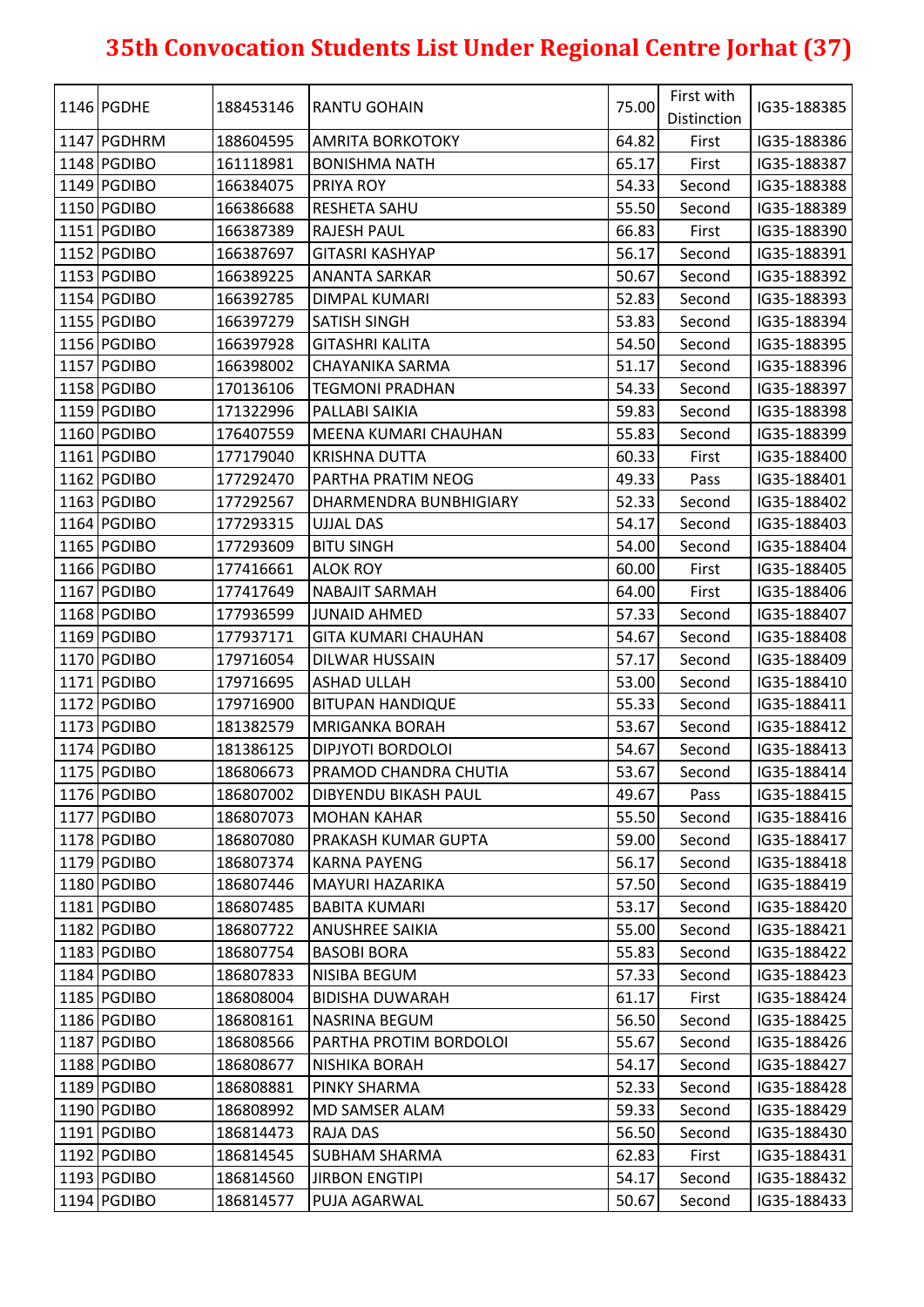| 1196 PGDIBO<br>61.33<br>188453454<br><b>SWAGATA BASU</b><br>First<br>IG35-188435<br>1197 PGDIBO<br>60.50<br>191629672<br>IG35-188436<br><b>GAURI SANKAR KAKATI</b><br>First<br>1198 PGDIBO<br>191630108<br>NABAJYOTI CHAKRAVORTY<br>55.17<br>IG35-188437<br>Second<br>55.17<br>1199 PGDIBO<br>191631038<br><b>SAIDUL ALOM LASKAR</b><br>Second<br>IG35-188438<br>56.67<br>1200 PGDIBO<br>IG35-188439<br>191632101<br>NIKITA BANERJEE<br>Second<br>55.17<br>1201 PGDIBO<br>IG35-188440<br>191632459<br><b>RAJESH CHAKRABORTY</b><br>Second<br>1202 PGDIBO<br>55.50<br>191633167<br>ARUNIMA SAIKIA<br>IG35-188441<br>Second<br>1203 PGDIBO<br>191633482<br>CHANDANI KUMARI<br>61.17<br>First<br>IG35-188442<br>1204 PGDIBO<br>60.50<br>191633776<br>First<br>IG35-188443<br>UTPAL MODAK<br>1205 PGDIBO<br>191633823<br>58.50<br>IG35-188444<br><b>SABIR AHMED</b><br>Second<br>57.33<br>1206 PGDIBO<br>191636170<br>IG35-188445<br><b>SAMIR DAS</b><br>Second<br>1207 PGDIBO<br>55.50<br>191636391<br><b>BIDYUT MAZUMDAR</b><br>IG35-188446<br>Second<br>1208 PGDIBO<br>197246150<br><b>MAUSUMI PAUL</b><br>62.83<br>IG35-188447<br>First<br>1209 PGDIBO<br>64.83<br>197246261<br><b>KRISHNA SUTRADHAR</b><br>First<br>IG35-188448<br>1210 PGDIBO<br>197249440<br>PUJA BHARDWAZ<br>60.33<br>IG35-188449<br>First<br>1211 PGDIBO<br>72.67<br>197251256<br>IG35-188450<br><b>ABUL HUSSAIN</b><br>First<br>1212 PGDIBO<br>197251328<br>69.67<br><b>BAISHALI DASSANI</b><br>First<br>IG35-188451<br>1213 PGDIBO<br>197251367<br><b>RAJU SAH</b><br>69.33<br>First<br>IG35-188452<br>66.50<br>1214 PGDIBO<br>197251478<br>POMPI PAUL<br>First<br>IG35-188453<br>1215 PGDIBO<br>60.83<br>197251629<br>POMPI DEVI<br>First<br>IG35-188454<br>1216 PGDIBO<br>61.17<br>197251682<br>IG35-188455<br><b>MONJIT BHARALI</b><br>First<br>1217 PGDIBO<br>197251793<br><b>RUPJYOTI BHUYAN</b><br>65.50<br>IG35-188456<br>First<br>1218 PGDIBO<br>197251872<br><b>JIMMY HORO</b><br>63.17<br>First<br>IG35-188457<br>1219 PGDIBO<br>64.50<br>197251880<br><b>ARUP PAUL</b><br>First<br>IG35-188458<br>1220 PGDIBO<br>197251897<br>63.67<br><b>SWARUP PAUL</b><br>First<br>IG35-188459<br>1221 PGDIBO<br>61.50<br>197251905<br><b>BIPUL BASUMATARY</b><br>IG35-188460<br>First<br>1222 PGDIBO<br>69.83<br>197251937<br><b>BIRBAL GURUNG</b><br>First<br>IG35-188461<br>1223 PGDIBO<br>59.50<br>197251944<br><b>BANTI DAS</b><br>IG35-188462<br>Second<br>1224 PGDIBO<br>68.33<br>197251951<br>IG35-188463<br><b>KAMAL DEKA</b><br>First<br>1225 PGDIBO<br>65.50<br>197251969<br>IG35-188464<br><b>SUMAN KUMARI VERMA</b><br>First<br>1226 PGDIBO<br>197256248<br><b>INDRANI BHOWMICK</b><br>64.00<br>IG35-188465<br>First<br>1227 PGDIBO<br>197256334<br>68.83<br><b>ANKITA AGARWALLA</b><br>First<br>IG35-188466<br>1228 PGDIBO<br>197256452<br>62.67<br>IG35-188467<br><b>BRAJABASHI ROY</b><br>First<br>1229 PGDIBO<br>197256500<br><b>SUSHMITA BHUYAN</b><br>70.00<br>IG35-188468<br>First<br>1230 PGDIBO<br>56.33<br>197256570<br><b>NEELIMA TERONPI</b><br>Second<br>IG35-188469<br>1231 PGDIBO<br>197256681<br>73.33<br>IG35-188470<br><b>PROSANJEET KAR</b><br>First<br>65.83<br>1232 PGDIBO<br>197263845<br><b>SUDIP DEY</b><br>First<br>IG35-188471<br>1233 PGDIBO<br>61.00<br>197263860<br><b>AKASH SAHA</b><br>IG35-188472<br>First<br>1234 PGDIBO<br>61.33<br>199414397<br><b>CHAMPAK BORAH</b><br>First<br>IG35-188473<br>1235 PGDIBO<br>199414412<br>66.50<br>IG35-188474<br><b>HEMANTA SARDA</b><br>First<br>1236 PGDIBO<br>199414437<br><b>JAYSHREE DAGA</b><br>71.50<br>IG35-188475<br>First<br>1237 PGDIBO<br>64.33<br>199414444<br>IG35-188476<br><b>NISHA ATAL</b><br>First<br>1238 PGDIBO<br>65.83<br>199414981<br><b>SUMITRA SONI</b><br>IG35-188477<br>First<br>1239 PGDIBO<br>71.50<br>199415342<br><b>DEV TAPARIA</b><br>IG35-188478<br>First<br>1240 PGDIBO<br>199418015<br><b>RAHUL PAWE</b><br>63.50<br>IG35-188479<br>First<br>1241 PGDIBO<br>2000304727 NEHA SINGH<br>65.30<br>IG35-188480<br>First<br>1242 PGDIBO<br>57.00<br>2000305600 SAHADEV DAS<br>IG35-188481<br>Second<br>1243 PGDIBO<br>2000329237 RITUPARNA PAUL<br>65.18<br>First<br>IG35-188482<br>1244 PGDIBO<br>2000330808 KANDARPA SAIKIA<br>59.35<br>IG35-188483<br>Second | 1195 PGDIBO | 188452065 | <b>MRINMOY KAR</b> | 48.67 | Pass | IG35-188434 |
|--------------------------------------------------------------------------------------------------------------------------------------------------------------------------------------------------------------------------------------------------------------------------------------------------------------------------------------------------------------------------------------------------------------------------------------------------------------------------------------------------------------------------------------------------------------------------------------------------------------------------------------------------------------------------------------------------------------------------------------------------------------------------------------------------------------------------------------------------------------------------------------------------------------------------------------------------------------------------------------------------------------------------------------------------------------------------------------------------------------------------------------------------------------------------------------------------------------------------------------------------------------------------------------------------------------------------------------------------------------------------------------------------------------------------------------------------------------------------------------------------------------------------------------------------------------------------------------------------------------------------------------------------------------------------------------------------------------------------------------------------------------------------------------------------------------------------------------------------------------------------------------------------------------------------------------------------------------------------------------------------------------------------------------------------------------------------------------------------------------------------------------------------------------------------------------------------------------------------------------------------------------------------------------------------------------------------------------------------------------------------------------------------------------------------------------------------------------------------------------------------------------------------------------------------------------------------------------------------------------------------------------------------------------------------------------------------------------------------------------------------------------------------------------------------------------------------------------------------------------------------------------------------------------------------------------------------------------------------------------------------------------------------------------------------------------------------------------------------------------------------------------------------------------------------------------------------------------------------------------------------------------------------------------------------------------------------------------------------------------------------------------------------------------------------------------------------------------------------------------------------------------------------------------------------------------------------------------------------------------------------------------------------------------------------------------------------------------------------------------------------------------------------------------------------------------------------------------------------------------------------------------------------------------------------------------------------------------------------------------------------------------------------------------------------------------------------------------------------------------------------------------------------------------------------------------------------------------------------------------------------------|-------------|-----------|--------------------|-------|------|-------------|
|                                                                                                                                                                                                                                                                                                                                                                                                                                                                                                                                                                                                                                                                                                                                                                                                                                                                                                                                                                                                                                                                                                                                                                                                                                                                                                                                                                                                                                                                                                                                                                                                                                                                                                                                                                                                                                                                                                                                                                                                                                                                                                                                                                                                                                                                                                                                                                                                                                                                                                                                                                                                                                                                                                                                                                                                                                                                                                                                                                                                                                                                                                                                                                                                                                                                                                                                                                                                                                                                                                                                                                                                                                                                                                                                                                                                                                                                                                                                                                                                                                                                                                                                                                                                                                                        |             |           |                    |       |      |             |
|                                                                                                                                                                                                                                                                                                                                                                                                                                                                                                                                                                                                                                                                                                                                                                                                                                                                                                                                                                                                                                                                                                                                                                                                                                                                                                                                                                                                                                                                                                                                                                                                                                                                                                                                                                                                                                                                                                                                                                                                                                                                                                                                                                                                                                                                                                                                                                                                                                                                                                                                                                                                                                                                                                                                                                                                                                                                                                                                                                                                                                                                                                                                                                                                                                                                                                                                                                                                                                                                                                                                                                                                                                                                                                                                                                                                                                                                                                                                                                                                                                                                                                                                                                                                                                                        |             |           |                    |       |      |             |
|                                                                                                                                                                                                                                                                                                                                                                                                                                                                                                                                                                                                                                                                                                                                                                                                                                                                                                                                                                                                                                                                                                                                                                                                                                                                                                                                                                                                                                                                                                                                                                                                                                                                                                                                                                                                                                                                                                                                                                                                                                                                                                                                                                                                                                                                                                                                                                                                                                                                                                                                                                                                                                                                                                                                                                                                                                                                                                                                                                                                                                                                                                                                                                                                                                                                                                                                                                                                                                                                                                                                                                                                                                                                                                                                                                                                                                                                                                                                                                                                                                                                                                                                                                                                                                                        |             |           |                    |       |      |             |
|                                                                                                                                                                                                                                                                                                                                                                                                                                                                                                                                                                                                                                                                                                                                                                                                                                                                                                                                                                                                                                                                                                                                                                                                                                                                                                                                                                                                                                                                                                                                                                                                                                                                                                                                                                                                                                                                                                                                                                                                                                                                                                                                                                                                                                                                                                                                                                                                                                                                                                                                                                                                                                                                                                                                                                                                                                                                                                                                                                                                                                                                                                                                                                                                                                                                                                                                                                                                                                                                                                                                                                                                                                                                                                                                                                                                                                                                                                                                                                                                                                                                                                                                                                                                                                                        |             |           |                    |       |      |             |
|                                                                                                                                                                                                                                                                                                                                                                                                                                                                                                                                                                                                                                                                                                                                                                                                                                                                                                                                                                                                                                                                                                                                                                                                                                                                                                                                                                                                                                                                                                                                                                                                                                                                                                                                                                                                                                                                                                                                                                                                                                                                                                                                                                                                                                                                                                                                                                                                                                                                                                                                                                                                                                                                                                                                                                                                                                                                                                                                                                                                                                                                                                                                                                                                                                                                                                                                                                                                                                                                                                                                                                                                                                                                                                                                                                                                                                                                                                                                                                                                                                                                                                                                                                                                                                                        |             |           |                    |       |      |             |
|                                                                                                                                                                                                                                                                                                                                                                                                                                                                                                                                                                                                                                                                                                                                                                                                                                                                                                                                                                                                                                                                                                                                                                                                                                                                                                                                                                                                                                                                                                                                                                                                                                                                                                                                                                                                                                                                                                                                                                                                                                                                                                                                                                                                                                                                                                                                                                                                                                                                                                                                                                                                                                                                                                                                                                                                                                                                                                                                                                                                                                                                                                                                                                                                                                                                                                                                                                                                                                                                                                                                                                                                                                                                                                                                                                                                                                                                                                                                                                                                                                                                                                                                                                                                                                                        |             |           |                    |       |      |             |
|                                                                                                                                                                                                                                                                                                                                                                                                                                                                                                                                                                                                                                                                                                                                                                                                                                                                                                                                                                                                                                                                                                                                                                                                                                                                                                                                                                                                                                                                                                                                                                                                                                                                                                                                                                                                                                                                                                                                                                                                                                                                                                                                                                                                                                                                                                                                                                                                                                                                                                                                                                                                                                                                                                                                                                                                                                                                                                                                                                                                                                                                                                                                                                                                                                                                                                                                                                                                                                                                                                                                                                                                                                                                                                                                                                                                                                                                                                                                                                                                                                                                                                                                                                                                                                                        |             |           |                    |       |      |             |
|                                                                                                                                                                                                                                                                                                                                                                                                                                                                                                                                                                                                                                                                                                                                                                                                                                                                                                                                                                                                                                                                                                                                                                                                                                                                                                                                                                                                                                                                                                                                                                                                                                                                                                                                                                                                                                                                                                                                                                                                                                                                                                                                                                                                                                                                                                                                                                                                                                                                                                                                                                                                                                                                                                                                                                                                                                                                                                                                                                                                                                                                                                                                                                                                                                                                                                                                                                                                                                                                                                                                                                                                                                                                                                                                                                                                                                                                                                                                                                                                                                                                                                                                                                                                                                                        |             |           |                    |       |      |             |
|                                                                                                                                                                                                                                                                                                                                                                                                                                                                                                                                                                                                                                                                                                                                                                                                                                                                                                                                                                                                                                                                                                                                                                                                                                                                                                                                                                                                                                                                                                                                                                                                                                                                                                                                                                                                                                                                                                                                                                                                                                                                                                                                                                                                                                                                                                                                                                                                                                                                                                                                                                                                                                                                                                                                                                                                                                                                                                                                                                                                                                                                                                                                                                                                                                                                                                                                                                                                                                                                                                                                                                                                                                                                                                                                                                                                                                                                                                                                                                                                                                                                                                                                                                                                                                                        |             |           |                    |       |      |             |
|                                                                                                                                                                                                                                                                                                                                                                                                                                                                                                                                                                                                                                                                                                                                                                                                                                                                                                                                                                                                                                                                                                                                                                                                                                                                                                                                                                                                                                                                                                                                                                                                                                                                                                                                                                                                                                                                                                                                                                                                                                                                                                                                                                                                                                                                                                                                                                                                                                                                                                                                                                                                                                                                                                                                                                                                                                                                                                                                                                                                                                                                                                                                                                                                                                                                                                                                                                                                                                                                                                                                                                                                                                                                                                                                                                                                                                                                                                                                                                                                                                                                                                                                                                                                                                                        |             |           |                    |       |      |             |
|                                                                                                                                                                                                                                                                                                                                                                                                                                                                                                                                                                                                                                                                                                                                                                                                                                                                                                                                                                                                                                                                                                                                                                                                                                                                                                                                                                                                                                                                                                                                                                                                                                                                                                                                                                                                                                                                                                                                                                                                                                                                                                                                                                                                                                                                                                                                                                                                                                                                                                                                                                                                                                                                                                                                                                                                                                                                                                                                                                                                                                                                                                                                                                                                                                                                                                                                                                                                                                                                                                                                                                                                                                                                                                                                                                                                                                                                                                                                                                                                                                                                                                                                                                                                                                                        |             |           |                    |       |      |             |
|                                                                                                                                                                                                                                                                                                                                                                                                                                                                                                                                                                                                                                                                                                                                                                                                                                                                                                                                                                                                                                                                                                                                                                                                                                                                                                                                                                                                                                                                                                                                                                                                                                                                                                                                                                                                                                                                                                                                                                                                                                                                                                                                                                                                                                                                                                                                                                                                                                                                                                                                                                                                                                                                                                                                                                                                                                                                                                                                                                                                                                                                                                                                                                                                                                                                                                                                                                                                                                                                                                                                                                                                                                                                                                                                                                                                                                                                                                                                                                                                                                                                                                                                                                                                                                                        |             |           |                    |       |      |             |
|                                                                                                                                                                                                                                                                                                                                                                                                                                                                                                                                                                                                                                                                                                                                                                                                                                                                                                                                                                                                                                                                                                                                                                                                                                                                                                                                                                                                                                                                                                                                                                                                                                                                                                                                                                                                                                                                                                                                                                                                                                                                                                                                                                                                                                                                                                                                                                                                                                                                                                                                                                                                                                                                                                                                                                                                                                                                                                                                                                                                                                                                                                                                                                                                                                                                                                                                                                                                                                                                                                                                                                                                                                                                                                                                                                                                                                                                                                                                                                                                                                                                                                                                                                                                                                                        |             |           |                    |       |      |             |
|                                                                                                                                                                                                                                                                                                                                                                                                                                                                                                                                                                                                                                                                                                                                                                                                                                                                                                                                                                                                                                                                                                                                                                                                                                                                                                                                                                                                                                                                                                                                                                                                                                                                                                                                                                                                                                                                                                                                                                                                                                                                                                                                                                                                                                                                                                                                                                                                                                                                                                                                                                                                                                                                                                                                                                                                                                                                                                                                                                                                                                                                                                                                                                                                                                                                                                                                                                                                                                                                                                                                                                                                                                                                                                                                                                                                                                                                                                                                                                                                                                                                                                                                                                                                                                                        |             |           |                    |       |      |             |
|                                                                                                                                                                                                                                                                                                                                                                                                                                                                                                                                                                                                                                                                                                                                                                                                                                                                                                                                                                                                                                                                                                                                                                                                                                                                                                                                                                                                                                                                                                                                                                                                                                                                                                                                                                                                                                                                                                                                                                                                                                                                                                                                                                                                                                                                                                                                                                                                                                                                                                                                                                                                                                                                                                                                                                                                                                                                                                                                                                                                                                                                                                                                                                                                                                                                                                                                                                                                                                                                                                                                                                                                                                                                                                                                                                                                                                                                                                                                                                                                                                                                                                                                                                                                                                                        |             |           |                    |       |      |             |
|                                                                                                                                                                                                                                                                                                                                                                                                                                                                                                                                                                                                                                                                                                                                                                                                                                                                                                                                                                                                                                                                                                                                                                                                                                                                                                                                                                                                                                                                                                                                                                                                                                                                                                                                                                                                                                                                                                                                                                                                                                                                                                                                                                                                                                                                                                                                                                                                                                                                                                                                                                                                                                                                                                                                                                                                                                                                                                                                                                                                                                                                                                                                                                                                                                                                                                                                                                                                                                                                                                                                                                                                                                                                                                                                                                                                                                                                                                                                                                                                                                                                                                                                                                                                                                                        |             |           |                    |       |      |             |
|                                                                                                                                                                                                                                                                                                                                                                                                                                                                                                                                                                                                                                                                                                                                                                                                                                                                                                                                                                                                                                                                                                                                                                                                                                                                                                                                                                                                                                                                                                                                                                                                                                                                                                                                                                                                                                                                                                                                                                                                                                                                                                                                                                                                                                                                                                                                                                                                                                                                                                                                                                                                                                                                                                                                                                                                                                                                                                                                                                                                                                                                                                                                                                                                                                                                                                                                                                                                                                                                                                                                                                                                                                                                                                                                                                                                                                                                                                                                                                                                                                                                                                                                                                                                                                                        |             |           |                    |       |      |             |
|                                                                                                                                                                                                                                                                                                                                                                                                                                                                                                                                                                                                                                                                                                                                                                                                                                                                                                                                                                                                                                                                                                                                                                                                                                                                                                                                                                                                                                                                                                                                                                                                                                                                                                                                                                                                                                                                                                                                                                                                                                                                                                                                                                                                                                                                                                                                                                                                                                                                                                                                                                                                                                                                                                                                                                                                                                                                                                                                                                                                                                                                                                                                                                                                                                                                                                                                                                                                                                                                                                                                                                                                                                                                                                                                                                                                                                                                                                                                                                                                                                                                                                                                                                                                                                                        |             |           |                    |       |      |             |
|                                                                                                                                                                                                                                                                                                                                                                                                                                                                                                                                                                                                                                                                                                                                                                                                                                                                                                                                                                                                                                                                                                                                                                                                                                                                                                                                                                                                                                                                                                                                                                                                                                                                                                                                                                                                                                                                                                                                                                                                                                                                                                                                                                                                                                                                                                                                                                                                                                                                                                                                                                                                                                                                                                                                                                                                                                                                                                                                                                                                                                                                                                                                                                                                                                                                                                                                                                                                                                                                                                                                                                                                                                                                                                                                                                                                                                                                                                                                                                                                                                                                                                                                                                                                                                                        |             |           |                    |       |      |             |
|                                                                                                                                                                                                                                                                                                                                                                                                                                                                                                                                                                                                                                                                                                                                                                                                                                                                                                                                                                                                                                                                                                                                                                                                                                                                                                                                                                                                                                                                                                                                                                                                                                                                                                                                                                                                                                                                                                                                                                                                                                                                                                                                                                                                                                                                                                                                                                                                                                                                                                                                                                                                                                                                                                                                                                                                                                                                                                                                                                                                                                                                                                                                                                                                                                                                                                                                                                                                                                                                                                                                                                                                                                                                                                                                                                                                                                                                                                                                                                                                                                                                                                                                                                                                                                                        |             |           |                    |       |      |             |
|                                                                                                                                                                                                                                                                                                                                                                                                                                                                                                                                                                                                                                                                                                                                                                                                                                                                                                                                                                                                                                                                                                                                                                                                                                                                                                                                                                                                                                                                                                                                                                                                                                                                                                                                                                                                                                                                                                                                                                                                                                                                                                                                                                                                                                                                                                                                                                                                                                                                                                                                                                                                                                                                                                                                                                                                                                                                                                                                                                                                                                                                                                                                                                                                                                                                                                                                                                                                                                                                                                                                                                                                                                                                                                                                                                                                                                                                                                                                                                                                                                                                                                                                                                                                                                                        |             |           |                    |       |      |             |
|                                                                                                                                                                                                                                                                                                                                                                                                                                                                                                                                                                                                                                                                                                                                                                                                                                                                                                                                                                                                                                                                                                                                                                                                                                                                                                                                                                                                                                                                                                                                                                                                                                                                                                                                                                                                                                                                                                                                                                                                                                                                                                                                                                                                                                                                                                                                                                                                                                                                                                                                                                                                                                                                                                                                                                                                                                                                                                                                                                                                                                                                                                                                                                                                                                                                                                                                                                                                                                                                                                                                                                                                                                                                                                                                                                                                                                                                                                                                                                                                                                                                                                                                                                                                                                                        |             |           |                    |       |      |             |
|                                                                                                                                                                                                                                                                                                                                                                                                                                                                                                                                                                                                                                                                                                                                                                                                                                                                                                                                                                                                                                                                                                                                                                                                                                                                                                                                                                                                                                                                                                                                                                                                                                                                                                                                                                                                                                                                                                                                                                                                                                                                                                                                                                                                                                                                                                                                                                                                                                                                                                                                                                                                                                                                                                                                                                                                                                                                                                                                                                                                                                                                                                                                                                                                                                                                                                                                                                                                                                                                                                                                                                                                                                                                                                                                                                                                                                                                                                                                                                                                                                                                                                                                                                                                                                                        |             |           |                    |       |      |             |
|                                                                                                                                                                                                                                                                                                                                                                                                                                                                                                                                                                                                                                                                                                                                                                                                                                                                                                                                                                                                                                                                                                                                                                                                                                                                                                                                                                                                                                                                                                                                                                                                                                                                                                                                                                                                                                                                                                                                                                                                                                                                                                                                                                                                                                                                                                                                                                                                                                                                                                                                                                                                                                                                                                                                                                                                                                                                                                                                                                                                                                                                                                                                                                                                                                                                                                                                                                                                                                                                                                                                                                                                                                                                                                                                                                                                                                                                                                                                                                                                                                                                                                                                                                                                                                                        |             |           |                    |       |      |             |
|                                                                                                                                                                                                                                                                                                                                                                                                                                                                                                                                                                                                                                                                                                                                                                                                                                                                                                                                                                                                                                                                                                                                                                                                                                                                                                                                                                                                                                                                                                                                                                                                                                                                                                                                                                                                                                                                                                                                                                                                                                                                                                                                                                                                                                                                                                                                                                                                                                                                                                                                                                                                                                                                                                                                                                                                                                                                                                                                                                                                                                                                                                                                                                                                                                                                                                                                                                                                                                                                                                                                                                                                                                                                                                                                                                                                                                                                                                                                                                                                                                                                                                                                                                                                                                                        |             |           |                    |       |      |             |
|                                                                                                                                                                                                                                                                                                                                                                                                                                                                                                                                                                                                                                                                                                                                                                                                                                                                                                                                                                                                                                                                                                                                                                                                                                                                                                                                                                                                                                                                                                                                                                                                                                                                                                                                                                                                                                                                                                                                                                                                                                                                                                                                                                                                                                                                                                                                                                                                                                                                                                                                                                                                                                                                                                                                                                                                                                                                                                                                                                                                                                                                                                                                                                                                                                                                                                                                                                                                                                                                                                                                                                                                                                                                                                                                                                                                                                                                                                                                                                                                                                                                                                                                                                                                                                                        |             |           |                    |       |      |             |
|                                                                                                                                                                                                                                                                                                                                                                                                                                                                                                                                                                                                                                                                                                                                                                                                                                                                                                                                                                                                                                                                                                                                                                                                                                                                                                                                                                                                                                                                                                                                                                                                                                                                                                                                                                                                                                                                                                                                                                                                                                                                                                                                                                                                                                                                                                                                                                                                                                                                                                                                                                                                                                                                                                                                                                                                                                                                                                                                                                                                                                                                                                                                                                                                                                                                                                                                                                                                                                                                                                                                                                                                                                                                                                                                                                                                                                                                                                                                                                                                                                                                                                                                                                                                                                                        |             |           |                    |       |      |             |
|                                                                                                                                                                                                                                                                                                                                                                                                                                                                                                                                                                                                                                                                                                                                                                                                                                                                                                                                                                                                                                                                                                                                                                                                                                                                                                                                                                                                                                                                                                                                                                                                                                                                                                                                                                                                                                                                                                                                                                                                                                                                                                                                                                                                                                                                                                                                                                                                                                                                                                                                                                                                                                                                                                                                                                                                                                                                                                                                                                                                                                                                                                                                                                                                                                                                                                                                                                                                                                                                                                                                                                                                                                                                                                                                                                                                                                                                                                                                                                                                                                                                                                                                                                                                                                                        |             |           |                    |       |      |             |
|                                                                                                                                                                                                                                                                                                                                                                                                                                                                                                                                                                                                                                                                                                                                                                                                                                                                                                                                                                                                                                                                                                                                                                                                                                                                                                                                                                                                                                                                                                                                                                                                                                                                                                                                                                                                                                                                                                                                                                                                                                                                                                                                                                                                                                                                                                                                                                                                                                                                                                                                                                                                                                                                                                                                                                                                                                                                                                                                                                                                                                                                                                                                                                                                                                                                                                                                                                                                                                                                                                                                                                                                                                                                                                                                                                                                                                                                                                                                                                                                                                                                                                                                                                                                                                                        |             |           |                    |       |      |             |
|                                                                                                                                                                                                                                                                                                                                                                                                                                                                                                                                                                                                                                                                                                                                                                                                                                                                                                                                                                                                                                                                                                                                                                                                                                                                                                                                                                                                                                                                                                                                                                                                                                                                                                                                                                                                                                                                                                                                                                                                                                                                                                                                                                                                                                                                                                                                                                                                                                                                                                                                                                                                                                                                                                                                                                                                                                                                                                                                                                                                                                                                                                                                                                                                                                                                                                                                                                                                                                                                                                                                                                                                                                                                                                                                                                                                                                                                                                                                                                                                                                                                                                                                                                                                                                                        |             |           |                    |       |      |             |
|                                                                                                                                                                                                                                                                                                                                                                                                                                                                                                                                                                                                                                                                                                                                                                                                                                                                                                                                                                                                                                                                                                                                                                                                                                                                                                                                                                                                                                                                                                                                                                                                                                                                                                                                                                                                                                                                                                                                                                                                                                                                                                                                                                                                                                                                                                                                                                                                                                                                                                                                                                                                                                                                                                                                                                                                                                                                                                                                                                                                                                                                                                                                                                                                                                                                                                                                                                                                                                                                                                                                                                                                                                                                                                                                                                                                                                                                                                                                                                                                                                                                                                                                                                                                                                                        |             |           |                    |       |      |             |
|                                                                                                                                                                                                                                                                                                                                                                                                                                                                                                                                                                                                                                                                                                                                                                                                                                                                                                                                                                                                                                                                                                                                                                                                                                                                                                                                                                                                                                                                                                                                                                                                                                                                                                                                                                                                                                                                                                                                                                                                                                                                                                                                                                                                                                                                                                                                                                                                                                                                                                                                                                                                                                                                                                                                                                                                                                                                                                                                                                                                                                                                                                                                                                                                                                                                                                                                                                                                                                                                                                                                                                                                                                                                                                                                                                                                                                                                                                                                                                                                                                                                                                                                                                                                                                                        |             |           |                    |       |      |             |
|                                                                                                                                                                                                                                                                                                                                                                                                                                                                                                                                                                                                                                                                                                                                                                                                                                                                                                                                                                                                                                                                                                                                                                                                                                                                                                                                                                                                                                                                                                                                                                                                                                                                                                                                                                                                                                                                                                                                                                                                                                                                                                                                                                                                                                                                                                                                                                                                                                                                                                                                                                                                                                                                                                                                                                                                                                                                                                                                                                                                                                                                                                                                                                                                                                                                                                                                                                                                                                                                                                                                                                                                                                                                                                                                                                                                                                                                                                                                                                                                                                                                                                                                                                                                                                                        |             |           |                    |       |      |             |
|                                                                                                                                                                                                                                                                                                                                                                                                                                                                                                                                                                                                                                                                                                                                                                                                                                                                                                                                                                                                                                                                                                                                                                                                                                                                                                                                                                                                                                                                                                                                                                                                                                                                                                                                                                                                                                                                                                                                                                                                                                                                                                                                                                                                                                                                                                                                                                                                                                                                                                                                                                                                                                                                                                                                                                                                                                                                                                                                                                                                                                                                                                                                                                                                                                                                                                                                                                                                                                                                                                                                                                                                                                                                                                                                                                                                                                                                                                                                                                                                                                                                                                                                                                                                                                                        |             |           |                    |       |      |             |
|                                                                                                                                                                                                                                                                                                                                                                                                                                                                                                                                                                                                                                                                                                                                                                                                                                                                                                                                                                                                                                                                                                                                                                                                                                                                                                                                                                                                                                                                                                                                                                                                                                                                                                                                                                                                                                                                                                                                                                                                                                                                                                                                                                                                                                                                                                                                                                                                                                                                                                                                                                                                                                                                                                                                                                                                                                                                                                                                                                                                                                                                                                                                                                                                                                                                                                                                                                                                                                                                                                                                                                                                                                                                                                                                                                                                                                                                                                                                                                                                                                                                                                                                                                                                                                                        |             |           |                    |       |      |             |
|                                                                                                                                                                                                                                                                                                                                                                                                                                                                                                                                                                                                                                                                                                                                                                                                                                                                                                                                                                                                                                                                                                                                                                                                                                                                                                                                                                                                                                                                                                                                                                                                                                                                                                                                                                                                                                                                                                                                                                                                                                                                                                                                                                                                                                                                                                                                                                                                                                                                                                                                                                                                                                                                                                                                                                                                                                                                                                                                                                                                                                                                                                                                                                                                                                                                                                                                                                                                                                                                                                                                                                                                                                                                                                                                                                                                                                                                                                                                                                                                                                                                                                                                                                                                                                                        |             |           |                    |       |      |             |
|                                                                                                                                                                                                                                                                                                                                                                                                                                                                                                                                                                                                                                                                                                                                                                                                                                                                                                                                                                                                                                                                                                                                                                                                                                                                                                                                                                                                                                                                                                                                                                                                                                                                                                                                                                                                                                                                                                                                                                                                                                                                                                                                                                                                                                                                                                                                                                                                                                                                                                                                                                                                                                                                                                                                                                                                                                                                                                                                                                                                                                                                                                                                                                                                                                                                                                                                                                                                                                                                                                                                                                                                                                                                                                                                                                                                                                                                                                                                                                                                                                                                                                                                                                                                                                                        |             |           |                    |       |      |             |
|                                                                                                                                                                                                                                                                                                                                                                                                                                                                                                                                                                                                                                                                                                                                                                                                                                                                                                                                                                                                                                                                                                                                                                                                                                                                                                                                                                                                                                                                                                                                                                                                                                                                                                                                                                                                                                                                                                                                                                                                                                                                                                                                                                                                                                                                                                                                                                                                                                                                                                                                                                                                                                                                                                                                                                                                                                                                                                                                                                                                                                                                                                                                                                                                                                                                                                                                                                                                                                                                                                                                                                                                                                                                                                                                                                                                                                                                                                                                                                                                                                                                                                                                                                                                                                                        |             |           |                    |       |      |             |
|                                                                                                                                                                                                                                                                                                                                                                                                                                                                                                                                                                                                                                                                                                                                                                                                                                                                                                                                                                                                                                                                                                                                                                                                                                                                                                                                                                                                                                                                                                                                                                                                                                                                                                                                                                                                                                                                                                                                                                                                                                                                                                                                                                                                                                                                                                                                                                                                                                                                                                                                                                                                                                                                                                                                                                                                                                                                                                                                                                                                                                                                                                                                                                                                                                                                                                                                                                                                                                                                                                                                                                                                                                                                                                                                                                                                                                                                                                                                                                                                                                                                                                                                                                                                                                                        |             |           |                    |       |      |             |
|                                                                                                                                                                                                                                                                                                                                                                                                                                                                                                                                                                                                                                                                                                                                                                                                                                                                                                                                                                                                                                                                                                                                                                                                                                                                                                                                                                                                                                                                                                                                                                                                                                                                                                                                                                                                                                                                                                                                                                                                                                                                                                                                                                                                                                                                                                                                                                                                                                                                                                                                                                                                                                                                                                                                                                                                                                                                                                                                                                                                                                                                                                                                                                                                                                                                                                                                                                                                                                                                                                                                                                                                                                                                                                                                                                                                                                                                                                                                                                                                                                                                                                                                                                                                                                                        |             |           |                    |       |      |             |
|                                                                                                                                                                                                                                                                                                                                                                                                                                                                                                                                                                                                                                                                                                                                                                                                                                                                                                                                                                                                                                                                                                                                                                                                                                                                                                                                                                                                                                                                                                                                                                                                                                                                                                                                                                                                                                                                                                                                                                                                                                                                                                                                                                                                                                                                                                                                                                                                                                                                                                                                                                                                                                                                                                                                                                                                                                                                                                                                                                                                                                                                                                                                                                                                                                                                                                                                                                                                                                                                                                                                                                                                                                                                                                                                                                                                                                                                                                                                                                                                                                                                                                                                                                                                                                                        |             |           |                    |       |      |             |
|                                                                                                                                                                                                                                                                                                                                                                                                                                                                                                                                                                                                                                                                                                                                                                                                                                                                                                                                                                                                                                                                                                                                                                                                                                                                                                                                                                                                                                                                                                                                                                                                                                                                                                                                                                                                                                                                                                                                                                                                                                                                                                                                                                                                                                                                                                                                                                                                                                                                                                                                                                                                                                                                                                                                                                                                                                                                                                                                                                                                                                                                                                                                                                                                                                                                                                                                                                                                                                                                                                                                                                                                                                                                                                                                                                                                                                                                                                                                                                                                                                                                                                                                                                                                                                                        |             |           |                    |       |      |             |
|                                                                                                                                                                                                                                                                                                                                                                                                                                                                                                                                                                                                                                                                                                                                                                                                                                                                                                                                                                                                                                                                                                                                                                                                                                                                                                                                                                                                                                                                                                                                                                                                                                                                                                                                                                                                                                                                                                                                                                                                                                                                                                                                                                                                                                                                                                                                                                                                                                                                                                                                                                                                                                                                                                                                                                                                                                                                                                                                                                                                                                                                                                                                                                                                                                                                                                                                                                                                                                                                                                                                                                                                                                                                                                                                                                                                                                                                                                                                                                                                                                                                                                                                                                                                                                                        |             |           |                    |       |      |             |
|                                                                                                                                                                                                                                                                                                                                                                                                                                                                                                                                                                                                                                                                                                                                                                                                                                                                                                                                                                                                                                                                                                                                                                                                                                                                                                                                                                                                                                                                                                                                                                                                                                                                                                                                                                                                                                                                                                                                                                                                                                                                                                                                                                                                                                                                                                                                                                                                                                                                                                                                                                                                                                                                                                                                                                                                                                                                                                                                                                                                                                                                                                                                                                                                                                                                                                                                                                                                                                                                                                                                                                                                                                                                                                                                                                                                                                                                                                                                                                                                                                                                                                                                                                                                                                                        |             |           |                    |       |      |             |
|                                                                                                                                                                                                                                                                                                                                                                                                                                                                                                                                                                                                                                                                                                                                                                                                                                                                                                                                                                                                                                                                                                                                                                                                                                                                                                                                                                                                                                                                                                                                                                                                                                                                                                                                                                                                                                                                                                                                                                                                                                                                                                                                                                                                                                                                                                                                                                                                                                                                                                                                                                                                                                                                                                                                                                                                                                                                                                                                                                                                                                                                                                                                                                                                                                                                                                                                                                                                                                                                                                                                                                                                                                                                                                                                                                                                                                                                                                                                                                                                                                                                                                                                                                                                                                                        |             |           |                    |       |      |             |
|                                                                                                                                                                                                                                                                                                                                                                                                                                                                                                                                                                                                                                                                                                                                                                                                                                                                                                                                                                                                                                                                                                                                                                                                                                                                                                                                                                                                                                                                                                                                                                                                                                                                                                                                                                                                                                                                                                                                                                                                                                                                                                                                                                                                                                                                                                                                                                                                                                                                                                                                                                                                                                                                                                                                                                                                                                                                                                                                                                                                                                                                                                                                                                                                                                                                                                                                                                                                                                                                                                                                                                                                                                                                                                                                                                                                                                                                                                                                                                                                                                                                                                                                                                                                                                                        |             |           |                    |       |      |             |
|                                                                                                                                                                                                                                                                                                                                                                                                                                                                                                                                                                                                                                                                                                                                                                                                                                                                                                                                                                                                                                                                                                                                                                                                                                                                                                                                                                                                                                                                                                                                                                                                                                                                                                                                                                                                                                                                                                                                                                                                                                                                                                                                                                                                                                                                                                                                                                                                                                                                                                                                                                                                                                                                                                                                                                                                                                                                                                                                                                                                                                                                                                                                                                                                                                                                                                                                                                                                                                                                                                                                                                                                                                                                                                                                                                                                                                                                                                                                                                                                                                                                                                                                                                                                                                                        |             |           |                    |       |      |             |
|                                                                                                                                                                                                                                                                                                                                                                                                                                                                                                                                                                                                                                                                                                                                                                                                                                                                                                                                                                                                                                                                                                                                                                                                                                                                                                                                                                                                                                                                                                                                                                                                                                                                                                                                                                                                                                                                                                                                                                                                                                                                                                                                                                                                                                                                                                                                                                                                                                                                                                                                                                                                                                                                                                                                                                                                                                                                                                                                                                                                                                                                                                                                                                                                                                                                                                                                                                                                                                                                                                                                                                                                                                                                                                                                                                                                                                                                                                                                                                                                                                                                                                                                                                                                                                                        |             |           |                    |       |      |             |
|                                                                                                                                                                                                                                                                                                                                                                                                                                                                                                                                                                                                                                                                                                                                                                                                                                                                                                                                                                                                                                                                                                                                                                                                                                                                                                                                                                                                                                                                                                                                                                                                                                                                                                                                                                                                                                                                                                                                                                                                                                                                                                                                                                                                                                                                                                                                                                                                                                                                                                                                                                                                                                                                                                                                                                                                                                                                                                                                                                                                                                                                                                                                                                                                                                                                                                                                                                                                                                                                                                                                                                                                                                                                                                                                                                                                                                                                                                                                                                                                                                                                                                                                                                                                                                                        |             |           |                    |       |      |             |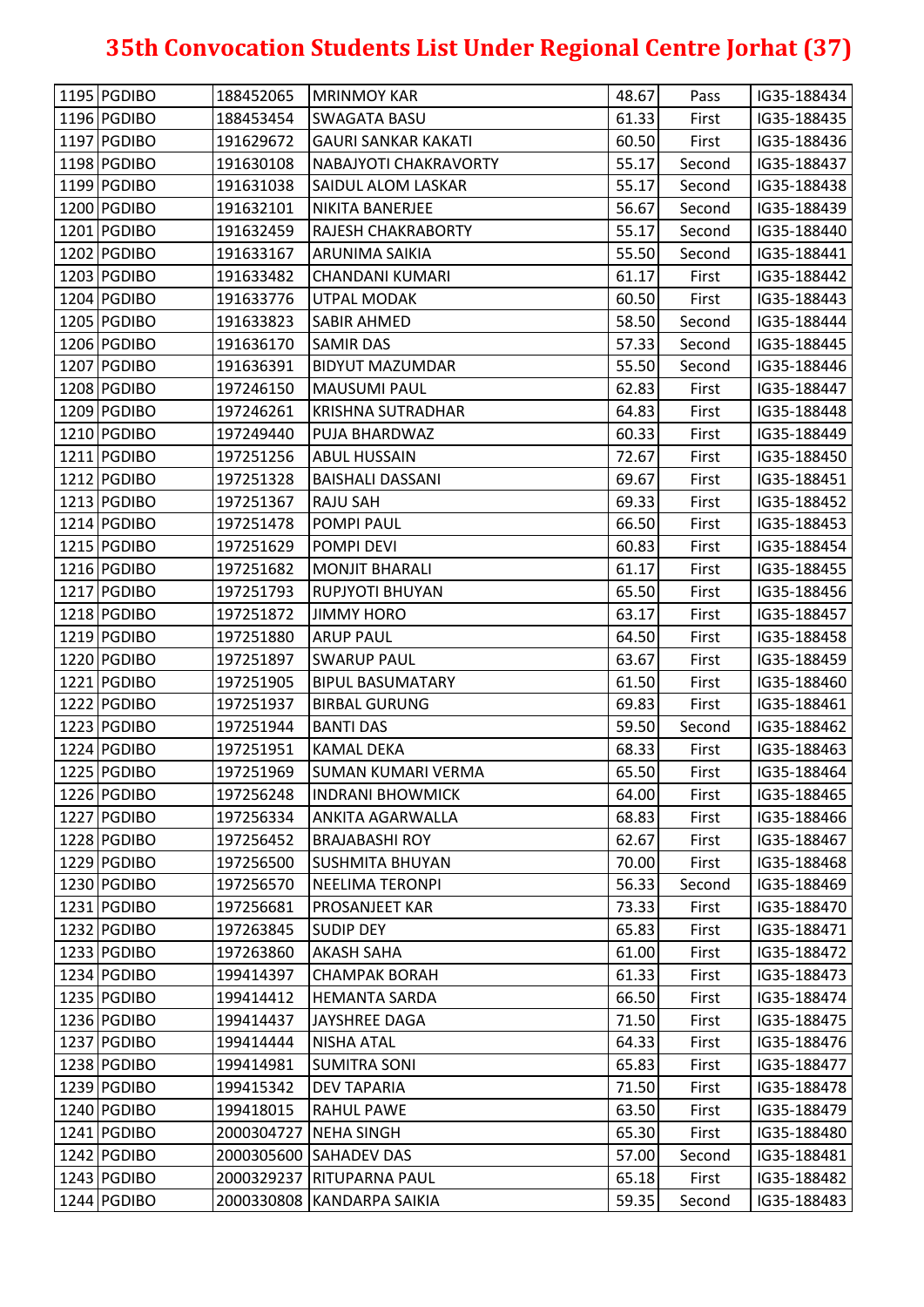| 1246 PGDIBO<br>2001065273 RESHAB PRASAD<br>54.00<br>Second<br>IG35-188485<br>1247 PGDIBO<br>2001075008 SMITA DAS<br>66.20<br>IG35-188486<br>First<br>1248 PGDIBO<br>2001934994 RAJESH PRADHAN<br>64.00<br>First<br>IG35-188487<br>1249 PGDMM<br>61.00<br>First<br>157695031<br><b>PRAMOD KUMAR SINGH</b><br>IG35-188488<br>1250 PGDMM<br>57.00<br>171326020<br>PARTHA PRATIM BORAH<br>Second<br>IG35-188489<br>1251 PGDOM<br>60.00<br>IG35-188490<br>143425771<br>SIDDHARTHA CHAKRADHAR<br>First<br>1252 PGDOM<br>57.04<br>178327726<br><b>BANKIM NEOG</b><br>Second<br>IG35-188491<br>1253 PGDRD<br>61.21<br>181386988<br><b>GITALEE DUTTA</b><br>First<br>IG35-188492<br>1254 PGDRD<br>60.00<br>197258400<br><b>ANURAG HAZARIKA</b><br>First<br>IG35-188493<br>1255 PGDSLM<br>181388208<br>58.44<br>Second<br>IG35-188494<br>PRANJIT BORGOHAIN<br>1256 PGDSLM<br>55.18<br>181388230<br><b>DIPJYOTI BORAH</b><br>Second<br>IG35-188495<br>1257 PGDSLM<br>55.91<br>191636646<br><b>MERRY CHOUDHURY</b><br>Second<br>IG35-188496<br>1258 PGDSLM<br>191637458<br>66.01<br><b>ANJU SHRIVASTAVA</b><br>First<br>IG35-188497<br>1259 PGDSLM<br>60.70<br>First<br>2001875588<br><b>VIKRAM</b><br>IG35-188498<br>1260 PGDT<br><b>MAYUREE BHARADWAS</b><br>63.00<br>197248233<br>First<br>IG35-188499<br>56.00<br>1261 BA(MAJ)EPS<br>179716180<br><b>JUGAL BORA</b><br>Second<br>IG35-274220<br>1262 BA(ORD)<br>166382168<br><b>DEEPJYOTI GOGOI</b><br>55.00<br>IG35-274221<br>Second<br>1263 BA(ORD)<br>60.00<br>170136184<br><b>DINESH DHALI</b><br>First<br>IG35-274222<br>1264 BA(ORD)<br>56.00<br>181387736<br>Second<br>IG35-274223<br><b>AJAY KUMAR RAI</b><br>1265 BCOM<br>58.11<br>166381997<br>Second<br>IG35-274224<br><b>MAJHI HEMBROM</b><br>1266 BCOM<br>171325526<br>61.27<br><b>DIBYA JYOTI GOGOI</b><br>First<br>IG35-274225<br>1267 BED<br>198668610<br><b>OMVIR SINGH</b><br>72.21<br>First<br>IG35-274226<br>1268 BED<br>70.81<br>First<br>198668641<br><b>ASHOK KUMAR</b><br>IG35-274227<br>1269 BED<br>71.50<br>198668698<br>AMIT KUMAR RAUSHAN<br>First<br>IG35-274228<br>First with<br>1270 BED<br>198668752<br>77.53<br><b>PRAVEEN</b><br>IG35-274229<br>Distinction<br>1271 BED<br>67.10<br>198668784<br>First<br><b>MANOJ KHURANA</b><br>IG35-274230<br>1272 BED<br>73.19<br>198668791<br><b>PUJA SAHA</b><br>First<br>IG35-274231<br>1273 BED<br>198668824<br><b>TEGMONI PRADHAN</b><br>70.15<br>First<br>IG35-274232<br>1274 BED<br>62.97<br>IG35-274233<br>198668903<br><b>MAM CHAND</b><br>First<br>1275 BED<br>73.96<br>198668974<br><b>ANIL KUMAR YADAV</b><br>First<br>IG35-274234<br>1276 BED<br>72.21<br>198668999<br><b>ARCHANA</b><br>First<br>IG35-274235<br>1277 BLIS<br>197267043<br>54.00<br><b>MAMATA SAIKIA</b><br>Second<br>IG35-274236<br>1278 BLIS<br>2001937020 AJOY CHANDRA DEY<br>53.08<br>Second<br>IG35-274237<br>1279 BLIS<br>2003045804 LUKUMONI BORAH<br>73.13<br>First<br>IG35-274238<br>1280 BLIS<br>2004011584 PRONAMIKA BORAH<br>IG35-274239<br>71.39<br>First<br>1281 BLIS<br>64.36<br>2004831644   PURABI SONOWAL<br>First<br>IG35-274240<br>1282 BLIS<br>73.09<br>2005544865 SARAT SONOWAL<br>First<br>IG35-274241<br>1283 BLIS<br>2006555355 DURGESH KUMAR VERMA<br>56.08<br>Second<br>IG35-274242<br>1284 BLIS<br>57.33<br>2007450071 JENIFA ALAM HAZARIKA<br>IG35-274243<br>Second<br>1285 BSC(MAJ)CHE<br>186803811<br>PROMA CHAKRABORTY<br>67.00<br>First<br>IG35-274244<br>76.00<br>1286 BSC(MAJ)PHE<br>186801080<br>First<br>IG35-274245<br><b>ARIJIT BHATTACHARJEE</b><br>1287 BSC(MAJ)ZOL<br>188448563<br>62.36<br><b>PULAK KHAUND</b><br>First<br>IG35-274246<br>1288 BSW<br>176402550<br>62.48<br>IG35-274247<br><b>SANJIB SAIKIA</b><br>First<br>1289 MAH<br>166400384<br><b>GUNA KRISHNA KONCH</b><br>57.00<br>Second<br>IG35-274250<br>1290 MBADHRM<br>58.44<br>130278482<br>IG35-274251<br><b>SANTOSH KUMAR THAKUR</b><br>Second<br>1291 MBADHRM<br>192767086<br>65.83<br><b>RAKESH BORA</b><br>First<br>IG35-274252<br>1292 MBADMM<br>157695031<br>PRAMOD KUMAR SINGH<br>59.19<br>Second<br>IG35-274253<br>1293 MCOM<br>197251872<br><b>JIMMY HORO</b><br>63.25<br>IG35-274254<br>First | 1245 PGDIBO | 2000332138   MANZIL DAIMARI | 67.00 | First | IG35-188484 |
|--------------------------------------------------------------------------------------------------------------------------------------------------------------------------------------------------------------------------------------------------------------------------------------------------------------------------------------------------------------------------------------------------------------------------------------------------------------------------------------------------------------------------------------------------------------------------------------------------------------------------------------------------------------------------------------------------------------------------------------------------------------------------------------------------------------------------------------------------------------------------------------------------------------------------------------------------------------------------------------------------------------------------------------------------------------------------------------------------------------------------------------------------------------------------------------------------------------------------------------------------------------------------------------------------------------------------------------------------------------------------------------------------------------------------------------------------------------------------------------------------------------------------------------------------------------------------------------------------------------------------------------------------------------------------------------------------------------------------------------------------------------------------------------------------------------------------------------------------------------------------------------------------------------------------------------------------------------------------------------------------------------------------------------------------------------------------------------------------------------------------------------------------------------------------------------------------------------------------------------------------------------------------------------------------------------------------------------------------------------------------------------------------------------------------------------------------------------------------------------------------------------------------------------------------------------------------------------------------------------------------------------------------------------------------------------------------------------------------------------------------------------------------------------------------------------------------------------------------------------------------------------------------------------------------------------------------------------------------------------------------------------------------------------------------------------------------------------------------------------------------------------------------------------------------------------------------------------------------------------------------------------------------------------------------------------------------------------------------------------------------------------------------------------------------------------------------------------------------------------------------------------------------------------------------------------------------------------------------------------------------------------------------------------------------------------------------------------------------------------------------------------------------------------------------------------------------------------------------------------------------------------------------------------------------------------------------------------------------------------------------------------------------------------------------------------------------------------------------------------------------------------------------------------|-------------|-----------------------------|-------|-------|-------------|
|                                                                                                                                                                                                                                                                                                                                                                                                                                                                                                                                                                                                                                                                                                                                                                                                                                                                                                                                                                                                                                                                                                                                                                                                                                                                                                                                                                                                                                                                                                                                                                                                                                                                                                                                                                                                                                                                                                                                                                                                                                                                                                                                                                                                                                                                                                                                                                                                                                                                                                                                                                                                                                                                                                                                                                                                                                                                                                                                                                                                                                                                                                                                                                                                                                                                                                                                                                                                                                                                                                                                                                                                                                                                                                                                                                                                                                                                                                                                                                                                                                                                                                                                                              |             |                             |       |       |             |
|                                                                                                                                                                                                                                                                                                                                                                                                                                                                                                                                                                                                                                                                                                                                                                                                                                                                                                                                                                                                                                                                                                                                                                                                                                                                                                                                                                                                                                                                                                                                                                                                                                                                                                                                                                                                                                                                                                                                                                                                                                                                                                                                                                                                                                                                                                                                                                                                                                                                                                                                                                                                                                                                                                                                                                                                                                                                                                                                                                                                                                                                                                                                                                                                                                                                                                                                                                                                                                                                                                                                                                                                                                                                                                                                                                                                                                                                                                                                                                                                                                                                                                                                                              |             |                             |       |       |             |
|                                                                                                                                                                                                                                                                                                                                                                                                                                                                                                                                                                                                                                                                                                                                                                                                                                                                                                                                                                                                                                                                                                                                                                                                                                                                                                                                                                                                                                                                                                                                                                                                                                                                                                                                                                                                                                                                                                                                                                                                                                                                                                                                                                                                                                                                                                                                                                                                                                                                                                                                                                                                                                                                                                                                                                                                                                                                                                                                                                                                                                                                                                                                                                                                                                                                                                                                                                                                                                                                                                                                                                                                                                                                                                                                                                                                                                                                                                                                                                                                                                                                                                                                                              |             |                             |       |       |             |
|                                                                                                                                                                                                                                                                                                                                                                                                                                                                                                                                                                                                                                                                                                                                                                                                                                                                                                                                                                                                                                                                                                                                                                                                                                                                                                                                                                                                                                                                                                                                                                                                                                                                                                                                                                                                                                                                                                                                                                                                                                                                                                                                                                                                                                                                                                                                                                                                                                                                                                                                                                                                                                                                                                                                                                                                                                                                                                                                                                                                                                                                                                                                                                                                                                                                                                                                                                                                                                                                                                                                                                                                                                                                                                                                                                                                                                                                                                                                                                                                                                                                                                                                                              |             |                             |       |       |             |
|                                                                                                                                                                                                                                                                                                                                                                                                                                                                                                                                                                                                                                                                                                                                                                                                                                                                                                                                                                                                                                                                                                                                                                                                                                                                                                                                                                                                                                                                                                                                                                                                                                                                                                                                                                                                                                                                                                                                                                                                                                                                                                                                                                                                                                                                                                                                                                                                                                                                                                                                                                                                                                                                                                                                                                                                                                                                                                                                                                                                                                                                                                                                                                                                                                                                                                                                                                                                                                                                                                                                                                                                                                                                                                                                                                                                                                                                                                                                                                                                                                                                                                                                                              |             |                             |       |       |             |
|                                                                                                                                                                                                                                                                                                                                                                                                                                                                                                                                                                                                                                                                                                                                                                                                                                                                                                                                                                                                                                                                                                                                                                                                                                                                                                                                                                                                                                                                                                                                                                                                                                                                                                                                                                                                                                                                                                                                                                                                                                                                                                                                                                                                                                                                                                                                                                                                                                                                                                                                                                                                                                                                                                                                                                                                                                                                                                                                                                                                                                                                                                                                                                                                                                                                                                                                                                                                                                                                                                                                                                                                                                                                                                                                                                                                                                                                                                                                                                                                                                                                                                                                                              |             |                             |       |       |             |
|                                                                                                                                                                                                                                                                                                                                                                                                                                                                                                                                                                                                                                                                                                                                                                                                                                                                                                                                                                                                                                                                                                                                                                                                                                                                                                                                                                                                                                                                                                                                                                                                                                                                                                                                                                                                                                                                                                                                                                                                                                                                                                                                                                                                                                                                                                                                                                                                                                                                                                                                                                                                                                                                                                                                                                                                                                                                                                                                                                                                                                                                                                                                                                                                                                                                                                                                                                                                                                                                                                                                                                                                                                                                                                                                                                                                                                                                                                                                                                                                                                                                                                                                                              |             |                             |       |       |             |
|                                                                                                                                                                                                                                                                                                                                                                                                                                                                                                                                                                                                                                                                                                                                                                                                                                                                                                                                                                                                                                                                                                                                                                                                                                                                                                                                                                                                                                                                                                                                                                                                                                                                                                                                                                                                                                                                                                                                                                                                                                                                                                                                                                                                                                                                                                                                                                                                                                                                                                                                                                                                                                                                                                                                                                                                                                                                                                                                                                                                                                                                                                                                                                                                                                                                                                                                                                                                                                                                                                                                                                                                                                                                                                                                                                                                                                                                                                                                                                                                                                                                                                                                                              |             |                             |       |       |             |
|                                                                                                                                                                                                                                                                                                                                                                                                                                                                                                                                                                                                                                                                                                                                                                                                                                                                                                                                                                                                                                                                                                                                                                                                                                                                                                                                                                                                                                                                                                                                                                                                                                                                                                                                                                                                                                                                                                                                                                                                                                                                                                                                                                                                                                                                                                                                                                                                                                                                                                                                                                                                                                                                                                                                                                                                                                                                                                                                                                                                                                                                                                                                                                                                                                                                                                                                                                                                                                                                                                                                                                                                                                                                                                                                                                                                                                                                                                                                                                                                                                                                                                                                                              |             |                             |       |       |             |
|                                                                                                                                                                                                                                                                                                                                                                                                                                                                                                                                                                                                                                                                                                                                                                                                                                                                                                                                                                                                                                                                                                                                                                                                                                                                                                                                                                                                                                                                                                                                                                                                                                                                                                                                                                                                                                                                                                                                                                                                                                                                                                                                                                                                                                                                                                                                                                                                                                                                                                                                                                                                                                                                                                                                                                                                                                                                                                                                                                                                                                                                                                                                                                                                                                                                                                                                                                                                                                                                                                                                                                                                                                                                                                                                                                                                                                                                                                                                                                                                                                                                                                                                                              |             |                             |       |       |             |
|                                                                                                                                                                                                                                                                                                                                                                                                                                                                                                                                                                                                                                                                                                                                                                                                                                                                                                                                                                                                                                                                                                                                                                                                                                                                                                                                                                                                                                                                                                                                                                                                                                                                                                                                                                                                                                                                                                                                                                                                                                                                                                                                                                                                                                                                                                                                                                                                                                                                                                                                                                                                                                                                                                                                                                                                                                                                                                                                                                                                                                                                                                                                                                                                                                                                                                                                                                                                                                                                                                                                                                                                                                                                                                                                                                                                                                                                                                                                                                                                                                                                                                                                                              |             |                             |       |       |             |
|                                                                                                                                                                                                                                                                                                                                                                                                                                                                                                                                                                                                                                                                                                                                                                                                                                                                                                                                                                                                                                                                                                                                                                                                                                                                                                                                                                                                                                                                                                                                                                                                                                                                                                                                                                                                                                                                                                                                                                                                                                                                                                                                                                                                                                                                                                                                                                                                                                                                                                                                                                                                                                                                                                                                                                                                                                                                                                                                                                                                                                                                                                                                                                                                                                                                                                                                                                                                                                                                                                                                                                                                                                                                                                                                                                                                                                                                                                                                                                                                                                                                                                                                                              |             |                             |       |       |             |
|                                                                                                                                                                                                                                                                                                                                                                                                                                                                                                                                                                                                                                                                                                                                                                                                                                                                                                                                                                                                                                                                                                                                                                                                                                                                                                                                                                                                                                                                                                                                                                                                                                                                                                                                                                                                                                                                                                                                                                                                                                                                                                                                                                                                                                                                                                                                                                                                                                                                                                                                                                                                                                                                                                                                                                                                                                                                                                                                                                                                                                                                                                                                                                                                                                                                                                                                                                                                                                                                                                                                                                                                                                                                                                                                                                                                                                                                                                                                                                                                                                                                                                                                                              |             |                             |       |       |             |
|                                                                                                                                                                                                                                                                                                                                                                                                                                                                                                                                                                                                                                                                                                                                                                                                                                                                                                                                                                                                                                                                                                                                                                                                                                                                                                                                                                                                                                                                                                                                                                                                                                                                                                                                                                                                                                                                                                                                                                                                                                                                                                                                                                                                                                                                                                                                                                                                                                                                                                                                                                                                                                                                                                                                                                                                                                                                                                                                                                                                                                                                                                                                                                                                                                                                                                                                                                                                                                                                                                                                                                                                                                                                                                                                                                                                                                                                                                                                                                                                                                                                                                                                                              |             |                             |       |       |             |
|                                                                                                                                                                                                                                                                                                                                                                                                                                                                                                                                                                                                                                                                                                                                                                                                                                                                                                                                                                                                                                                                                                                                                                                                                                                                                                                                                                                                                                                                                                                                                                                                                                                                                                                                                                                                                                                                                                                                                                                                                                                                                                                                                                                                                                                                                                                                                                                                                                                                                                                                                                                                                                                                                                                                                                                                                                                                                                                                                                                                                                                                                                                                                                                                                                                                                                                                                                                                                                                                                                                                                                                                                                                                                                                                                                                                                                                                                                                                                                                                                                                                                                                                                              |             |                             |       |       |             |
|                                                                                                                                                                                                                                                                                                                                                                                                                                                                                                                                                                                                                                                                                                                                                                                                                                                                                                                                                                                                                                                                                                                                                                                                                                                                                                                                                                                                                                                                                                                                                                                                                                                                                                                                                                                                                                                                                                                                                                                                                                                                                                                                                                                                                                                                                                                                                                                                                                                                                                                                                                                                                                                                                                                                                                                                                                                                                                                                                                                                                                                                                                                                                                                                                                                                                                                                                                                                                                                                                                                                                                                                                                                                                                                                                                                                                                                                                                                                                                                                                                                                                                                                                              |             |                             |       |       |             |
|                                                                                                                                                                                                                                                                                                                                                                                                                                                                                                                                                                                                                                                                                                                                                                                                                                                                                                                                                                                                                                                                                                                                                                                                                                                                                                                                                                                                                                                                                                                                                                                                                                                                                                                                                                                                                                                                                                                                                                                                                                                                                                                                                                                                                                                                                                                                                                                                                                                                                                                                                                                                                                                                                                                                                                                                                                                                                                                                                                                                                                                                                                                                                                                                                                                                                                                                                                                                                                                                                                                                                                                                                                                                                                                                                                                                                                                                                                                                                                                                                                                                                                                                                              |             |                             |       |       |             |
|                                                                                                                                                                                                                                                                                                                                                                                                                                                                                                                                                                                                                                                                                                                                                                                                                                                                                                                                                                                                                                                                                                                                                                                                                                                                                                                                                                                                                                                                                                                                                                                                                                                                                                                                                                                                                                                                                                                                                                                                                                                                                                                                                                                                                                                                                                                                                                                                                                                                                                                                                                                                                                                                                                                                                                                                                                                                                                                                                                                                                                                                                                                                                                                                                                                                                                                                                                                                                                                                                                                                                                                                                                                                                                                                                                                                                                                                                                                                                                                                                                                                                                                                                              |             |                             |       |       |             |
|                                                                                                                                                                                                                                                                                                                                                                                                                                                                                                                                                                                                                                                                                                                                                                                                                                                                                                                                                                                                                                                                                                                                                                                                                                                                                                                                                                                                                                                                                                                                                                                                                                                                                                                                                                                                                                                                                                                                                                                                                                                                                                                                                                                                                                                                                                                                                                                                                                                                                                                                                                                                                                                                                                                                                                                                                                                                                                                                                                                                                                                                                                                                                                                                                                                                                                                                                                                                                                                                                                                                                                                                                                                                                                                                                                                                                                                                                                                                                                                                                                                                                                                                                              |             |                             |       |       |             |
|                                                                                                                                                                                                                                                                                                                                                                                                                                                                                                                                                                                                                                                                                                                                                                                                                                                                                                                                                                                                                                                                                                                                                                                                                                                                                                                                                                                                                                                                                                                                                                                                                                                                                                                                                                                                                                                                                                                                                                                                                                                                                                                                                                                                                                                                                                                                                                                                                                                                                                                                                                                                                                                                                                                                                                                                                                                                                                                                                                                                                                                                                                                                                                                                                                                                                                                                                                                                                                                                                                                                                                                                                                                                                                                                                                                                                                                                                                                                                                                                                                                                                                                                                              |             |                             |       |       |             |
|                                                                                                                                                                                                                                                                                                                                                                                                                                                                                                                                                                                                                                                                                                                                                                                                                                                                                                                                                                                                                                                                                                                                                                                                                                                                                                                                                                                                                                                                                                                                                                                                                                                                                                                                                                                                                                                                                                                                                                                                                                                                                                                                                                                                                                                                                                                                                                                                                                                                                                                                                                                                                                                                                                                                                                                                                                                                                                                                                                                                                                                                                                                                                                                                                                                                                                                                                                                                                                                                                                                                                                                                                                                                                                                                                                                                                                                                                                                                                                                                                                                                                                                                                              |             |                             |       |       |             |
|                                                                                                                                                                                                                                                                                                                                                                                                                                                                                                                                                                                                                                                                                                                                                                                                                                                                                                                                                                                                                                                                                                                                                                                                                                                                                                                                                                                                                                                                                                                                                                                                                                                                                                                                                                                                                                                                                                                                                                                                                                                                                                                                                                                                                                                                                                                                                                                                                                                                                                                                                                                                                                                                                                                                                                                                                                                                                                                                                                                                                                                                                                                                                                                                                                                                                                                                                                                                                                                                                                                                                                                                                                                                                                                                                                                                                                                                                                                                                                                                                                                                                                                                                              |             |                             |       |       |             |
|                                                                                                                                                                                                                                                                                                                                                                                                                                                                                                                                                                                                                                                                                                                                                                                                                                                                                                                                                                                                                                                                                                                                                                                                                                                                                                                                                                                                                                                                                                                                                                                                                                                                                                                                                                                                                                                                                                                                                                                                                                                                                                                                                                                                                                                                                                                                                                                                                                                                                                                                                                                                                                                                                                                                                                                                                                                                                                                                                                                                                                                                                                                                                                                                                                                                                                                                                                                                                                                                                                                                                                                                                                                                                                                                                                                                                                                                                                                                                                                                                                                                                                                                                              |             |                             |       |       |             |
|                                                                                                                                                                                                                                                                                                                                                                                                                                                                                                                                                                                                                                                                                                                                                                                                                                                                                                                                                                                                                                                                                                                                                                                                                                                                                                                                                                                                                                                                                                                                                                                                                                                                                                                                                                                                                                                                                                                                                                                                                                                                                                                                                                                                                                                                                                                                                                                                                                                                                                                                                                                                                                                                                                                                                                                                                                                                                                                                                                                                                                                                                                                                                                                                                                                                                                                                                                                                                                                                                                                                                                                                                                                                                                                                                                                                                                                                                                                                                                                                                                                                                                                                                              |             |                             |       |       |             |
|                                                                                                                                                                                                                                                                                                                                                                                                                                                                                                                                                                                                                                                                                                                                                                                                                                                                                                                                                                                                                                                                                                                                                                                                                                                                                                                                                                                                                                                                                                                                                                                                                                                                                                                                                                                                                                                                                                                                                                                                                                                                                                                                                                                                                                                                                                                                                                                                                                                                                                                                                                                                                                                                                                                                                                                                                                                                                                                                                                                                                                                                                                                                                                                                                                                                                                                                                                                                                                                                                                                                                                                                                                                                                                                                                                                                                                                                                                                                                                                                                                                                                                                                                              |             |                             |       |       |             |
|                                                                                                                                                                                                                                                                                                                                                                                                                                                                                                                                                                                                                                                                                                                                                                                                                                                                                                                                                                                                                                                                                                                                                                                                                                                                                                                                                                                                                                                                                                                                                                                                                                                                                                                                                                                                                                                                                                                                                                                                                                                                                                                                                                                                                                                                                                                                                                                                                                                                                                                                                                                                                                                                                                                                                                                                                                                                                                                                                                                                                                                                                                                                                                                                                                                                                                                                                                                                                                                                                                                                                                                                                                                                                                                                                                                                                                                                                                                                                                                                                                                                                                                                                              |             |                             |       |       |             |
|                                                                                                                                                                                                                                                                                                                                                                                                                                                                                                                                                                                                                                                                                                                                                                                                                                                                                                                                                                                                                                                                                                                                                                                                                                                                                                                                                                                                                                                                                                                                                                                                                                                                                                                                                                                                                                                                                                                                                                                                                                                                                                                                                                                                                                                                                                                                                                                                                                                                                                                                                                                                                                                                                                                                                                                                                                                                                                                                                                                                                                                                                                                                                                                                                                                                                                                                                                                                                                                                                                                                                                                                                                                                                                                                                                                                                                                                                                                                                                                                                                                                                                                                                              |             |                             |       |       |             |
|                                                                                                                                                                                                                                                                                                                                                                                                                                                                                                                                                                                                                                                                                                                                                                                                                                                                                                                                                                                                                                                                                                                                                                                                                                                                                                                                                                                                                                                                                                                                                                                                                                                                                                                                                                                                                                                                                                                                                                                                                                                                                                                                                                                                                                                                                                                                                                                                                                                                                                                                                                                                                                                                                                                                                                                                                                                                                                                                                                                                                                                                                                                                                                                                                                                                                                                                                                                                                                                                                                                                                                                                                                                                                                                                                                                                                                                                                                                                                                                                                                                                                                                                                              |             |                             |       |       |             |
|                                                                                                                                                                                                                                                                                                                                                                                                                                                                                                                                                                                                                                                                                                                                                                                                                                                                                                                                                                                                                                                                                                                                                                                                                                                                                                                                                                                                                                                                                                                                                                                                                                                                                                                                                                                                                                                                                                                                                                                                                                                                                                                                                                                                                                                                                                                                                                                                                                                                                                                                                                                                                                                                                                                                                                                                                                                                                                                                                                                                                                                                                                                                                                                                                                                                                                                                                                                                                                                                                                                                                                                                                                                                                                                                                                                                                                                                                                                                                                                                                                                                                                                                                              |             |                             |       |       |             |
|                                                                                                                                                                                                                                                                                                                                                                                                                                                                                                                                                                                                                                                                                                                                                                                                                                                                                                                                                                                                                                                                                                                                                                                                                                                                                                                                                                                                                                                                                                                                                                                                                                                                                                                                                                                                                                                                                                                                                                                                                                                                                                                                                                                                                                                                                                                                                                                                                                                                                                                                                                                                                                                                                                                                                                                                                                                                                                                                                                                                                                                                                                                                                                                                                                                                                                                                                                                                                                                                                                                                                                                                                                                                                                                                                                                                                                                                                                                                                                                                                                                                                                                                                              |             |                             |       |       |             |
|                                                                                                                                                                                                                                                                                                                                                                                                                                                                                                                                                                                                                                                                                                                                                                                                                                                                                                                                                                                                                                                                                                                                                                                                                                                                                                                                                                                                                                                                                                                                                                                                                                                                                                                                                                                                                                                                                                                                                                                                                                                                                                                                                                                                                                                                                                                                                                                                                                                                                                                                                                                                                                                                                                                                                                                                                                                                                                                                                                                                                                                                                                                                                                                                                                                                                                                                                                                                                                                                                                                                                                                                                                                                                                                                                                                                                                                                                                                                                                                                                                                                                                                                                              |             |                             |       |       |             |
|                                                                                                                                                                                                                                                                                                                                                                                                                                                                                                                                                                                                                                                                                                                                                                                                                                                                                                                                                                                                                                                                                                                                                                                                                                                                                                                                                                                                                                                                                                                                                                                                                                                                                                                                                                                                                                                                                                                                                                                                                                                                                                                                                                                                                                                                                                                                                                                                                                                                                                                                                                                                                                                                                                                                                                                                                                                                                                                                                                                                                                                                                                                                                                                                                                                                                                                                                                                                                                                                                                                                                                                                                                                                                                                                                                                                                                                                                                                                                                                                                                                                                                                                                              |             |                             |       |       |             |
|                                                                                                                                                                                                                                                                                                                                                                                                                                                                                                                                                                                                                                                                                                                                                                                                                                                                                                                                                                                                                                                                                                                                                                                                                                                                                                                                                                                                                                                                                                                                                                                                                                                                                                                                                                                                                                                                                                                                                                                                                                                                                                                                                                                                                                                                                                                                                                                                                                                                                                                                                                                                                                                                                                                                                                                                                                                                                                                                                                                                                                                                                                                                                                                                                                                                                                                                                                                                                                                                                                                                                                                                                                                                                                                                                                                                                                                                                                                                                                                                                                                                                                                                                              |             |                             |       |       |             |
|                                                                                                                                                                                                                                                                                                                                                                                                                                                                                                                                                                                                                                                                                                                                                                                                                                                                                                                                                                                                                                                                                                                                                                                                                                                                                                                                                                                                                                                                                                                                                                                                                                                                                                                                                                                                                                                                                                                                                                                                                                                                                                                                                                                                                                                                                                                                                                                                                                                                                                                                                                                                                                                                                                                                                                                                                                                                                                                                                                                                                                                                                                                                                                                                                                                                                                                                                                                                                                                                                                                                                                                                                                                                                                                                                                                                                                                                                                                                                                                                                                                                                                                                                              |             |                             |       |       |             |
|                                                                                                                                                                                                                                                                                                                                                                                                                                                                                                                                                                                                                                                                                                                                                                                                                                                                                                                                                                                                                                                                                                                                                                                                                                                                                                                                                                                                                                                                                                                                                                                                                                                                                                                                                                                                                                                                                                                                                                                                                                                                                                                                                                                                                                                                                                                                                                                                                                                                                                                                                                                                                                                                                                                                                                                                                                                                                                                                                                                                                                                                                                                                                                                                                                                                                                                                                                                                                                                                                                                                                                                                                                                                                                                                                                                                                                                                                                                                                                                                                                                                                                                                                              |             |                             |       |       |             |
|                                                                                                                                                                                                                                                                                                                                                                                                                                                                                                                                                                                                                                                                                                                                                                                                                                                                                                                                                                                                                                                                                                                                                                                                                                                                                                                                                                                                                                                                                                                                                                                                                                                                                                                                                                                                                                                                                                                                                                                                                                                                                                                                                                                                                                                                                                                                                                                                                                                                                                                                                                                                                                                                                                                                                                                                                                                                                                                                                                                                                                                                                                                                                                                                                                                                                                                                                                                                                                                                                                                                                                                                                                                                                                                                                                                                                                                                                                                                                                                                                                                                                                                                                              |             |                             |       |       |             |
|                                                                                                                                                                                                                                                                                                                                                                                                                                                                                                                                                                                                                                                                                                                                                                                                                                                                                                                                                                                                                                                                                                                                                                                                                                                                                                                                                                                                                                                                                                                                                                                                                                                                                                                                                                                                                                                                                                                                                                                                                                                                                                                                                                                                                                                                                                                                                                                                                                                                                                                                                                                                                                                                                                                                                                                                                                                                                                                                                                                                                                                                                                                                                                                                                                                                                                                                                                                                                                                                                                                                                                                                                                                                                                                                                                                                                                                                                                                                                                                                                                                                                                                                                              |             |                             |       |       |             |
|                                                                                                                                                                                                                                                                                                                                                                                                                                                                                                                                                                                                                                                                                                                                                                                                                                                                                                                                                                                                                                                                                                                                                                                                                                                                                                                                                                                                                                                                                                                                                                                                                                                                                                                                                                                                                                                                                                                                                                                                                                                                                                                                                                                                                                                                                                                                                                                                                                                                                                                                                                                                                                                                                                                                                                                                                                                                                                                                                                                                                                                                                                                                                                                                                                                                                                                                                                                                                                                                                                                                                                                                                                                                                                                                                                                                                                                                                                                                                                                                                                                                                                                                                              |             |                             |       |       |             |
|                                                                                                                                                                                                                                                                                                                                                                                                                                                                                                                                                                                                                                                                                                                                                                                                                                                                                                                                                                                                                                                                                                                                                                                                                                                                                                                                                                                                                                                                                                                                                                                                                                                                                                                                                                                                                                                                                                                                                                                                                                                                                                                                                                                                                                                                                                                                                                                                                                                                                                                                                                                                                                                                                                                                                                                                                                                                                                                                                                                                                                                                                                                                                                                                                                                                                                                                                                                                                                                                                                                                                                                                                                                                                                                                                                                                                                                                                                                                                                                                                                                                                                                                                              |             |                             |       |       |             |
|                                                                                                                                                                                                                                                                                                                                                                                                                                                                                                                                                                                                                                                                                                                                                                                                                                                                                                                                                                                                                                                                                                                                                                                                                                                                                                                                                                                                                                                                                                                                                                                                                                                                                                                                                                                                                                                                                                                                                                                                                                                                                                                                                                                                                                                                                                                                                                                                                                                                                                                                                                                                                                                                                                                                                                                                                                                                                                                                                                                                                                                                                                                                                                                                                                                                                                                                                                                                                                                                                                                                                                                                                                                                                                                                                                                                                                                                                                                                                                                                                                                                                                                                                              |             |                             |       |       |             |
|                                                                                                                                                                                                                                                                                                                                                                                                                                                                                                                                                                                                                                                                                                                                                                                                                                                                                                                                                                                                                                                                                                                                                                                                                                                                                                                                                                                                                                                                                                                                                                                                                                                                                                                                                                                                                                                                                                                                                                                                                                                                                                                                                                                                                                                                                                                                                                                                                                                                                                                                                                                                                                                                                                                                                                                                                                                                                                                                                                                                                                                                                                                                                                                                                                                                                                                                                                                                                                                                                                                                                                                                                                                                                                                                                                                                                                                                                                                                                                                                                                                                                                                                                              |             |                             |       |       |             |
|                                                                                                                                                                                                                                                                                                                                                                                                                                                                                                                                                                                                                                                                                                                                                                                                                                                                                                                                                                                                                                                                                                                                                                                                                                                                                                                                                                                                                                                                                                                                                                                                                                                                                                                                                                                                                                                                                                                                                                                                                                                                                                                                                                                                                                                                                                                                                                                                                                                                                                                                                                                                                                                                                                                                                                                                                                                                                                                                                                                                                                                                                                                                                                                                                                                                                                                                                                                                                                                                                                                                                                                                                                                                                                                                                                                                                                                                                                                                                                                                                                                                                                                                                              |             |                             |       |       |             |
|                                                                                                                                                                                                                                                                                                                                                                                                                                                                                                                                                                                                                                                                                                                                                                                                                                                                                                                                                                                                                                                                                                                                                                                                                                                                                                                                                                                                                                                                                                                                                                                                                                                                                                                                                                                                                                                                                                                                                                                                                                                                                                                                                                                                                                                                                                                                                                                                                                                                                                                                                                                                                                                                                                                                                                                                                                                                                                                                                                                                                                                                                                                                                                                                                                                                                                                                                                                                                                                                                                                                                                                                                                                                                                                                                                                                                                                                                                                                                                                                                                                                                                                                                              |             |                             |       |       |             |
|                                                                                                                                                                                                                                                                                                                                                                                                                                                                                                                                                                                                                                                                                                                                                                                                                                                                                                                                                                                                                                                                                                                                                                                                                                                                                                                                                                                                                                                                                                                                                                                                                                                                                                                                                                                                                                                                                                                                                                                                                                                                                                                                                                                                                                                                                                                                                                                                                                                                                                                                                                                                                                                                                                                                                                                                                                                                                                                                                                                                                                                                                                                                                                                                                                                                                                                                                                                                                                                                                                                                                                                                                                                                                                                                                                                                                                                                                                                                                                                                                                                                                                                                                              |             |                             |       |       |             |
|                                                                                                                                                                                                                                                                                                                                                                                                                                                                                                                                                                                                                                                                                                                                                                                                                                                                                                                                                                                                                                                                                                                                                                                                                                                                                                                                                                                                                                                                                                                                                                                                                                                                                                                                                                                                                                                                                                                                                                                                                                                                                                                                                                                                                                                                                                                                                                                                                                                                                                                                                                                                                                                                                                                                                                                                                                                                                                                                                                                                                                                                                                                                                                                                                                                                                                                                                                                                                                                                                                                                                                                                                                                                                                                                                                                                                                                                                                                                                                                                                                                                                                                                                              |             |                             |       |       |             |
|                                                                                                                                                                                                                                                                                                                                                                                                                                                                                                                                                                                                                                                                                                                                                                                                                                                                                                                                                                                                                                                                                                                                                                                                                                                                                                                                                                                                                                                                                                                                                                                                                                                                                                                                                                                                                                                                                                                                                                                                                                                                                                                                                                                                                                                                                                                                                                                                                                                                                                                                                                                                                                                                                                                                                                                                                                                                                                                                                                                                                                                                                                                                                                                                                                                                                                                                                                                                                                                                                                                                                                                                                                                                                                                                                                                                                                                                                                                                                                                                                                                                                                                                                              |             |                             |       |       |             |
|                                                                                                                                                                                                                                                                                                                                                                                                                                                                                                                                                                                                                                                                                                                                                                                                                                                                                                                                                                                                                                                                                                                                                                                                                                                                                                                                                                                                                                                                                                                                                                                                                                                                                                                                                                                                                                                                                                                                                                                                                                                                                                                                                                                                                                                                                                                                                                                                                                                                                                                                                                                                                                                                                                                                                                                                                                                                                                                                                                                                                                                                                                                                                                                                                                                                                                                                                                                                                                                                                                                                                                                                                                                                                                                                                                                                                                                                                                                                                                                                                                                                                                                                                              |             |                             |       |       |             |
|                                                                                                                                                                                                                                                                                                                                                                                                                                                                                                                                                                                                                                                                                                                                                                                                                                                                                                                                                                                                                                                                                                                                                                                                                                                                                                                                                                                                                                                                                                                                                                                                                                                                                                                                                                                                                                                                                                                                                                                                                                                                                                                                                                                                                                                                                                                                                                                                                                                                                                                                                                                                                                                                                                                                                                                                                                                                                                                                                                                                                                                                                                                                                                                                                                                                                                                                                                                                                                                                                                                                                                                                                                                                                                                                                                                                                                                                                                                                                                                                                                                                                                                                                              |             |                             |       |       |             |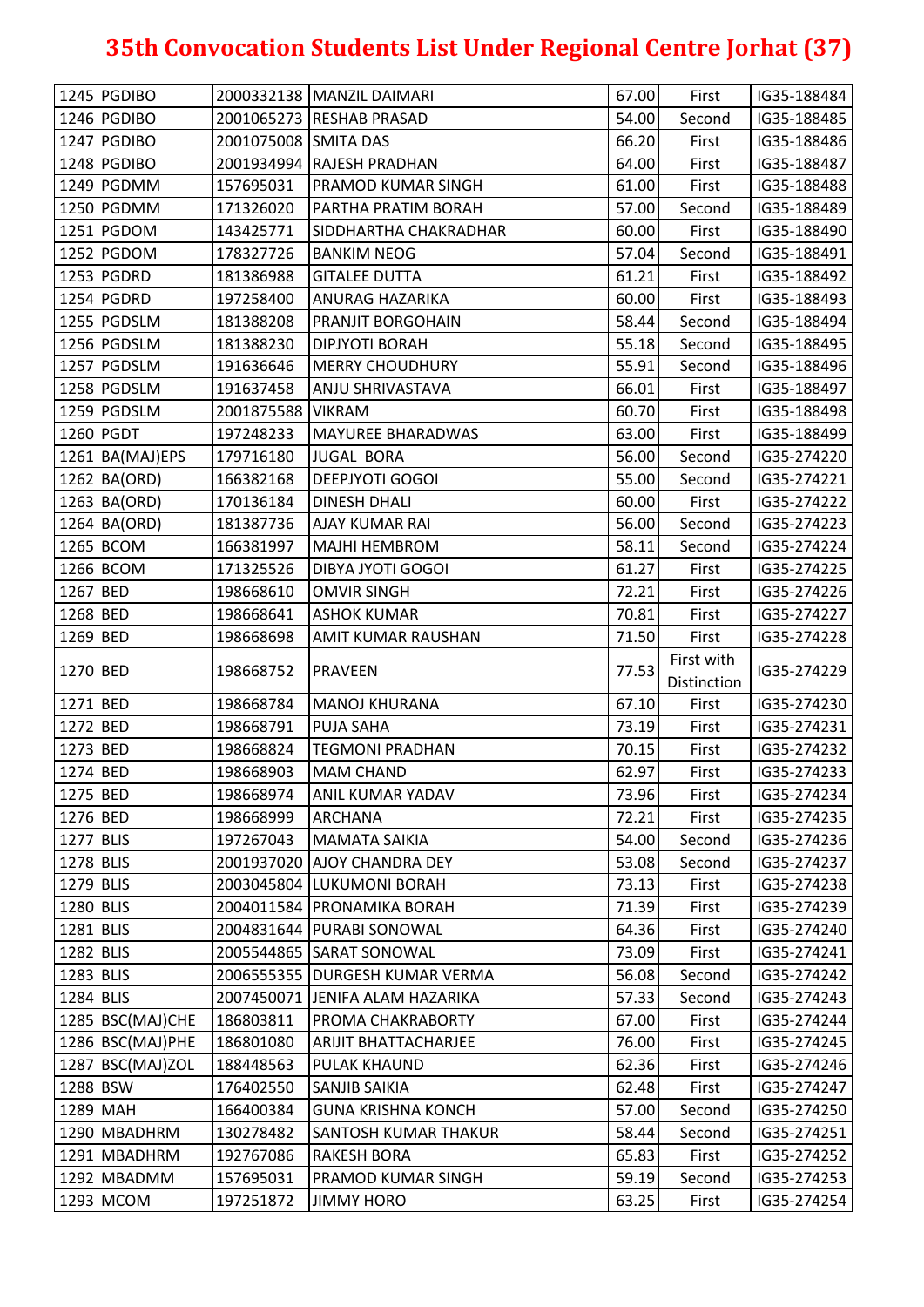| 1294 MEC |                 | 177419072  | <b>PRITI KUMARI</b>              | 61.00 | First                     | IG35-274255 |
|----------|-----------------|------------|----------------------------------|-------|---------------------------|-------------|
|          | 1295 MEG        | 147495983  | <b>ARUN SAIKIA</b>               | 64.00 | First                     | IG35-274256 |
|          | 1296 MEG        | 168656386  | <b>DEEPSIKHA KATAKI</b>          | 56.13 | Second                    | IG35-274257 |
|          | 1297 MEG        | 177938016  | PRIYA KAUR GABRI                 | 60.13 | First                     | IG35-274258 |
|          | 1298 MHD        | 176403551  | <b>DIPANNITA GOGOI</b>           | 56.27 | Second                    | IG35-274259 |
|          | 1299 MHD        | 186818417  | SANGJAMI SAIKIA                  | 54.45 | Second                    | IG35-274260 |
|          | 1300 MHD        | 191631274  | <b>HILLUL HANDIQUE</b>           | 69.27 | First                     | IG35-274261 |
|          | 1301 MLIS       | 157720626  | <b>BISMITA BORUAH</b>            | 55.00 | Second                    | IG35-274262 |
|          | 1302 MLIS       | 176407050  | <b>KALYANEE BARUAH</b>           | 62.00 | First                     | IG35-274263 |
|          | 1303 MLIS       | 177177551  | <b>CHANDANA BORUAH</b>           | 61.00 | First                     | IG35-274264 |
|          | 1304 MLIS       | 181388516  | <b>HAREN GOHAIN</b>              | 62.00 | First                     | IG35-274265 |
|          | 1305 MLIS       | 197265516  | PRADIP DUTTA                     | 56.44 | Second                    | IG35-274266 |
|          | 1306 MLIS       | 2002987448 | <b>SURUJ SENCHOWA</b>            | 69.37 | First                     | IG35-274267 |
| 1307 MPS |                 | 186816674  | <b>SHIKHA NATH</b>               | 60.00 | First                     | IG35-274268 |
|          | 1308 MSW        | 166383453  | <b>MALASHREE SAIKIA</b>          | 64.23 | First                     | IG35-274269 |
|          | 1309 MSW        | 166395458  | PRIYANKA SHARMA                  | 61.08 | First                     | IG35-274270 |
|          | 1310 MSW        | 177180155  | PANCHA PRATIM GOGOI              | 59.00 | Second                    | IG35-274271 |
|          | 1311 MSW        | 177180234  | <b>IDUL AHMED</b>                | 56.00 | Second                    | IG35-274272 |
|          | 1312 MSW        | 188449311  | <b>AKLIMA BEGUM</b>              | 62.00 | First                     | IG35-274273 |
|          | 1313 MSW        | 197264260  | <b>CHUSMITA KONWAR</b>           | 58.22 | Second                    | IG35-274274 |
|          | 1314 MTTM       | 168117370  | <b>ANANYA BORTHAKUR</b>          | 63.44 | First                     | IG35-274275 |
|          | 1315 PGDCA      | 177177322  | <b>ABHIJIT PAUL</b>              | 57.40 | Second                    | IG35-274276 |
|          | 1316 PGDCJ      | 2007346792 | <b>NAYNATH BORO</b>              | 62.00 | First                     | IG35-274277 |
|          | 1317 PGDDE      | 188452674  | PRIYANKA BARUAH                  | 76.95 | First with<br>Distinction | IG35-274278 |
|          | 1318 PGDDM      | 181389969  | <b>SUBHASAH CHANDER</b>          | 67.00 | First                     | IG35-274279 |
|          | 1319 PGDDM      | 2001083467 | <b>CHANDAN KUMAR GOND</b>        | 68.00 | First                     | IG35-274280 |
|          | 1320 PGDHE      | 168896026  | PANKAJ SAHU                      | 72.00 | First                     | IG35-274281 |
|          | 1321 PGDHRM     | 130278482  | <b>SANTOSH KUMAR THAKUR</b>      | 60.46 | First                     | IG35-274282 |
|          | 1322 PGDHRM     | 178327661  | <b>SUSMITA BORUAH</b>            | 62.27 | First                     | IG35-274283 |
|          | 1323 PGDIM      | 130278482  | <b>SANTOSH KUMAR THAKUR</b>      | 56.38 | Second                    | IG35-274284 |
|          | 1324 PGDIM      | 157695031  | PRAMOD KUMAR SINGH               | 59.19 | Second                    | IG35-274285 |
|          | 1325 PGDRD      | 186819322  | <b>JUN DAS</b>                   | 73.00 | First                     | IG35-274286 |
|          | 1326 PGDRD      |            | 2001676987   BISWAJIT SARMAH     | 62.00 | First                     | IG35-274287 |
|          | 1327 PGDRD      |            | 2001683590 JAGESWAR DEURI        | 59.42 | Second                    | IG35-274288 |
|          | 1328 PGDT       |            | 2003053498 RAMAKANT KUMAR BAITHA | 73.00 | First                     | IG35-274289 |
|          | 1329 PGDT       |            | 2006685425 ANUJ SHARMA           | 68.20 | First                     | IG35-274290 |
|          | 1330 PGDT       |            | 2006891616 AVINASH MAAN          | 72.00 | First                     | IG35-274291 |
|          | 1331 MEC        | 197261723  | RITURAJ SHARMA                   | 66.00 | First                     | IG35-283910 |
|          | 1332 MAEDU      | 178326154  | <b>JOYSHRI BORBORAH</b>          | 64.18 | First                     | IG35-284945 |
|          | 1333 MAEDU      | 184471777  | NANDITA CHAKRABORTY GOGOI        | 65.49 | First                     | IG35-284946 |
|          | 1334 MAEDU      | 199417131  | <b>DIPANKAR BORAH</b>            | 73.19 | First                     | IG35-284947 |
|          | 1335 BA(MAJ)ESO | 171320075  | <b>RITA KUMARI</b>               | 61.20 | First                     | IG35-286249 |
| 1336 BTS |                 | 176403806  | <b>SWAPNA MONI HAZARIKA</b>      | 56.00 | Second                    | IG35-286250 |
|          | 1337 BA(ORD)    | 157699308  | <b>CHUNNI KUMARI</b>             | 51.20 | Second                    | IG35-288303 |
| 1338 MEC |                 | 197268170  | <b>R N RANMUNG</b>               | 64.00 | First                     | IG35-288305 |
|          | 1339 PGDSLM     |            | 2001682700 DIMBESWAR GOGOI       | 58.44 | Second                    | IG35-288306 |
|          | 1340 PGDSLM     |            | 2007450066 HIMA RANI DEVI        | 67.10 | First                     | IG35-288307 |
|          | 1341 PGDT       | 197249038  | PRARTHANA GOGOI                  | 77.00 | First                     | IG35-288308 |
|          | 1342 BA(MAJ)EEG | 137391240  | <b>BRUCELANCE G MOMIN</b>        | 59.00 | Second                    | IG35-290844 |
|          |                 |            |                                  |       |                           |             |